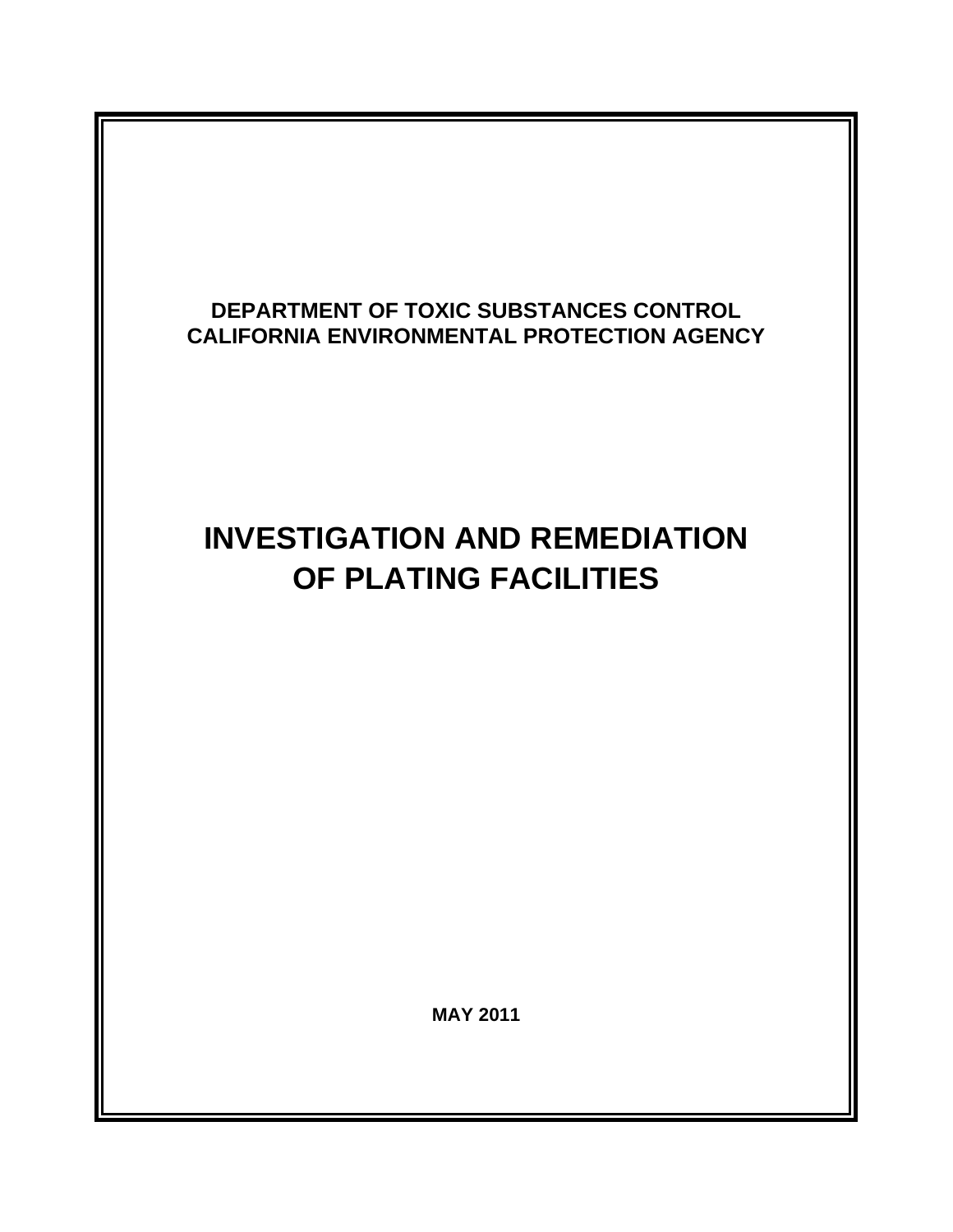#### **PREFACE**

The Department of Toxic Substances Control (DTSC) is issuing this guidance document for immediate use on investigation and cleanup of plating facilities. The approach described herein is designed to ensure safe, protective cleanup and to maintain DTSC's commitment to public involvement in our decision-making process.

DTSC fully expects that application of this guidance to investigation and cleanup of plating facilities will identify portions of the document that can be improved upon. As the guidance is implemented, issues may be identified which warrant document revision. DTSC will continue to solicit comments from interested parties for a period of one year (ending May 30, 2012). At that time, DTSC will review and incorporate changes as needed.

Comments and suggestions for improvement of *Investigation and Remediation of Plating Facilities* should be submitted to:

Kate Burger Department of Toxic Substances Control 8800 Cal Center Drive Sacramento, California 95826 kburger@dtsc.ca.gov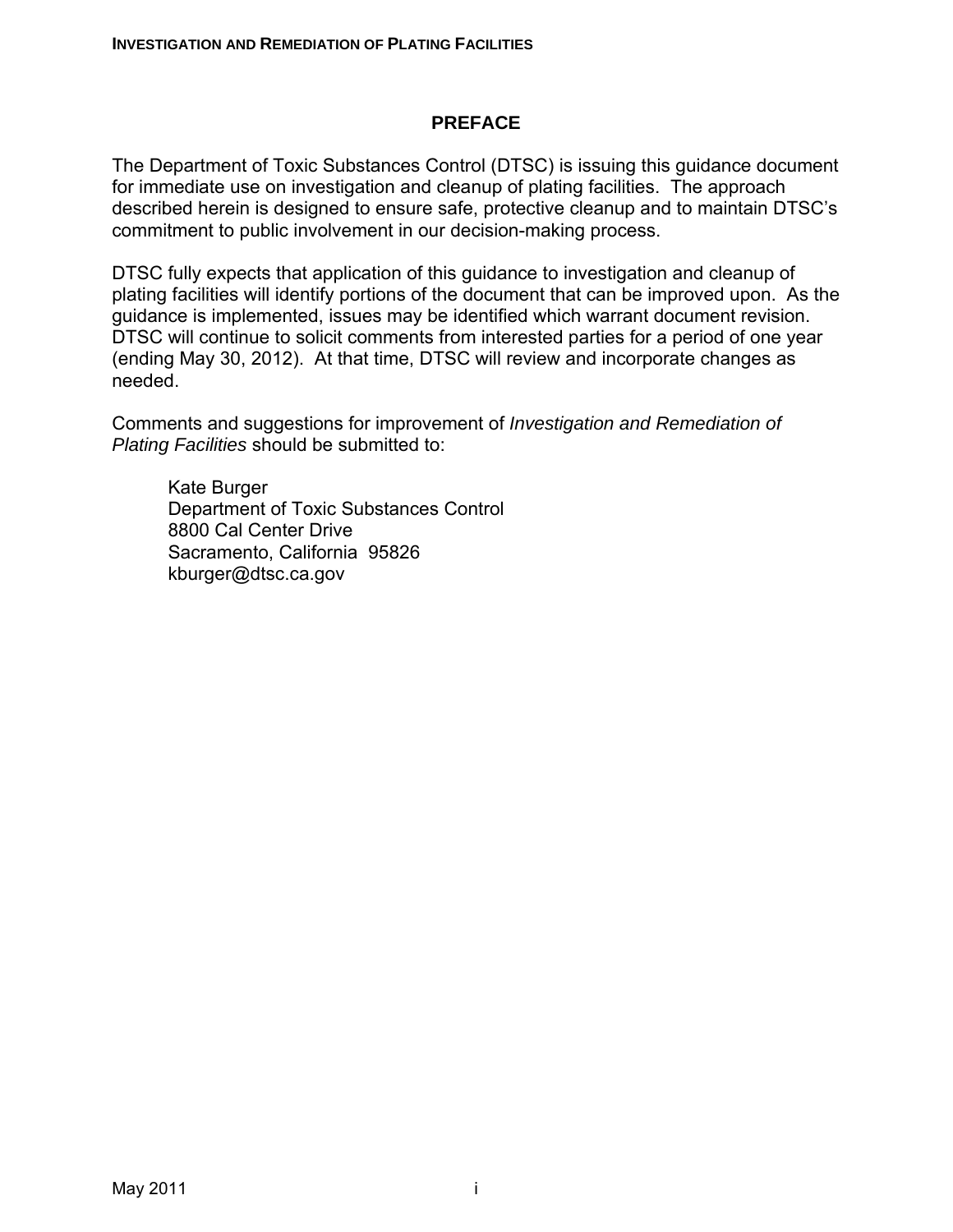#### **ACKNOWLEDGMENTS**

This document was developed by the Department of Toxic Substances Control (DTSC) under the direction of Mr. Stewart Black, Acting Deputy Director, Brownfields and Environmental Restoration Program.

The preparation of this guidance was achieved through the efforts of many individuals. The following individuals had primary responsibility for writing:

Ms. Tizita Bekele, Hazardous Substances Engineer Ms. Christine Bucklin, Senior Engineering Geologist Dr. Kate Burger, Senior Engineering Geologist Mr. Sam Martinez, Hazardous Substances Engineer Ms. Lori Parnass, Hazardous Substances Scientist Ms. Barbara Renzi, Associate Toxicologist Ms. Evelia Rodriguez, Senior Hazardous Substances Engineer Dr. Michael Schum, Staff Toxicologist Mr. Peter Wong, Research Scientist

This guidance document has benefited greatly through input received from several sources, including an internal advisory group, staff who assisted with research, the DTSC Proven Technologies and Remedies Team, and reviewers of draft versions of the guidance. In particular, the authors would like to thank Alice Campbell, Robert Gipson, Lorraine Larsen-Hallock, Steve Lavinger, Janet Naito, Debbie Oudiz, Paul Pongetti, and Joseph Smith.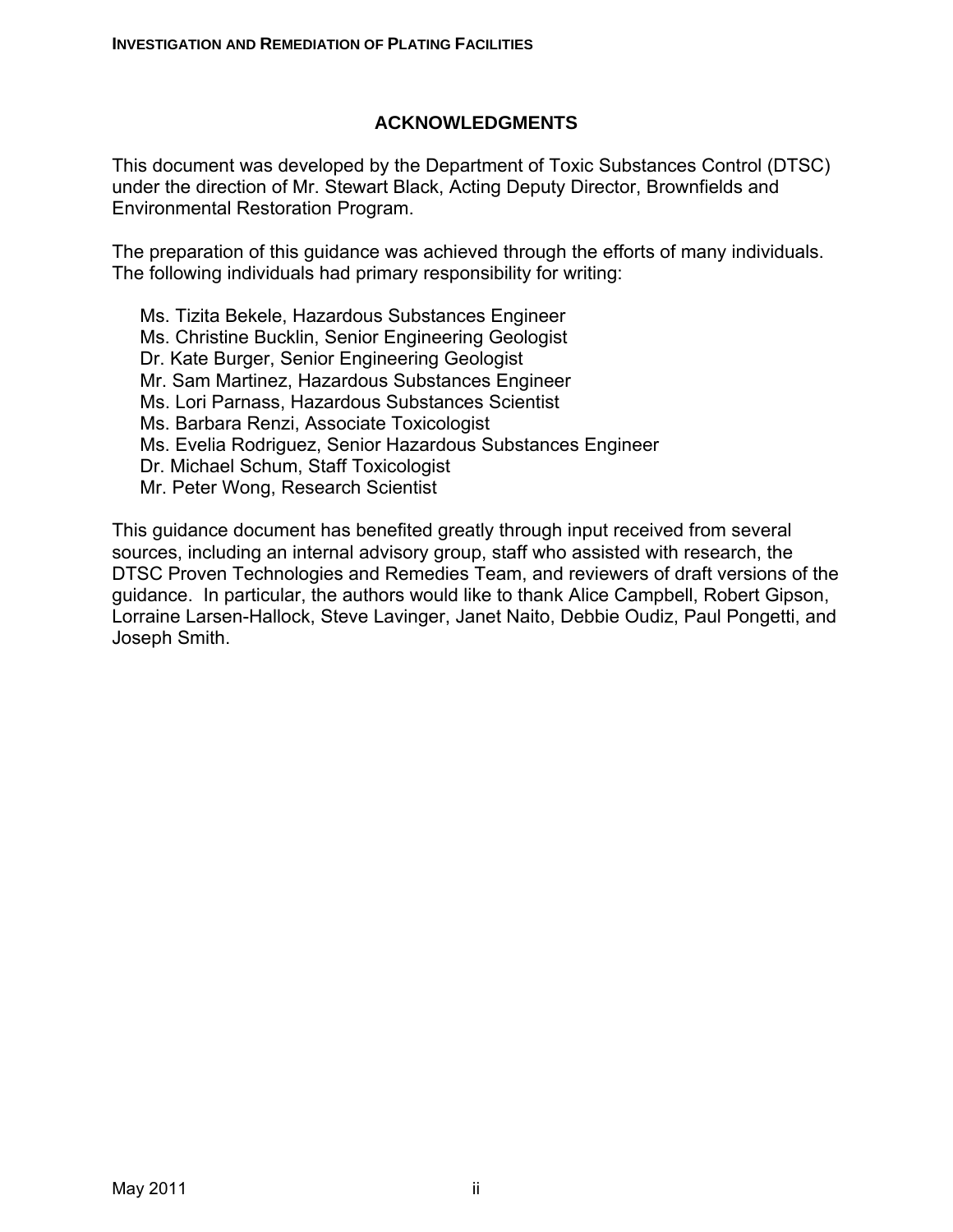# **TABLE OF CONTENTS**

#### Page

| 1.0 | 1.1<br>1.2<br>1.3<br>1.4 | 1.2.1                                                                                                                                                                                                       |
|-----|--------------------------|-------------------------------------------------------------------------------------------------------------------------------------------------------------------------------------------------------------|
|     |                          |                                                                                                                                                                                                             |
| 2.0 |                          |                                                                                                                                                                                                             |
| 3.0 | 3.1                      |                                                                                                                                                                                                             |
|     | 3.2<br>3.3               | 3.1.2 Stakeholder Identification and Assessment 11                                                                                                                                                          |
| 4.0 | 4.1<br>4.2<br>4.3        |                                                                                                                                                                                                             |
| 5.0 | 5.1                      |                                                                                                                                                                                                             |
|     | 5.2                      | Detailed Evaluation of Remedial Technologies17<br>5.2.1 Proven Technologies for Metals and VOCs in Soil 17<br>5.2.2 Contaminant Types and Impacted Media Without  18<br><b>Proven Technologies</b><br>5.2.3 |
|     | 5.3<br>5.4               | Design and Implementation of Cleanup Alternatives 21                                                                                                                                                        |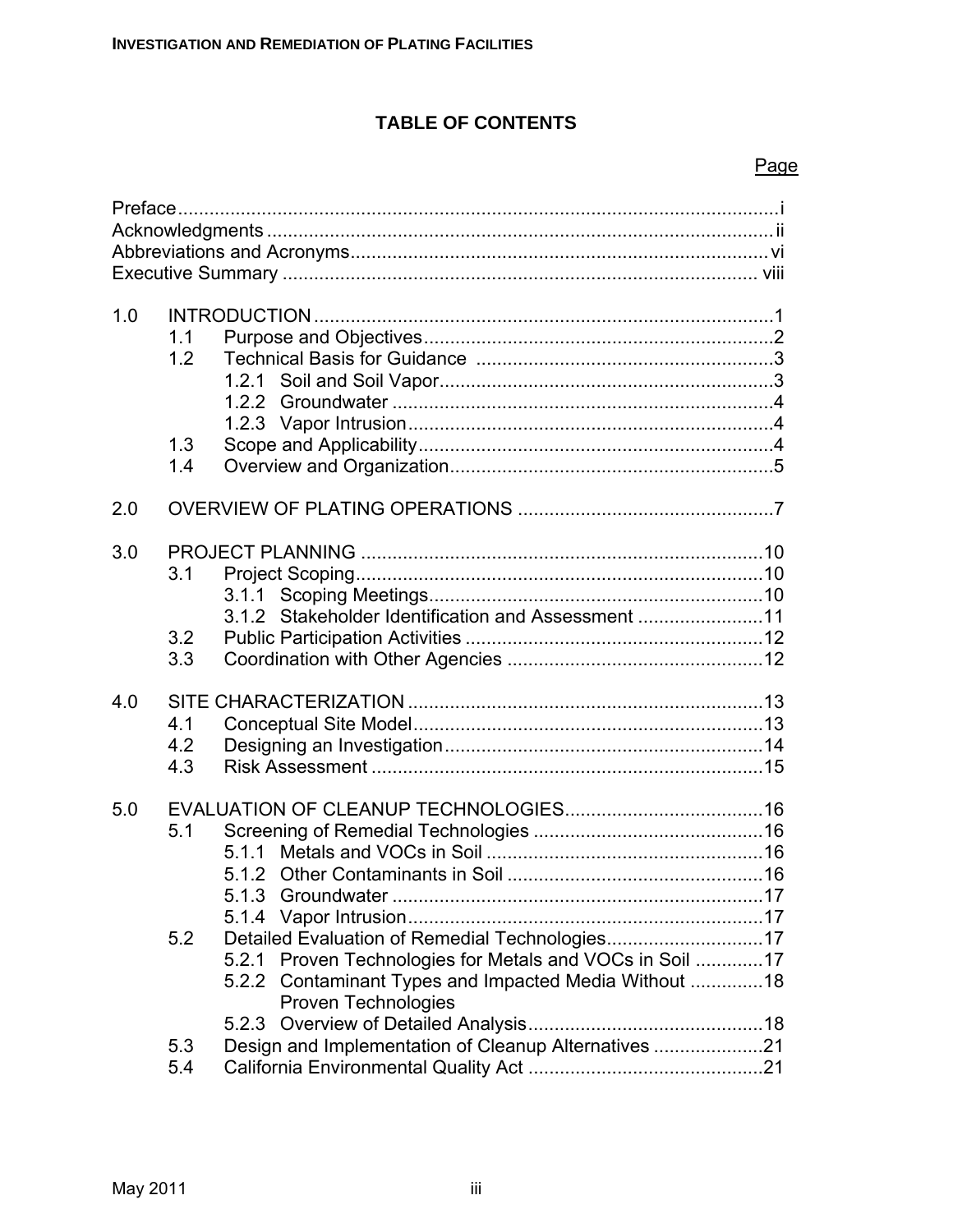# **TABLE OF CONTENTS (CONTINUED)**

#### Page

| 6.0 |     | CONSIDERATIONS FOR SITE CLEANUP AND CLOSURE 22                 |  |
|-----|-----|----------------------------------------------------------------|--|
|     | 6.1 |                                                                |  |
|     |     | 611                                                            |  |
|     |     |                                                                |  |
|     |     | 6.1.3 Transitioning from Interim to Final Remedies23           |  |
|     | 6.2 |                                                                |  |
|     |     |                                                                |  |
|     |     |                                                                |  |
|     | 6.3 |                                                                |  |
|     |     |                                                                |  |
|     |     |                                                                |  |
|     |     |                                                                |  |
|     | 6.4 |                                                                |  |
|     | 6.5 |                                                                |  |
|     |     |                                                                |  |
|     |     |                                                                |  |
|     |     | 6.5.3                                                          |  |
|     |     | <b>Treatment Technologies</b>                                  |  |
|     |     | 6.5.4 On-Going Groundwater Monitoring Program 30               |  |
|     |     |                                                                |  |
|     |     |                                                                |  |
|     | 6.6 |                                                                |  |
|     | 6.7 |                                                                |  |
|     |     | 6.7.1                                                          |  |
|     |     | 6.7.2 Pilot Study Documents for In-Situ Treatment 33           |  |
|     |     | Technologies                                                   |  |
|     |     |                                                                |  |
|     |     | 6.7.4 Construction Completion/Final Installation Report 35     |  |
|     |     |                                                                |  |
|     |     |                                                                |  |
|     | 6.8 |                                                                |  |
|     |     |                                                                |  |
| 7.0 |     |                                                                |  |
|     | 7.1 |                                                                |  |
|     | 7.2 | Completion Letter for Interim Actions / Interim Measures 40    |  |
|     | 7.3 |                                                                |  |
|     |     |                                                                |  |
| 8.0 |     |                                                                |  |
|     | 8.1 | Institutional Controls for Contamination Remaining in Place 41 |  |
|     | 8.2 |                                                                |  |
|     | 8.3 |                                                                |  |
|     | 8.4 |                                                                |  |
|     | 8.5 |                                                                |  |
|     | 8.6 |                                                                |  |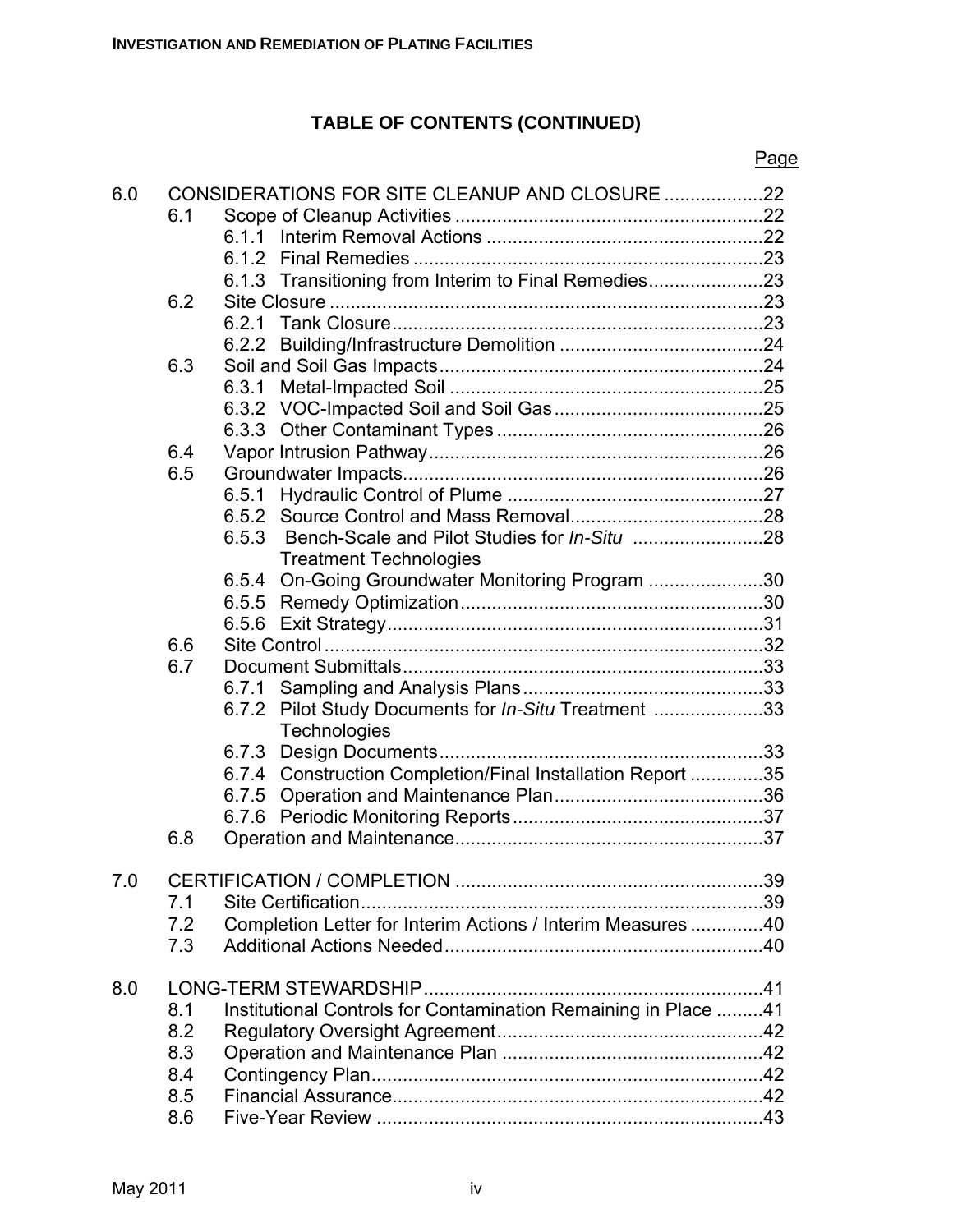# **TABLE OF CONTENTS (CONTINUED)**

#### Page

| 9.0      | <b>REFERENCES</b> |  |
|----------|-------------------|--|
| GLOSSARY |                   |  |

#### **FIGURE**

Figure ES-1 DTSC Resources for Identifying Remedial Technologies for ........ xii Cleanup and/or Mitigation of Environmental Media Impacted By Plating Operations

#### **TABLES**

| Table 1 | Chemical Substances Potentially Used in, Generated by, 2 |  |
|---------|----------------------------------------------------------|--|
|         | or Emitted from Metal Finishing Operations               |  |

- Table 2 Types of Metal Finishing Operations and Associated Activities.......8
- Table 3 State and Federal Guidelines for Alternatives Evaluation..............20
- Table 4 Likely Groundwater Remedies for Hexavalent Chromium .............27 and/or VOCs

#### **APPENDICES**

- Appendix A Conceptual Site Model for Plating Facilities
- Appendix B Sample Collection and Analysis Techniques
- Appendix C Hexavalent Chromium Analysis
- Appendix D Risk Assessment and Cleanup Goals
- Appendix E Link to Additional DTSC Resources
- Appendix F Soil Cleanup Technologies for Hexavalent Chromium
- Appendix G Groundwater Cleanup Technologies for Hexavalent Chromium and VOCs
- Appendix H Regulatory Considerations for Tank Closure
- Appendix I Annotated Outline for Building Demolition Plan
- Appendix J Annotated Outlines for *In Situ* Pilot Studies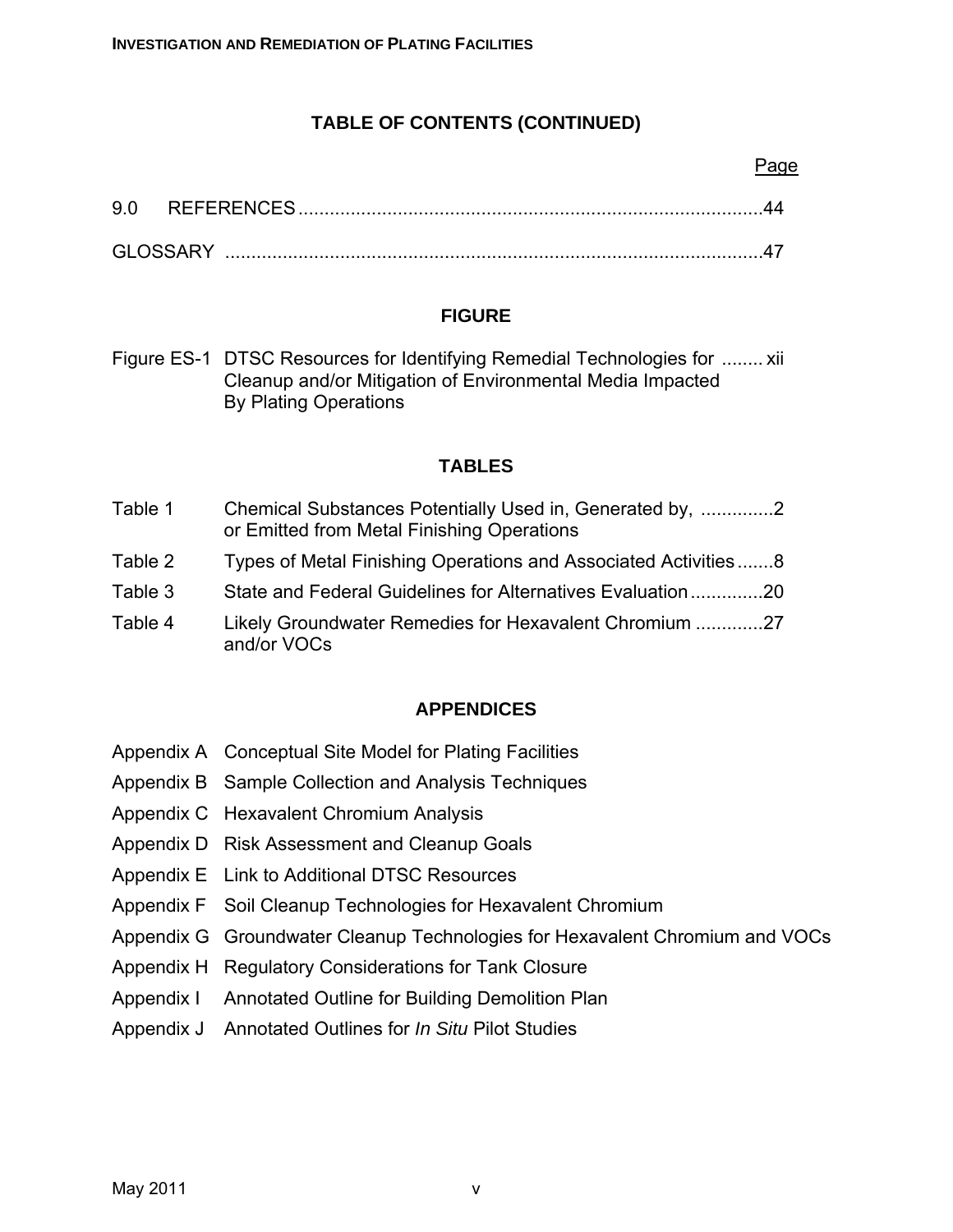# **ABBREVIATIONS AND ACRONYMS**

| <b>ARAR</b><br><b>ASTM</b> | applicable or relevant and appropriate requirement<br><b>ASTM International</b><br>(formerly known as the American Society of Testing and Materials) |
|----------------------------|------------------------------------------------------------------------------------------------------------------------------------------------------|
| CA                         | conditional authorization                                                                                                                            |
| Cal/EPA                    | California Environmental Protection Agency                                                                                                           |
| <b>CCR</b>                 | California Code of Regulations                                                                                                                       |
| <b>CE</b>                  | conditional exemption                                                                                                                                |
| <b>CEQA</b>                | <b>California Environmental Quality Act</b>                                                                                                          |
| <b>CERCLA</b>              | Comprehensive Environmental Response, Compensation and Liability Act                                                                                 |
| <b>CMS</b>                 | <b>Corrective Measures Study</b>                                                                                                                     |
| COC                        | chemical of concern                                                                                                                                  |
| <b>CUPA</b>                | <b>Certified Unified Program Agency</b>                                                                                                              |
| <b>CSM</b>                 | conceptual site model                                                                                                                                |
| <b>DQO</b>                 | data quality objective                                                                                                                               |
| <b>DTSC</b>                | Department of Toxic Substances Control                                                                                                               |
| EE/CA                      | engineering evaluation/cost analysis                                                                                                                 |
| <b>FRTR</b>                | <b>Federal Remedial Technology Roundtable</b>                                                                                                        |
| <b>FS</b>                  | <b>Feasibility Study</b>                                                                                                                             |
| <b>HSAA</b>                | <b>Hazardous Substance Account Act</b>                                                                                                               |
| <b>HSC</b>                 | California Health and Safety Code                                                                                                                    |
| <b>HWCL</b>                | <b>Hazardous Waste Control Law</b>                                                                                                                   |
| IC                         | institutional control                                                                                                                                |
| IM                         | interim measure                                                                                                                                      |
| <b>ITRC</b>                | Interstate Technology and Regulatory Council                                                                                                         |
| LUC                        | land-use covenant                                                                                                                                    |
| <b>MEK</b>                 | methyl ethyl ketone                                                                                                                                  |
| <b>MNA</b>                 | monitored natural attenuation                                                                                                                        |
| <b>NAPL</b>                | non-aqueous phase liquid                                                                                                                             |
| <b>NCP</b>                 | National Oil and Hazardous Substances Pollution Contingency Plan                                                                                     |
| O&M                        | operation and maintenance                                                                                                                            |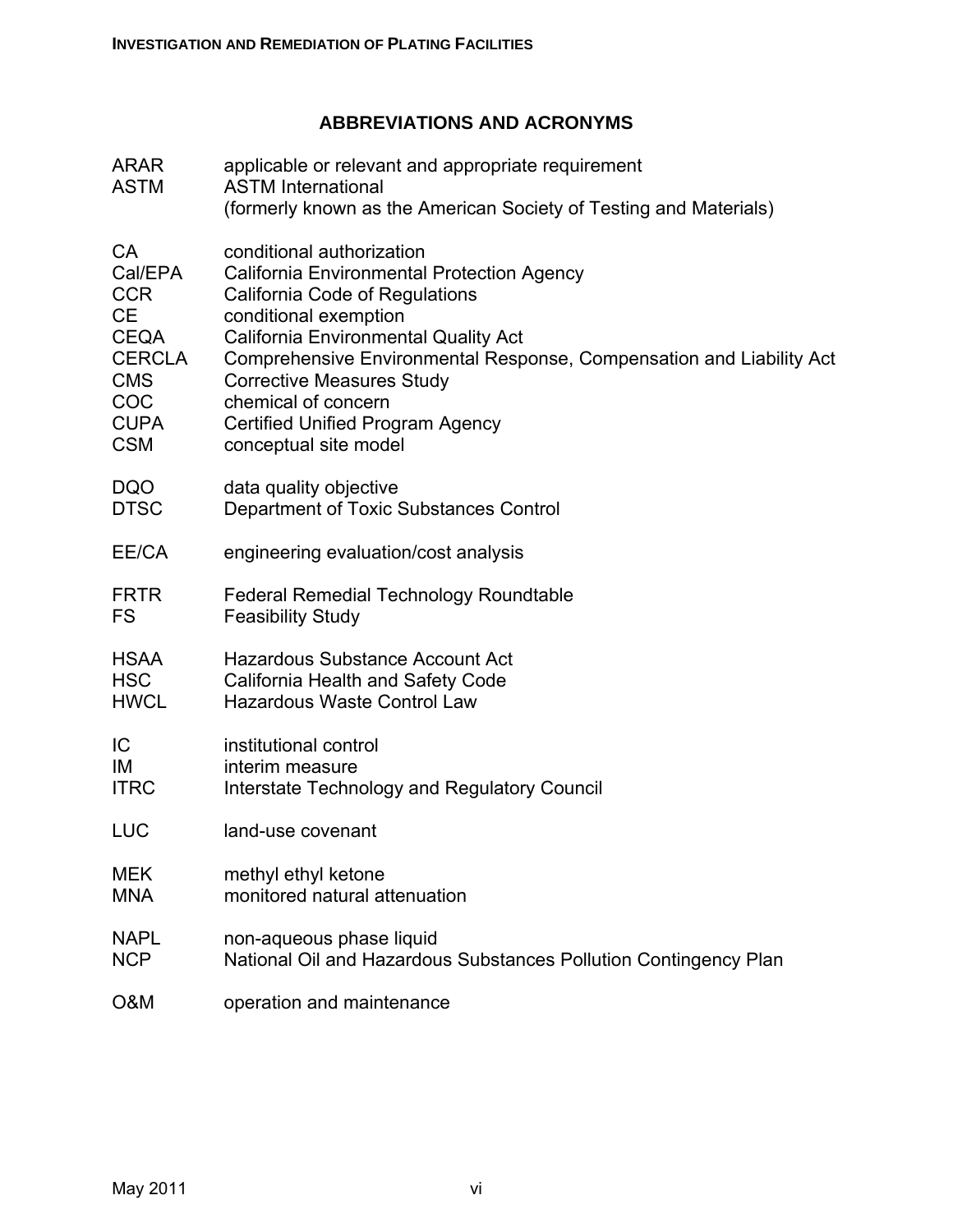# **ABBREVIATIONS AND ACRONYMS (CONTINUED)**

| <b>PBR</b>   | Permit by Rule                                     |
|--------------|----------------------------------------------------|
| <b>PCB</b>   | polychlorinated biphenyl                           |
| <b>PCE</b>   | tetrachloroethylene                                |
| <b>PRB</b>   | permeable reactive barrier                         |
| PT&R         | proven technologies and remedies                   |
| QAPP         | quality assurance project plan                     |
| QA           | quality assurance                                  |
| QC           | quality control                                    |
| <b>RAO</b>   | remedial action objective                          |
| <b>RAP</b>   | <b>Remedial Action Plan</b>                        |
| <b>RAW</b>   | Removal Action Workplan                            |
| <b>RCRA</b>  | <b>Resource Conservation and Recovery Act</b>      |
| <b>RWQCB</b> | California Regional Water Quality Control Board    |
| <b>SAP</b>   | sampling and analysis plan                         |
| SFRWQCB      | San Francisco Regional Water Quality Control Board |
| <b>SVE</b>   | soil vapor extraction                              |
| <b>SVOC</b>  | semi-volatile organic compound                     |
| <b>TCA</b>   | trichloroethane                                    |
| <b>TCE</b>   | trichloroethylene                                  |
| <b>USEPA</b> | U.S. Environmental Protection Agency               |
| VOC          | volatile organic compound                          |
| <b>WDR</b>   | <b>Waste Discharge Requirement</b>                 |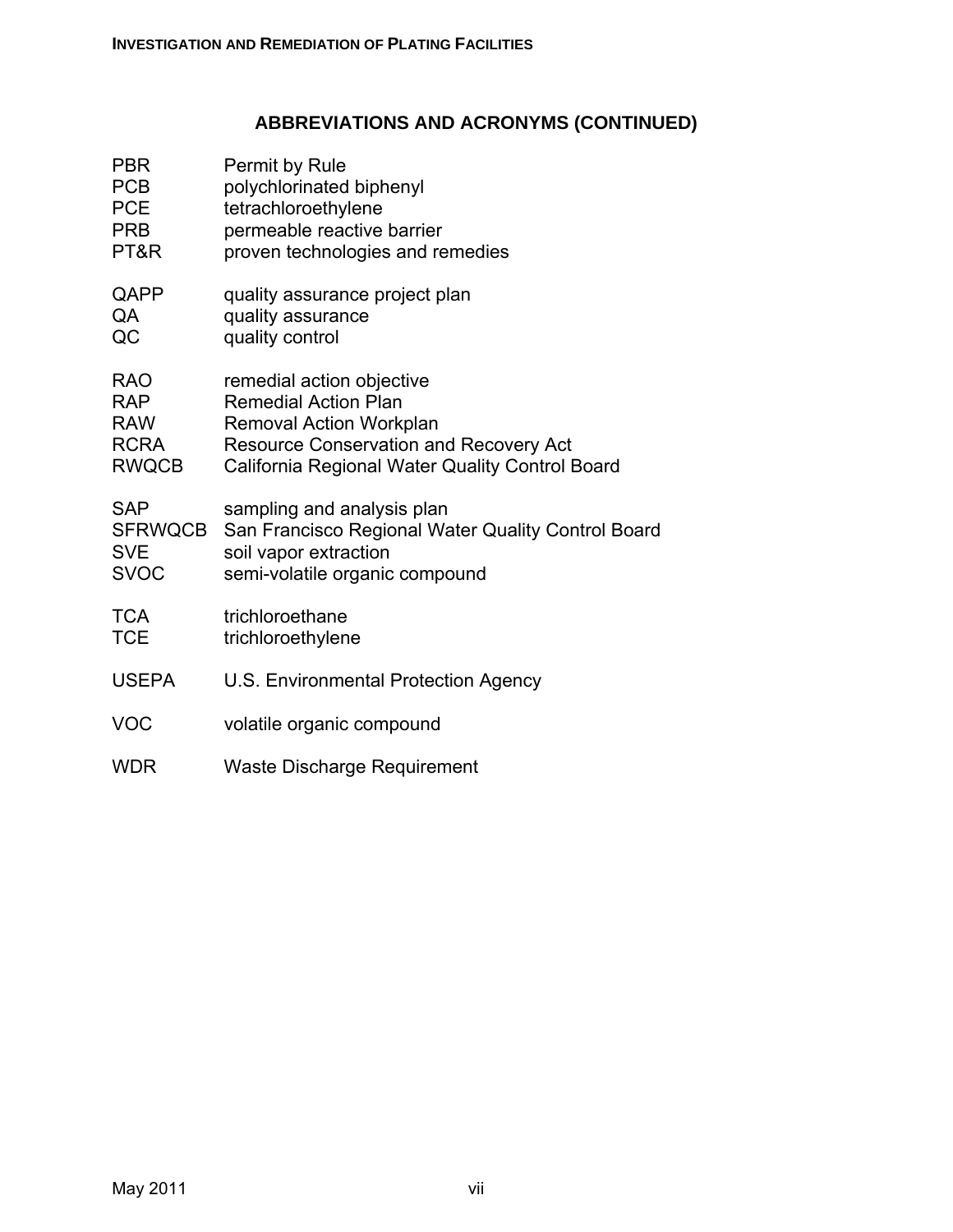#### **EXECUTIVE SUMMARY**

Approximately 15 percent of the hazardous waste cleanup projects managed by the Department of Toxic Substances Control (DTSC) include some type of metal finishing operation. Releases of chemicals from metal finishing operations (herein after referred to as plating operations) often result in impacts to soil, soil vapor, groundwater, and indoor air, as well as other environmental media. DTSC has developed *Investigation and Remediation of Plating Facilities* as a reference document for corrective action and remedial action (herein after referred to as the "cleanup process") at sites impacted by releases from plating operations. Although applicable to all types of contaminants, the guidance highlights impacts from contaminants most commonly associated with plating facilities, including hexavalent chromium, other heavy metals, and volatile organic compounds (VOCs).

This guidance can be applied for cleanup of releases associated with plating operations at:

- operating or closing hazardous waste facilities,
- Permit by Rule (PBR) plating facilities that cannot be "clean" closed, and
- Brownfields sites.

Prior to applying this guidance to a site cleanup, the oversight agency should be consulted and should concur with its use.

The cleanup approaches described in this guidance can be conducted as interim or partial removal actions (also known as interim measures) or as the final remedy. The results achieved will depend on the scope of the activities and the site-specific remedial action objectives (RAOs). Some approaches discussed herein may not be the most suitable or effective method for a given site. Therefore, site-specific considerations and adjustments should be made as necessary to ensure effective and efficient site restoration.

The guidance provides an option for streamlining the cleanup process for metals and VOCs in soil by applying guidance documents previously developed for these contaminants under DTSC's proven technologies and remedies (PT&R) initiative:

- *PT&R Guidance Remediation of Metals in Soil* (DTSC, 2008)
- *PT&R Guidance Remediation of Chlorinated Volatile Organic Compounds in Vadose Zone Soil* (DTSC, 2010)

In this guidance, proven technologies are defined as technologies demonstrated by engineering and scientific analysis of performance data that are consistently selected based on contaminant type, affected environmental media (e.g., soil, soil gas, groundwater), and potential risks.

As summarized in Figure ES-1, these PT&R guidance documents streamline the remedy selection process by focusing the site-specific evaluation of remedial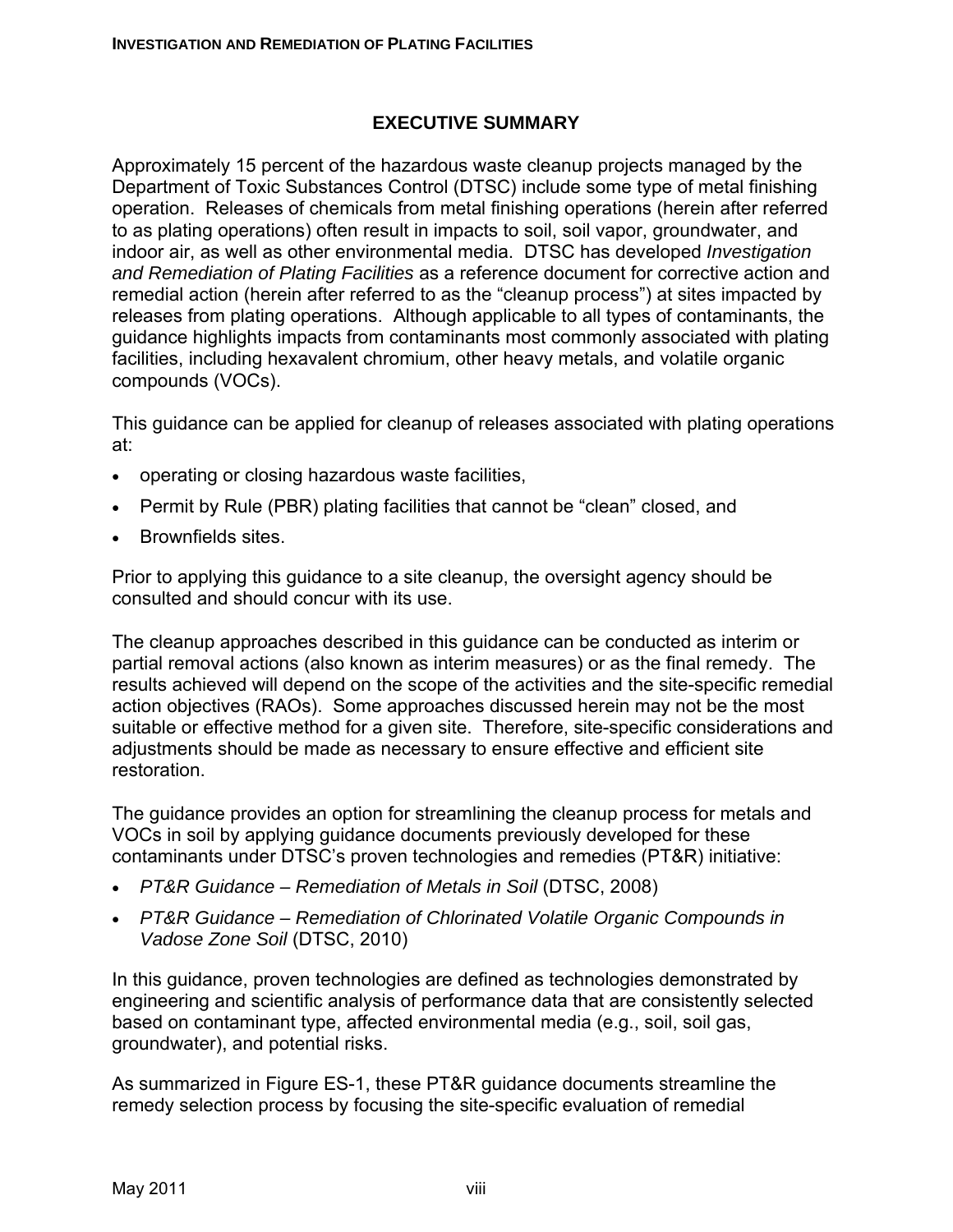alternatives on proven technologies for soil. Contaminants that cannot be addressed by a proven technology are addressed through the standard remedy selection processes. The guidance also identifies likely technologies for cleanup of VOCs and hexavalent chromium in groundwater and technologies for cleanup of hexavalent chromium in soil (see Figure ES-1).

The objectives of this guidance are to:

- provide recommendations for characterizing the nature and extent of contamination, developing a conceptual site model (CSM), and collecting data needed to support the cleanup alternative(s);
- provide guidance for characterizing risk and establishing cleanup goals;
- as feasible, apply the proven technologies for soil identified in *PT&R Guidance Remediation of Metals in Soil* (DTSC, 2008) and *PT&R Guidance – Remediation of Chlorinated VOCs in Vadose Zone Soil* (DTSC, 2010) to facilitate the cleanup of plating facilities;
- identify likely technologies for addressing hexavalent chromium in soil and hexavalent chromium and VOCs in groundwater;
- identify considerations for controlling site conditions, site cleanup, and site closure; and
- outline long-term stewardship requirements that may be applicable for some sites.

This guidance is organized around steps in DTSC's conventional cleanup process as described below. The main text of this guidance document is supported by appendices containing detailed discussions of selected topics. The document also includes resources to facilitate certain phases of the cleanup process and provides links to DTSC and other resources useful for investigation and cleanup of plating facilities. This guidance uses the public participation process identified in the *DTSC Public Participation Policies and Procedures Manual* (DTSC, 2003a; revision pending).

**Project Planning.** Project scoping is a key activity of the planning phase and includes objectives such as: identifying the objective(s) of cleanup activities to be undertaken, determining the regulatory framework for the remediation, developing a site cleanup and certification strategy, evaluating the applicability of the PT&R approach (see DTSC, 2008, 2010), identifying and assessing stakeholder comments and concerns, and establishing a management approach for the project. Coordination between all agencies with authority over the site, the cleanup, or the future use of the site should begin during the project planning phase.

**Characterization.** The characterization phase establishes the nature and extent of contamination in environmental media (e.g., soil, soil gas, groundwater). Other objectives of this phase could include addressing data gaps, establishing background concentrations of metals in soil and/or groundwater, obtaining information about the geologic and hydrogeologic setting, collecting data to formulate any fate and transport modeling efforts, and collecting data needed to support remedy selection and design.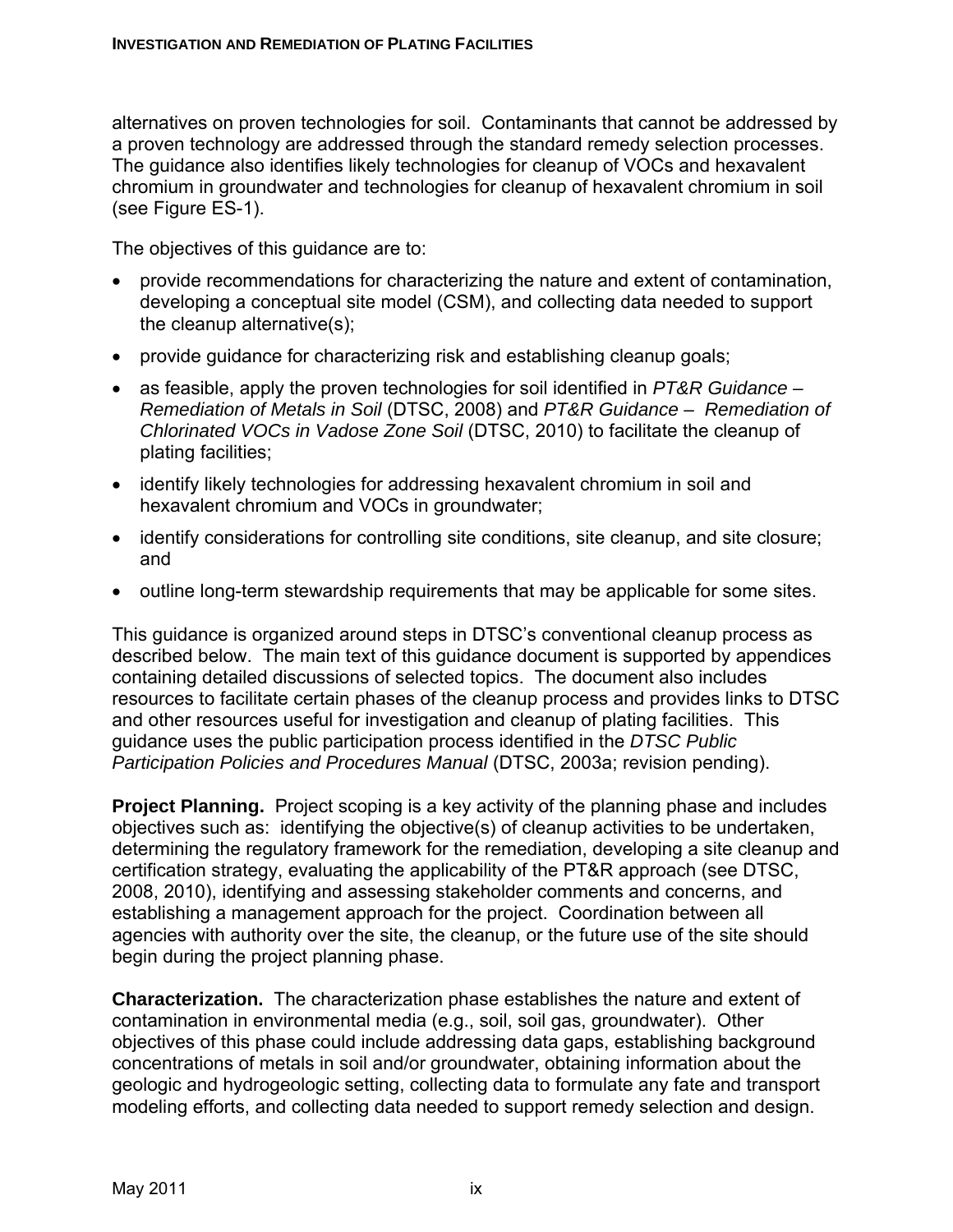As data are gathered, they are evaluated to help determine whether further site characterization, risk assessment, or cleanup may be necessary. The work associated with this phase begins with the formulation of the preliminary CSM which is refined during the characterization phase.

**Risk Assessment.** Evaluation of potential risks to human health and the environment posed by contaminants at the site is part of site characterization and supports the risk management decision-making process. Depending on the phase of site cleanup when this guidance is applied, some risk assessment steps may have already been conducted and may be sufficient to support subsequent activities. A human health risk assessment is conducted to characterize potential cancer risks and noncancer health hazards. A scoping level ecological risk investigation is conducted to evaluate the potential for complete exposure pathways between ecological receptors and constituents of concern. Depending on the findings of the scoping-level investigation, some sites may require further ecological assessment. The risk to groundwater quality is evaluated using measured groundwater concentrations and/or groundwater concentrations predicted by fate and transport modeling. These assessments of risk may be incorporated into characterization reports or cleanup plans, depending on the site. The results of the risk assessments are used to establish appropriate site-specific RAOs and risk-based cleanup goals.

**Site-Specific Evaluation and Selection of Remedial Alternatives.** The remedy selection document is drafted in accordance with the requirements applicable to the site or facility. The alternative evaluation should demonstrate that the RAOs identified for the site can be met. For metals in soil, the alternatives would generally include no action, excavation/disposal, and/or capping (DTSC, 2008). For VOCs in vadose zone soil, the alternatives would generally include no action, excavation/disposal, and/or soil vapor extraction (DTSC, 2010). Standard alternatives evaluations apply to other impacted media (e.g., groundwater) and contaminants (e.g., hexavalent chromium) that cannot be addressed by the proven technologies [as identified in DTSC (2008) and DTSC (2010)]. The necessary California Environmental Quality Act (CEQA) documents may be prepared concurrently with the remedy selection document. Typically, the draft remedy selection and CEQA documents are circulated concurrently for public comment. Some remedial approaches will require on-going operation and maintenance (O&M) until the RAOs are achieved, and therefore will require a regulatory oversight agreement.

**Considerations for Site Closure.** Site closure or closure of plating operations may or may not be an objective for a given site. It is beyond the scope of this document to provide detailed guidance on closure of plating facilities. Rather, the guidance identifies the regulations applicable to closure of various types of plating tanks. In addition, the guidance provides an annotated outline for a building demolition plan.

**Considerations for Soil Cleanup.** If shown to be applicable, the PT&R approach (DTSC, 2008; DTSC, 2010) can be used to address soil impacts. However, alternate soil cleanup approaches may be needed for a given plating facility. For example, additional measures may be needed to address hexavalent chromium in soil that poses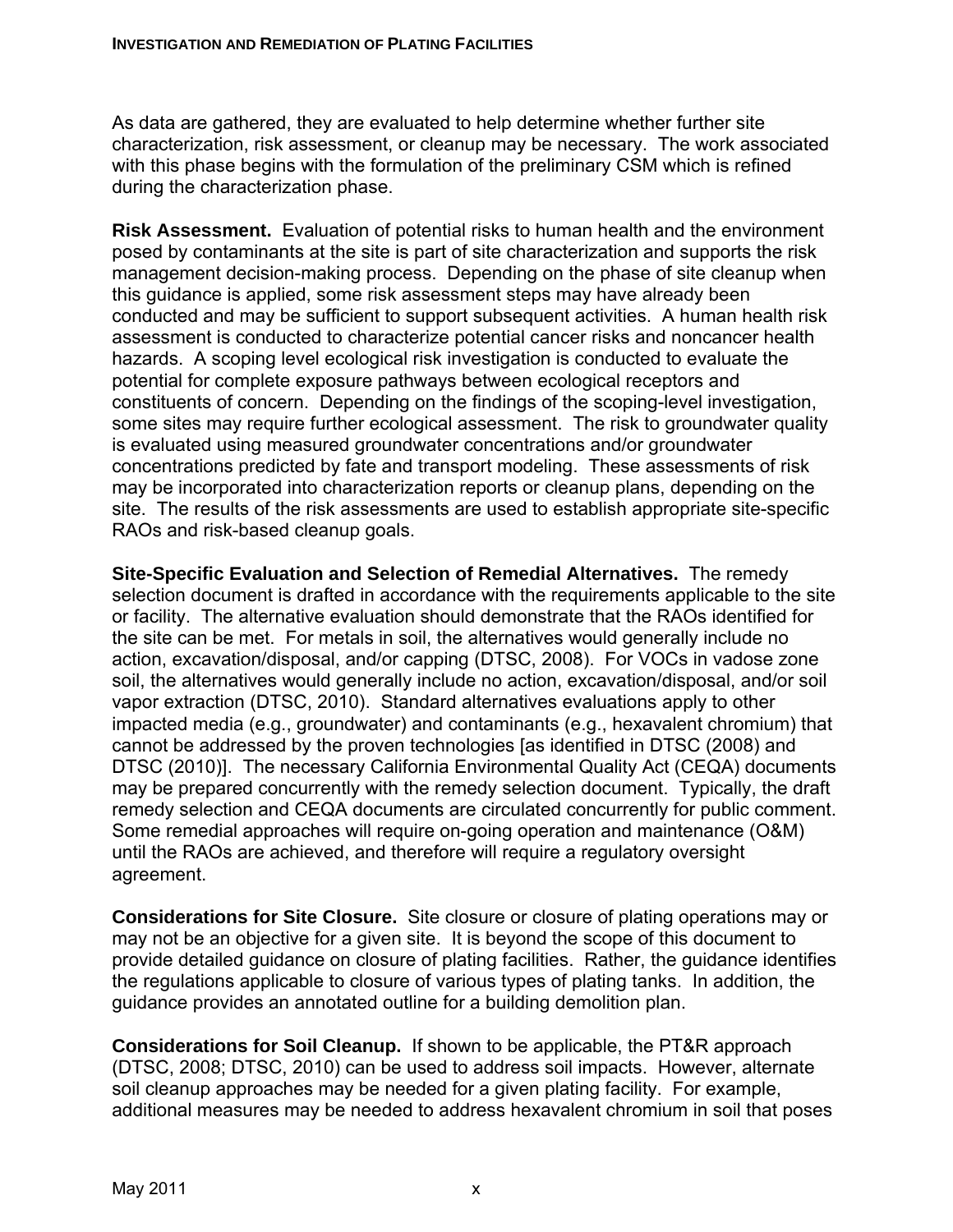an on-going threat to groundwater and that cannot be addressed by excavation/disposal. The type of remedy selected, its effectiveness, and the selected cleanup goals will affect the long-term use of the site. For example, selection of capping to address impacts from immobile contaminants will require long-term stewardship.

**Considerations for Groundwater Cleanup.** The actions taken at a given site will depend on the cleanup status, but could include hydraulic containment of the plume, source control or removal, mass removal, and attainment of groundwater cleanup goals. Experience obtained over several decades has shown that optimization of the selected groundwater remedy likely will be needed at one or more junctures of a groundwater cleanup action. Initial actions might include establishing hydraulic control of the plume as well as source control or removal. More effective mass removal may become the focus as the groundwater cleanup matures. As groundwater cleanup objectives are approached, and source and nonaqueous phase liquid (NAPL) areas have been remediated, monitored natural attenuation may become viable. A groundwater monitoring program should be established with objectives such as allowing on-going evaluation of the nature and extent of the plume, plume stability, remedy effectiveness, and achievement of groundwater cleanup goals.

**Consideration of the Vapor Intrusion Pathway.** Sites with VOC impacts should be evaluated to determine whether there is potential for vapor migration from the subsurface into buildings. The *Guidance for the Evaluation and Mitigation of Subsurface Vapor into Indoor Air* (DTSC, 2005; revision pending) identifies the steps for completing a vapor intrusion pathway analysis. If the estimated risk posed by the vapor intrusion pathway is deemed unacceptable, the *Vapor Intrusion Mitigation Advisory* (DTSC, 2009a; revision pending) should be consulted for ways in which this risk can be mitigated while the subsurface contamination is remediated.

**Certification / Completion.** When the approved remedy has been fully implemented, DTSC will determine through performance metrics (including confirmation sampling) whether the RAOs established in the remedy decision document have been achieved. The possible determinations are: the RAOs have been achieved; the response action has been fully implemented, is operating successfully, and on-going O&M is needed until the RAOs are achieved; and/or additional remediation is necessary. Based on these findings, DTSC will issue a certification letter, a completion letter, or a letter requiring additional work to address site contamination.

**Long-term Stewardship.** Long-term stewardship applies to sites and properties where management of contaminated environmental media is necessary to protect human health and the environment over time. On-going controls (such as institutional controls for contamination remaining in place) and other measures will be needed, as discussed further in Section 8.0.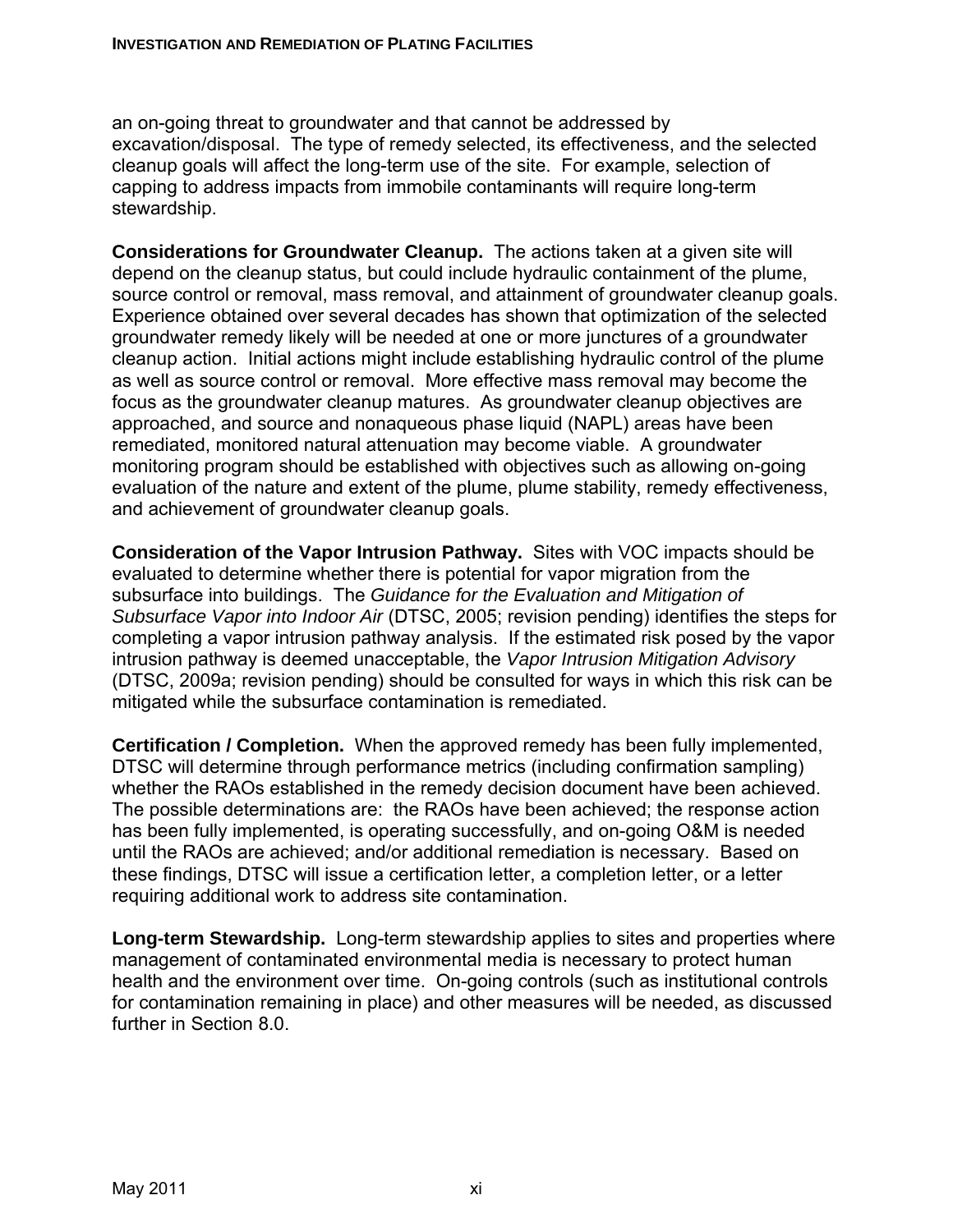

**Figure ES-1. DTSC resources for identifying remedial technologies for cleanup and/or mitigation of environmental media impacted by plating operations**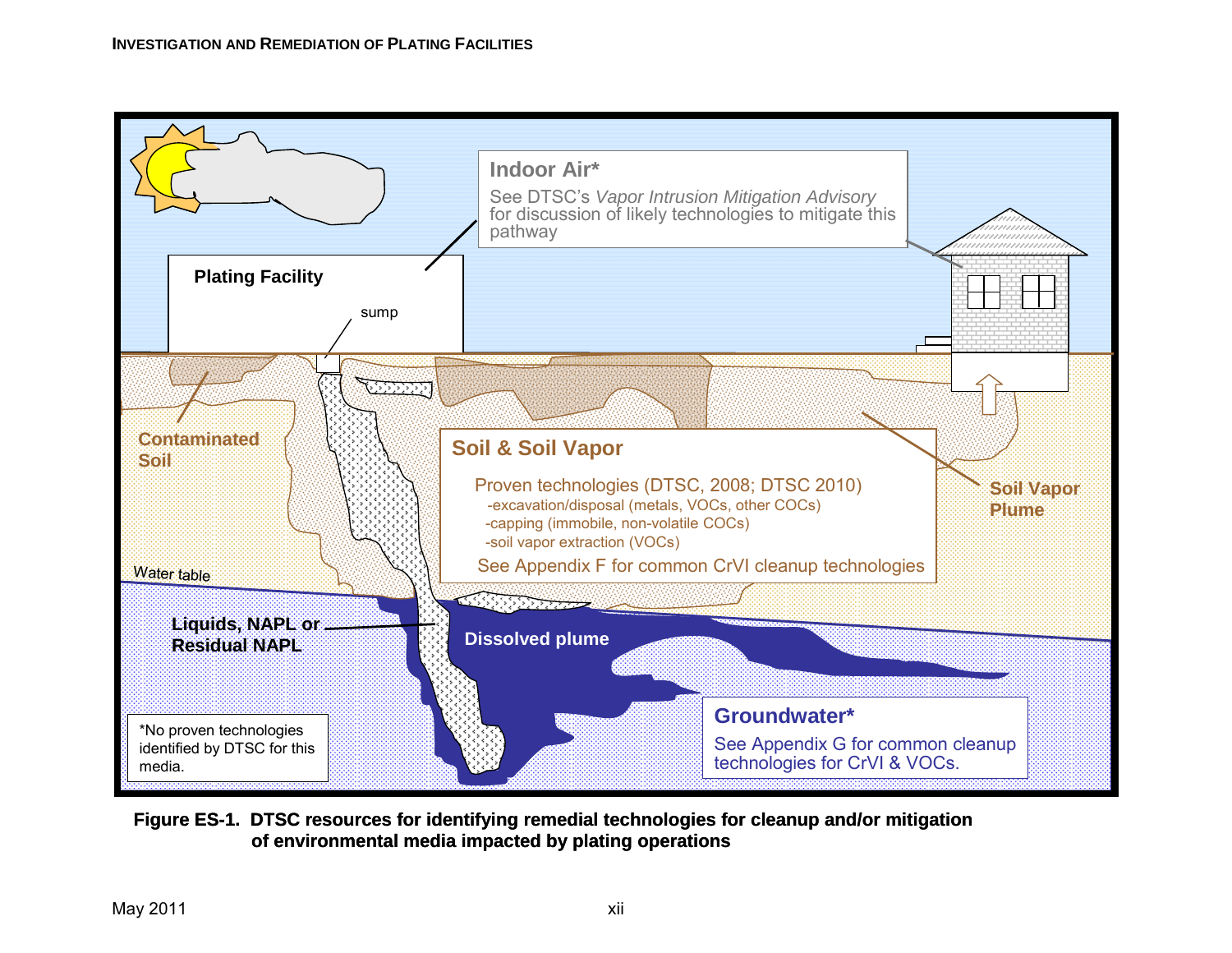#### **1.0 INTRODUCTION**

Metal finishing, including electroplating, is a process of chemically or electrochemically coating an object made of one metal (such as steel) with another metal (such as chrome) to increase the object's hardness, corrosion resistance, and/or visual brilliance. As summarized in Table 1, the metal finishing industry uses a variety of specialty chemicals and additives, including heavy metals, chrome (hexavalent chromium), cyanide, volatile organic compounds (VOCs), semi-volatile organic compounds (SVOCs), acids, caustics, among other compounds. These chemicals or wastes can be released from metal finishing operations (herein after referred to as plating operations) to the environment in several ways such as through spills or leaks from process tanks and sumps, releases during handling of raw materials, and air emissions. Upon discharge to the soil, some plating chemicals or wastes are relatively immobile and remain close to the point of discharge (e.g., resulting in shallow soil impacts). Other plating chemicals or wastes have the potential to impact deeper soil (e.g., VOCs, hexavalent chromium, cyanide), groundwater, soil vapor (e.g., VOCs), and indoor air (e.g., VOCs).

*Investigation and Remediation of Plating Facilities* has been developed for use as a reference document for corrective action and remedial action (herein after referred to as the "cleanup process") at sites with soil, soil vapor, and/or groundwater contaminated by releases from plating operations. This guidance can be applied for cleanup of releases associated with plating operations at:

- operating or closing hazardous waste facilities,
- Permit by Rule (PBR) plating facilities that cannot be "clean" closed, and
- Brownfields sites.

The document applies proven technologies identified under the Department of Toxic Substances Control's (DTSC's) proven technologies and remedies (PT&R) initiative. The PT&R initiative defines proven technologies as cleanup approaches that have been determined to be effective based on engineering and scientific analysis of performance data from past site cleanups and review of the administrative records and procedures used to implement cleanup technologies. This guidance uses the following documents developed under the PT&R initiative:

- *PT&R Guidance Remediation of Metals in Soil* (DTSC, 2008),
- *PT&R Guidance Remediation of Chlorinated Volatile Organic Compounds in Vadose Zone Soil* (DTSC, 2010), and
- *Vapor Intrusion Mitigation Advisory* (DTSC, 2009a; revision pending).

When used with these earlier documents, this guidance document includes options for streamlining the cleanup process for a plating facility. Although much of this streamlining is achieved for metals and VOCs in soil, the information provided herein should facilitate cleanup of groundwater and other soil contaminants (e.g., hexavalent chromium), as well as mitigation of the vapor intrusion pathway (if necessary).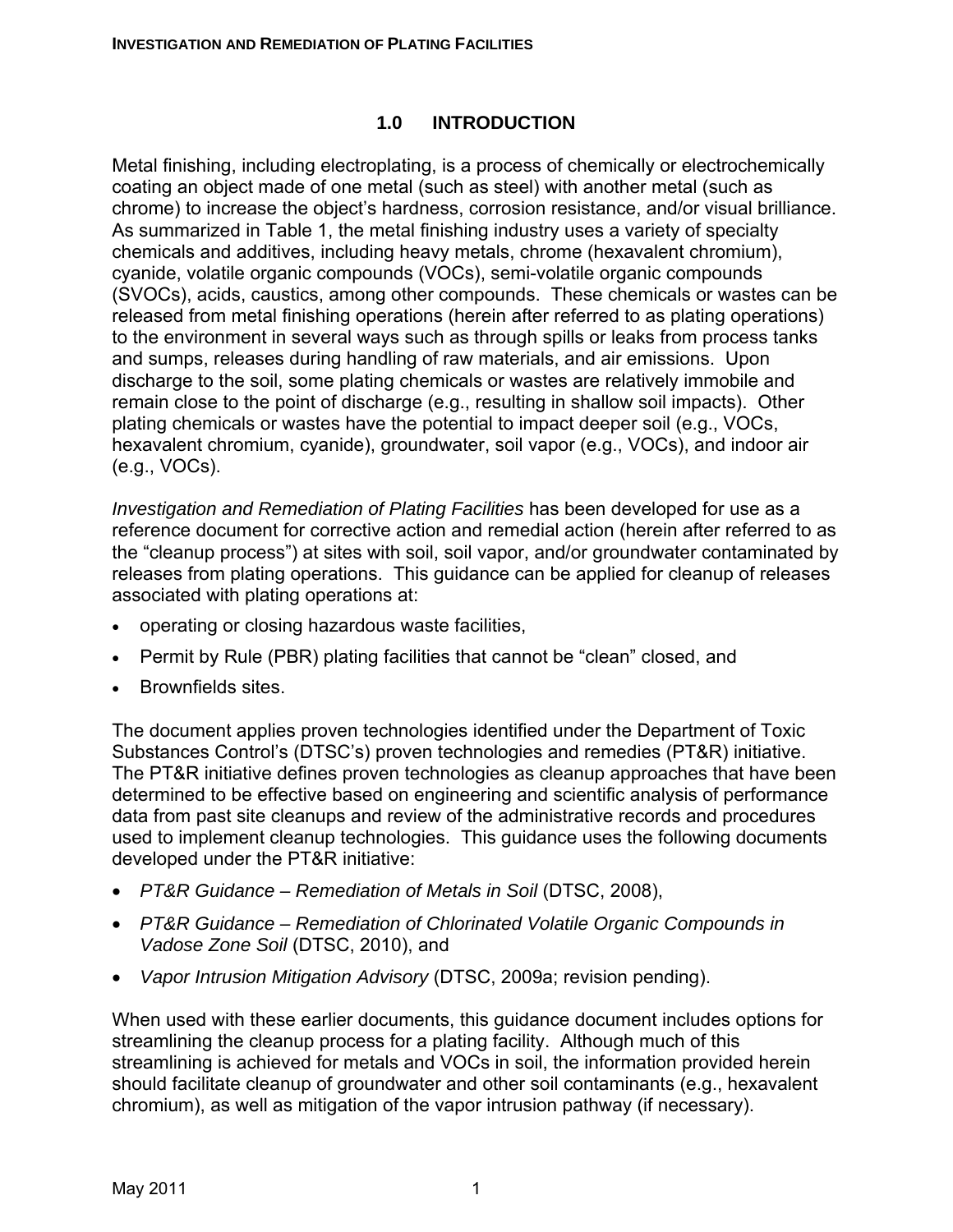#### **Table 1. Chemical Substances Potentially Used in, Generated by, or Emitted from Metal Finishing Operations (Modified from USEPA, 1999c)**

| <b>Chemical Group</b>                         | <b>Chemical Name</b>                                                                                                                                                      |                                                                                                                                                |                                                                                                                                                                                                                |  |
|-----------------------------------------------|---------------------------------------------------------------------------------------------------------------------------------------------------------------------------|------------------------------------------------------------------------------------------------------------------------------------------------|----------------------------------------------------------------------------------------------------------------------------------------------------------------------------------------------------------------|--|
| <b>Metals</b>                                 | Aluminum<br>Arsenic<br><b>Barium</b><br>Cadmium<br>Chromium $(Cr^{6^+}, Cr^{3^+})$                                                                                        | Copper<br>Iron<br>Lead<br>Manganese<br>Mercury                                                                                                 | <b>Nickel</b><br>Selenium<br>Silver<br>Tin-lead<br>Zinc                                                                                                                                                        |  |
| Other Inorganics                              | Asbestos<br>Chlorine                                                                                                                                                      | Cyanide<br>Fluoride                                                                                                                            | Potassium nitrate<br>Sulfur dioxide                                                                                                                                                                            |  |
| <b>Alkalis</b>                                | Sodium hydroxide                                                                                                                                                          |                                                                                                                                                |                                                                                                                                                                                                                |  |
| Acids                                         | Chromic acid<br>Hydrochloric acid                                                                                                                                         | Hydrofluoric acid<br>Nitric acid                                                                                                               | Phosphoric acid<br>Sulfuric acid                                                                                                                                                                               |  |
| Volatile Organic<br>Compounds<br>(VOCs)       | Acetone<br><b>Benzene</b><br>Carbon disulfide<br>Carbon tetrachloride<br>Chlorobenzene<br>Chloroform<br>Chlorinated fluorocarbons<br>Cyclohexanone<br>1,2-Dichlorobenzene | 1,4 Dioxane<br>Ethyl acetate<br>Ethyl benzene<br>Ethyl ether<br>Isobutanol<br>Methylene chloride<br>Methanol<br>Naphthalene<br>n-Butyl alcohol | 2-nitropropane<br>Tetrachloroethylene (PCE)<br>Toluene<br>1,2,4-Trichlorobenzene<br>1,1,1-Trichloroethane (TCA)<br>1,1,2-Trichloroethane (TCA)<br>Trichloroethylene (TCE)<br>Trichlorofluoromethane<br>Xylenes |  |
| Semi-Volatile<br>Organic Compounds<br>(SVOCs) | Cresols<br>Nitrobenzene                                                                                                                                                   | Phenol                                                                                                                                         | Polychlorinated biphenyls<br>(PCBs)<br>Pyridine                                                                                                                                                                |  |
| Other<br>Organics                             | 2-Ethoxyethanol<br>Formaldehyde<br>Glycols                                                                                                                                | Kerosene<br>Ketones                                                                                                                            | Methyl ethyl ketone (MEK)<br>Methyl isobutyl ketone<br>Mineral oil                                                                                                                                             |  |

Note: This table should not be assumed to be all inclusive of potential contaminants that may be present at a given plating facility. The chemicals and potential contaminants associated with a given facility depend on the processes being performed.

# **1.1 PURPOSE AND OBJECTIVES**

This document provides guidance for investigation and cleanup of plating facilities based on DTSC's experience and current industry practice. This guidance is intended for use by any government agency, consultant, responsible party and/or property owner addressing potential or known contamination at a plating facility. Prior to applying this guidance to a site, the oversight agency should be consulted for concurrence with its use.

The objectives of this guidance are to:

• provide recommendations for characterizing the nature and extent of contamination, developing a conceptual site model (CSM), and collecting data needed to support the cleanup alternative(s);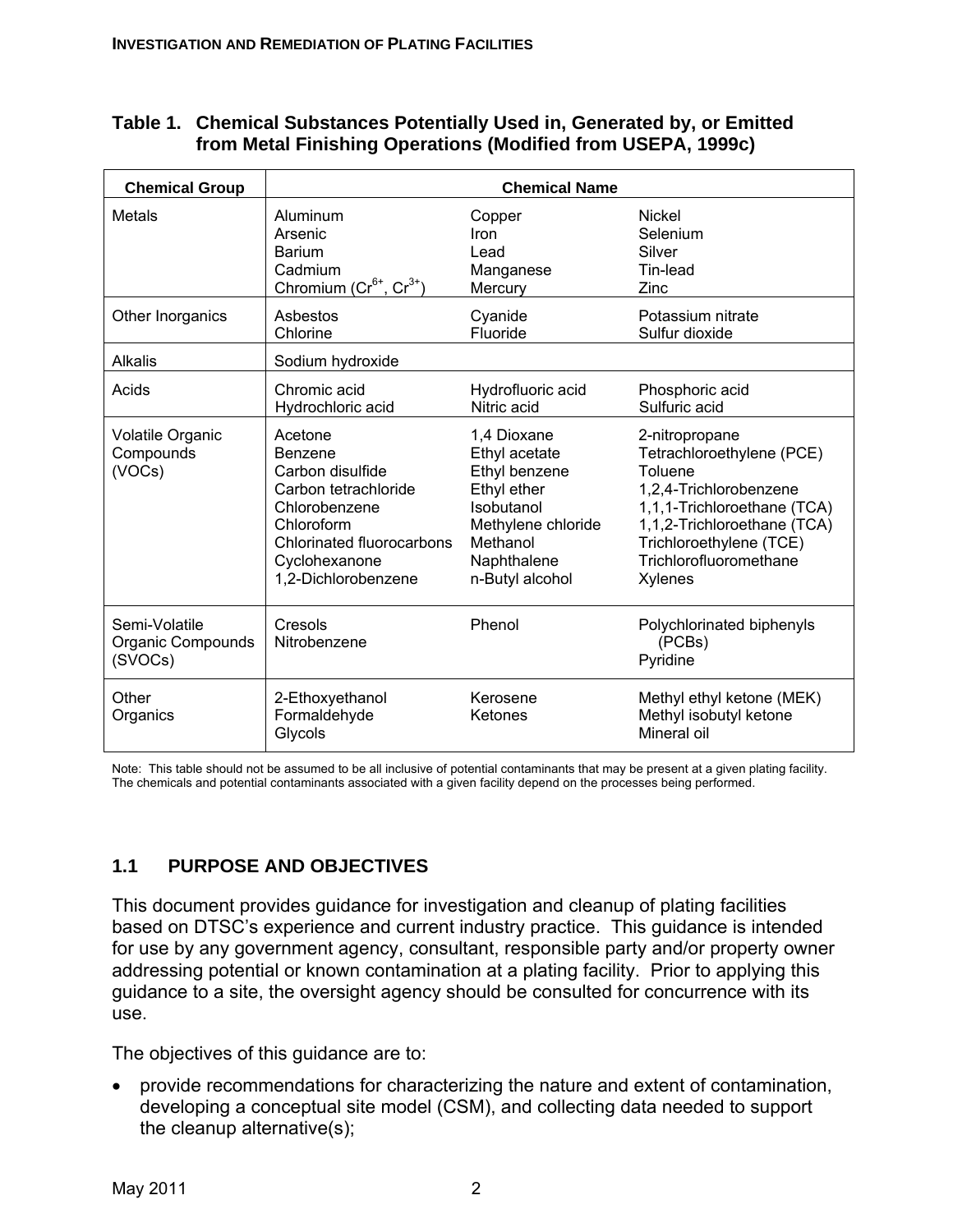- provide guidance for characterizing risk and establishing cleanup goals;
- as feasible, apply the proven technologies for soil identified in *PT&R Guidance Remediation of Metals in Soil* (DTSC, 2008) and *PT&R Guidance -- Remediation of Chlorinated VOCs in Vadose Zone Soil* (DTSC, 2010) to facilitate the cleanup of plating facilities;
- identify likely technologies for addressing hexavalent chromium in soil and groundwater;
- identify likely technologies for remediating VOCs in groundwater;
- identify considerations for site cleanup, site closure, and controlling site conditions posing an immediate risk; and
- outline long-term stewardship requirements that may be applicable for some sites.

#### **1.2 TECHNICAL BASIS FOR GUIDANCE**

#### **1.2.1 Soil and Soil Vapor**

**Metals.** As described in detail in the *PT&R Guidance – Remediation of Metals in Soil* (DTSC, 2008), DTSC conducted a study that reviewed and screened data for sites with metals-impacted soil. The study revealed that "excavation and offsite-disposal" (excavation/disposal) and "containment by capping" (capping) are proven technologies for cleanup of metals-impacted soil. Although the study focused on immobile forms of metals, the identified proven technologies would also be applicable to metals having greater mobility (such as hexavalent chromium) provided that appropriate site-specific adjustments are made. For example, the capping alternative discussed in *PT&R Guidance – Remediation of Metals in Soil* focuses on eliminating ingestion, inhalation, and dermal contact as complete routes of exposure and precluding contaminant dispersion through the air and surface water run-off. If a cap is considered for soils impacted by mobile forms of metals, the cap design and performance objectives should address the potential for migration. Other examples of site-specific adjustments to the approach described in *PT&R Guidance – Remediation of Metals in Soil* would be the selection of remedial technologies to address deeper vadose zone or groundwater impacts.

Application of the proven technologies for metals in soil may not be feasible for some sites. In these instances, other remedial technologies would need to be screened, evaluated, and selected. This guidance provides links to resources that can be used to assist with this effort. In addition, because hexavalent chromium is a common contaminant for plating facilities, this guidance includes appendices that identify technologies that might be applied to address hexavalent chromium. This guidance does not identify a proven technology specific to hexavalent chromium in soil.

**VOCs.** As described in detail in the *PT&R Guidance – Remediation of Chlorinated VOCs in Vadose Zone Soil* (DTSC, 2010), DTSC conducted a study that reviewed and screened data for sites with soil impacted by chlorinated VOCs. The study revealed that excavation/disposal and soil vapor extraction (SVE) are proven technologies for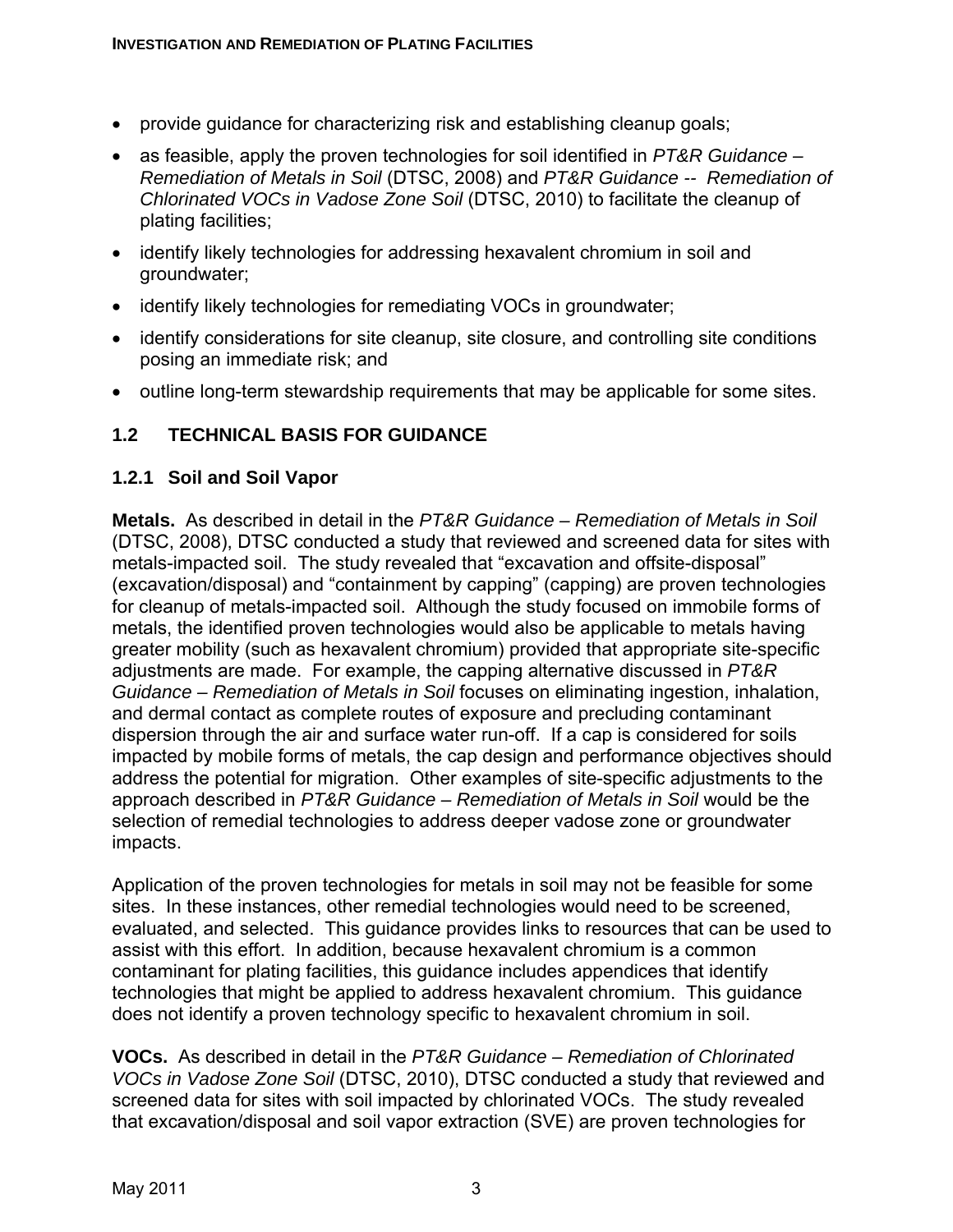cleanup of chlorinated VOC-impacted soil within the vadose zone. Although the study focused on chlorinated VOCs, the identified proven technologies would also be applicable to other VOCs with appropriate site-specific adjustments (such as the method used to treat VOCs removed via SVE). *PT&R Guidance – Remediation of Chlorinated VOCs in Vadose Zone Soil* emphasizes that many sites have chlorinated VOC impacts in both the vadose zone and groundwater and that groundwater impacts would need to be addressed by a separate remedial technology.

Application of the proven technologies for chlorinated VOCs in soil may not be feasible for some sites. In these instances, other remedial technologies would need to be screened, evaluated, and selected. The *PT&R Guidance – Remediation of Chlorinated VOCs in Vadose Zone Soil* includes an appendix summarizing remedial technologies for chlorinated VOCs. In addition, this guidance provides links to resources that can be used to identify remedial technologies for VOCs in soil.

**Other Contaminant Types.** Appropriate remedial technologies to address other types of soil contaminants should be screened, evaluated, and selected. This guidance provides links to resources that can be used to identify remedial technologies. As feasible (e.g., contaminants are co-located with metals, contaminants have chemical or physical properties similar to metals), excavation/disposal and capping could be used to address other contaminant types in soil.

# **1.2.2 Groundwater**

A study conducted in conjunction with the development of this guidance document did not identify a proven technology for plating-related chemicals in groundwater. Therefore, this guidance discusses likely remedial technologies for groundwater based on DTSC experience, a review of recent literature, and current industry practice. The discussion focuses on hexavalent chromium and VOCs because these are common groundwater contaminants associated with plating facilities. The guidance provides links to resources that can be used to identify remedial technologies for other contaminant types.

# **1.2.3 Vapor Intrusion**

The *Vapor Intrusion Mitigation Advisory* (DTSC, 2009a; revision pending) describes commonly used technologies for vapor intrusion mitigation. DTSC has not identified proven technologies for mitigation of the vapor intrusion pathway.

# **1.3 SCOPE AND APPLICABILITY**

This document pertains to the cleanup of environmental impacts associated with plating facilities and focuses on impacts to soil, soil vapor, and groundwater. The cleanup approaches described herein can be conducted as an interim or partial removal action or as the final remedy. The results achieved will depend on the site-specific conditions and remedial action objectives (RAOs). Although the document focuses on common contaminant types associated with plating facilities (heavy metals, hexavalent chromium, and VOCs), the remedial technologies discussed can be applied to other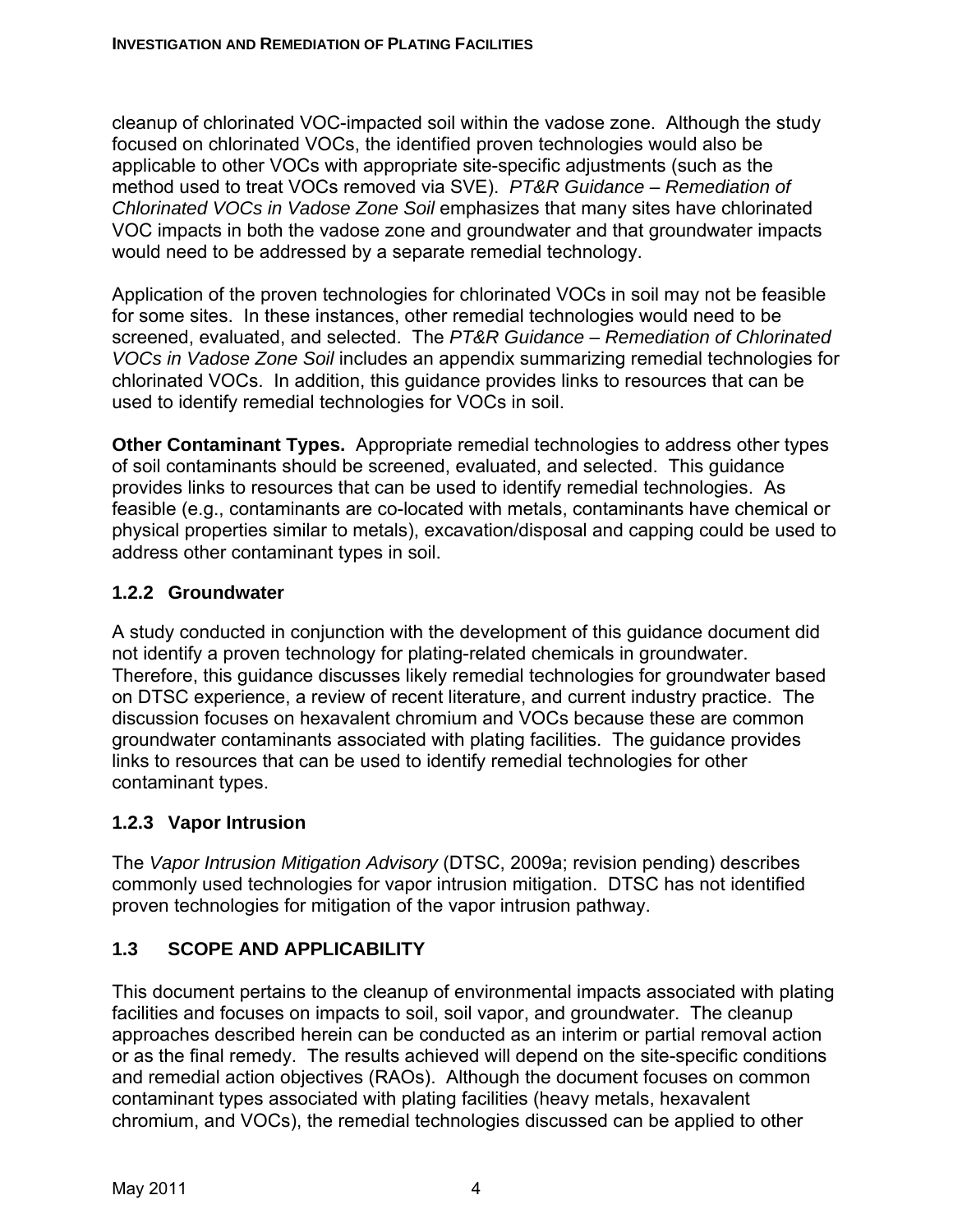types of plating chemicals or wastes amenable to the selected cleanup technologies (e.g., SVE can recover other volatile chemicals in addition to VOCs, excavation/disposal can be effective for soil impacted by multiple contaminant types). Some of the remedial technologies discussed in this guidance may not be suitable or the best approach for a given site. If the proven technologies identified in *PT&R Guidance – Remediation of Metals in Soil* (DTSC, 2008) and *PT&R Guidance – Remediation of Chlorinated VOCs in Vadose Zone Soil* (DTSC, 2010) are applied to a plating facility cleanup, appropriate site-specific adjustments should be made.

This guidance can be applied to the cleanup of any type of plating facility, regardless of the federal or state laws under which the cleanup is conducted. For example, this guidance is also intended to support cleanup of releases associated with PBR tanks that cannot meet the clean closure performance requirements. However, prior to applying this guidance to a site cleanup process, the oversight agency should be consulted for concurrence with its use.

This guidance is not intended to replace the evaluation of innovative and new technologies. DTSC continues to encourage the use and evaluation of emerging technologies.

#### **1.4 OVERVIEW AND ORGANIZATION**

Cleanup of contaminated sites may be governed by one of several federal or state laws, including the:

- Comprehensive Environmental Response, Compensation, and Liability Act (CERCLA)
- Resource Conservation and Recovery Act (RCRA)
- Hazardous Waste Control Law (HWCL)
- Hazardous Substances Account Act (HSAA)

The applicable laws depend on such factors as the source and cause of the contamination and the oversight agency under which the site is being addressed. Regardless of the cleanup process, the remedies evaluated and selected must be: (1) protective of human health and the environment; (2) able to achieve cleanup objectives and standards; and (3) able to control or remediate sources of releases. The approach described in this guidance is consistent with DTSC's conventional cleanup processes. In a standard cleanup process, sites undergo:

- site characterization (also referred to as site investigation) and risk assessment;
- remedy screening and evaluation, such as under a Feasibility Study (FS) or Corrective Measures Study (CMS);
- remedy selection and design;
- implementation of the corrective action and/or remedial action; and
- operation and maintenance and/or long-term stewardship, if applicable.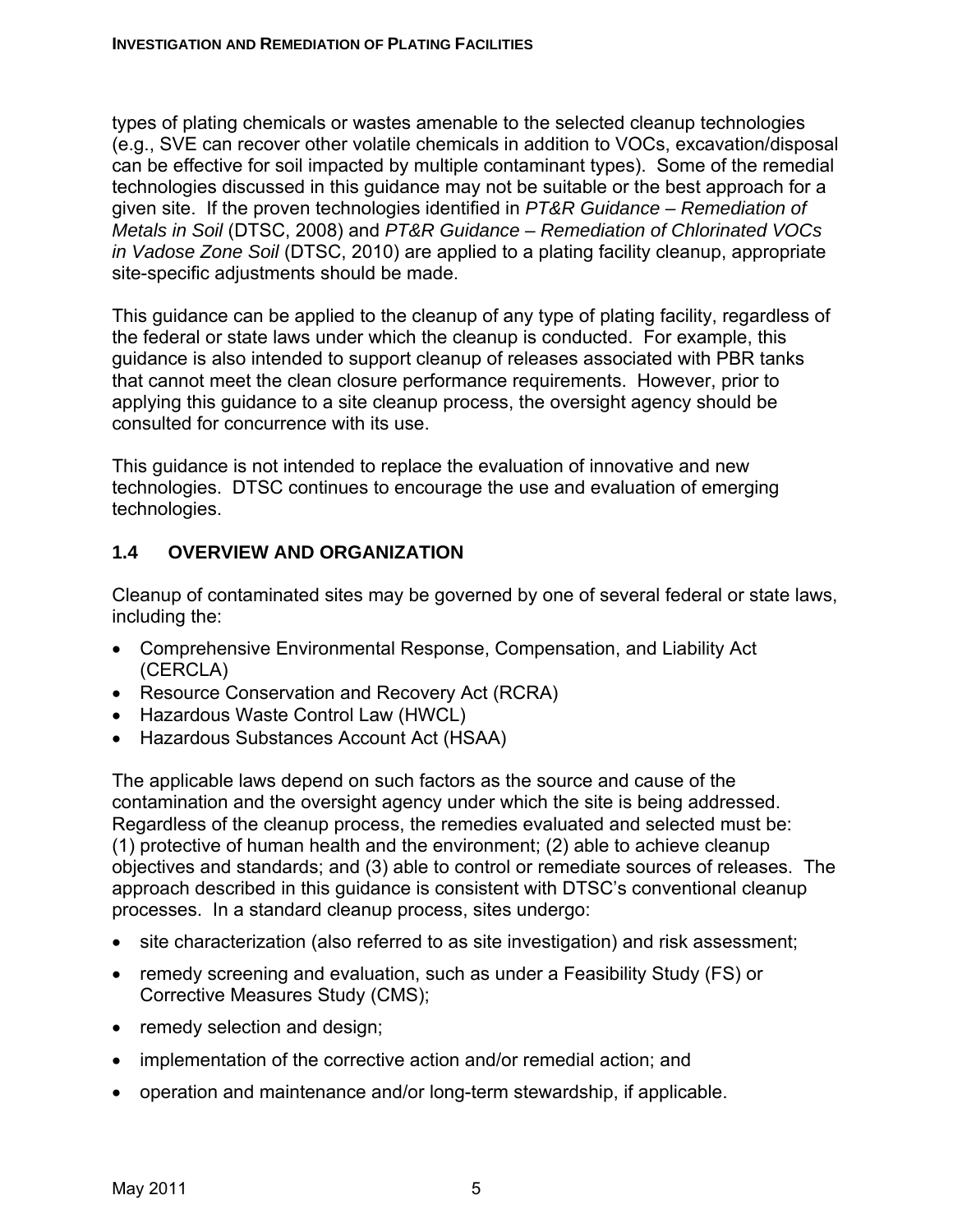This guidance is largely organized around these cleanup phases into the following sections:

**Section 1.0** presents introductory information, including the purpose, objective, scope, applicability and organization of the guidance document.

**Section 2.0** provides an overview of plating processes.

**Section 3.0** addresses site assessment, including project scoping, public participation and coordination with other agencies.

**Section 4.0** discusses site characterization and risk assessment.

**Section 5.0** summarizes and documents the study and evaluation of cleanup technologies for plating facilities.

**Section 6.0** discusses considerations for site cleanup and closure.

**Section 7.0** addresses site closure and remedy completion.

**Section 8.0** discusses long-term stewardship requirements.

**Section 9.0** provides the references cited in the guidance.

The main text of this guidance document is intentionally brief and defers details for selected topics to appendices (e.g., risk assessment, development and use of a CSM, regulatory considerations for tank closure) or existing guidance documents. The document includes resources intended to facilitate certain phases of the cleanup process (e.g., annotated outline for pilot study workplan, annotated outline for a building demolition plan). The guidance document also provides links to DTSC and other resources useful for investigation and cleanup of plating facilities.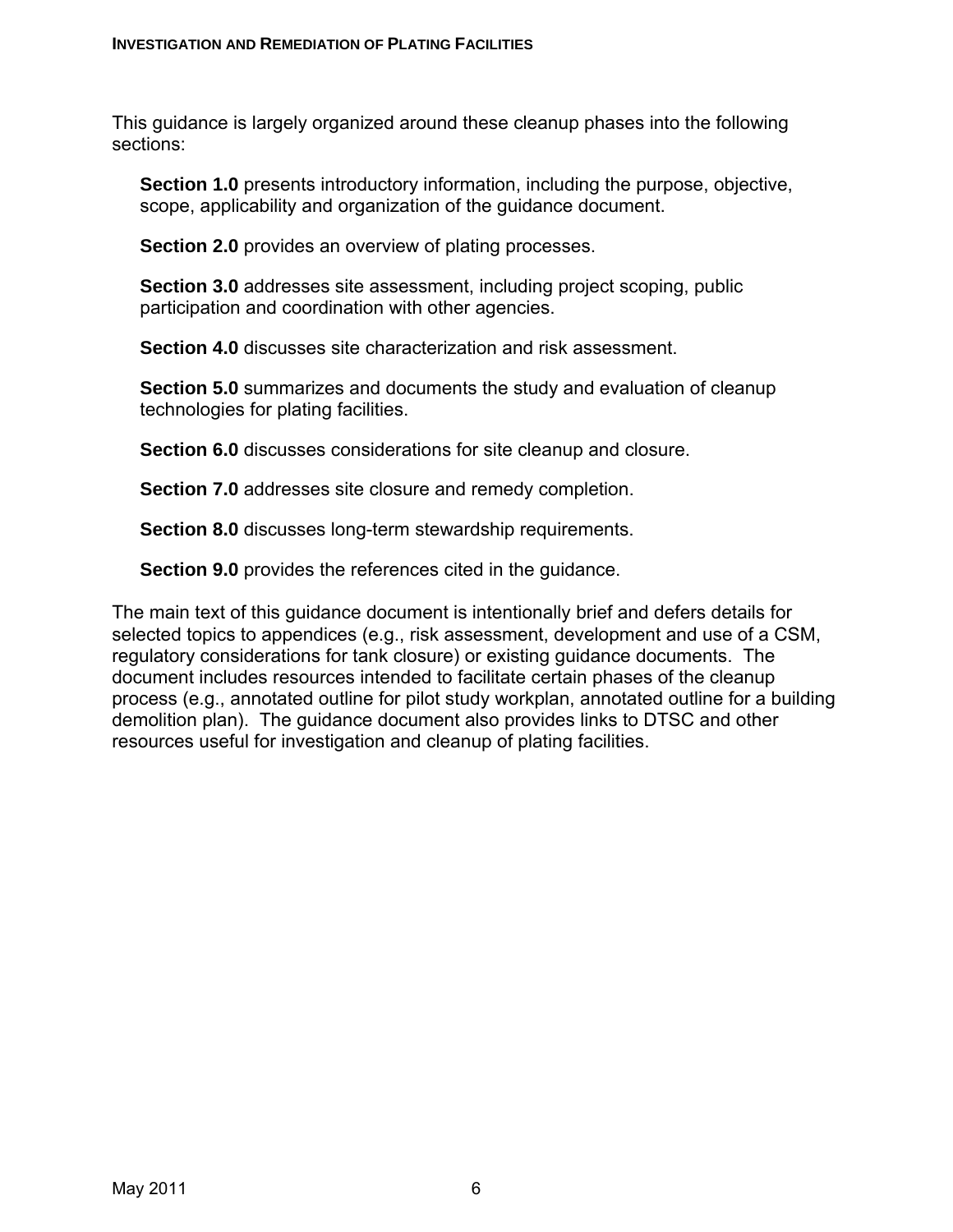#### **2.0 OVERVIEW OF PLATING OPERATIONS**

Metal plating encompasses a broad range of processes that are performed on manufactured parts to alter the surface of the article, thus lending it properties not possessed in its "unfinished state" (Murphy, 1996; USEPA, 1995). Table 2 summarizes typical plating processes, commonly-associated steps, and typical waste streams. Wastewater is the largest waste stream generated by volume in plating operations because water is used throughout the operations (e.g., rinsing, washing away spills, air scrubbing, fluid replacement, cooling, quenching, and washing of equipment). Table 1 lists some of the chemicals that may be associated with plating operations.

As addressed in more detail in Appendix A, plating facilities have a variety of possible release mechanisms and the potential to impact multiple environmental media (e.g., soil, soil vapor, air, surface water, groundwater). Metals and cyanide compounds are often released when metal finishing solutions are spilled onto floors, or when wastewater and waste sludge are not properly managed. The secondary containment of the wastewater treatment systems, spillage collection features (such as trenches, channels, sumps, etc.), and hazardous waste storage areas may be a source of releases, particularly if these features (often concrete) are unlined, cracked, or damaged. Other potential release areas include chemical storage areas, onsite chemical laboratories, paint booths, paint mixing rooms, shipping and receiving areas, storage sheds, parking lots, wastewater storage areas (e.g., lagoons, surface impoundments), and other outside areas where chemicals may have been handled, stored, spilled or illegally discharged to the ground. Additional potential sources of contamination include pollution control equipment, transformers, compressors, hydraulic presses, and underground storage tanks. Airborne sources of metals and solvents include stack and fugitive emissions. Some metals (such as arsenic, cadmium, and lead) can volatilize during high-temperature processing and wet scrubbers are needed to control emissions. Stack emissions can be distributed over a wide area before they settle out of the air.

Building materials can be contaminated by fugitive emissions within the plant or through contact with liquids. Metal plating and polishing have the potential to emit cadmium, chromium, lead, manganese, and nickel via electrolytic and non-electrolytic plating and coating processes (e.g.*,* electroplating, conversion coating, sealing, and phosphating), electroforming, dry mechanical polishing, and thermal spray (Federal Register, 73 FR Part 173 (37728-37749), July 1, 2008). Areas around vapor collection exhaust systems and walls may have residual concentrations of these metals. Process chemicals, plating solutions, liquid waste and leachate can contaminate structures and equipment. Poor housekeeping practices and improper handling of these liquids can lead to: corrosion and/or contamination of tanks, piping, pumps, floors, drains, sumps, trenches, and sewer lines; contamination of the flooring itself; and impacts to the underlying soil and groundwater. Any building constructed before 1970 may also contain lead-based paint and asbestos containing materials which may require special care during removal or renovation of these buildings (USEPA, 1999c).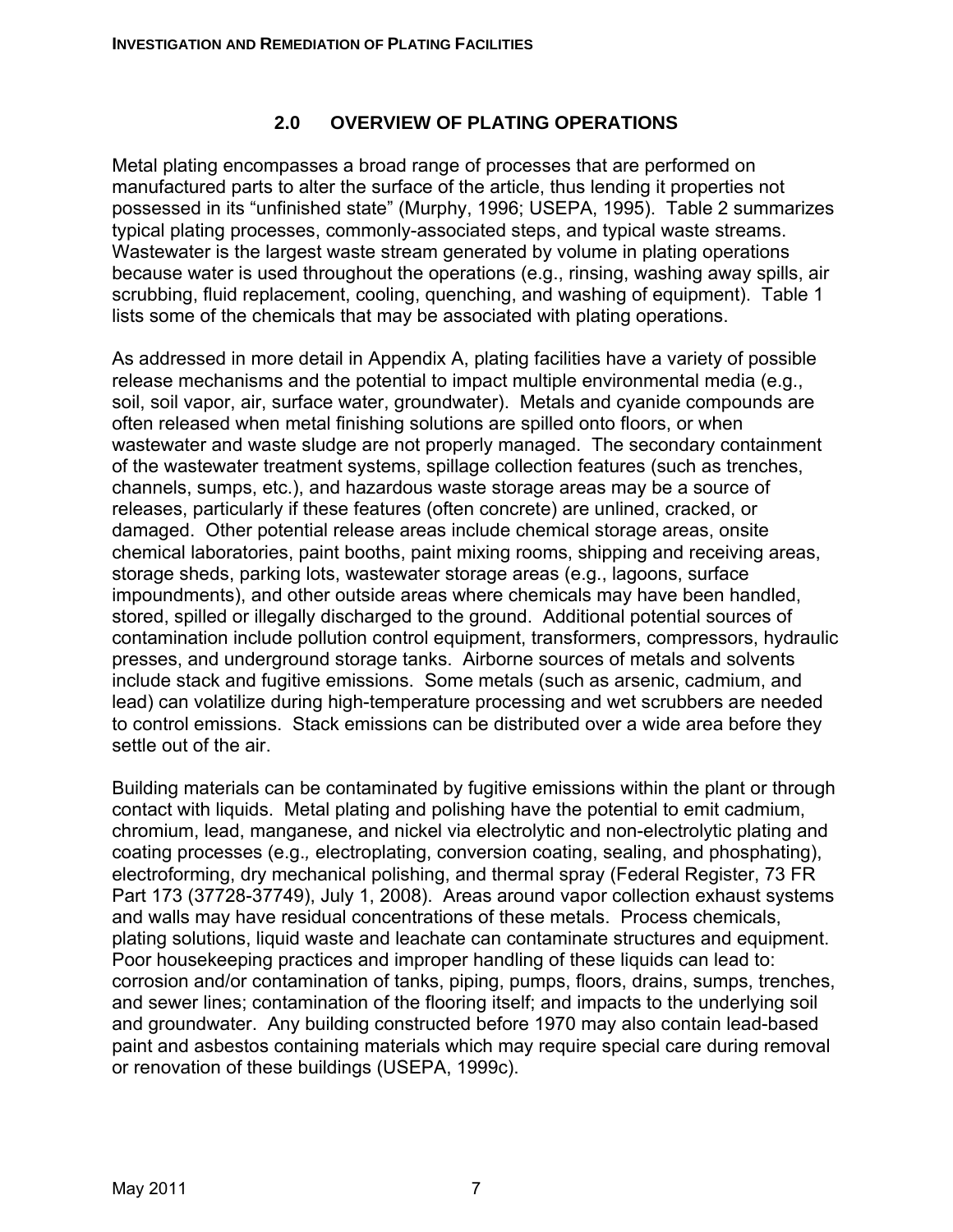| <b>Activity</b>                                | <b>Description</b>                                                                                                                                                                                                                                                                                                                                                                                                                                                                                           | <b>Waste Streams</b>                                                                   |  |  |  |  |
|------------------------------------------------|--------------------------------------------------------------------------------------------------------------------------------------------------------------------------------------------------------------------------------------------------------------------------------------------------------------------------------------------------------------------------------------------------------------------------------------------------------------------------------------------------------------|----------------------------------------------------------------------------------------|--|--|--|--|
| <b>Plating Operation Types</b>                 |                                                                                                                                                                                                                                                                                                                                                                                                                                                                                                              |                                                                                        |  |  |  |  |
| Chemical and<br>Electrochemical<br>Conversions | Designed to deposit a coating on a<br>metal surface that performs a<br>corrosion protection and/or<br>decorative function. Processes<br>include phosphating, chromating,<br>anodizing, passivation, and metal<br>coloring.                                                                                                                                                                                                                                                                                   | • Wastewater<br>• Spent plating solutions<br>• Exhaust scrubber solutions<br>• Sludges |  |  |  |  |
| Case Hardening                                 | Produces a hard wear-resistant<br>surface over a metal core that<br>remains relatively soft and ductile.<br>Methodologies include carburizing,<br>carbonitriding, nitriding, microcasing,<br>and hardening using localized<br>heating and quenching operations.                                                                                                                                                                                                                                              |                                                                                        |  |  |  |  |
| <b>Metallic Coatings</b>                       | Provide a layer that changes the<br>surface properties of the workpiece<br>to those of the metal being applied.<br>The workpiece becomes a composite<br>material with properties generally not<br>achievable by either material singly.                                                                                                                                                                                                                                                                      |                                                                                        |  |  |  |  |
| Electroplating                                 | Achieved by passing an electric<br>current through a solution containing<br>dissolved metal ions as well as the<br>metal object to be plated. The metal<br>object acts as a cathode in an<br>electrochemical cell, attracting metal<br>ions from the solution. Ferrous and<br>nonferrous metal objects are typically<br>electroplated with aluminum, brass,<br>bronze, cadmium, chromium, copper,<br>iron, lead, nickel, tin, and zinc, as<br>well as precious metals such as gold,<br>platinum, and silver. |                                                                                        |  |  |  |  |
| <b>Electroless Plating</b>                     | Similar to electroplating steps, but<br>involves the deposition of metal on a<br>metallic or non-metallic surface<br>without the use of external electrical<br>energy.                                                                                                                                                                                                                                                                                                                                       |                                                                                        |  |  |  |  |

#### **Table 2. Types of Metal Finishing Operations and Associated Activities (after Murphy, 1996)**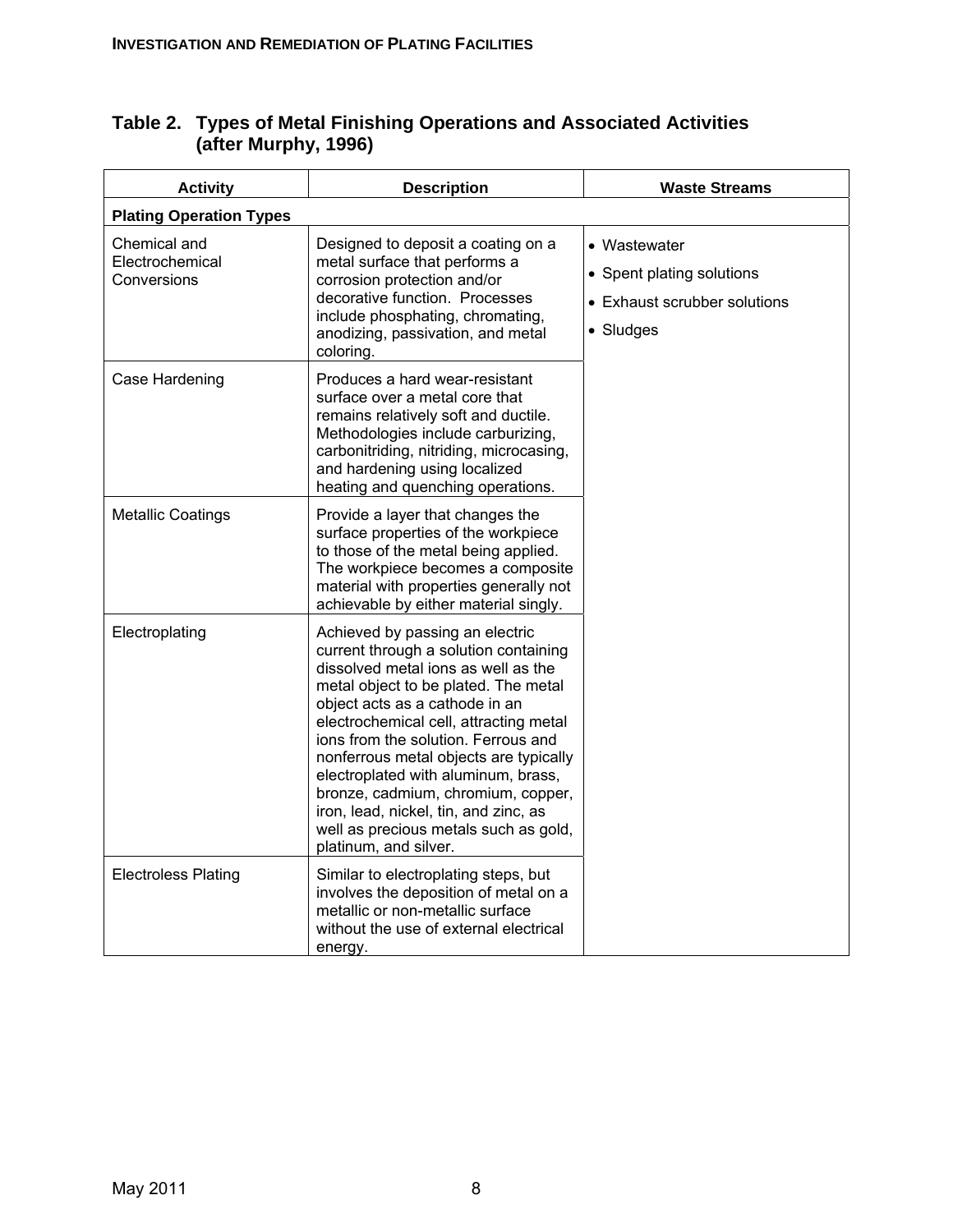# **Table 2 (Continued)**

| <b>Activity</b>                                       | <b>Description</b>                                                                                                                                                                                                                                                                                                                                                                               | <b>Waste Streams</b>                                                                                                                                                                                                                                                                                                                                                                                                                                                                                                                                                                |
|-------------------------------------------------------|--------------------------------------------------------------------------------------------------------------------------------------------------------------------------------------------------------------------------------------------------------------------------------------------------------------------------------------------------------------------------------------------------|-------------------------------------------------------------------------------------------------------------------------------------------------------------------------------------------------------------------------------------------------------------------------------------------------------------------------------------------------------------------------------------------------------------------------------------------------------------------------------------------------------------------------------------------------------------------------------------|
| <b>Associated Activities</b>                          |                                                                                                                                                                                                                                                                                                                                                                                                  |                                                                                                                                                                                                                                                                                                                                                                                                                                                                                                                                                                                     |
| <b>Machining Operations</b>                           | Various metal cutting processes<br>including drilling, grinding, reaming,<br>and milling. Uses various tools and<br>typically use metalworking fluids.                                                                                                                                                                                                                                           | • Metal dust and shavings<br>• Spoiled or contaminated<br>metalworking fluids which contain<br>oils and chemical additives (such<br>as chlorine, sulfur and phosphorus<br>compounds, phenols, creosols<br>and alkalis).                                                                                                                                                                                                                                                                                                                                                             |
| <b>Cleaning Operations and</b><br>Surface Preparation | Integral to numerous processes in<br>the manufacture of metal parts.<br>Metal parts are cleaned with solvents<br>which evaporate substantially during<br>degreasing operations. Paint,<br>oxidation and old plating are stripped<br>from workpieces using caustics and<br>abrasives. Workpieces in plating<br>lines are cleaned several times using<br>water, acids, caustics and<br>detergents. | • Spent solvents<br>• Chlorinated hydrocarbons and<br>VOC emissions<br>• Rinsewaters<br>• Spent cleaning solutions.<br>[Composition depends on<br>cleaning media used, type of<br>substrate, and the type of material<br>removed (oils, greases, waxes,<br>metallic particles, oxides, etc.).]<br>• Possible contaminants include<br>acids, alkalis, halogenated and<br>nonhalogenated solvents,<br>ketones, aromatic hydrocarbons,<br>dissolved metal salt, silica metal,<br>aluminum oxide, cyanide, oil-<br>based contaminants, grease, and<br>traces of cleaners and additives. |
| <b>Other Activities</b>                               | Painting, polishing, grinding, hot<br>dipping, soldering, stripping, and<br>etching                                                                                                                                                                                                                                                                                                              | • VOC emissions<br>$\bullet$ Paint<br>• Wastewater<br>· Solid waste<br>• Spent polishing rouge<br>• Anoxide dross<br>• Spent acids and bases<br>• Miscellaneous hazardous waste                                                                                                                                                                                                                                                                                                                                                                                                     |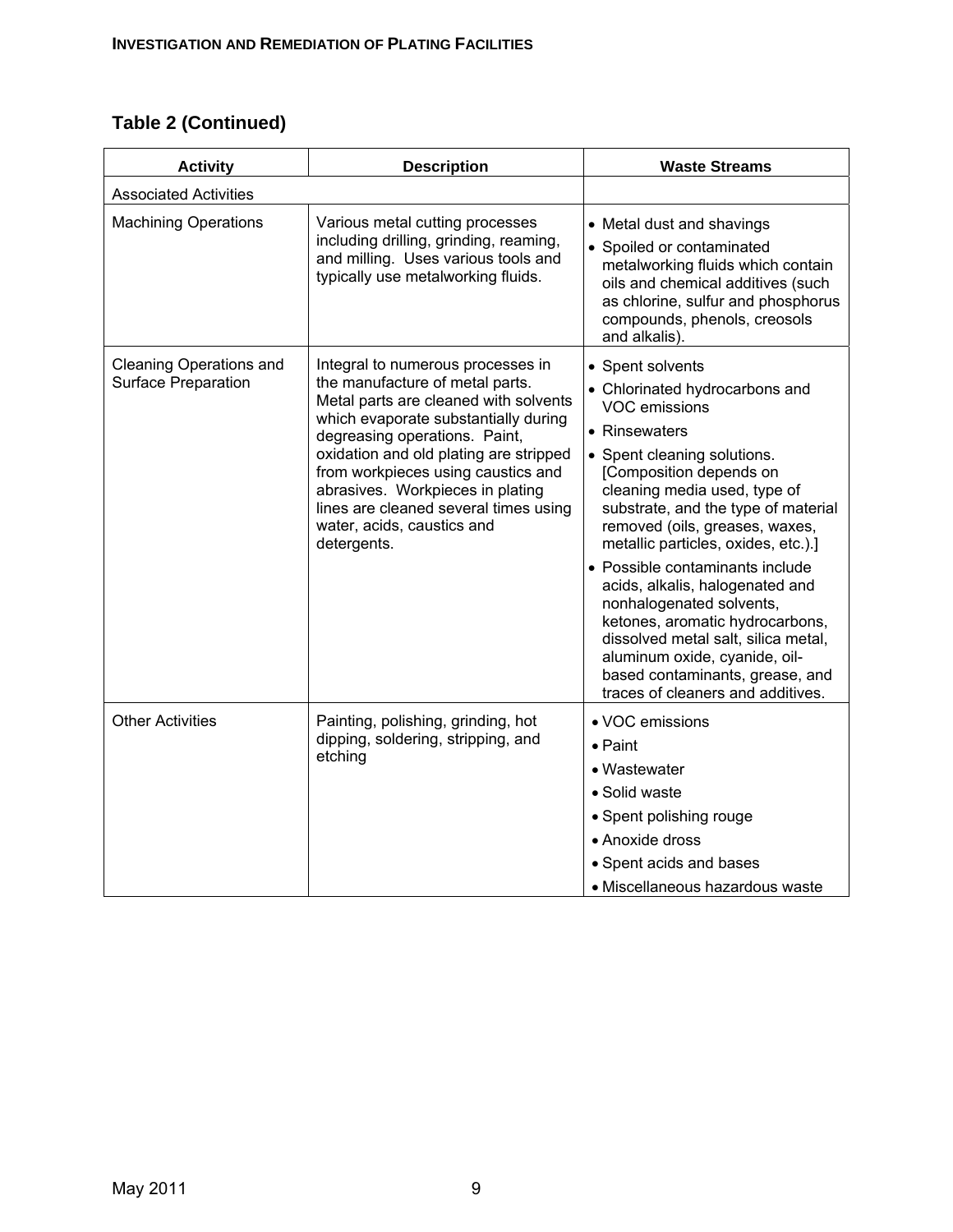#### **3.0 PROJECT PLANNING**

The investigation and cleanup of plating facilities can be a challenging endeavor given the complexity of many sites where plating operations have occurred or are on-going. Project planning facilitates the investigation and cleanup process and helps ensure that the desired outcome is achieved. This section discusses activities commonly conducted during the planning phase, including project scoping, stakeholder identification, public participation activities, and coordination with other agencies.

#### **3.1 PROJECT SCOPING**

The project scoping objectives typically include:

- establishment of a management approach for the project;
- assessment of the regulatory framework for closure or cleanup;
- development of a site characterization strategy;
- development of a site cleanup strategy which is protective of human health and the environment;
- development of a remedial project plan (i.e., the step-by-step strategy to be used for the site cleanup);
- identification of site conditions to be addressed during the cleanup process (e.g., cultural resources, sensitive human receptors);
- identification of stakeholders; and
- identification of appropriate public participation activities.

#### **3.1.1 Scoping Meetings**

Project staff and project proponents should hold one or more project scoping meetings to discuss topics such as:

- site background, physical setting, land uses (past, present, and future), and unique site characteristics;
- status of site investigation and cleanup;
- development of the CSM
	- types and locations of releases
	- affected environmental media (e.g., soil, soil vapor, groundwater, ambient or outdoor air, indoor air)
	- contaminant migration pathways
	- current and potential future receptors
	- exposure pathways (e.g., direct contact, inhalation, vapor intrusion into indoor air, drinking water)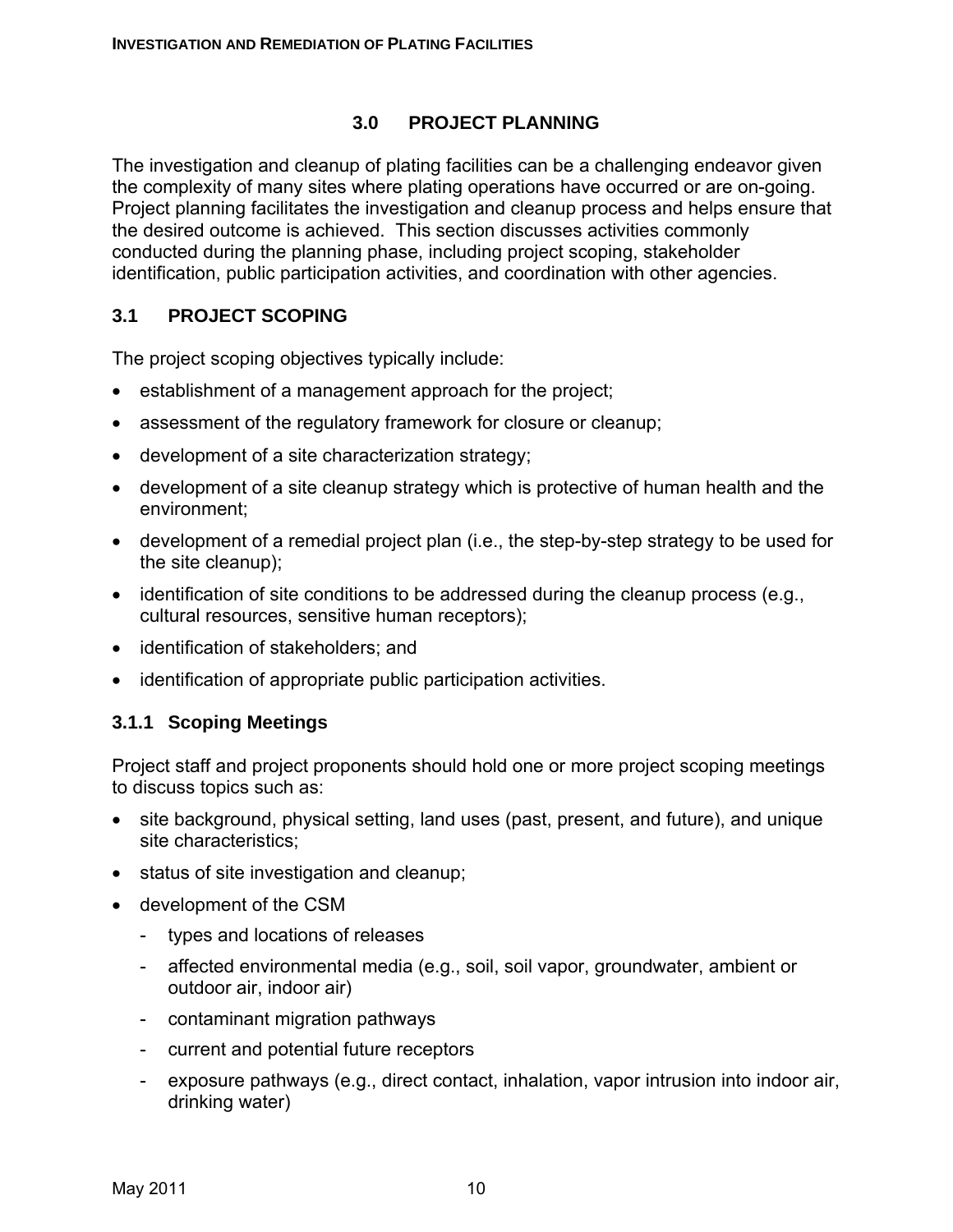- potential risks;
- regulatory framework for site cleanup;
- initial scope of work for completing site characterization, filling data gaps, and cleaning up the site;
- potentially applicable remedial technologies;
- whether the approach for metals and/or chlorinated VOCs discussed in *PT&R Guidance -- Remediation of Metals in Soil* (DTSC, 2008) and *PT&R Guidance – Remediation of Chlorinated VOCs in Vadose Zone Soil* (DTSC, 2010) could be applied to part of the site cleanup;
- preliminary identification of response actions and the implications of these actions (e.g., restricted land use, long-term stewardship);
- preliminary RAOs and cleanup goals (e.g., as needed to achieve the conceptual preliminary response action);
- project planning, work phases (if applicable), schedule, and priorities;
- stakeholder identification and public participation activities; and
- anticipated benefits of the cleanup activity, including anticipated future uses.

If applicable, the scoping meeting should address how cleanup activities targeting different media and/or contaminants will be coordinated (e.g., coordination of a soil removal action with the groundwater remedy and/or vapor intrusion mitigation measures).

The outcome of the scoping meeting(s) may be summarized in a scoping document that includes:

- analysis and summary of site background and physical setting;
- summary of previous response actions, including all existing data;
- presentation of the CSM, human health risks, and data gaps;
- scope and objectives of remaining characterization and risk assessment activities;
- scope and objectives of the site cleanup;
- RAOs and cleanup goals;
- preliminary identification of possible response actions and data needed to support the evaluation of cleanup alternatives; and
- initial presentation of site remedial strategies.

#### **3.1.2 Stakeholder Identification and Assessment**

Stakeholder involvement is essential for the success of any cleanup action. At the onset of the proposed project, stakeholders should be identified and contacted for input. Stakeholders include any individuals, government organizations, non-governmental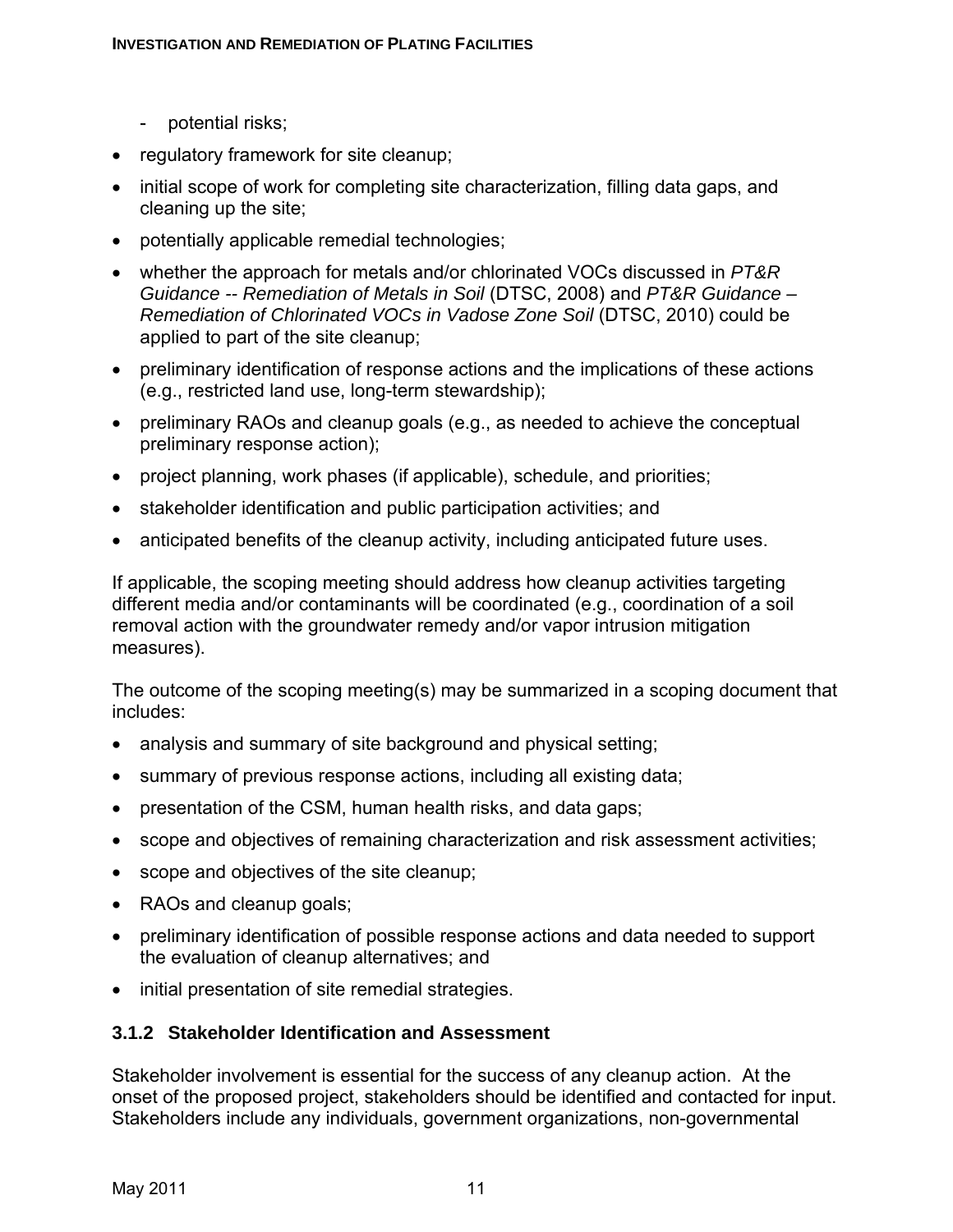organizations (such as environmental and other public interest groups), academic institutions, and businesses with an interest in the project. The identification of stakeholders is largely based on those entities or individuals who are already involved in the project, and contacting others with related interests or those who may be in close proximity to the site. Stakeholders provide information on the preferences of the community and may also identify unaddressed issues. Early identification of stakeholders is necessary to ensure effective and timely participation to meet stakeholder expectations and to enrich the decision-making process.

# **3.2 PUBLIC PARTICIPATION ACTIVITIES**

This guidance document acknowledges the importance of early community outreach and uses the public participation process identified in the *DTSC Public Participation Manual* (DTSC, 2003a; revision pending).The manual addresses public participation components of the cleanup process and compliance with state and federal laws and regulations. The *DTSC Public Participation Manual* includes summaries of the public participation elements for each DTSC program, California Environmental Quality Act (CEQA), and various public outreach activities. Also provided are checklists and recommended content for the community profile, fact sheets, public notices, work notices, and other public outreach activities. Appendix E includes a link to sample public participation documents.

The vapor intrusion pathway may be a concern for some sites. If not already initiated, the public participation process should begin as soon as it is determined that VOCs are present and a vapor intrusion evaluation is necessary. The *Vapor Intrusion Mitigation Advisory* (DTSC, 2009a; revision pending) outlines public participation considerations for sites with vapor intrusion issues. DTSC expects to issue the *Vapor Intrusion Public Participation Advisory* in 2011 which will supplement DTSC's Vapor Intrusion Guidance (DTSC, 2005; revision pending) and address public participation considerations for sites with vapor intrusion issues.

# **3.3 COORDINATION WITH OTHER AGENCIES**

The responsible party should coordinate with state and local agencies that have jurisdiction for cleanup of plating facilities (e.g., DTSC, Water Board, air pollution control district, air quality management district, local planning and building department, fire department). Local agency involvement should start early in the cleanup process to alleviate potential project delays. Overlapping regulatory authority or requirements by DTSC and other applicable agencies should be identified to ensure that the project strategies are compatible and requirements can be met. In cases where oversight authority may be overlapping or redundant, an agreement (such as a Memorandum of Understanding) should be made between the applicable entities for designation of a single oversight agency.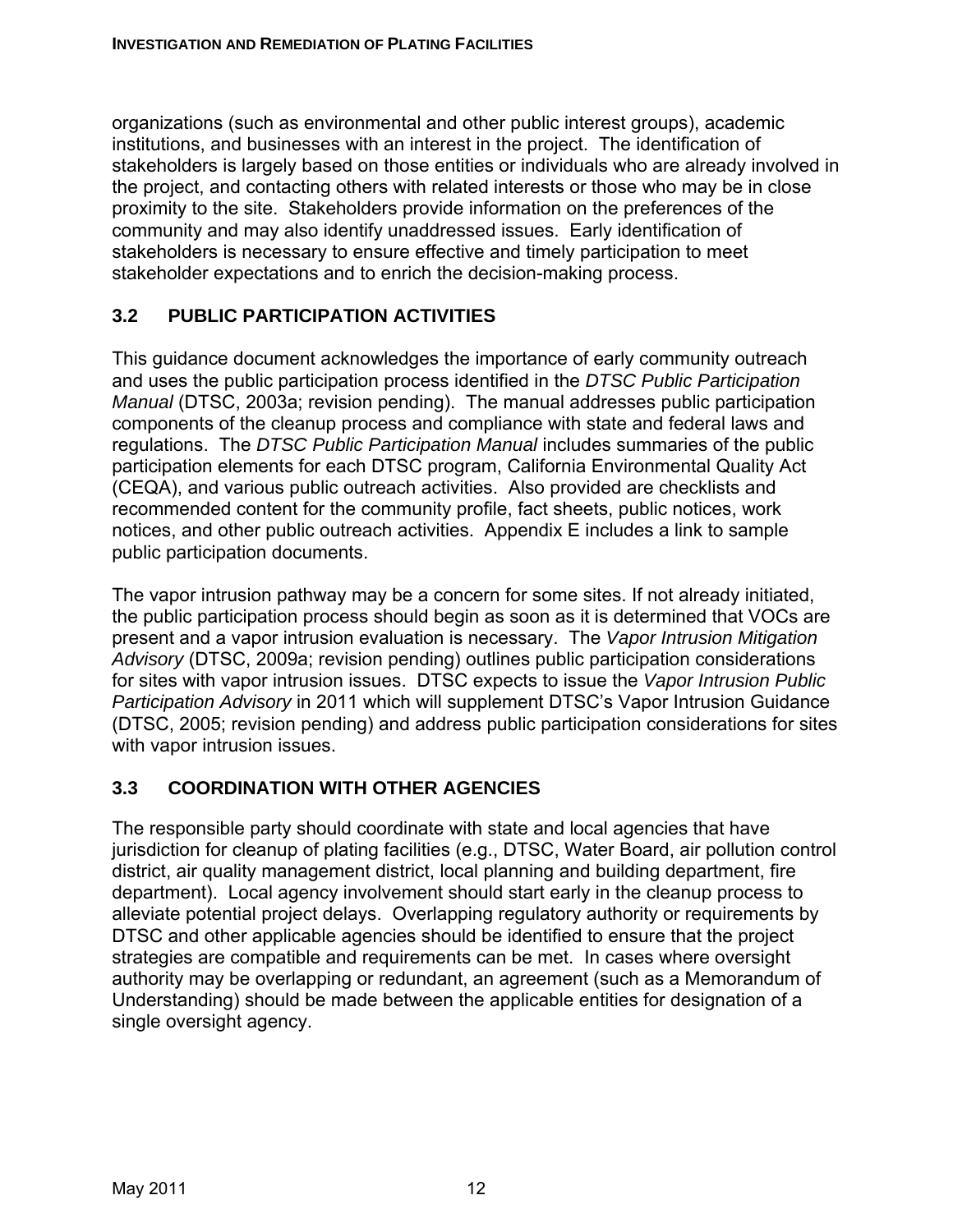# **4.0 SITE CHARACTERIZATION**

This section provides a general discussion of site characterization elements and is supported by the following appendices:

- Appendix A Conceptual Site Model for Plating Facilities
- Appendix B Sample Collection and Analysis Techniques
- Appendix C Hexavalent Chromium Analysis
- Appendix D Risk Assessment and Cleanup Goals
- Appendix E Links to Additional DTSC Resources

The primary objective of the characterization phase is to delineate the nature, extent, and distribution of contamination in environmental media (such as soil, soil vapor, and groundwater). Other characterization objectives could include addressing data gaps, establishing background concentrations of metals, providing information about the geologic and hydrogeologic setting, collecting data to support remedy selection and engineering design, and collecting data to support any fate and transport modeling efforts. As data is gathered, it may be compared to screening levels to help determine whether further site characterization, risk assessment, or cleanup may be necessary. The culmination of this step should be to prepare an updated CSM that supports mediaspecific RAOs and remedy decision making.

# **4.1 CONCEPTUAL SITE MODEL**

Development and use of a CSM is one of the most effective ways of achieving characterization objectives. A CSM provides a framework to understand the site conditions, the distribution of contaminants in the environment, exposure pathways, and receptors. In guiding the site characterization process, the CSM provides:

- a detailed description of the site and its setting that is used to form a hypothesis about the release and fate of contamination;
- the locations of contaminant sources, potential chemicals of concern (COCs), and the affected media;
- an explanation of how contaminants may be migrating from the sources, and the media and pathways through which migration and exposure of potential human or environmental receptors could occur; and
- a framework for conducting an investigation, selecting a cleanup approach, or implementing a cleanup action that takes into account the future use of the site.

Section 2.0 and Appendix A identify common areas of concern and possible release mechanisms that should be evaluated, and if appropriate, considered in the CSM for a plating facility.

# **4.2 DESIGNING AN INVESTIGATION**

The selection of sample locations, depths, quantities, and collection methods is based on the CSM, data quality objectives (DQOs), and sound professional judgment. A well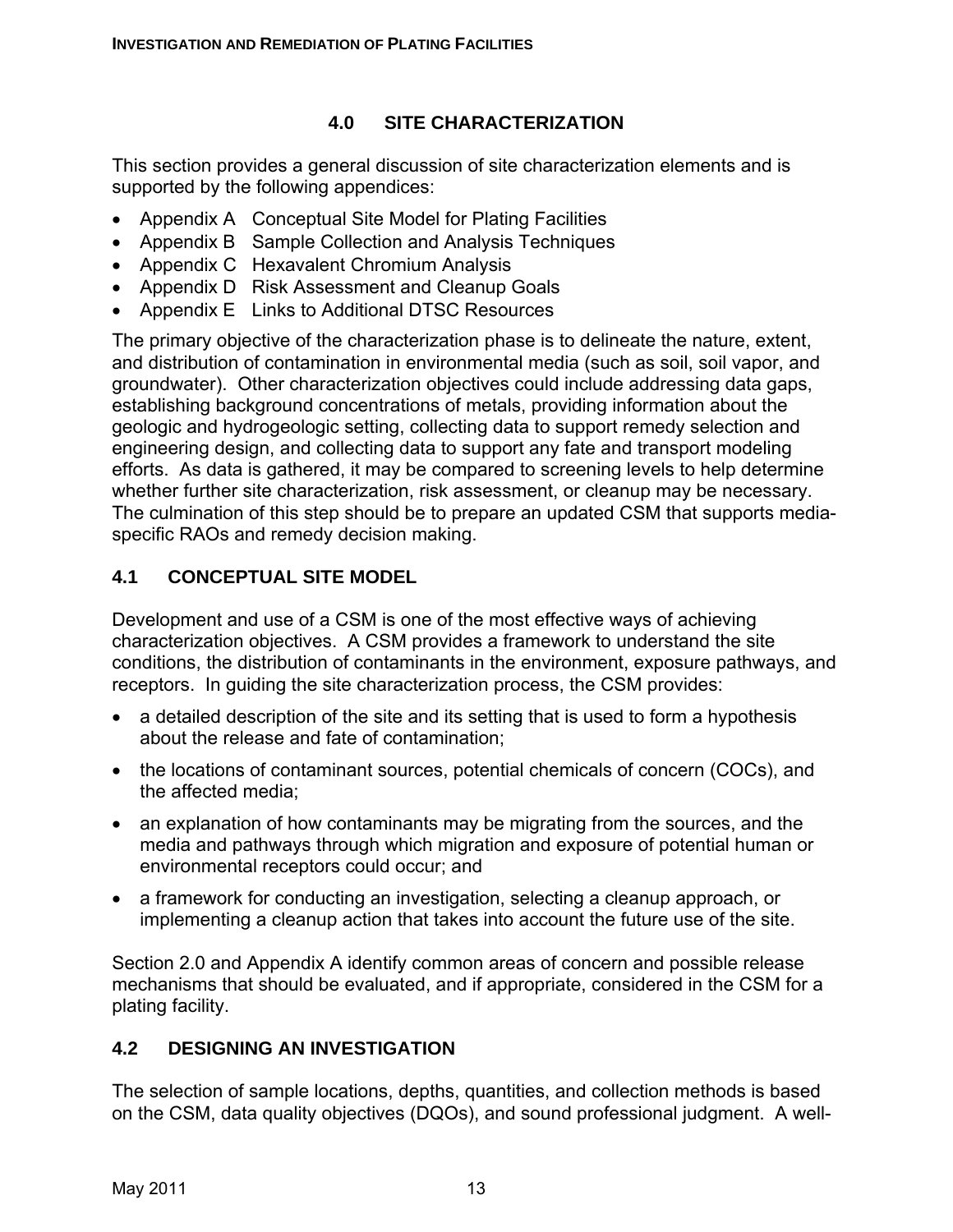conceived investigation strategy combined with extensive upfront project planning (see Section 3), innovative sampling methods, field-based analytical technologies (see Appendix B), and the ability to adapt the workplan in the field, have the potential to reduce the time and expense of performing a quality site characterization. This approach should yield better and timely information that supports informed decisions. The following guidance documents describe methodologies that can focus work towards rapid site characterization decisions:

- *Technical and Regulatory Guidance for the Triad Approach: A New Paradigm for Environmental Project Management* (ITRC, 2003)
- *Standard Practice for Expedited Site Characterization of Vadose Zone and Ground Water Contamination at Hazardous Waste Contaminated Sites* (ASTM, 2004)

Additional information about the Triad approach can be found in Appendix B and at the following link: www.triadcentral.org.

Establishment of DQOs is a key component of an effective site characterization strategy. The DQOs establish a range of decision points such as criteria for step-out sampling to address data gaps and exit strategies for completion of field work. DQOs, in combination with the CSM, serve as a planning instrument, as a modeling and data interpretation tool, and as a communication device among the project team, the decision-makers, the stakeholders, and the field personnel. A successful project DQO process results in:

- consensus on the nature of the problem and the desired decision shared by all the decision makers;
- planned approach to data collection, quality, and evaluation resulting in resourceefficient sampling and analysis design;
- quantitative criteria to determine when the site is sufficiently characterized and DQOs are met;
- sufficient characterization of site contamination and risks; and
- reduced uncertainty for decision makers.

Guidance for establishing project DQOs can be found in *Guidance on Systematic Planning Using the Data Quality Objective Process, EPA QA/G-4* (USEPA, 2006).

As feasible during the characterization phase, data should be collected to eliminate or minimize the need for additional field mobilizations during the site-specific remedy evaluation, selection, and design process. For example, data can be collected to support design of pilot studies for *in situ* groundwater remedies. Guidance on data needed to support design of excavation/disposal, capping, and SVE remedies can be found in *PT&R Guidance – Remediation of Metals in Soil* (DTSC, 2008) and *PT&R Guidance – Remediation of Chlorinated VOCs in Vadose Zone Soil* (DTSC, 2010).

Site characterization activities should be conducted in accordance with a DTSC approved work plan, including a field sampling plan and a quality assurance project plan (QAPP). Appendix E provides a link to an annotated outline for a characterization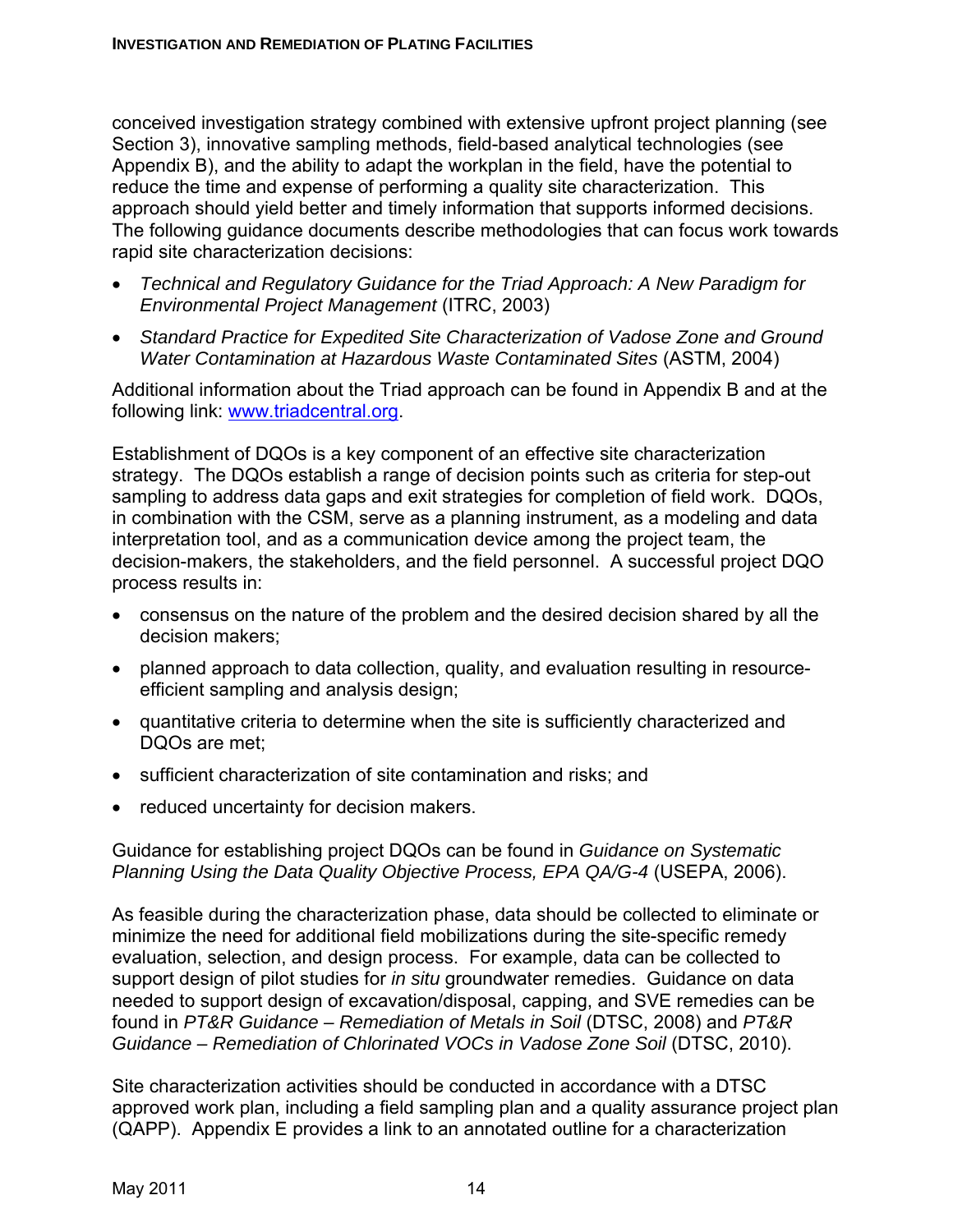workplan. General guidance for development of a QAPP can be found in *Guidance on Choosing a Sampling Design for Environmental Data Collection, for Use in Developing a Quality Assurance Project Plan, EPA QA/G-5S* (USEPA, 2002b). Appendix E provides a link to a suggested strategy for estimating background concentrations of metals in soils. Additional information useful for guiding site characterization may also be found in the *PT&R Guidance – Remediation of Metals in Soil* (DTSC, 2008) and *PT&R Guidance – Remediation of Chlorinated VOCs in Vadose Zone Soil* (DTSC, 2010).

Fate and transport modeling is often used during the characterization phase for the purpose of evaluating the movement of contaminants in the subsurface, assessing the potential for contaminant migration to groundwater, developing soil cleanup goals for protection of groundwater, estimating the potential risk posed to groundwater by vadose zone contaminants, and estimating the potential risk posed by vapor intrusion into indoor air. Therefore, the input parameter requirements for the models anticipated for use at a site should be considered during workplan development. For example, a sitespecific screening analysis of the risk posed by the vapor intrusion pathway may require information regarding site stratigraphy and building parameters in addition to the following soil properties: bulk density, total porosity, grain size distribution, moisture content, fraction of organic carbon, and air permeability (DTSC, 2005; revision pending). Other fate and transport models may require additional site-specific parameters, such as hydraulic conductivity, effective porosity, estimated recharge or infiltration rates, geochemical parameters (e.g., oxidation/reduction potential), biodegradation rates, and chemical retardation factors.

# **4.3 RISK ASSESSMENT**

Evaluation of potential risks to human health and the environment posed by contaminants at a site is part of the site characterization process and supports the risk management decision-making process to determine whether additional site investigation, further risk assessment, and/or remediation may be necessary. Risk assessments range from simple screening assessments to site-specific, comprehensive risk assessments. A human health risk assessment should be conducted to characterize the potential cancer risks and noncancer health hazards posed by COCs identified during site characterization. Depending on the phase of site cleanup when this guidance is applied, some risk assessment steps may have already been conducted and may be sufficient to support subsequent activities. A scoping-level ecological risk assessment should be conducted to determine whether further assessment of potential ecological impacts is necessary. Appendix D provides a detailed discussion of risk assessment for contaminants commonly found at plating facilities.

Generally, cleanup goals are established based on concentrations that do not pose an unacceptable risk or threat to human health and the environment, as discussed further in Appendix D.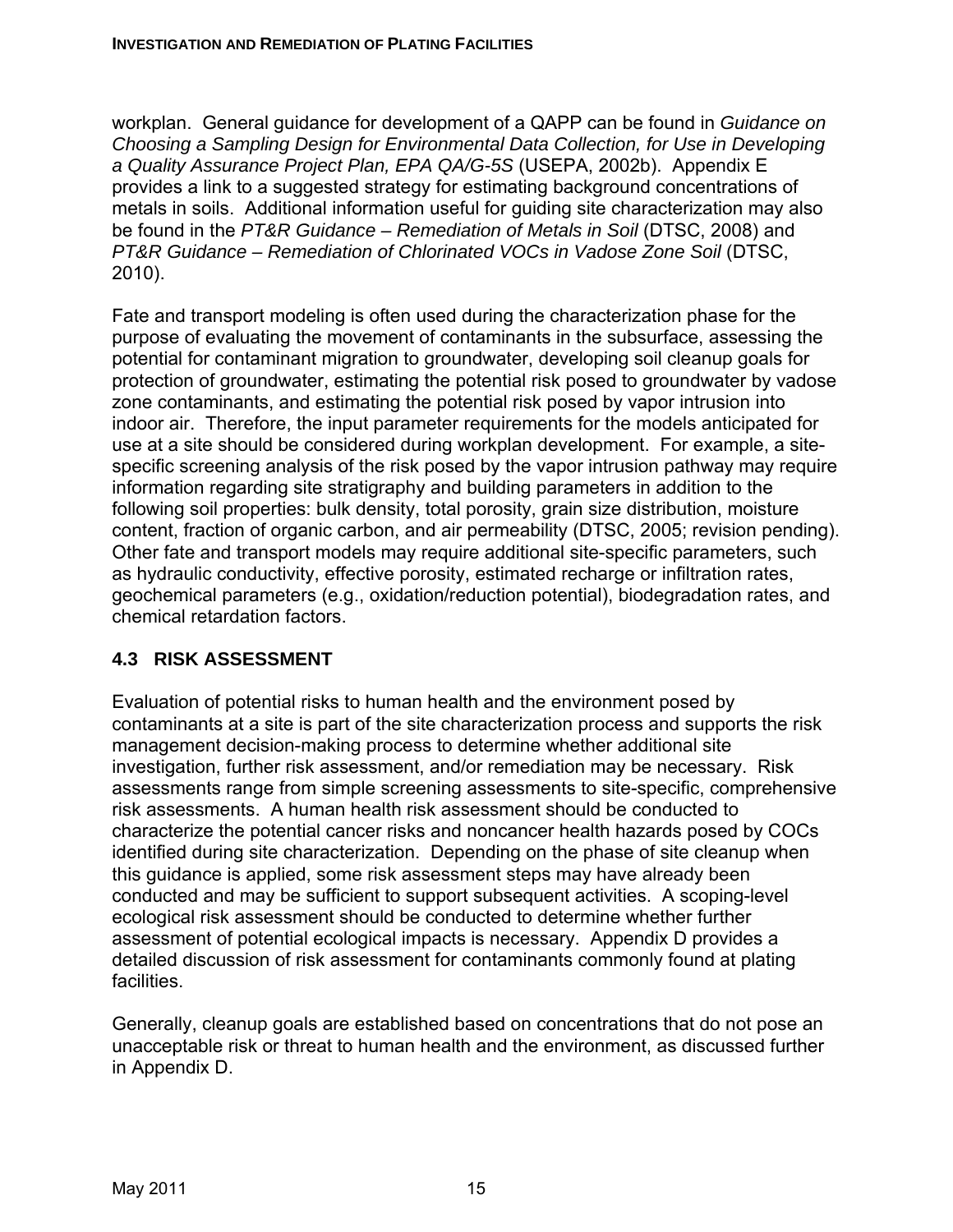# **5.0 EVALUATION OF CLEANUP TECHNOLOGIES**

In a conventional cleanup action, if the results of the risk characterization and assessment indicate that a cleanup action is warranted, the next step is an evaluation of technologies appropriate for remediation of environmental impacts. This section describes the process for evaluating the feasibility of cleanup technologies for soil, soil vapor, indoor air, and groundwater impacted by plating operations.

# **5.1 SCREENING OF REMEDIAL TECHNOLOGIES**

Depending on the site circumstances, screening of remedial technologies may be conducted independently for a given environmental media, or in a coordinated manner for each impacted environmental media. An integrated approach is particularly important when evaluating technologies applicable for impacts to multiple environmental media (e.g., VOCs impacts to soil, soil vapor, groundwater, and indoor air).

# **5.1.1 Metals and VOCs in Soil**

Studies documented in *PT&R Guidance – Remediation of Metals in Soil* (DTSC, 2008) and *PT&R Guidance – Remediation of Chlorinated VOCs in Vadose Zone Soil* (DTSC, 2010) can be used to streamline the remedial technology screening process for immobile metals and chlorinated VOCs in vadose zone soil. These studies indicated that excavation/disposal and capping are proven technologies for immobile metals in soil and that excavation/disposal and SVE are proven technologies for chlorinated VOCs in vadose zone soil. The streamlined approach for evaluating remedial alternatives for soils impacted by immobile metals and chlorinated VOCs can be documented by including:

- pertinent sections of this guidance document in the administrative record<sup>1</sup> and
- a discussion regarding the use of the PT&R approach for the cleanup alternative selection in the decision document.

As discussed in Section 1.2.1, proven technologies for metals or chlorinated VOCs may not be applicable to, or appropriate for, cleanup of all or part of the metals or VOC impacts at a given plating facility. In these instances, other remedial technologies would need to be screened. Section 6.3 discusses DTSC resources that can be used to help identify technologies for screening. In addition, Appendix F summarizes technologies for hexavalent chromium in soil.

# **5.1.2 Other Contaminants in Soil**

The scope of the remedial technology screening process may need to be expanded to address soils impacted by additional types of contaminants. Examples of site conditions that would warrant an expanded remedial technology screening process might include:

 $\overline{a}$ 

 $1$  Alternatively, the PT&R guidance may be included as an electronic appendix to a cleanup alternative evaluation document.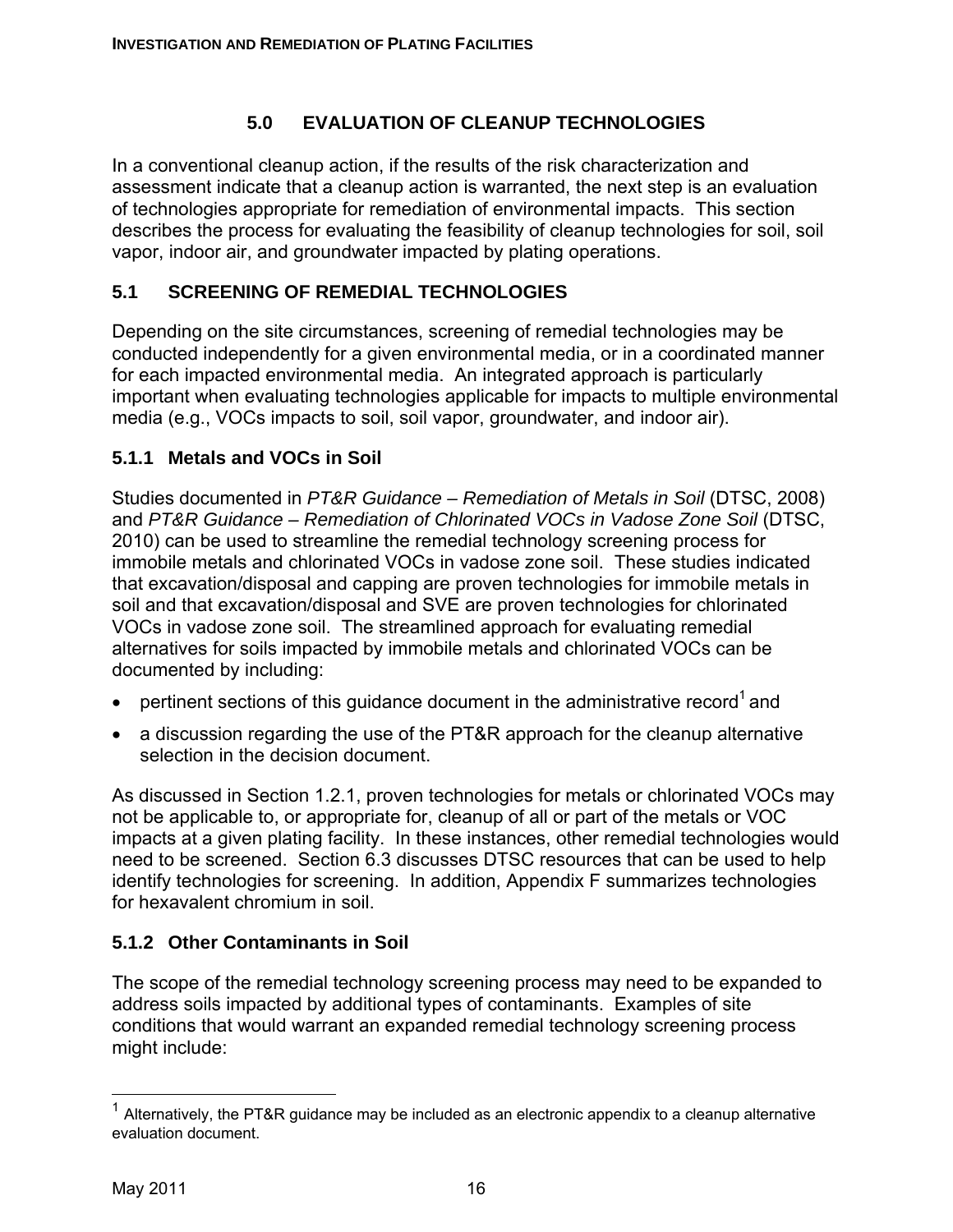- contaminants that are not co-located with metals or VOCs and thus would not be removed by excavation/disposal;
- contaminants that cannot be addressed by one of the proven technologies;
- contaminants that may pose an on-going threat to groundwater (such as hexavalent chromium); and
- contaminants better addressed by another technology.

Modifications to the approach described in *PT&R Guidance – Remediation of Metals in Soil* (DTSC, 2008) and *PT&R Guidance – Remediation of Chlorinated VOCs in Vadose Zone Soil* (DTSC, 2010) to address additional types of contaminants should be documented in the administrative record and decision document. Section 6.3 provides links to resources that can be used to help identify technologies for screening.

#### **5.1.3 Groundwater**

A review of the administrative record for groundwater cleanups conducted in conjunction with the development of this guidance document did not identify a proven technology for cleanup of plating-related chemicals in groundwater. Therefore, the standard process for screening remedial technologies should be conducted for groundwater impacts. Section 6.5 discusses technologies for addressing groundwater contamination. Appendix G identifies technologies for addressing VOCs and hexavalent chromium in groundwater.

# **5.1.4 Vapor Intrusion**

Vapor intrusion mitigation may be part of the interim action or final remedy for sites where VOCs are present in the subsurface at levels that pose a health risk via the vapor intrusion pathway. Because DTSC has not identified proven technologies for vapor intrusion mitigation, the *Vapor Intrusion Mitigation Advisory* (DTSC, 2009a; revision pending) describes common technologies for vapor intrusion mitigation. Whenever possible, the evaluation of vapor intrusion mitigation approaches should be integrated with the evaluation of remedies to address the subsurface vapor sources [see DTSC, (2009a; revision pending) for further discussion].

# **5.2 DETAILED ANALYSIS OF REMEDIAL TECHNOLOGIES**

Under state and federal law, an analysis of alternatives is required for sites undergoing remediation. Following an initial evaluation (see Section 6.1), a more detailed analysis that considers the site characteristics must be conducted for the technologies identified in the screening evaluation.

# **5.2.1 Proven Technologies for Metals and VOCs in Soil**

Because the cleanup alternative screening evaluation for metals and VOCs described in Section 5.1.1 was conducted in accordance with the initial screening requirements of a FS and CMS, it may be used in lieu of a site-specific initial screening evaluation,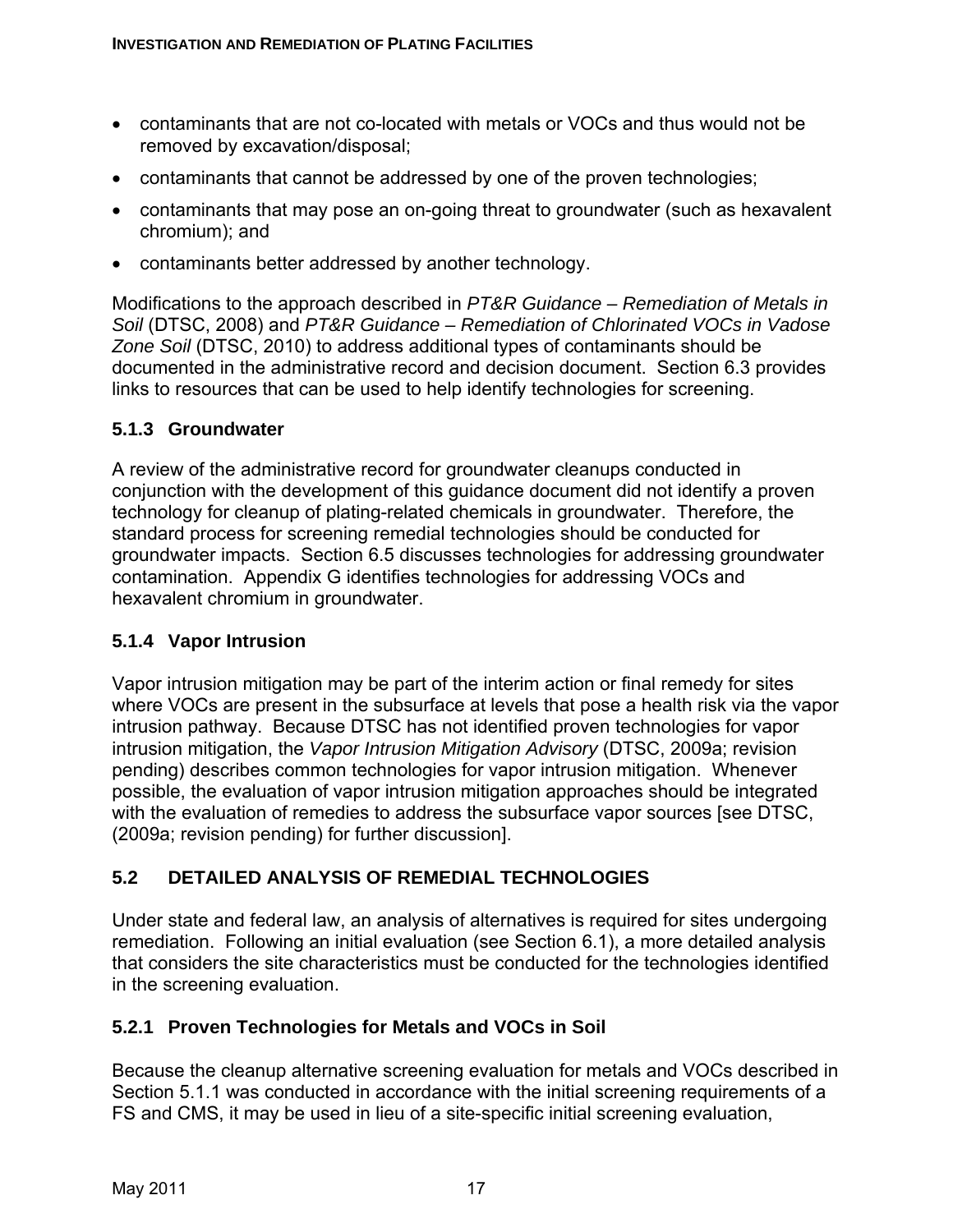provided that the PT&R screening evaluation is cited in the administrative record. Hence, for metals and VOCs, the detailed analysis may focus on the proven technologies. Focusing on the proven technologies is consistent with the National Oil and Hazardous Substances Pollution Contingency Plan (NCP) which indicates that: the number of alternatives evaluated for a site should be reasonable; the number of alternatives evaluated should be based on the scope, characteristics, and complexity of the site; and detailed analyses need only be conducted on a limited number of alternatives that represent viable approaches to the cleanup. Application of the proven technologies does not preclude consideration of additional cleanup alternatives if determined to be appropriate for a site. However, use of the proven technologies would still reduce the burden of the number of cleanup technologies to be screened and evaluated.

# **5.2.2 Contaminant Types and Impacted Media Without Proven Technologies**

A traditional detailed analysis should be conducted for contaminant types and media for which proven technologies have not been identified (see Section 5.1) or for which the proven technologies are not appropriate. Impacts to groundwater and vapor intrusion mitigation will also require a separate detailed analysis.

# **5.2.3 Overview of Detailed Analysis**

The detailed evaluation of remedial technologies involves a comparison of each approach or combination of approaches to a set of evaluation criteria. The criteria<sup>2</sup> for evaluating remedial technologies include:

#### Threshold Criteria

- 1) Overall protection of human health and the environment,
- 2) Compliance with federal/state/local requirements,

#### Balancing Criteria

- 3) Long-term effectiveness and permanence,
- 4) Reduction of toxicity, mobility or volume through treatment,
- 5) Short-term effectiveness,
- 6) Implementability based on technical and administrative feasibility,
- 7) Cost,

#### Modifying Criteria

- 8) State and local agency acceptance, and
- 9) Community acceptance.

If a RAW is prepared, then an engineering evaluation/cost analysis (EE/CA) is required and should consider some of the above-listed criteria (i.e., effectiveness, implementability, cost).

 $\overline{a}$ 

<sup>&</sup>lt;sup>2</sup> Only the effectiveness, implementability, and cost criteria apply to the DTSC Removal Action Workplan (RAW) process.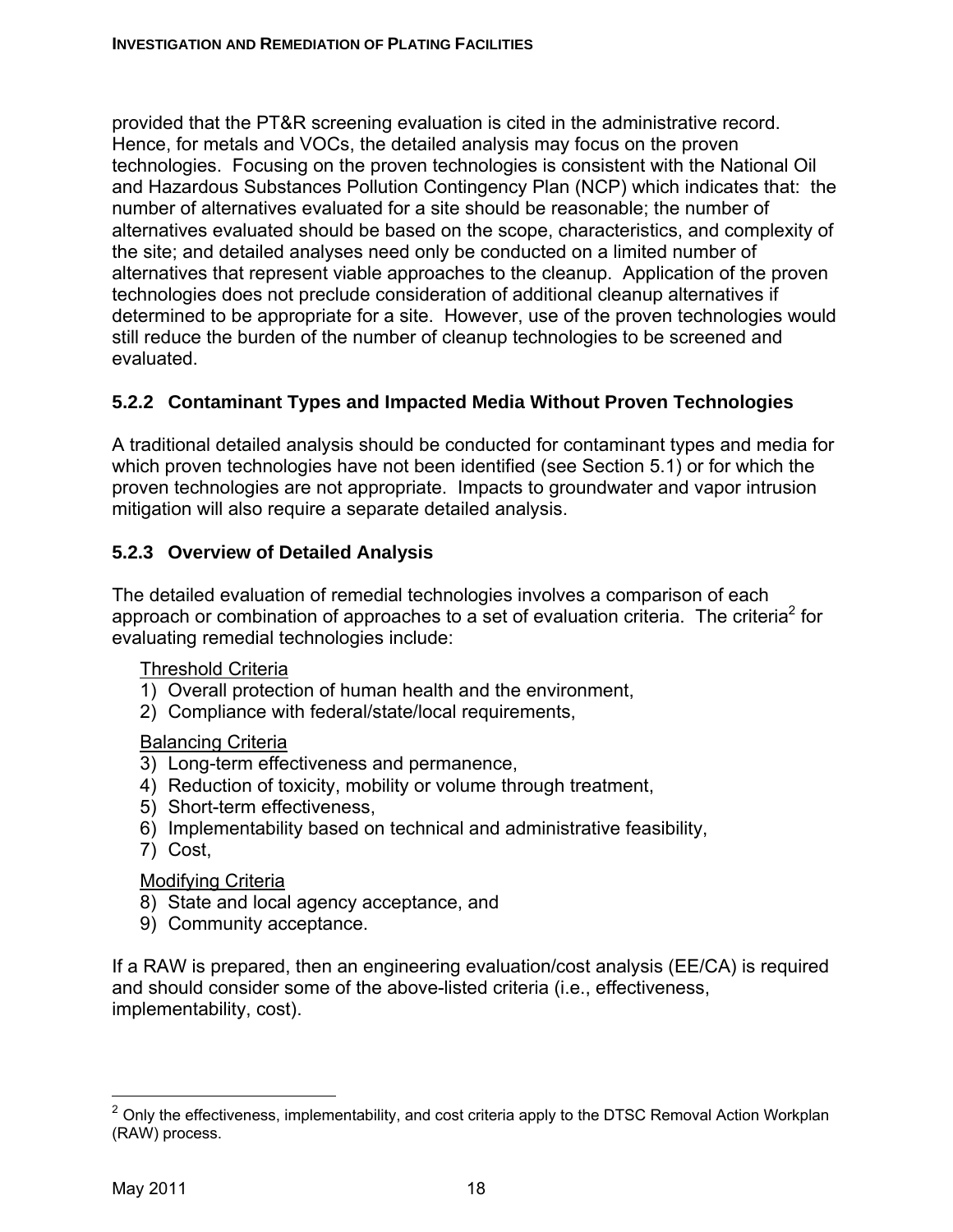Additional criteria may also be considered in the remedial alternative evaluation process for a given site. For example, an evaluation of the sustainability of each remedial alternative could be used to identify potential environmental stressors (e.g., resource depletion, physical disturbances) and their associated impacts. The *Interim Advisory for Green Remediation* (DTSC, 2009b) provides additional discussion regarding sustainability as a criterion in the remedy selection process.

The detailed analysis results provide a basis for identifying the remedial approach and documenting the rationale behind the decision. General or classical engineering evaluation criteria for the detailed evaluation of alternatives have been established for hazardous substance release sites in guidance and regulations (see Table 3). In addition, there are technology-based considerations which should be used to determine if approaches are feasible and can be carried through to an overall final response action decision that is protective and implementable.

The following elements should be included with the detailed evaluation of the remedial technologies:

- identification of applicable federal/state/local requirements (known as ARARs under the CERCLA process);
- establishment of RAOs and performance metrics;
- recordation of land use covenants (LUCs), if applicable;
- recognition of long-term responsibilities in maintaining financial assurance and compliance with the five-year review requirement (if applicable); and
- evaluation of the mitigation alternatives and the no action alternative against the applicable NCP criteria.

Appendix E provides links to DTSC resources for preparing a RAW, FS/RAP, and CMS Report. Regardless of the process used to evaluate and select the cleanup alternative for a site, the alternatives evaluation report generally should:

- discuss and present documentation showing that if used, the proven technologies are appropriate;
- identify and provide the rationale for the preferred alternative for the site;
- document the site-specific RAOs, regulatory requirements, and the detailed alternatives analysis; and
- include preliminary design information for implementation of the final remedy.

Evaluation of each remedial alternative for the site should include a determination of the estimated reduction in risk and of risk management measures for contamination remaining in excess of risk-based concentrations.

Necessary CEQA documents are usually prepared concurrently with the alternatives evaluation reports, if not sooner (see Section 5.4 for further discussion). Once approved by DTSC or a Regional Water Quality Control Board (RWQCB), the draft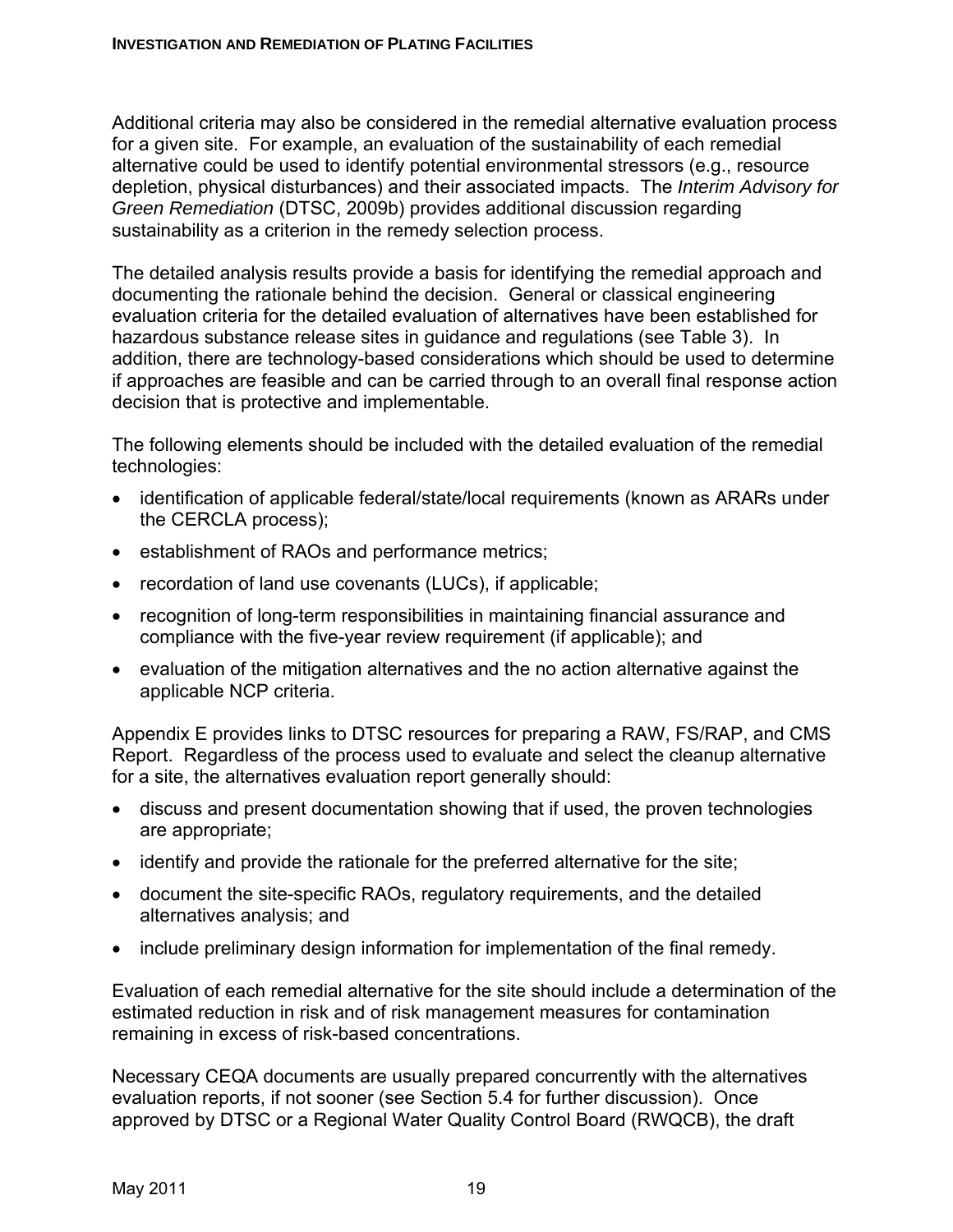alternative analysis and draft CEQA documents are circulated for public comment (DTSC, 2003a; revision pending).

The administrative record for the site should, among other things, include the following elements:

- copy of pertinent sections of the PT&R guidance documents (alternatively, include the PT&R guidance as an electronic appendix to cleanup alternative evaluation document);
- responses to any comments pertaining to the decision to use the proven technologies; and
- other key documents considered in the decision.

|  |  |  |  |  | Table 3. State and Federal Guidelines for Alternatives Evaluation |  |
|--|--|--|--|--|-------------------------------------------------------------------|--|
|--|--|--|--|--|-------------------------------------------------------------------|--|

| LAW                                      | <b>PROCESS</b>                                        | <b>DESCRIPTION</b>                                                                                                                                                                                                                                                                            | <b>SUGGESTED</b>                    |
|------------------------------------------|-------------------------------------------------------|-----------------------------------------------------------------------------------------------------------------------------------------------------------------------------------------------------------------------------------------------------------------------------------------------|-------------------------------------|
|                                          |                                                       |                                                                                                                                                                                                                                                                                               | <b>REFERENCE(S)</b>                 |
| <b>HSAA</b>                              | <b>Remedial Action</b><br>Plan (RAP)                  | Process for developing, screening, and<br>conducting detailed evaluation of<br>alternative remedial actions for sites.<br>Response action selection document under<br>HSC §25356.1.                                                                                                           | <b>DTSC, 1995</b>                   |
|                                          | <b>Removal Action</b><br>Workplan (RAW)               | Prepared when a proposed, non-<br>emergency removal action or a remedial<br>action is projected to cost less than<br>\$2,000,000. Response action selection<br>document under HSC §25356.1.                                                                                                   | DTSC, 1993, 1998                    |
| <b>CERCLA</b>                            | <b>Feasibility Study</b><br>(FS)                      | Process for the development, screening,<br>and conducting detailed evaluation of<br>alternative remedial actions for sites. A FS<br>is not required for the RAW process;<br>however, the RAW should evaluate<br>effectiveness, implementability, and cost of<br>various removal alternatives. | <b>USEPA, 1988,</b><br>1999a        |
|                                          | Engineering<br>Evaluation/ Cost<br>Analysis (EE/CA)   | Analogous to, but more streamlined than,<br>the FS. Identifies the objectives of the<br>removal action and analyzes the<br>effectiveness, implementability, and cost of<br>various alternatives that may satisfy these<br>objectives.                                                         | <b>USEPA, 1993</b>                  |
| <b>RCRA</b> or<br><b>HWCL</b>            | Corrective<br><b>Measures Study</b><br>(CMS)          | Mechanism used by the corrective action<br>process to identify, develop, and evaluate<br>potential remedial alternatives.                                                                                                                                                                     | <b>USEPA, 1991a,</b><br>1994a, 1997 |
| HSAA,<br>HWCL,<br>RCRA,<br><b>CERCLA</b> | <b>Interim Measures</b><br>(IM) or Interim<br>Actions | Actions to control and/or eliminate releases<br>of hazardous waste and/or hazardous<br>constituents from a facility prior to the<br>implementation of a final corrective<br>measure or response action.                                                                                       |                                     |

Notes:

CERCLA – Comprehensive Environmental Response, Compensation, and Liability Act

HSAA – Hazardous Substance Account Act

HWCL – Hazardous Waste Control Law

RCRA – Resource Conservation and Recovery Act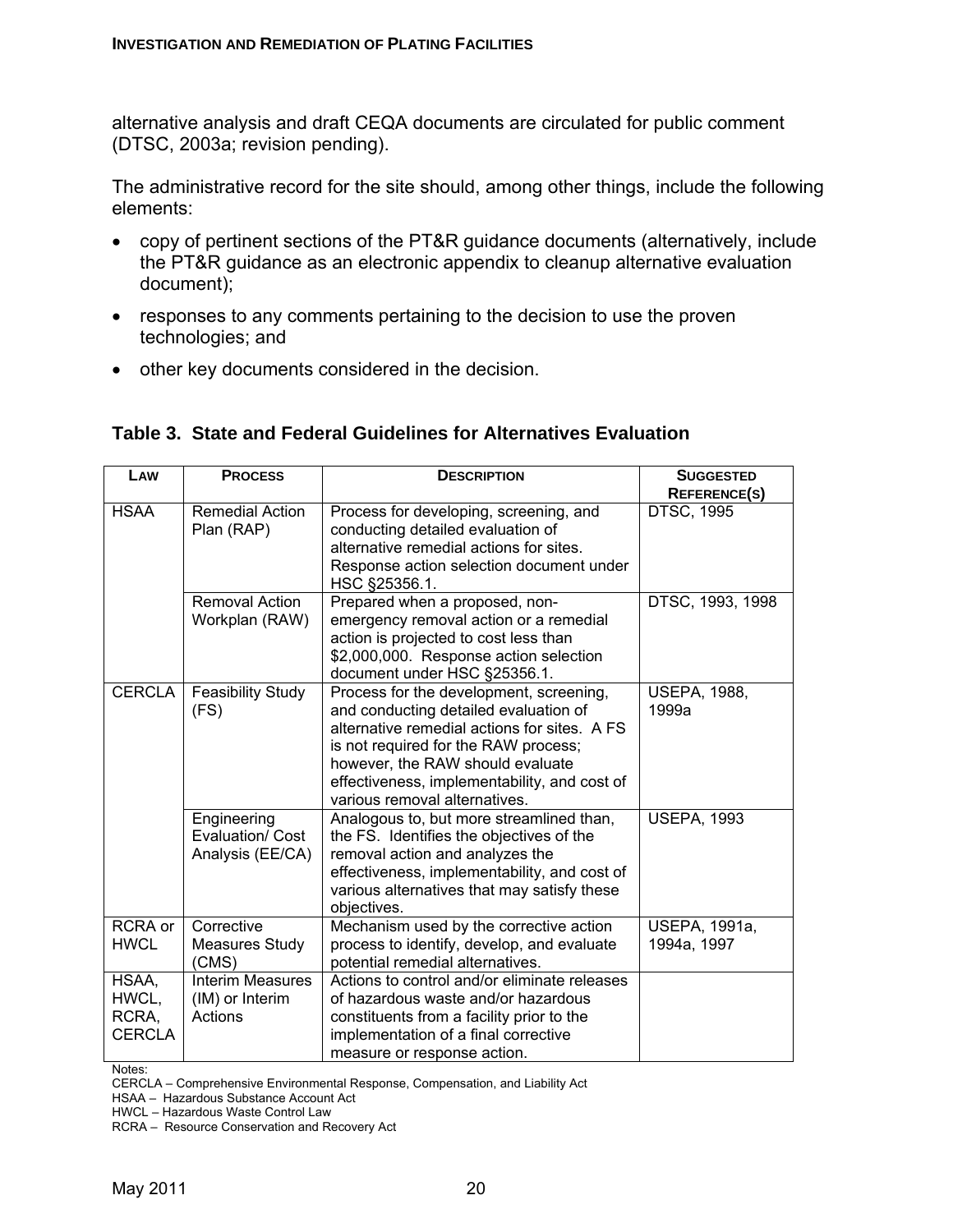#### **5.3 DESIGN AND IMPLEMENTATION OF CLEANUP**

The engineering, implementation, and operational plans for implementing the selected cleanup alternatives should be prepared and submitted to DTSC, either in the remedy selection document (if appropriate, such as in a RAW) or provided as separate submittals. The engineering plans contain the specific engineering design details of the proposed cleanup approach, including designs for any long-term structures (e.g., a cap). As applicable, the engineering plans should include the design criteria, process diagrams, and final plans and specifications for the structures as well as a description of any equipment to be used to excavate, handle, and transport contaminated soil. Implementation plans that address short-term risks posed by remediation activities (see Appendix D), construction quality assurance/quality control (QA/QC), and field sampling and analysis during implementation (such as confirmation sampling to demonstrate achievement of RAOs) should also be prepared.

#### **5.4 CALIFORNIA ENVIRONMENTAL QUALITY ACT**

Cleanups must meet all applicable local, state and federal requirements including the CEQA (Pub. Resources Code, sec. 21000 et seq.). CEQA requires public agencies carrying out or approving a project to conduct an environmental analysis to determine if project impacts could have a significant effect on the environment. Public agencies must eliminate or reduce the significant environmental impacts of their decisions whenever it is feasible to do so.

All proposed projects for which the DTSC has discretionary decision-making authority are subject to CEQA if they potentially impact the environment. Examples of approval actions which require CEQA review and documentation include: RAPs, interim measures, RAWs, and corrective actions. As shown by these examples, certain steps described in this guidance document are subject to CEQA. For further information, DTSC's CEQA-related polices and procedures are available on the DTSC web site (www.dtsc.ca.gov).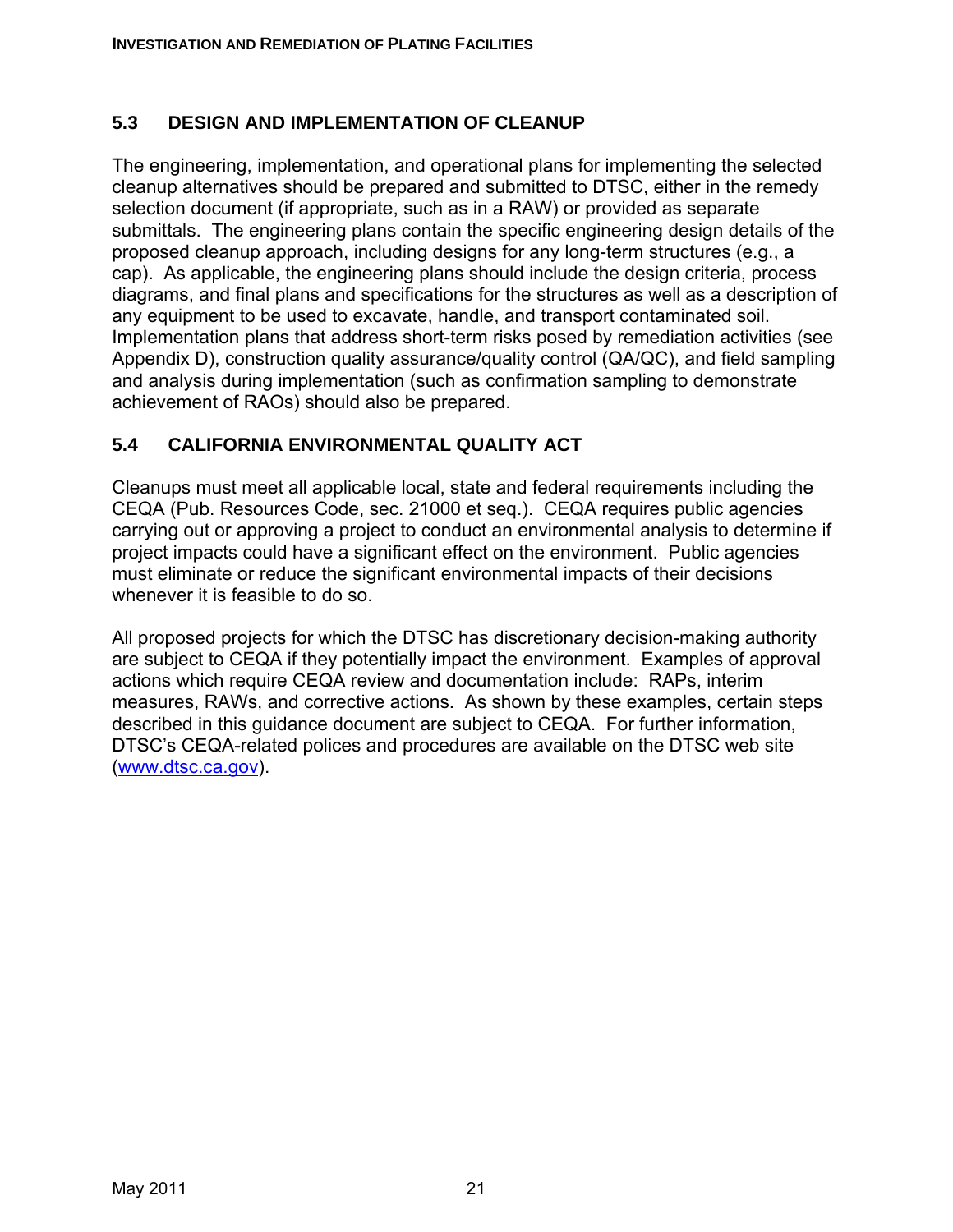#### **6.0 CONSIDERATIONS FOR SITE CLEANUP AND CLOSURE**

This section discusses considerations for site cleanup and closure and applies to:

- interim or partial removal actions (also known as interim measures) taken while a final remedy is evaluated, selected, and designed, or actions taken prior to site closure;
- the final remedy for soil, groundwater, and other affected media; and
- implementation of a closure plan or decommissioning of site infrastructure (e.g., buildings, pipelines).

# **6.1 SCOPE OF CLEANUP ACTIVITIES**

The results achieved by a cleanup will depend on the site-specific RAOs and the scope of the site cleanup. Response actions can have a variety of RAOs such as:

- removing as much contaminant mass as feasible prior to application of other remedial technologies;
- removing contaminant mass to decrease VOC emissions during a subsequent soil excavation;
- removing contaminant mass posing an on-going threat to groundwater;
- controlling vapor flow or mass removal around a building having a vapor intrusion risk; and
- achieving risk-based cleanup goals.

The range of possible RAOs results in different performance metrics that are used to evaluate the success of the action and to determine whether the action has been completed. For some RAOs, the performance metric could be based on the estimated mass remaining in the subsurface and/or a mass removal rate. For other RAOs, the performance could be based on demonstrating achievement of risk-based cleanup goals (i.e., acceptable residual concentrations of contaminants).

# **6.1.1 Interim Removal Actions**

Interim removal actions could be undertaken to address an immediate threat to human health and the environment such as soil concentrations that pose a threat to human health or groundwater, soil vapor concentrations that pose an indoor air risk or an ongoing threat to groundwater, or a groundwater plume that may be threatening a water supply well. These actions could also be implemented to cleanup accessible areas of an active plating facility while other areas are deferred until the facility is closed (such as non-volatile contaminants beneath a building foundation). The outcome of implementing an interim removal action is completion of the response action and achieving the objective of protecting human health and the environment until the final remedy can be implemented.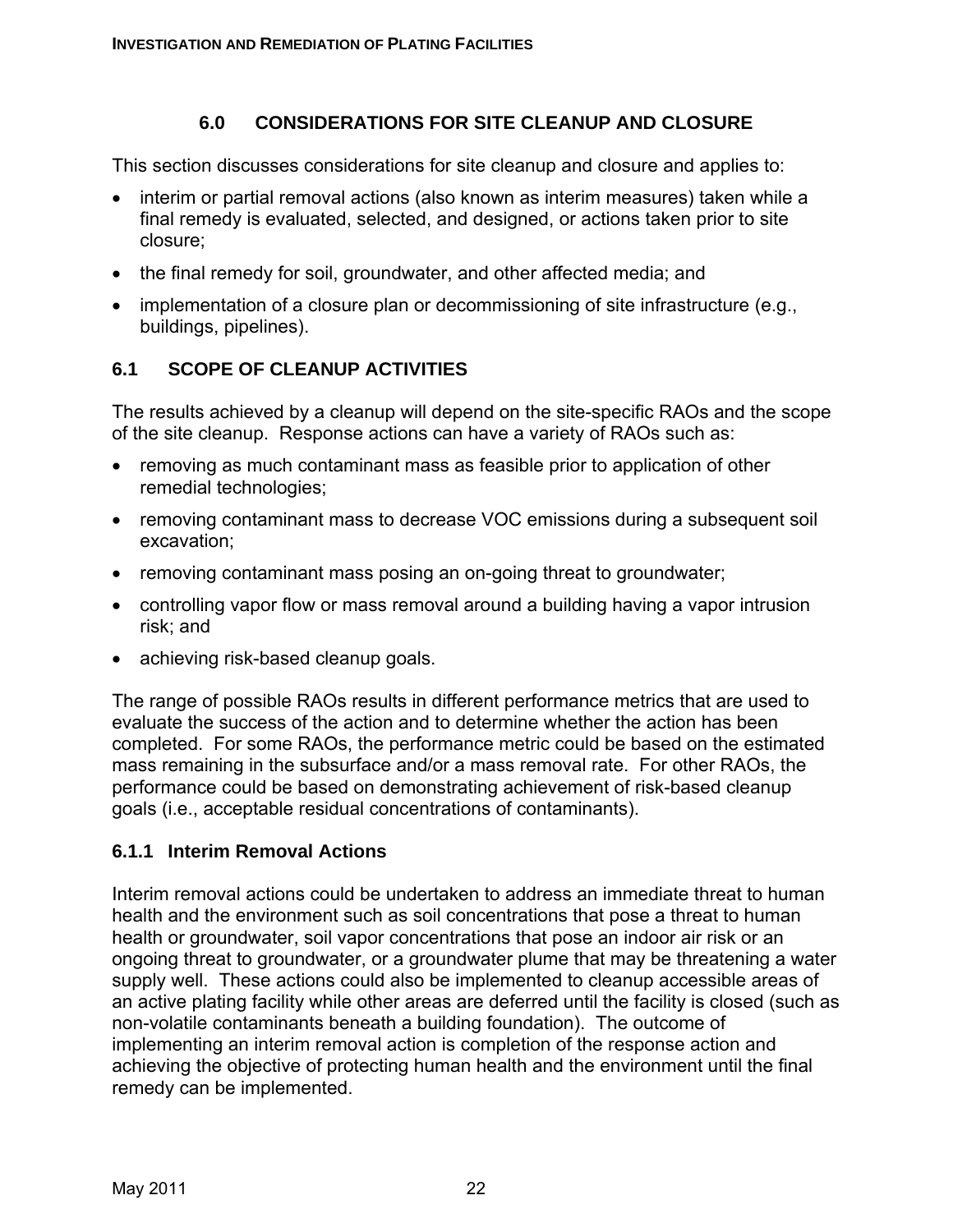# **6.1.2 Final Remedies**

Final remedies typically have a more complex scope than interim removal actions. Final remedies are more likely to address multiple impacted media and may require sequencing of the cleanup activities. For example, VOC plumes in soil vapor and groundwater have the potential to interact during the cleanup action. Off-gassing from groundwater can act as an on-going source of VOCs to the vadose zone. Likewise, a vapor plume can contribute VOC mass to shallow groundwater. RAOs for final remedies are often developed such that the cleanup activities achieve risk-based cleanup goals. The desired outcome of implementing the final remedy is cleanup to levels that meet the established RAOs, which depending on the residual contamination remaining after remedy implementation, may require on-going controls or cleanup to levels that allow unrestricted use of the site.

# **6.1.3 Transitioning from Interim to Final Remedies**

Remedies implemented as an interim removal action may or may not be included as part of the final remedy. Some may be excluded from the final remedy because the RAOs were achieved during the interim removal action or the technology may have proved to be ineffective. For example, the interim removal action may have included excavation of shallow soil impacts, but the final remedy focuses on deeper contamination that cannot be addressed by excavation. Technologies in addition to those used for the interim removal action may be considered in the alternatives analysis for the final remedy. For example, a groundwater pump-and-treat system installed as an interim removal action may be retained as part of the final remedy because it is needed to maintain hydraulic control of the plume.

# **6.2 SITE CLOSURE**

# **6.2.1 Tank Closure**

Closure of hazardous waste management tanks at plating facilities should be conducted in accordance with applicable regulatory requirements (see Appendix H). Tanks used to accumulate hazardous waste (generator tanks holding hazardous waste less than 90 days), or tanks authorized for onsite treatment under conditional authorization (CA) or conditional exemption (CE) may be closed without a closure plan. Notifying the appropriate regulatory agency and meeting the closure standards for hazardous waste generators are, however, required for these tanks. Processing tanks that held hazardous materials are not subject to hazardous waste closure requirements.

Plating facilities operating tanks under Permit by Rule (PBR) regulations must comply with the closure requirements identified in California Code of Regulations, title 22, section 67450.3(c)(11). Closure of a PBR tank requires the removal and decontamination of all hazardous waste, waste residues, containment system components, soils and other structures or equipment contaminated with hazardous waste. The Certified Unified Program Agency (CUPA) must be notified in writing at least 15 days prior to completion of closure. The *Fact Sheet: Fixed Treatment Unit*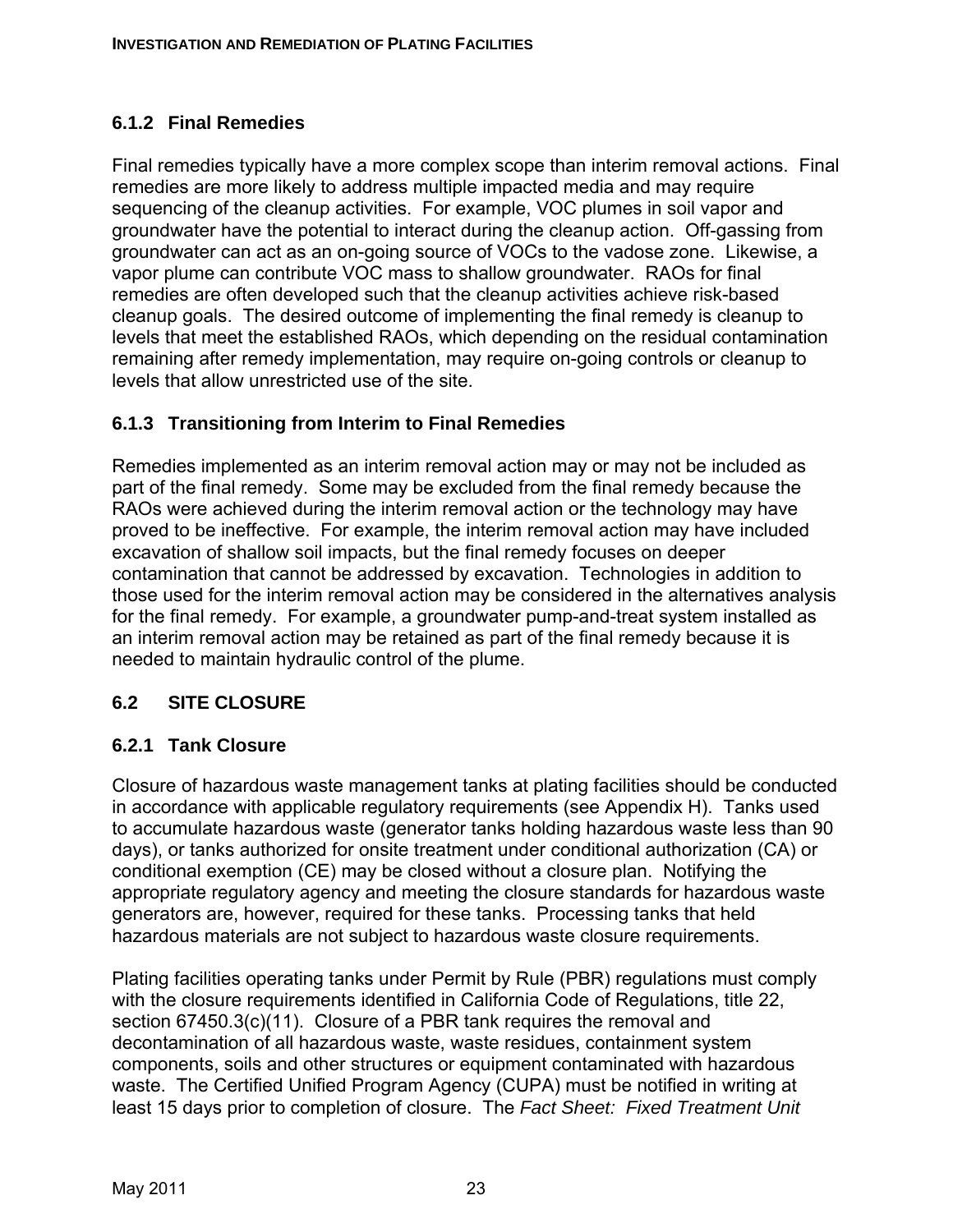*Operating Under Permit By Rule* (DTSC, 2003b) summarizes the regulatory requirements for closure of PBR tanks.

Hazardous waste regulations include special considerations if a tank is determined to be hazardous waste and is destined to be disposed or reclaimed. These alternate tank standards are applicable to process tanks, generator tanks, and tanks authorized under CA, CE, or PBR (Cal. Code Regs., tit. 22, §67383.3).

## **6.2.2 Building/Infrastructure Demolition**

Site closure requiring demolition of facility infrastructure and/or buildings should be conducted in accordance with a plan that identifies the logistical procedures and site activities associated with building and infrastructure demolition. Major topics for a building demolition plan include:

- description of site
- nature and extent of contamination
- purpose, objectives, and scope of plan
- project organization and schedule
- pre-demolition activities
	- permits
	- utility checks
	- site control measures
	- site inspection
	- building waste removal (e.g., asbestos-containing materials, lead-based paint)
- detailed, sequenced description of demolition activities
- cover placement (if applicable) and site demobilization
- preparation of a demolition completion report
- applicable supporting documents, such as:
	- site-specific health and safety plan
	- community air monitoring plan
	- public participation plan
	- transportation plan

Appendix I provides an annotated outline for a demolition plan.

#### **6.3 SOIL AND SOIL GAS IMPACTS**

This section describes the remedial measures implemented to address impacts to soil and soil gas. Based on the nature of contamination, depth of impact, and spatial distribution of contamination, multiple measures may be required. When contaminants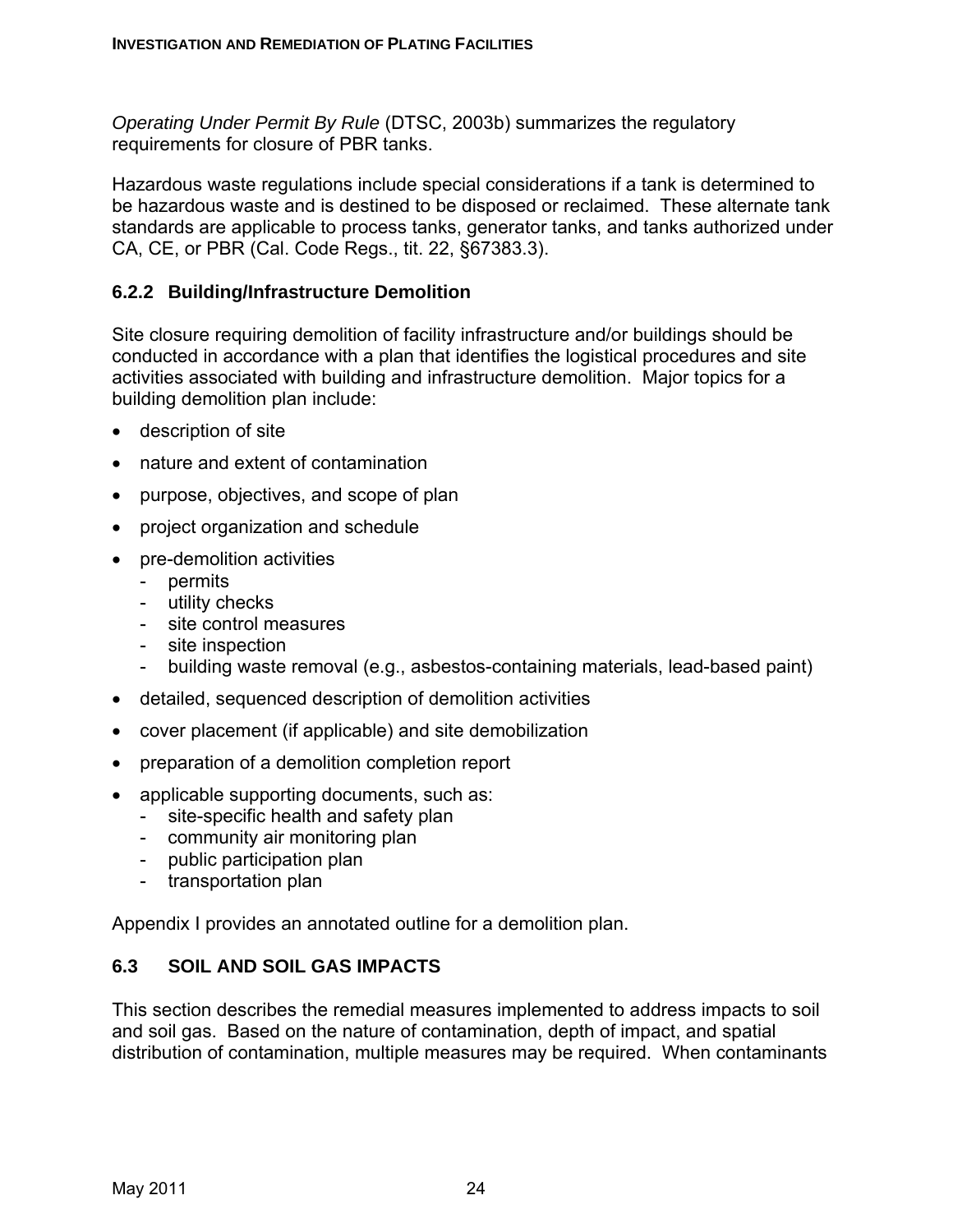are co-located, measures such as excavation/disposal and an appropriately designed  $cap<sup>3</sup>$  could be used to address all contaminants.

The type of remedy selected, its effectiveness, and the selected cleanup goals will affect the long-term use of the site. For example, use of a cap to control exposures and/or limit migration to groundwater will require long-term stewardship and a land-use covenant (LUC). The risk posed by residual concentrations may necessitate on-going administrative and engineering controls (e.g., LUC, vapor intrusion mitigation), as discussed further in Section 8.0.

# **6.3.1 Metal-Impacted Soil**

The approach described in the *PT&R Guidance – Remediation of Metals in Soil* (DTSC, 2008) may be used to address metals-impacted soil. Removal of the impacted soils via excavation/disposal could be used to address both immobile and mobile metals where the impacts are shallow and/or co-located. Isolation under a cap may eliminate the potential for human contact with the soils, dispersion of contaminants, and/or impacts to surface water runoff. Depending on site-specific circumstances, isolation under an engineered cap may also be used to reduce the potential for metals to migrate to groundwater. Where metals migration to groundwater is of concern, the capping remedial alternative described in the *PT&R Guidance – Remediation of Metals in Soil* could be used in conjunction with appropriate RAOs, performance metrics, and monitoring to ensure that the cap is effective in reducing the mass of metals migrating toward groundwater. Refer to *PT&R Guidance – Remediation of Metals in Soil* for details regarding the design and implementation of the excavation/disposal and capping alternatives.

Excavation/disposal or capping of metals may not achieve RAOs for a given site. Appendix C of *PT&R Guidance – Remediation of Metals in Soil* summarizes other remedial approaches (both *in situ* and *ex situ*) that may be used to address metals in soil. Examples of these approaches include soil washing, soil flushing, chemical treatments, solidification/stabilization, and vitrification.

Because of its mobility, another remedial approach may be needed to address hexavalent chromium in soil. Appendix F identifies technologies specific to hexavalent chromium in soil.

# **6.3.2 VOC-Impacted Soil and Soil Gas**

The approach described in *PT&R Guidance -- Remediation of Chlorinated VOCs in Vadose Zone Soil* (DTSC, 2010) may be used to address VOC-impacted soil and soil gas, using excavation/disposal and/or soil vapor extraction (SVE). Refer to *PT&R Guidance – Remediation of Chlorinated VOCs in Vadose Zone Soil* for details regarding the design and implementation of the excavation/disposal and SVE alternatives.

1

 $3$  Use of a cap to address VOC-impacted soil may require a gas collection system, venting, monitoring for gas phase migration, and other appropriate RAOs.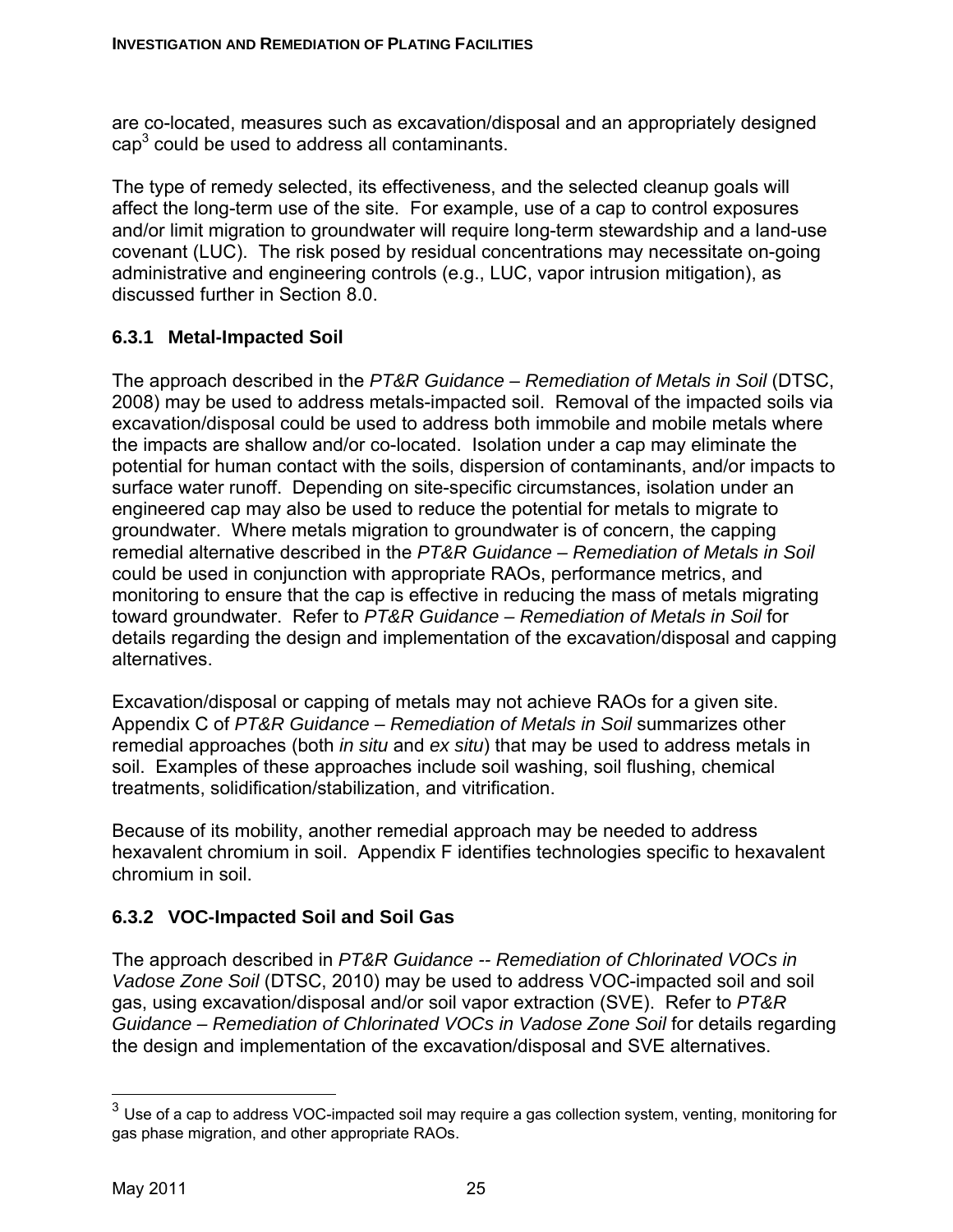If excavation/disposal or SVE will not achieve the RAOs for a given site, Appendix B of *PT&R Guidance -- Remediation of Chlorinated VOCs in Vadose Zone Soil* summarizes other remedial approaches for VOCs in soil and soil gas. Examples of these approaches include *ex situ* treatment (e.g., slurry phase bioremediation, chemical extraction), thermally-enhanced SVE, thermal desorption, soil flushing, and chemical treatment.

The health risk associated with residual VOC concentrations should be evaluated via confirmation sampling (soil and/or soil gas) after remedy implementation (see Appendix D). The *PT&R Guidance – Remediation of Chlorinated VOCs in Vadose Zone Soil* discusses confirmation sampling strategies for VOCs for soil excavations and SVE systems. Appropriate site controls (e.g., LUC, vapor intrusion mitigation system, no build zone) may be needed depending on the residual risk estimate.

# **6.3.3 Other Contaminant Types**

As feasible, other contaminant types (e.g., SVOCs, cyanide) could be addressed in conjunction with remedies used to address metals and VOCs (e.g., excavation/disposal, SVE, capping). However, depending on the nature and extent of contamination and other considerations for a site, additional remedial technologies may be required to address the contaminants. Resources for identifying appropriate technologies for other contaminant types can be found on the U.S. Environmental Protection Agency (USEPA) web sites ( www.clu-in.org, www.epa.gov), the Interstate Technology and Regulatory Council (ITRC) web site (www.itrcweb.org), and the Federal Remedial Technology Roundtable (FRTR) web site (www.frtr.gov), among others.

# **6.4 VAPOR INTRUSION PATHWAY**

Sites with soil, soil gas, and/or groundwater impacted by volatile chemicals should be evaluated to determine whether there is potential for migration from the subsurface into buildings. The *Interim Final Guidance for the Evaluation and Mitigation of Subsurface Vapor Intrusion to Indoor Air* (DTSC, 2005; revision pending) identifies the steps for completing a vapor intrusion analysis. If the estimated risk posed by the vapor intrusion pathway is deemed unacceptable, the *Vapor Intrusion Mitigation Advisory* (DTSC, 2009a; revision pending) should be consulted for ways in which this risk can be mitigated while the subsurface contamination is addressed.

# **6.5 GROUNDWATER IMPACTS**

The primary groundwater cleanup objectives for a site typically include:

- hydraulic control of the plume
- source control or removal
- mass removal
- attainment of groundwater cleanup goals

Interim actions are often implemented to achieve hydraulic control of a groundwater plume and/or to control an on-going source to groundwater while the full scale remedy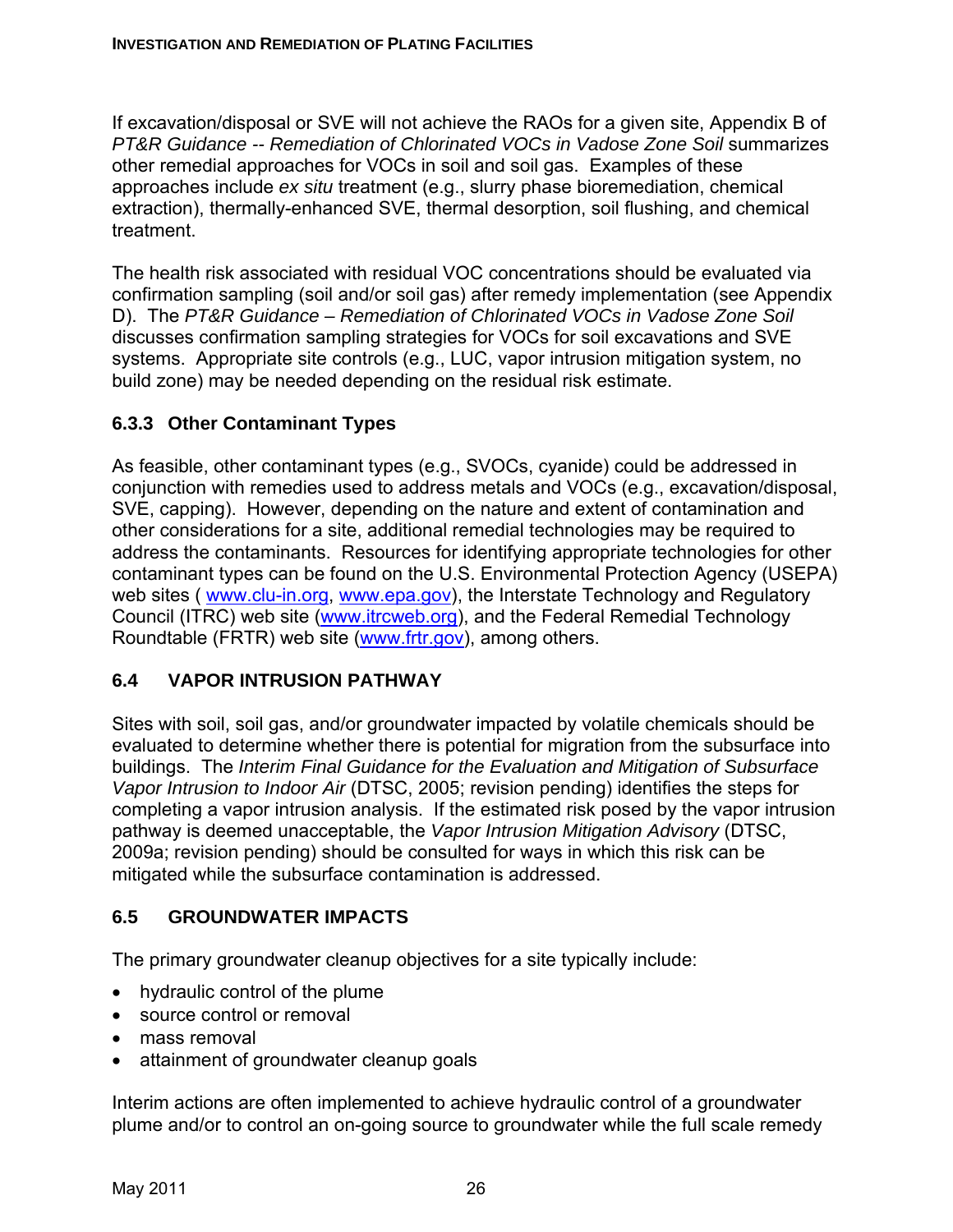is being evaluated, selected, and designed and while the nature and extent of contamination in groundwater is further evaluated. Table 4 and Appendix G identify technologies that are often applied to address hexavalent chromium and VOC impacts in groundwater. If other groundwater contaminants are present, resources for identifying an appropriate remedial technology can be found at the USEPA web sites (www.clu-in.org, www.epa.gov), the ITRC web site (www.itrcweb.org), and the Federal Remedial Technology Roundtable web site (www.frtr.gov), among others. As applicable, the feasibility of a given remedial approach should have been demonstrated through the pilot study process. An on-going groundwater monitoring program (see Section 6.5.5) should be established to allow evaluation of the nature and extent of the groundwater plume, to allow evaluation of remedial progress, to support remedy optimization, and to demonstrate achievement of RAOs.

#### **Table 4. Likely Groundwater Remedies for Hexavalent Chromium and VOCs**

| Removal & Ex situ Treatment<br>Excavation (above and/or below water table) $^{3, 4}$<br>٠<br>Soil vapor extraction (SVE) <sup>1, 4</sup><br>Air sparging / SVE <sup>1</sup><br>Pump-and-treat<br>Multi-phase extraction <sup>1</sup> |
|--------------------------------------------------------------------------------------------------------------------------------------------------------------------------------------------------------------------------------------|
| <b>Containment</b>                                                                                                                                                                                                                   |
| Impermeable barrier (e.g., slurry wall)                                                                                                                                                                                              |
| Pump-and-treat                                                                                                                                                                                                                       |
| In situ Treatment                                                                                                                                                                                                                    |
| • Bioremediation <sup>1</sup>                                                                                                                                                                                                        |
| Chemical oxidation $^{\rm 1}$                                                                                                                                                                                                        |
| Chemical reduction (chemical fixation) <sup>2</sup>                                                                                                                                                                                  |
| Permeable reactive barriers (PRBs)<br>٠                                                                                                                                                                                              |
| Thermal desorption / SVE <sup>1</sup><br>$\blacksquare$                                                                                                                                                                              |
| Electrical resistance heating / $SVE1$<br>٠                                                                                                                                                                                          |
| <b>Administrative Controls</b>                                                                                                                                                                                                       |
| Site controls                                                                                                                                                                                                                        |
| Land-use restrictions                                                                                                                                                                                                                |
| Restrictions on groundwater usage                                                                                                                                                                                                    |

<sup>1</sup> VOCs only

<sup>2</sup> Hexavalent chromium only

<sup>3</sup> See *PT&R Guidance – Remediation of Metals in Soil* (DTSC, 2008)<br><sup>4</sup> See PT&R Cuidance – Remediation of Chlorinated Valatile Organic

See *PT&R Guidance – Remediation of Chlorinated Volatile Organic Compounds in Vadose Zone Soil* (DTSC, 2010)

#### **6.5.1 Hydraulic Control of Plume**

Containment of the dissolved plume (such as through pump-and-treat systems) is a widely used strategy to prevent further spreading of contaminants (such as to nearby water supply wells) or to control the contaminant source. The objective of hydraulic containment is control of plume migration rather than mass removal. Hydraulic control is achieved by pumping groundwater at the down-gradient portion of the target containment zone (also known as a target capture zone), treating the water in an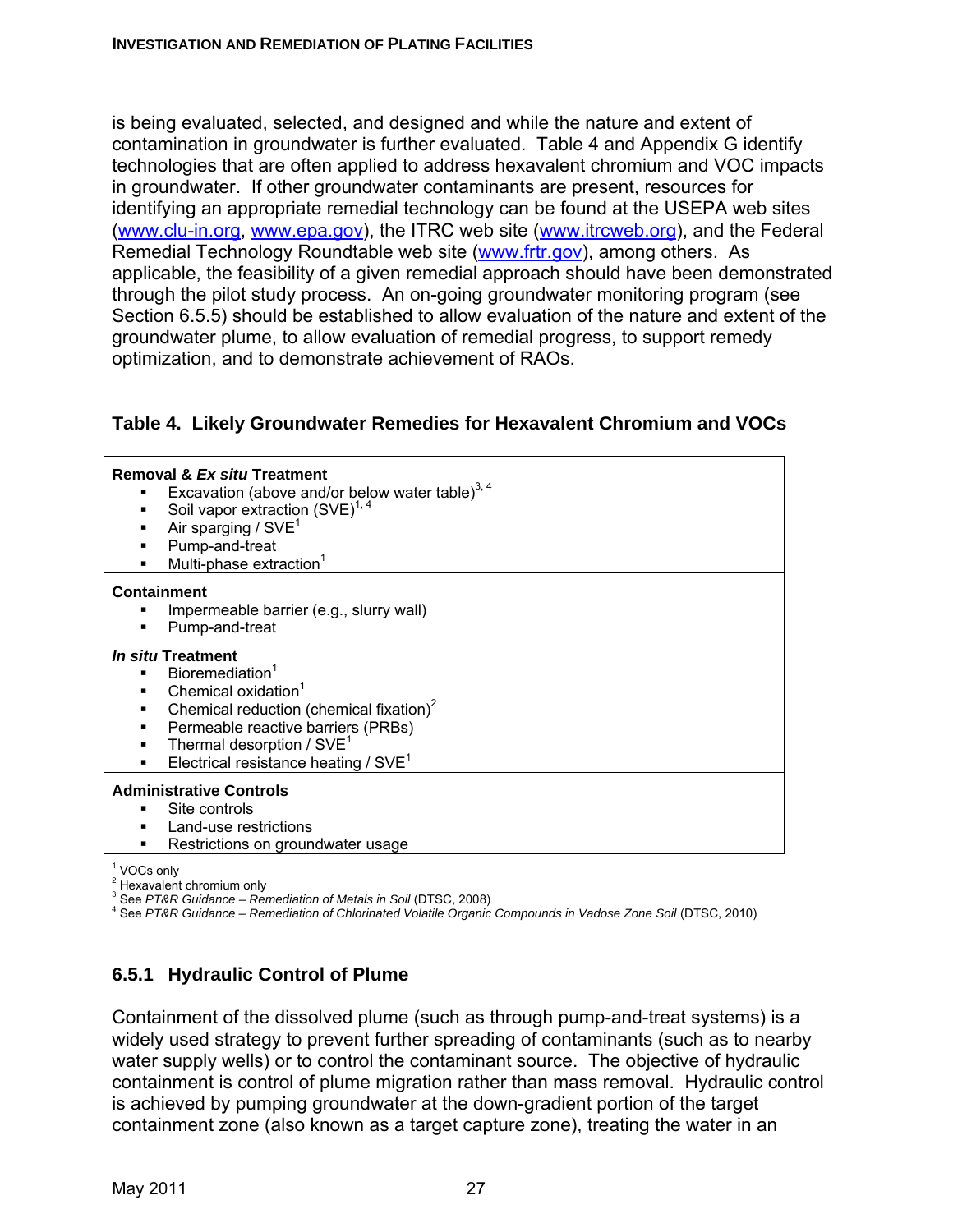aboveground treatment system, and discharging or reinjecting the water. Selected USEPA references for design and operation of pump-and-treat systems include:

- *Design Guidelines for Conventional Pump-and-Treat Systems* (Cohen et al., 1997);
- *Elements for Effective Management of Operating Pump and Treat Systems* (USEPA, 2002a);
- *Methods for Monitoring Pump-and-Treat Performance* (USEPA, 1994b); and
- *A Systematic Approach for Evaluation of Capture Zone at Pump and Treat Systems* (USEPA, 2008).

Extracted groundwater may require treatment before it is used, discharged, or reinjected. Examples of technologies that can be used for treating and removing VOCs include air stripping, granular activated carbon, and ion exchange resins. Additional references for pump-and-treat systems can be found on the USEPA web-page (www.epa.gov/superfund/health/conmedia/gwdocs/pum\_tre.htm).

# **6.5.2 Source Control and Mass Removal**

The strategies for controlling or removing groundwater sources depend on the types of source materials and contaminants. Sources of groundwater plumes can consist of solids (e.g., sludge, sediment, waste, soil), liquids (e.g., waste, NAPL), and vapors (e.g., soil vapor plumes). Strategies for source control typically consist of its removal, isolation, or *in situ* treatment. Access restrictions and population relocation may also be viable interim source control measures.

Table 4 summarizes likely options for controlling, containing, or removing groundwater contaminant sources and for achieving mass removal. Appendix G provides additional information and resources for the likely technologies for VOCs and hexavalent chromium, including the advantages and disadvantages of each technology. The type of groundwater remedy selected will depend on the nature of the groundwater impacts, the hydrologic conditions and, for some technologies, the groundwater geochemistry.

Some remedial technologies (e.g., excavation, impermeable barriers) are relatively straightforward and can be readily implemented provided that the site is sufficiently characterized (see Section 4.0). As discussed further in Section 6.5.4, other technologies (such as *in-situ* treatment technologies) may be implemented as a pilot study within a limited area of the site to evaluate the feasibility of the technology as a final remedy. Bench scale and treatability studies may be required prior to field-scale application. The need for RWQCB Waste Discharge Requirements (WDRs) is another consideration for *in situ* treatment technologies. Some RWQCBs have pre-approved WDRs for *in-situ* treatment technologies, making it easier to obtain a WDR permit.

# **6.5.3 Bench-Scale and Pilot Studies for** *In-Situ* **Treatment Technologies**

*In-situ* technologies involve introduction of material into the subsurface to transform the contaminants into less toxic or non-toxic compounds. The transformation could be caused by chemical oxidation, chemical reduction or biological degradation by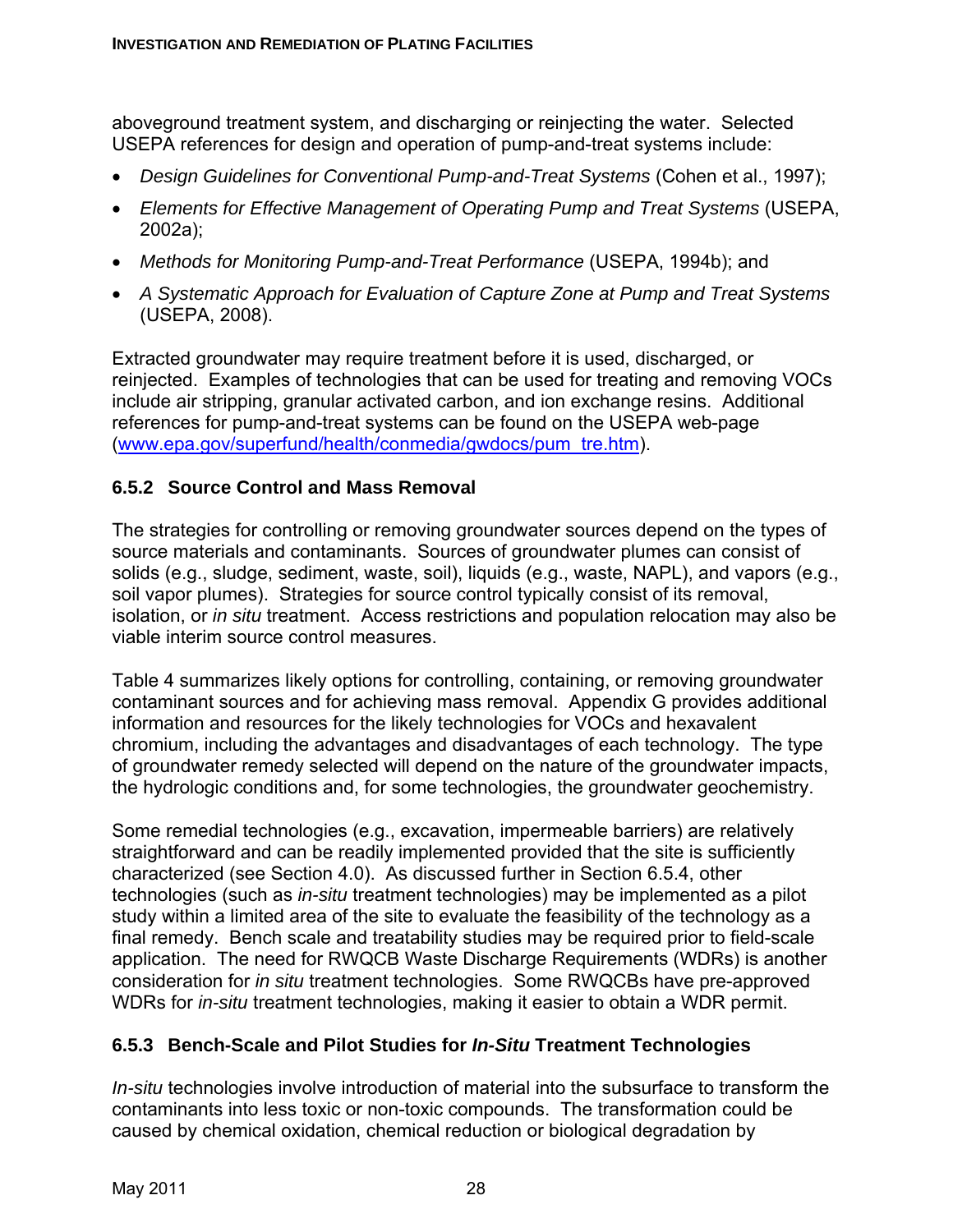microorganisms. The *in-situ* treatment technologies effective for hexavalent chromium reduce the metal to the less toxic trivalent form which precipitates out of solution. Typically, removal of hexavalent chromium from solution (as trivalent chromium) is considered to be permanent because the trivalent form is relatively insoluble, provided that it will not reoxidize under current and projected geochemical conditions at a site. *In-situ* treatment technologies have the potential to degrade VOCs to harmless compounds, provided that the reaction fully progresses to the innocuous end products. If the reaction stalls, the *in-situ* treatment processes may accumulate toxic daughter products (such as cis-1,2-dichloroethene and vinyl chloride).

Laboratory and field studies are necessary because the success of *in-situ* technologies relies on the effectiveness of the material in treating the contaminant as well as on the delivery and distribution of the material within the contaminated zone. Bench-scale laboratory studies are conducted to verify that the contaminants can be effectively transformed to less harmful compounds by the given chemical oxidant, chemical reductant or electron donor (biochemical reactant). The treatability study provides data regarding: oxidant, reductant, or electron donor demand; the reaction rate; and information about undesirable reaction byproducts that have to be managed. Data from the bench-scale and treatability studies are used in designing the pilot field demonstration studies.

The objectives of pilot studies are to assess the delivery of the injected material to the targeted area in the plume and to obtain information for designing the full-scale implementation. Pilot studies gather data to augment information obtained during the characterization phase (see Section 4), such as: feasible injection method, travel time, distribution, contaminant mobilization, reaction byproducts, adequacy of monitoring program, preliminary performance evaluation, fouling of wells, and cost.

Resources that may assist with the scoping and design of bench-scale and pilot-scale studies include:

- *Guide for Conducting Treatability Studies Under CERCLA* (USEPA, 1992);
- *Engineering Issue Paper, In-Situ Chemical Oxidation* (Huling and Pivetz, 2006);
- *In Situ Bioremediation of DNAPL Source Zones* (Moretti, 2005);
- *In Situ Bioremediation of Chlorinated Ethene DNAPL Source zones: A Resource Guide* (ITRC, 2007a);
- *Design Guidance for Application of Permeable Reactive Barriers for Groundwater Remediation* (Gavasker et al., 2000);
- *In Situ Permeable Reactive Barrier for the Treatment of Hexavalent Chromium and Trichloroethylene in Groundwater: Volume 1, Design and Installation* (USEPA, 1999b).

Additional resources are available at the USEPA, ITRC, and FRTR web sites (www.cluin.org; www.itrcweb.org, www.frtr.org).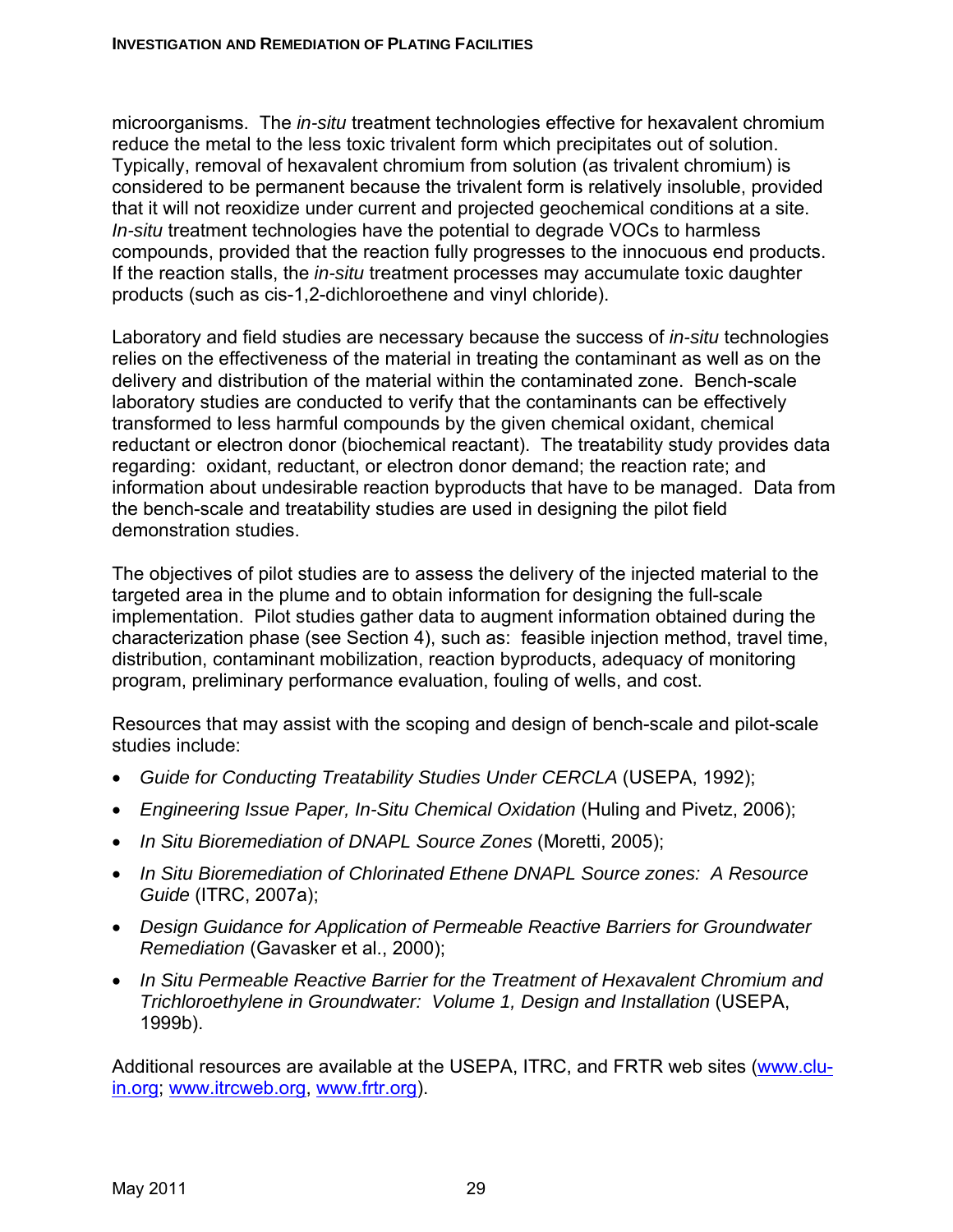# **6.5.4 On-Going Groundwater Monitoring Program**

A groundwater monitoring program should be established to allow periodic monitoring of groundwater impacts. This program is typically documented in a sampling and analysis plan (SAP) which identifies the frequency of sampling, analyses to be performed, gauging frequencies, reporting, and other program elements. Typical monitoring objectives include on-going evaluation of the nature and extent of the plume, assessment of plume stability, assessment of remedy effectiveness, and monitoring of sentinel wells. *Monitoring Well Design and Construction for Hydrogeologic Characterization* (Cal/EPA, 1995) provides guidance on monitoring well design and installation. *Representative Sampling of Groundwater for Hazardous Substances* (Cal/EPA, 2008) provides guidance on generating effective, meaningful, and representative groundwater chemistry data, including selection of sampling devices and analytical methods, recommended QA/QC procedures, and a standardized approach for the presentation of the resulting data. The document also identifies key references useful for development of a site-specific groundwater monitoring program.

# **6.5.5 Remedy Optimization**

Decades of experience have shown that optimization (i.e., measures taken to improve the effectiveness of an existing remedy) of the selected groundwater remedy will be needed at one or more points in the lifespan of the groundwater cleanup. Optimization is particularly needed when remedy performance data indicate asymptotic (stabilized) concentrations remain above RAOs and/or that additional measures are needed for timely or cost-effective cleanup. Data collected since remedy selection may also drive remedy optimization. The *Remediation Process Optimization: Identifying Opportunities for Enhanced and More Efficient Site Remediation* (ITRC, 2004) provides general guidance for conducting remedial process optimization. Additional resources for remedy optimization can be found on the ITRC web-site (www.itrcweb.org).

Historically, the most common optimization effort has involved groundwater pump-andtreat systems, particularly as environmental practitioners realized the limitations of this technology in achieving mass removal and groundwater cleanup goals. Various guidance documents for optimization of groundwater pump-and-treat systems are available on the USEPA web-site.<sup>4</sup>

Other remedial approaches may also require optimization. For example, enhancements can be made to a multiphase extraction system to better recover VOCs from the capillary fringe that continue to serve as source of the groundwater or soil vapor plume. As another example, enhanced *in situ* bioremediation may require injection of additional substrate to ensure that reducing conditions are maintained until the plume is fully degraded. These optimization measures should be implemented according to the strategy outlined in the O&M plan (see Section 6.7.5) and as needed to meet the performance criteria established for the groundwater remedy.

 $\overline{a}$ 

<sup>&</sup>lt;sup>4</sup> www.clu-in.org/techfocus/default.focus/sec/Remediation\_Optimization/cat/Guidance/page/3/#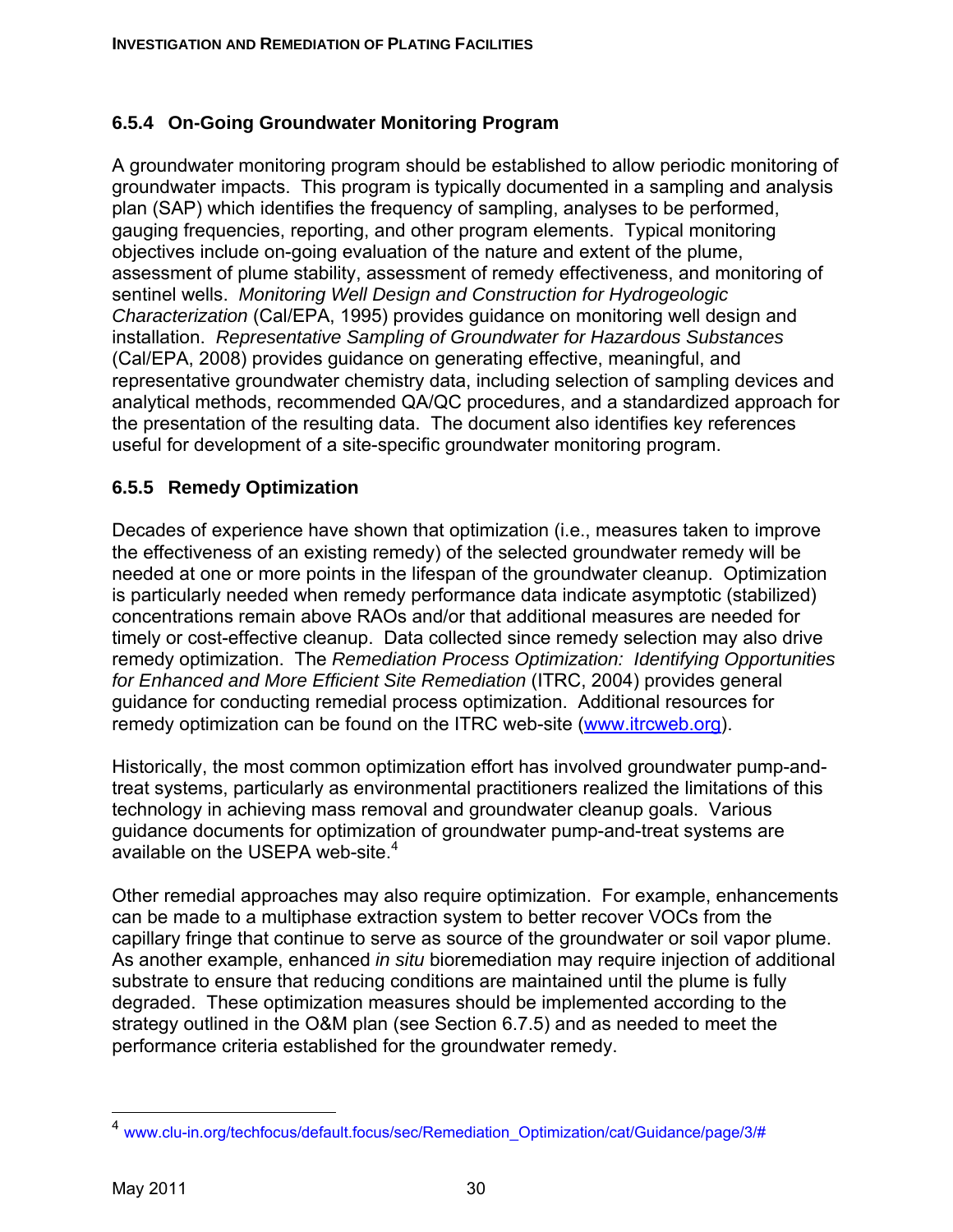Optimization may also entail the evaluation, selection, and implementation of an additional or alternate remedial approach. For example, it is not uncommon to change from a pump-and-treat remedy to an *in situ* treatment technology (see Table 4) or to non-treatment remedies such as institutional controls (ICs) or monitored natural attenuation (see next paragraph for further discussion). Common reasons for changing a pump-and-treat remedy include changes in the estimated plume extent or concentrations, hydrogeologic conditions, preference for a more effective *in situ* treatment remedy, and high costs (USEPA, 2007).

Monitored natural attenuation (MNA) may be a feasible approach for achieving the final remediation of a groundwater plume after completion of source removal (such as through excavation or SVE), NAPL removal, and primary mass removal. Several factors should be considered in a decision to use MNA, including (ITRC, 2007b): acceptable risks; plume stability; sustainability of conditions that enable natural attenuation; acceptable remediation timeframe; and acceptable cost-benefits. Some sites may require measures that enhance attenuation processes (via technologies designed to reduce source flux and/or increase the attenuation capacity or rate) in order to achieve cleanup goals within a reasonable timeframe (ITRC, 2007b). Additional guidance for evaluating the suitability of MNA at a given site can be found at the USEPA and ITRC web sites (www.clu-in.org; www.itrcweb.org).

# **6.5.6 Exit Strategy**

Typically, the groundwater remedy decision document, and documents incorporated by reference, establish the framework for determining remedy completeness for a site. This framework is comprised of the nature and magnitude of estimated human health risks driving the remedy, the RAOs, the remedial approach, the remedy performance metrics, and a performance monitoring program. As the groundwater remedy progresses, the project team should evaluate (ITRC, 2006):

- whether the updated CSM and estimated risks (using data obtained since issuing the remedy decision document) affect the framework (e.g., estimated risks remain the same);
- cleanup progress (achievement of performance metrics) as demonstrated through confirmation sampling;
- remedy optimization needs (see Section 6.5.5); and
- contingencies that will facilitate timely remedy completion.

This process is often captured in a detailed yet succinct document referred to as the "exit strategy" (ITRC, 2006). See *Exit Strategy – Seeing the Forest Beyond the Trees* (ITRC, 2006) for additional discussion of exit strategies.

For sites in the San Francisco Bay area where groundwater impacts are derived primarily from VOCs, the *Draft Final Assessment Tool for Closure of Low-Threat*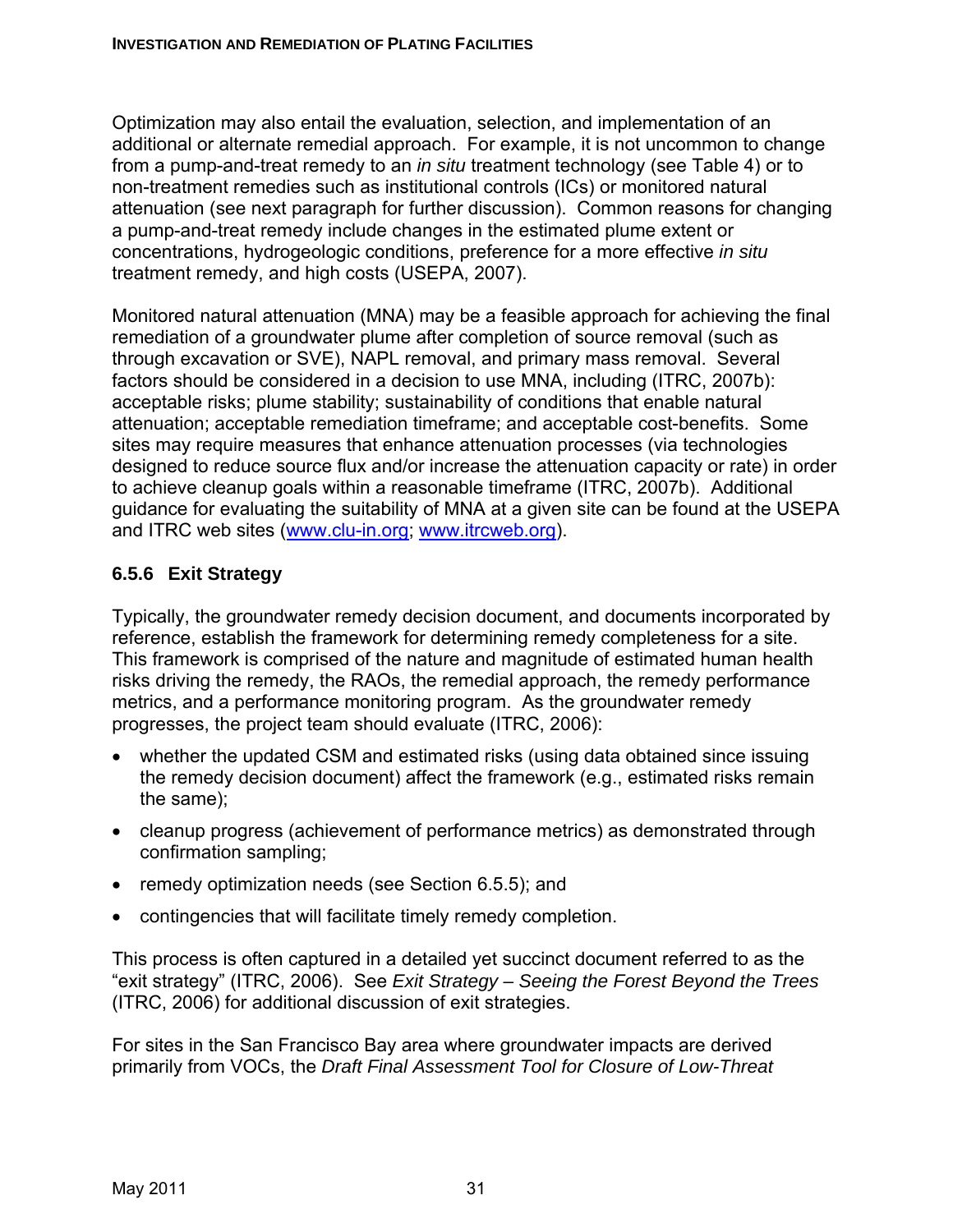*Chlorinated Solvent Sites* (SFRWQCB, 2009) is another resource that may be useful for consideration by an exit strategy.<sup>5</sup> The document allows "low-threat closure" based on:

*"the understanding that cleanup standards can be met under natural conditions within a reasonable timeframe, once adequate source control and plume remediation are complete and considering site-specific conditions, the future land use, and the likelihood of and timeframe for actual beneficial use of the affected water resources."* 

The tool includes nine criteria for site closure that pertain to: (1) CSM development; (2) mitigation of risks to human health, the environment, and water resources; and (3) the need for source control and evaluation of potential adverse affects to future beneficial uses. The assessment tool recommends source evaluation and site characterization using high-resolution methods, demonstration of plume stability and decreasing extent, and appropriate monitoring timeframes that consider natural variability, post-remediation rebound, and MNA processes. The assessment tool also includes an evaluation of future groundwater use.

# **6.6 SITE CONTROL**

While the interim removal action or final remedy is implemented and until the site is fully remediated, site conditions may warrant placement of controls to limit potential exposure to hazardous substances that may pose a health risk. These controls could consist of measures such as a site health and safety plan, site operations plan, and/or institutional controls (such as a LUC). Examples of site controls include:

- controlled entry to affected site areas,
- fencing and posting of the site,
- vapor intrusion mitigation,
- restrictions on excavation,
- surface water control measures, and
- paving of impacted surface soils.

For groundwater impacts, controls could be put in place to prevent activities that would contact impacted groundwater. In some cases, the controls may require a moratorium on water supply wells, whether as continued operation of existing wells or installation of new wells. These controls should be placed within the plume as well as surrounding areas and zones in which groundwater pumping may affect plume migration.

Guidance on risk evaluation during interim removal action or final remedy implementation, and thus determining the types of site controls needed, can be found in *Risk Assessment Guidance for Superfund (RAGS) Part C* (USEPA, 1991b).

 $\overline{a}$  $<sup>5</sup>$  Note that this document applies only to sites overseen by the San Francisco Bay Regional Water</sup> Quality Control Board (SFRWQCB). It is not a state-wide document.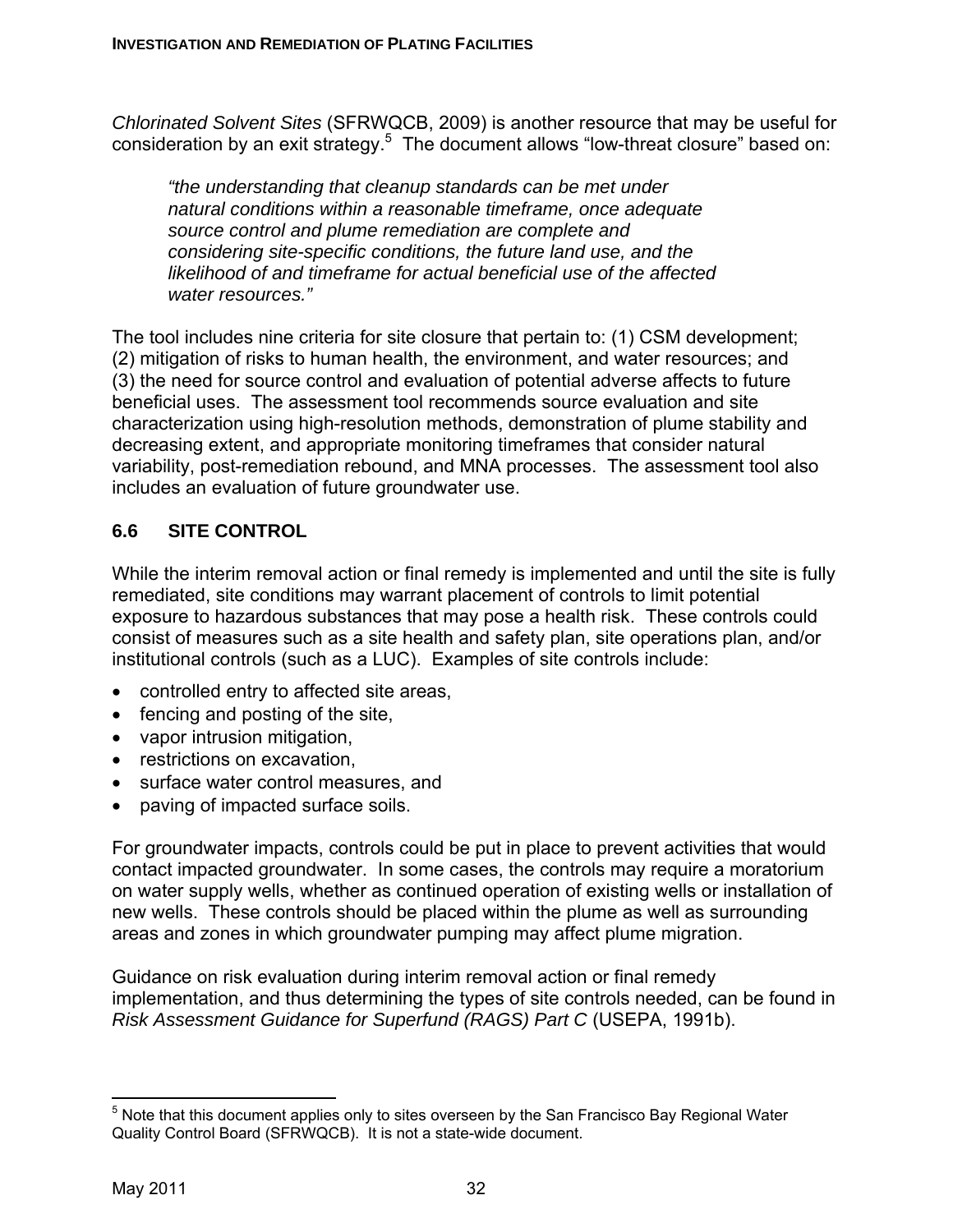## **6.7 DOCUMENT SUBMITTALS**

This section describes various documents that may need to be submitted for agency review and approval during the process of evaluating, designing, and implementing an interim removal action or final remedy. Please recognize that some documents discussed below may not be applicable to a given site. Each of these documents should include title and signature pages (with appropriate signatures and stamps/licensure) and a table of contents. The documents should be prepared by professionals with appropriate technical expertise and licensure.

DTSC has developed a secured portal on its EnviroStor public web site for the electronic submission of documents and data. Information about DTSC's electronic submittal process can be found at the following link: www.envirostor.dtsc.ca.gov/public/esi.asp.

#### **6.7.1 Sampling and Analysis Plans**

SAPs may be needed for various elements of remedy design, implementation, and O&M (e.g., for an on-going groundwater monitoring program, for confirmation sampling). SAPs should be submitted for agency review and approval prior to implementation. These plans should detail testing, sampling methods, sample analysis, DQOs, QA/QC protocols, and frequency of sampling. Appendix B provides additional discussion of sample collection and analytical techniques and identifies useful references for developing a SAP. Appendix E provides a link to an example SAP for site characterization activities.

#### **6.7.2 Pilot Study Documents for** *In-Situ* **Treatment Technologies**

Pilot studies for *in situ* treatment technologies should be conducted under an approved workplan. The results of these studies should be documented in a report and submitted for agency review. Appendix J includes annotated outlines for a generic pilot study workplan and report.

#### **6.7.3 Design Documents**

Design documents should be prepared for interim removal actions and the final remedy. Typically, these design documents should include the content discussed in this section. However, the actual content should be based on site-specific considerations, based on the subsurface cleanup objectives, and made in consultation with the DTSC project team. The design document should include a discussion of other documents that may be required for its proper implementation. Some design components offer an opportunity to consider green remediation concepts. For additional discussion, see the *Interim Advisory for Green Remediation* (DTSC, 2009b).

• **Introduction.** Identify the project, the purpose of the document, and the regulatory basis for the design.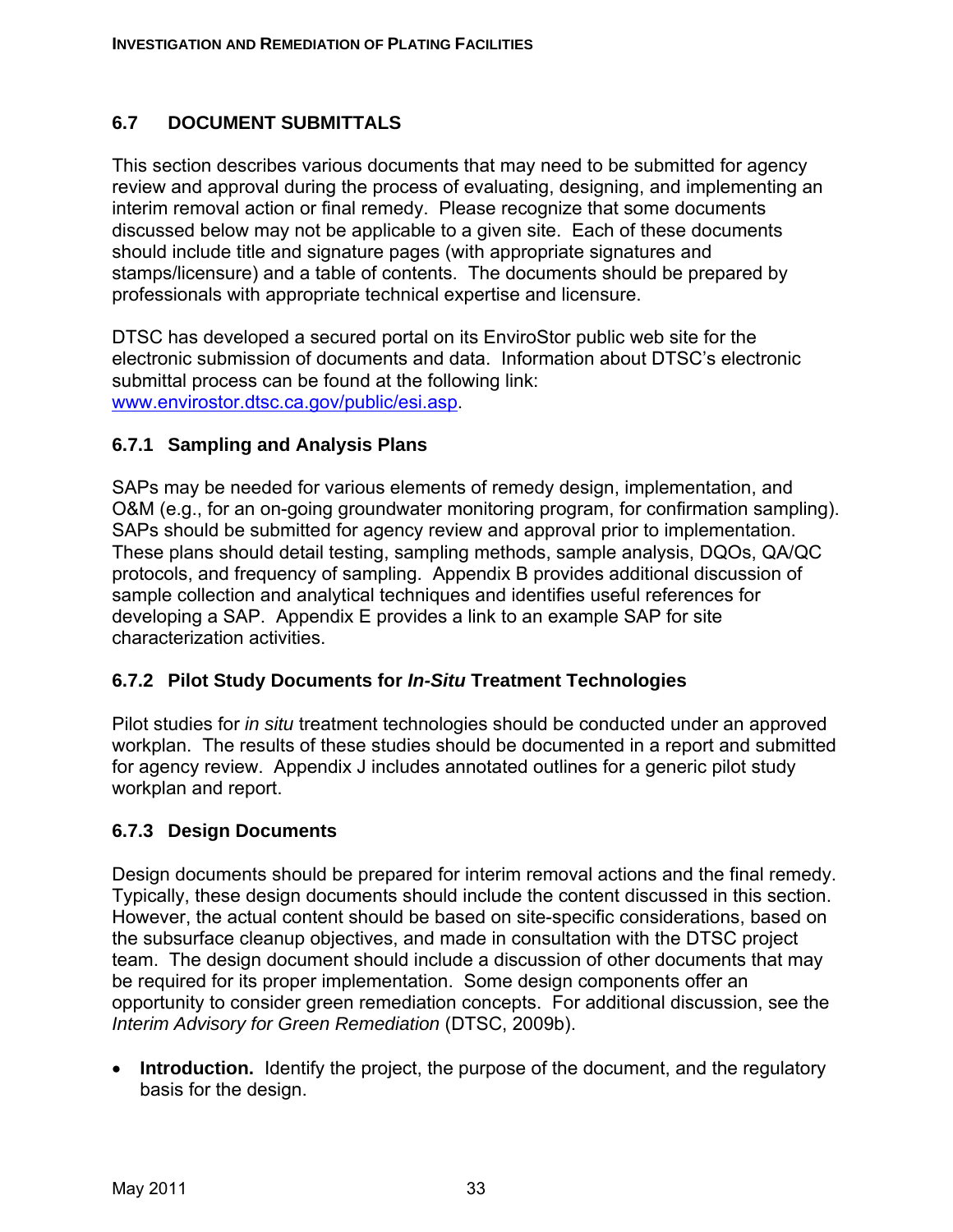- **Project Background.** Identify the rationale for the remedial technology, current and future property land use considerations, COCs, and other general project considerations. If appropriate, this section should also indicate how the interim removal action or final remedy is integrated with other subsurface remediation efforts and site activities.
- **Site Conditions Summary.** This section may reference previous documents (e.g., current conditions report, summary reports). However, an overview of the pertinent information should be provided along with references to other documents. The CSM should include the following:
	- site geology and hydrogeology
	- previous sampling efforts
	- list of COCs with maximum detected concentrations in each media
	- remediation efforts and cleanup goals
	- potential remediation treatment / degradation by-products
	- ambient air quality considerations
	- estimations of the risk associated with potential exposure pathways
- **Cleanup Goals and Objectives.** Identify the target area for remediation, technology-specific RAOs, COCs, cleanup goals, performance metrics, and contingency measures for the selected remedial technology. This section should identify how the goals and objectives will be monitored and tested and may identify general IC requirements and/or use restrictions.
- **Design Basis.** Identify the design assumptions and criteria to be met by each remedial technology. Describe the technology expectations by media based on the CSM and RAOs. Develop performance metrics to be used for remedy optimization.
- **Construction Methods.** Identify the construction methods to be used once the design has been approved, including:
	- construction specifications
	- minimum material requirements
	- installation procedures
	- construction QC procedures
	- post-installation testing procedures
- **Design Calculations and Drawings.** Include the design calculations and drawings for the remedial technology.
- **Conceptual Drawings.** Include conceptual drawings indicating building locations, prescribed building envelopes, streets, driveways, hard-scape areas, utility easements, and other infrastructure considerations.
- **Remediation Approach.** Provide a detailed description of the proposed remediation approach, including phasing (tier approach) concepts and the following information: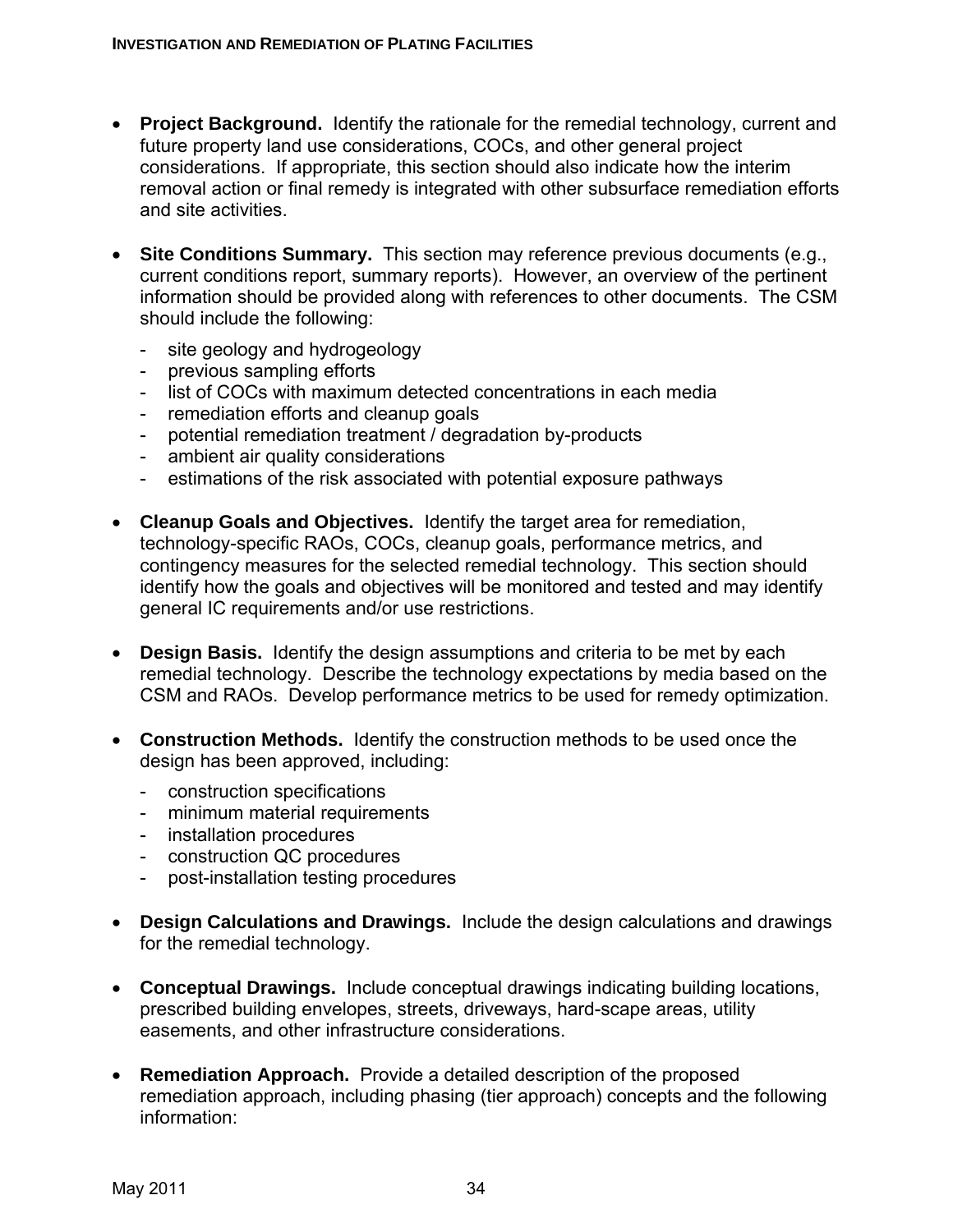- technical basis for the system design
- construction and implementation requirements
- any contingent systems which may be required
- component specifications and verification of ability to meet performance measures
- detailed testing procedures including on-the-job instructions
- permit requirements from other agencies (such as a permit to construct or a permit to a vapor treatment system)
- reporting requirements
- applicable engineering drawings and system diagrams
- **Implementation Mechanism.** Identify the implementation mechanisms, such as LUC requirements, deed restrictions, and soil management plans.
- **Health and Safety Plan.** Include a worker health and safety plan that addresses such topics as worker training requirements, protective gear, and monitoring procedures.
- **Operation and Maintenance Plan.** Include an O&M plan that, among other provisions, includes the O&M requirements, monitoring and reporting, implementation mechanisms, responsibilities for tasks, and obligations. See Section 6.7.5 for recommended content.

Based on the project needs, a "conceptual" plan submittal and approval may be necessary prior to submittal and approval of the final system engineering plans. The review and approval of the system design may require a phased approach and may include the need for pilot-scale testing, system validation and startup testing, and agency review prior to final approval.

# **6.7.4 Construction Completion/Final Installation Report**

A report detailing the cleanup technology installation and startup should be submitted for agency review and approval after system construction. The report content should reflect project-specific considerations and should be developed in consultation with the DTSC project team. Typically, these reports include:

- record documents of all system components and monitoring points
- copies of permits
- brief account of field activities associated with the system installation and startup
- baseline data (if any)
- initial post-startup test data and monitoring results
- description of any deviations from the approved design
- description of any issues associated with startup
- complete analysis and interpretation of the data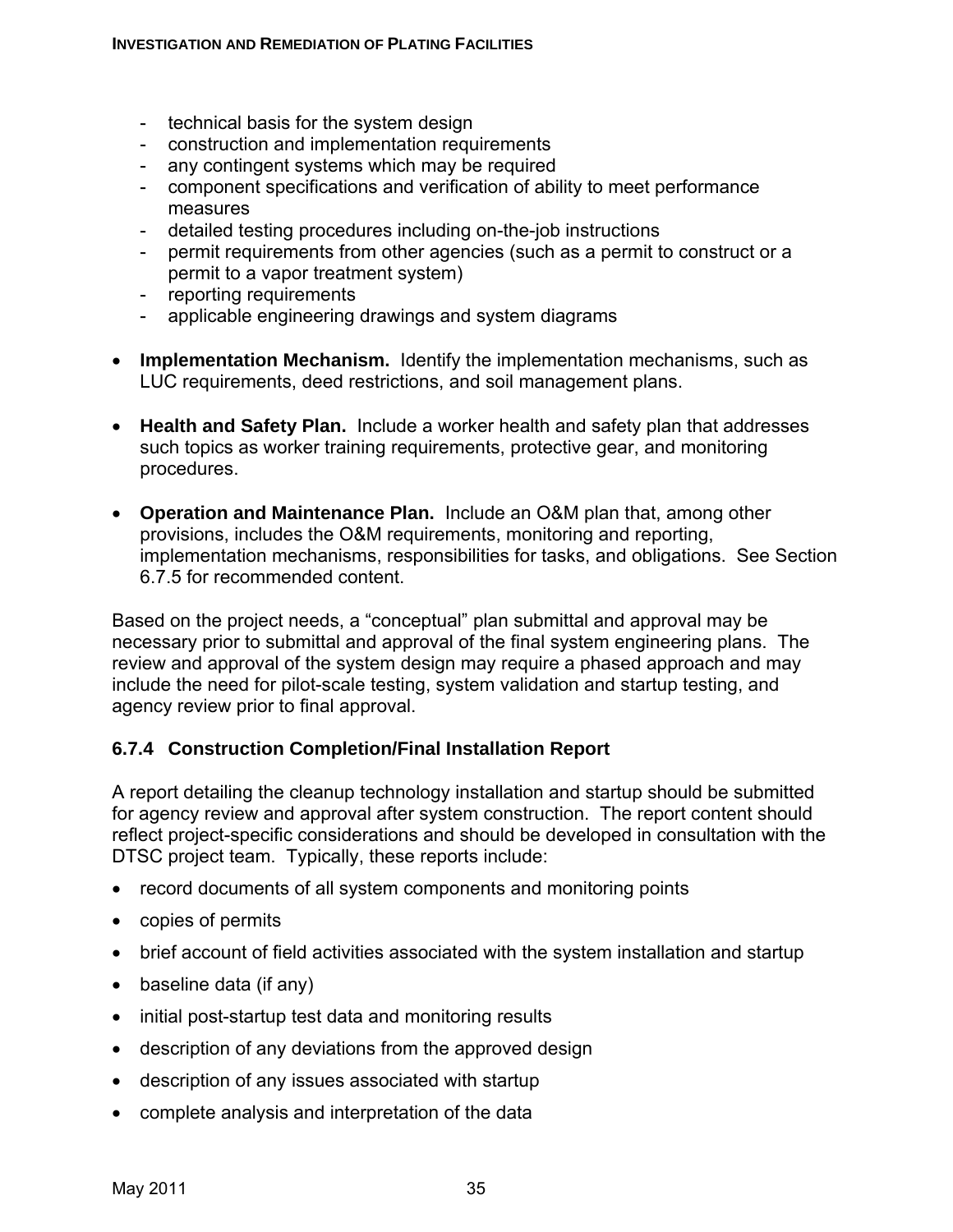• raw data (in a format requested by the oversight agency)

#### **6.7.5 Operation and Maintenance Plan**

An O&M plan should be developed for interim or final actions that require on-going operation (e.g., SVE system, groundwater pump-and-treat system). The O&M plan should identify the specific performance goals for the remedy as well as the methods by which the performance goals will be tested and verified. The plan should provide the O&M strategy, operational guidelines, monitoring parameters, and system modification considerations. The O&M plan should be as flexible as possible and should include contingencies for possible operational problems and system failure, including appropriate notifications. The elements of the O&M plan will depend on the type of remedial approach. In general, the plan should include the following elements:

- O&M strategy (including the general goals and objectives, a hazard summary, personnel roles and responsibilities, and costs)
- description of the site and remediation system
- remedy objectives
- performance goals and associated performance metrics
- anticipated timeframes for achieving the remedy objectives and conducting remedy optimization
- O&M activities, including routine inspections, responses to unplanned events, system maintenance and repair
- operation schedule
- considerations for system evaluation, modification, and optimization
- performance assessment methods
- optimization strategy
- decision process for improving remedy performance
- criteria for system shutdown and judging remedy completion
- methods for confirming achievement of RAOs
- monitoring
- reporting and recordkeeping
- site access
- references

Appendix E includes a link to a sample O&M plan for a cover/cap. O&M plan elements for a SVE system are discussed in *PT&R Guidance – Remediation of Chlorinated VOCs in Vadose Zone Soil* (DTSC, 2010). Additional O&M plan references are available on the USEPA web-site (www.epa.gov/superfund/cleanup/postconstruction/operate.htm).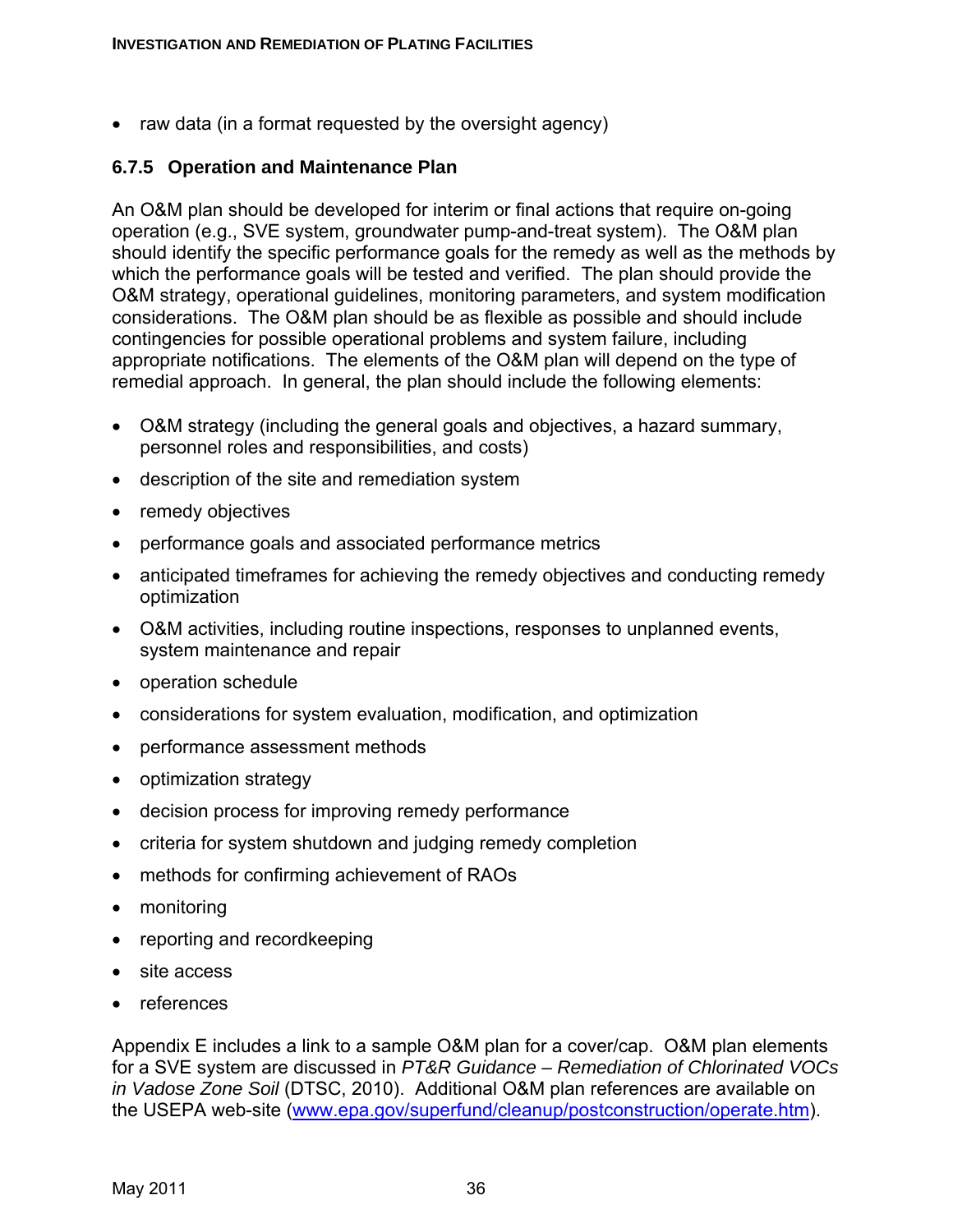## **6.7.6 Periodic Monitoring Reports**

An appropriate monitoring and reporting program should be established to:

- evaluate remedy progress, including the efficiency and effectiveness at meeting the RAOs
- evaluate whether the remedy is operating as designed
- assure protection of potentially exposed receptors
- monitor changes in site conditions
- support decisions regarding the need to optimize the remedy
- demonstrate progress toward achieving RAOs using established performance metrics
- demonstrate achievement of cleanup goals and RAOs
- evaluate any concentration rebound after shutdown of active systems
- support site closeout

Periodic monitoring reports on the cleanup technology operations and cleanup status should be submitted for agency review and approval. The content of these reports will depend on the type of technology and the environmental media, but will generally include:

- introduction that identifies the purpose and scope, the authority under which the monitoring is conducted, and SAP under which the monitoring is conducted
- description of the cleanup technology and monitoring program (e.g., monitoring locations, parameters, frequency)
- description of system operations for the monitoring period (e.g., mass removed, concentration decreases, volume treated)
- field and laboratory data (including summary tables, appropriate figures, graphs, lab data sheets, and comprehensive tables)
- field documentation (e.g., chain of custody, sample collection forms)
- inspection results and documentation (e.g., system infrastructure, well condition)
- description of deviations from the approved field sampling plan or O&M plan
- interpretation and discussion of data, including whether the system is meeting performance metrics
- recommendations for system operations, modifications, and ongoing monitoring

# **6.8 OPERATION AND MAINTENANCE**

As discussed further in Section 8.0, long-term stewardship applies to sites and properties where on-going management of contaminated environmental media is necessary to protect human health and the environment. The mechanism under which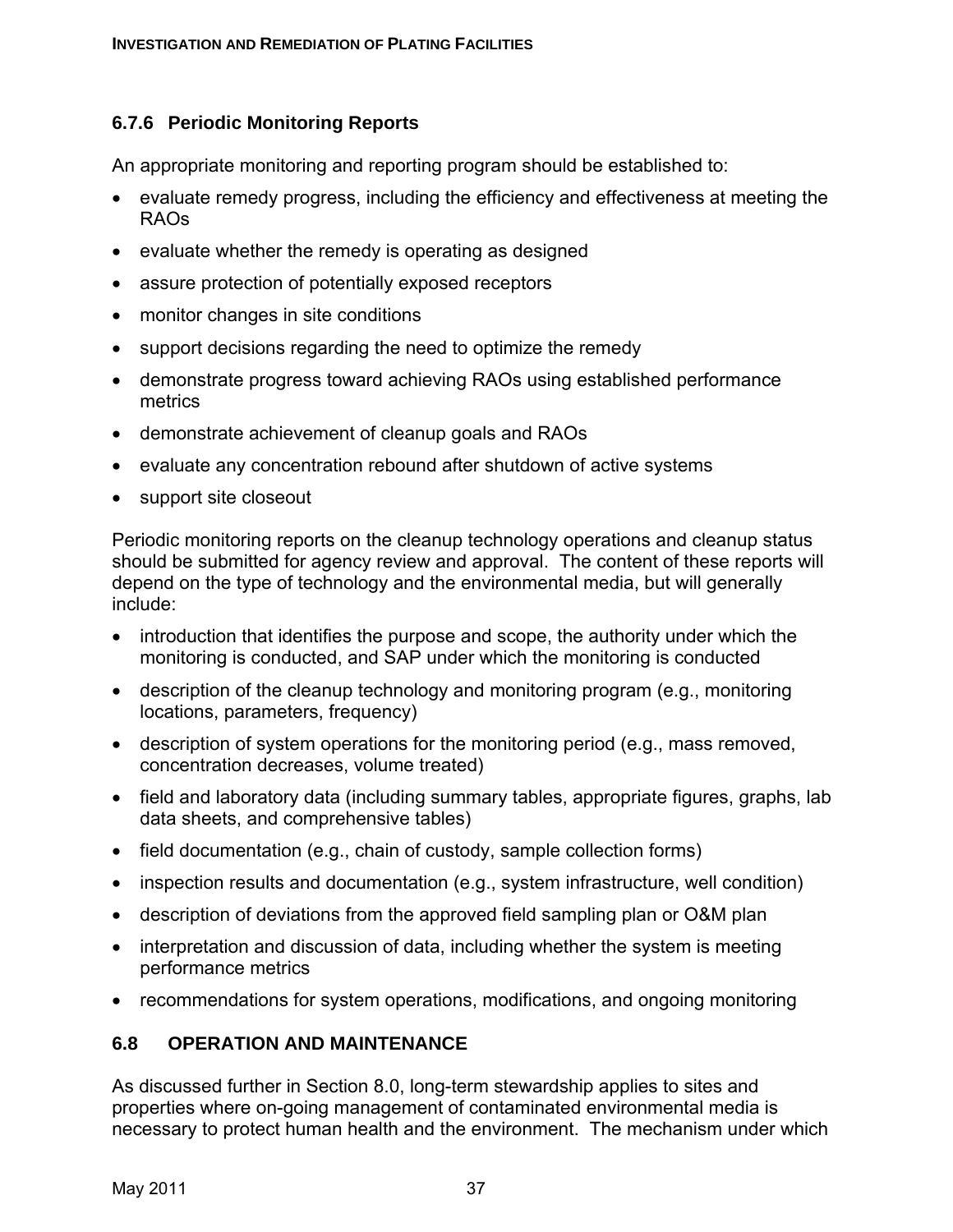O&M is conducted depends on the type of site. O&M requires several components, including:

- **Institutional Controls.** ICs such as LUCs will be required when hazardous substances are present at concentrations which pose a risk to human health and the environment. Further discussion of ICs and LUCs is provided in Section 8.0.
- **Financial Assurance.** If applicable, financial assurance can be accomplished by several mechanisms and will be required to assure that sufficient monies are available to implement required cleanup activities and on-going O&M activities and to pay the regulatory oversight costs associated with those activities and IC implementation. Because the acceptable types of mechanisms are limited, DTSC should be consulted prior to securing financial assurance.
- **Regulatory Oversight Agreement.** A regulatory oversight agreement will be required for as long as O&M activities are necessary to protect human health and the environment. Examples include Corrective Action Consent Agreements and O&M agreements.
- **O&M Plan.** The regulatory oversight agreement should reference or include the approved O&M plan that outlines the procedures and requirements for on-going O&M of the interim action. Section 6.7.5 outlines the general content of an O&M plan.
- **Contingency Plan.** The regulatory oversight agreement should reference or include a contingency plan that will be implemented in the event that a response action is required to ensure protection of human health and the environment. The contingency plan may be a standalone document or may be included as an element of the O&M plan.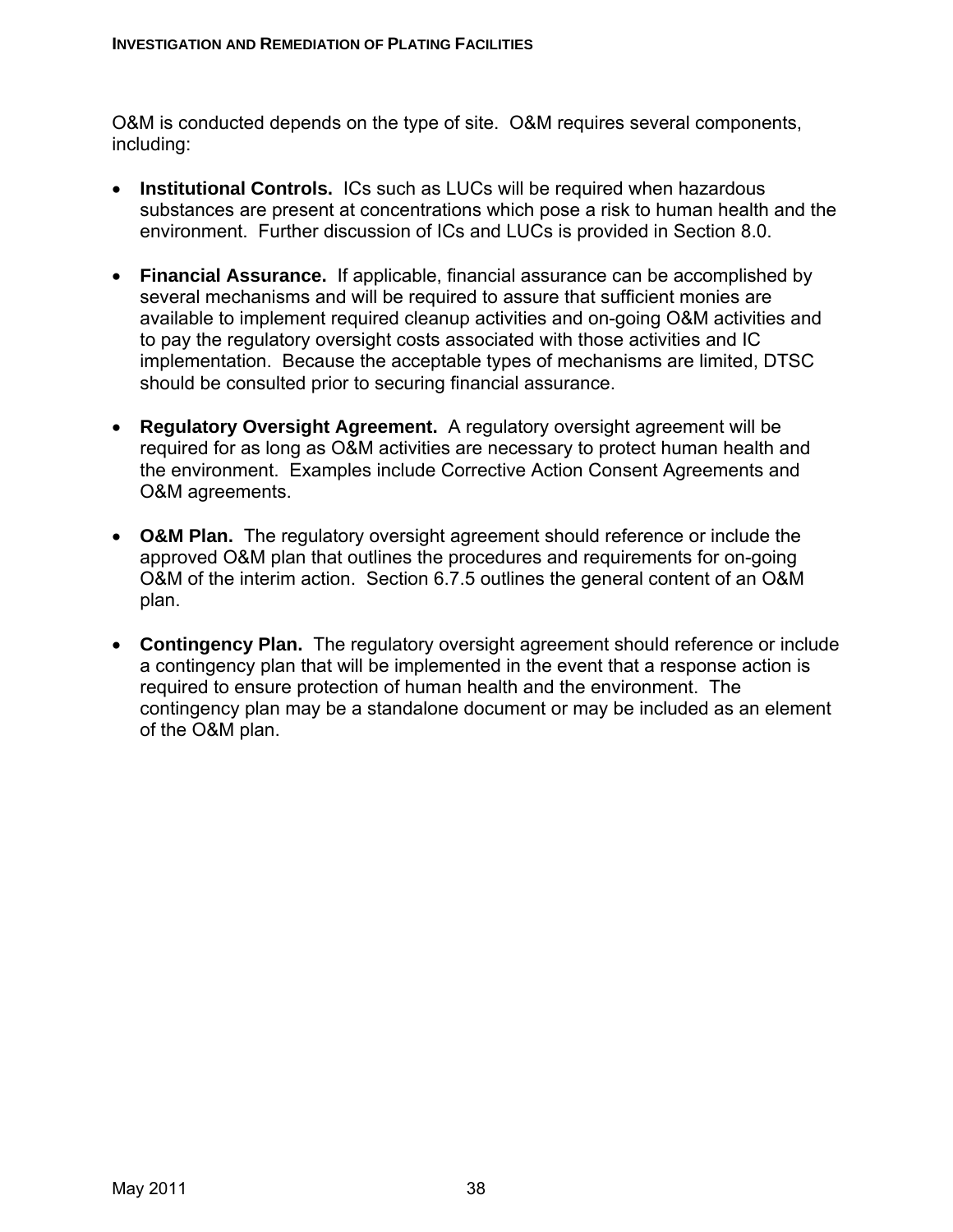### **7.0 CERTIFICATION / COMPLETION**

When the approved remedy has been fully implemented, DTSC will confirm through review of performance metrics (including confirmation sampling) that the RAOs have been achieved. The possible determinations are:

- the RAOs have been achieved:
- the response action has been fully implemented, is operating successfully, and ongoing O&M is needed until the RAOs are achieved; and/or
- additional cleanup is necessary.

Based on the findings, DTSC will issue a certification letter, a completion letter, or a letter requiring additional work to address impacts related to plating operations.

#### **7.1 SITE CERTIFICATION**

When DTSC determines that the approved remedy has been fully implemented, DTSC certifies the satisfactory completion of remedial action activities at the site. The certification will have one of the following outcomes:

- When DTSC determines that the approved remedy has been fully implemented and the remediation results in a site restored to unrestricted residential standards, DTSC certifies that the required remedy has been completed and that no further remediation is necessary, unless new information is obtained. The site status on DTSC's EnviroStor database is changed from "Active" to "Certified".
- If the site has been remediated to standards appropriate for restricted use of the property, DTSC issues a certification letter that the site environmental media has been restored to levels agreed upon in the regulatory decision document. The certification letter is issued after any requirements for a LUC and/or O&M agreement and O&M plan are met. The site status on DTSC's EnviroStor database is changed from "Active" to "Certified/O&M - Land Use Restrictions Only".
- If the approved remedy includes actions requiring operation, maintenance, and monitoring (e.g., SVE systems), DTSC certifies that the remedy has been implemented once: (1) sufficient information has been submitted to verify that the remedy has been implemented and is functioning as proposed in the remedy selection document and in design plans; and (2) any LUC, O&M agreement, and O&M plan requirements have been met. The DTSC certification letter will describe the remedy implemented and will state that DTSC has continuous oversight and the responsible party is required to operate and maintain the measures necessary for on-going protection of public health and the environment. The Site status on DTSC's EnviroStor database is changed from "Active" to "Certified/Operation and Maintenance".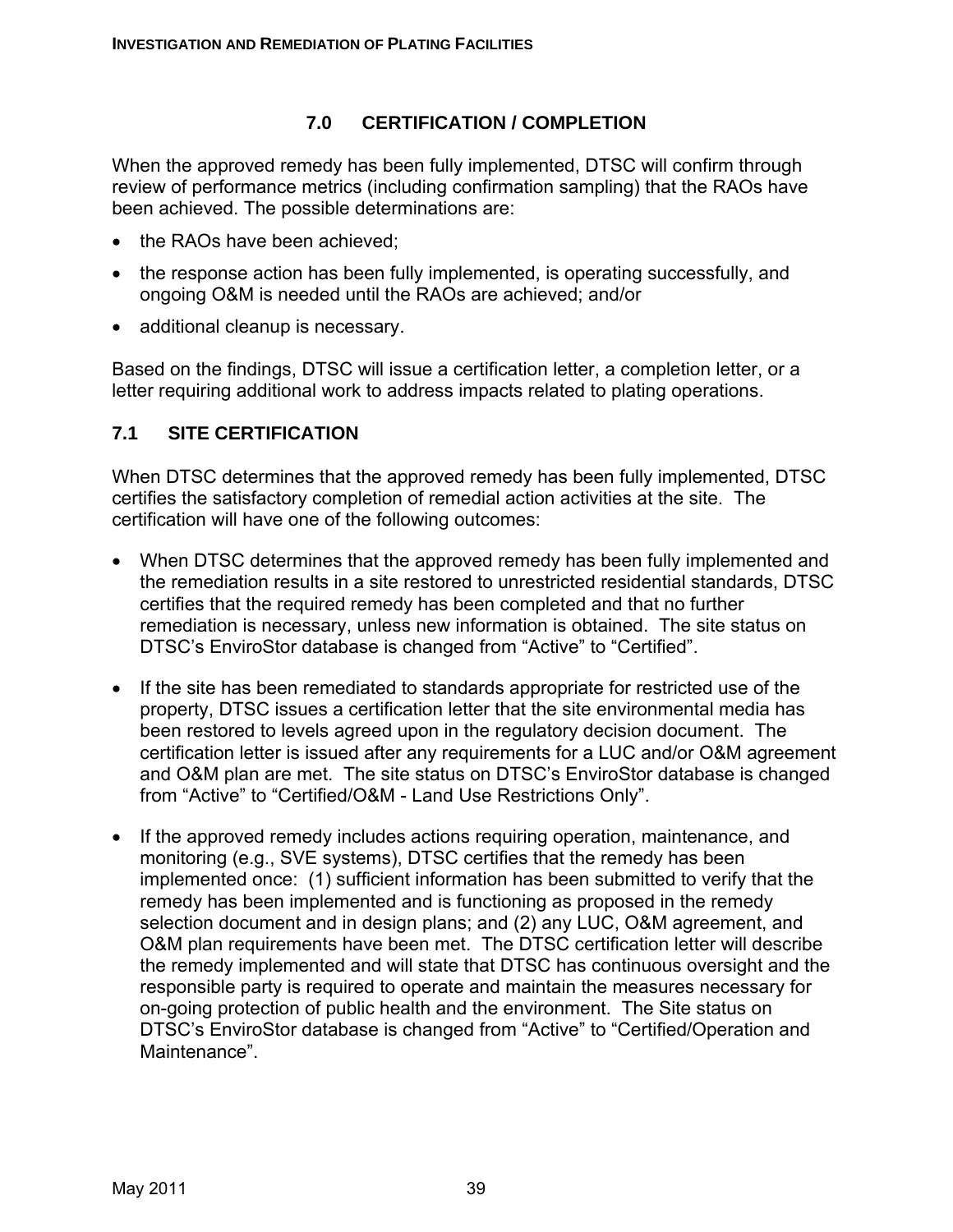#### **7.2 COMPLETION LETTER FOR INTERIM ACTIONS / INTERIM MEASURES**

Removal actions may be implemented as interim actions or interim measures taken to begin the cleanup process while the final remedy is being evaluated and selected. Examples of this include actions taken to reduce the mass of contaminants, actions taken to address soil contaminants while remedies for groundwater are being evaluated, and measures taken to mitigate vapor intrusion. For these cases, the site is not ready for certification following the implementation of these actions. DTSC will issue a completion letter acknowledging that the removal action has been implemented and that additional actions are required to address contaminants remaining at the site.

#### **7.3 ADDITIONAL ACTIONS NEEDED**

Achievement of the RAOs outlined in the remedy decision document may not be possible. For these cases, DTSC will issue a letter acknowledging that the removal action was implemented, noting that the RAOs were not achieved, and requiring that the remaining contamination should be addressed through a subsequent response action.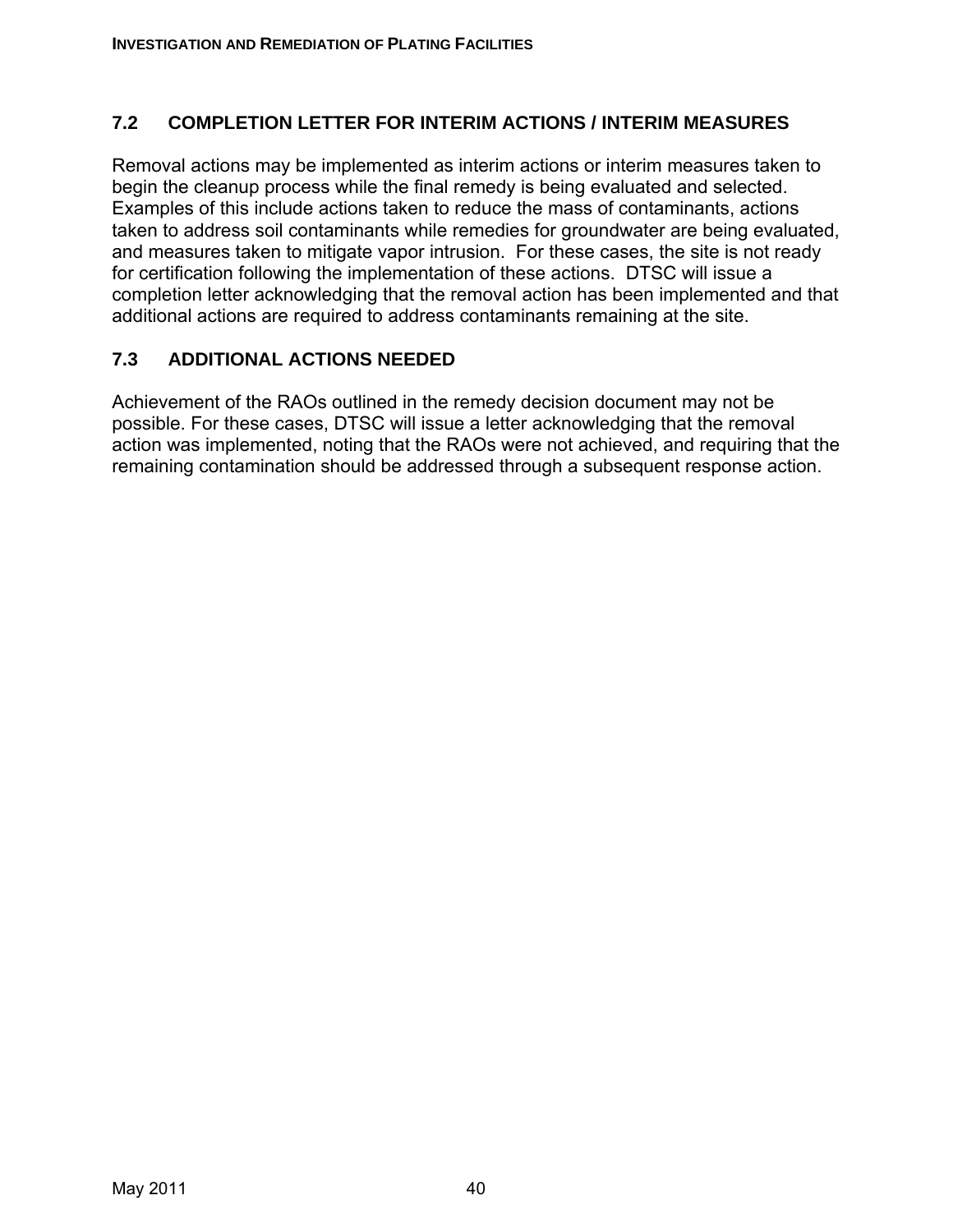#### **8.0 LONG-TERM STEWARDSHIP**

Long-term stewardship applies to sites and properties where long-term management of contaminated environmental media is necessary to protect human health and the environment over time. This includes sites where remediation may take place over several years and sites where contaminated media will remain in place for a much longer period of time. This section discusses elements that may be required to meet the needs of long-term stewardship. The elements included below may not apply to all sites based on site-specific conditions and remedial timeframes.

In addition to the following discussion, information regarding long-term stewardship can be obtained from the:

- U.S. Environmental Protection Agency (www.epa.gov/landrevitalization/ltstf\_report/whatis\_longterm\_stewardship.htm)
- Association of State and Territorial Solid Waste Management Officials (www.astswmo.org/resources\_longtermstewardship.htm)

Also, DTSC is developing guidance on long-term stewardship. When available, the guidance will be posted on DTSC's web-site (www.dtsc.ca.gov).

#### **8.1 INSTITUTIONAL CONTROLS FOR CONTAMINATION REMAINING IN PLACE**

ICs are used to stop or reduce the exposure of human and environmental receptors to residual contamination. ICs are non-engineering mechanisms used to ensure that the intended future land use is consistent with site cleanup and engineering controls, and that these measures maintain their integrity and effectiveness.

For sites at which ICs are necessary, California Code of Regulations, title 22, section 67391.1 requires the property owner to enter into a LUC to ensure that DTSC will have authority to implement, monitor, and enforce the protective restrictions. LUCs allow ongoing use of the property as long as the remedy is not compromised by current or future development. LUCs are intended to protect public health and the environment by preventing inappropriate land use, increasing the probability that the public will have information about residual contamination, ensuring that long-term mitigation measures are carried out by protecting the engineering controls and remedy, and ensuring that subsequent owners assume responsibility for preventing exposure to contamination. The LUC should provide for an annual inspection and annual report to ensure that the LUC continues to be protective. The LUC should also provide for preparation and submittal of five-year reviews.

LUCs may include, or incorporate by reference, soil management plans to ensure that contaminated soil remaining in place after remedy implementation is properly managed and handled in such a way to prevent human and ecological exposure. These plans address soil excavation, soil stockpiling, stockpile characterization, soil disposal, soil reuse, construction dewatering, worker training, health and safety, and site inspection.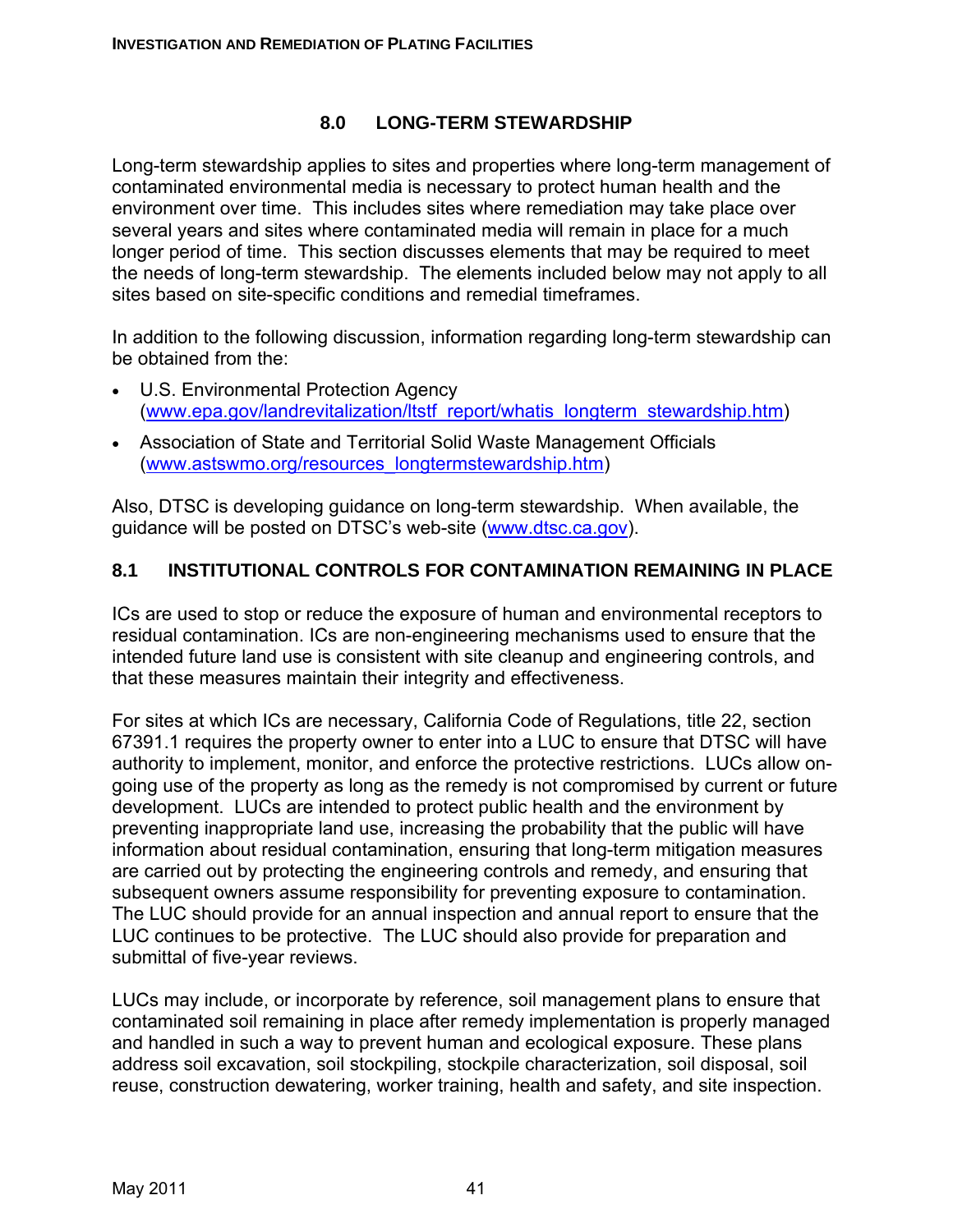California Code of Regulations, title 22, section 67391.1 requires that a LUC imposing appropriate limitations on land use shall be executed and recorded with the local county recorder's office when hazardous materials, hazardous wastes or constituents, or hazardous substances will remain at the property at levels which are not suitable for unrestricted land use. The regulation requires DTSC to clearly set forth and define land use limitations or covenants in a remedy decision document prior to approving or concurring with any facility closure, corrective action, remedial or removal action, or other response actions. In addition to these regulatory requirements, it may also be prudent to coordinate with the local planning department regarding the LUC requirements. Further information regarding LUCs is available on the DTSC web site (www.dtsc.ca.gov). After the LUC is recorded, if a proposed use of the property is inconsistent with the LUC requirements and/or would increase the risk of exposure to contaminants at the site, additional actions must be conducted to ensure that the property meets cleanup standards appropriate for the proposed use. Additional sampling and risk characterization for further cleanup actions may be required, and the LUC may be rescinded or modified as appropriate.

# **8.2 REGULATORY OVERSIGHT AGREEMENT**

A regulatory oversight agreement will be required for the period during which the remedy is operated and maintained. Examples include Corrective Action Consent Agreements and O&M Agreements.

# **8.3 OPERATION AND MAINTENANCE PLAN**

Any regulatory oversight agreement should reference or include the DTSC-approved O&M plan that outlines the procedures and requirements for on-going O&M of the remedy. Section 6.7.5 describes selected elements of an O&M plan.

# **8.4 CONTINGENCY PLAN**

Any regulatory oversight agreement should reference or include a contingency plan that will be implemented in the event that an immediate response action is required to ensure protection of human health and the environment. Also, the contingency plan should address steps to be taken if performance assessment indicates that the removal action is insufficient and/or will not achieve the RAOs. The contingency plan may be a stand-alone document or may be included as an element of the O&M plan.

# **8.5 FINANCIAL ASSURANCE**

Financial assurance can be accomplished by several mechanisms and will assure that sufficient monies are available to implement any required corrective action activities and on-going O&M activities, conduct necessary five-year reviews, and pay the regulatory oversight costs associated with those activities and IC implementation. These on-going costs should be included in the cost calculation utilized in the remedy selection process.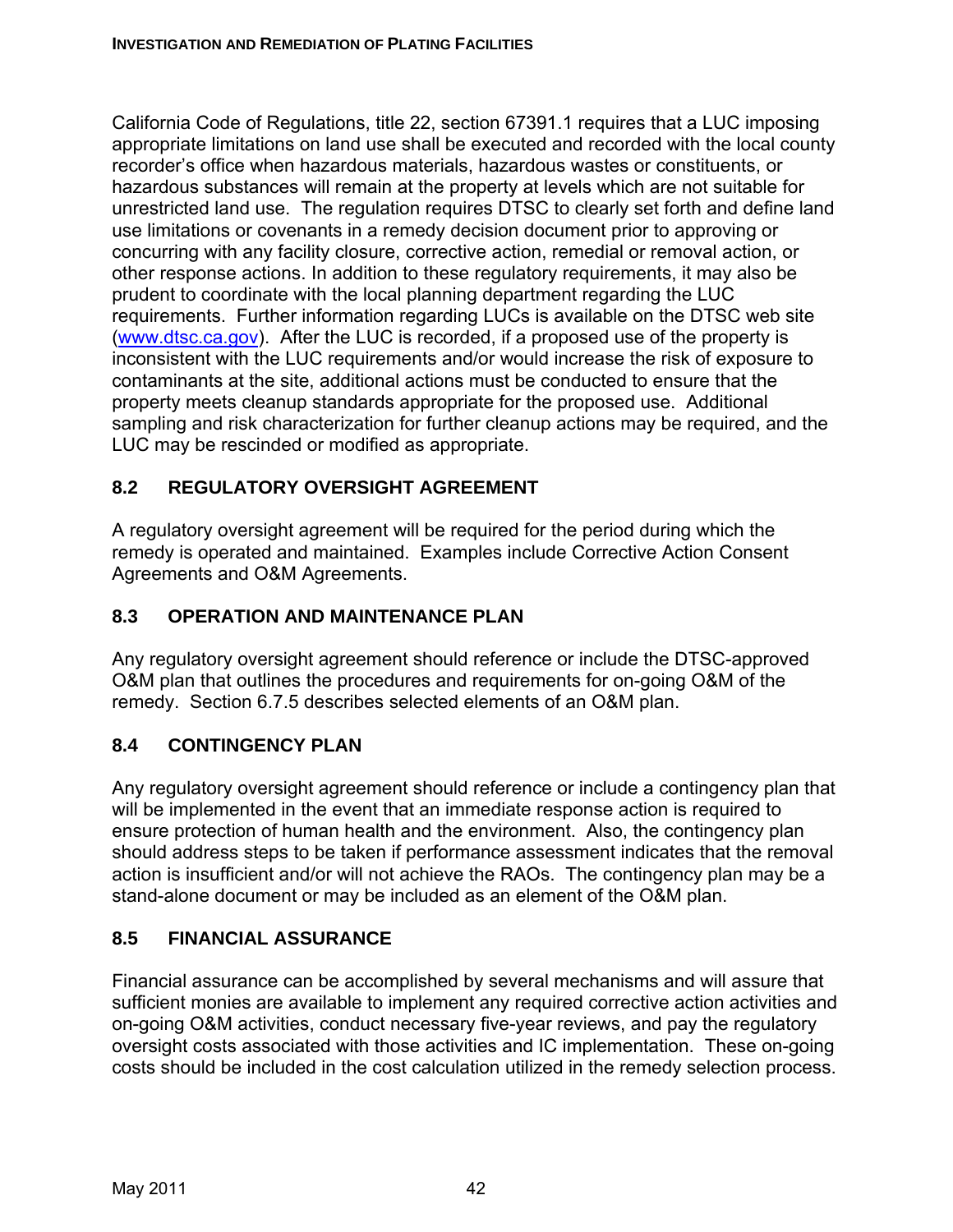### **8.6 FIVE-YEAR REVIEW**

The regulatory oversight agreement and the O&M plan should include provisions for conducting five-year reviews.<sup>6</sup> The purpose of the five-year review is to ensure that the remedy remains protective of human health and the environment, is functioning as designed, and is maintained appropriately by O&M activities. The review generally addresses the following questions:

- Is the remedy functioning as intended?
- Are the cleanup objectives, goals, and criteria used at the time of cleanup alternative selection still valid?
- Have there been significant changes in the distribution or concentration of impacted soils at the site?
- Are modifications needed to make the remedy or the O&M plan more effective?

The five-year review may also include a remedy optimization evaluation (e.g., sustainability assessment), as discussed further in the *Interim Advisory for Green Remediation* (DTSC, 2009b).

The scope of the five-year review may be outlined in the O&M plan or in a separate workplan developed for a specific review. The following should be incorporated into the five-year review:

- notification of the community that the review is being conducted;
- inspection of the remedy;
- review of the data demonstrating the performance of the system;
- review of other components of the remedy; and
- preparation of a report that details the findings and recommendations of the review.

The *Comprehensive Five-Year Review Guidance* (USEPA, 2001) may be a useful resource when conducting these reviews.

Depending on site-specific considerations, the inspection and/or technical assessment may be conducted by DTSC and/or the responsible party. DTSC will review the report and make recommendations, if necessary, to ensure that the remedy remains effective, to identify milestones toward achieving or improving effectiveness, and to provide a schedule to accomplish necessary tasks.

The five-year review report should be prepared in conformance with standard geologic and engineering principles and practice using appropriately State of California licensed and experienced professionals.

 $\overline{a}$  $6$  Five-year reviews are not applicable to corrective action sites.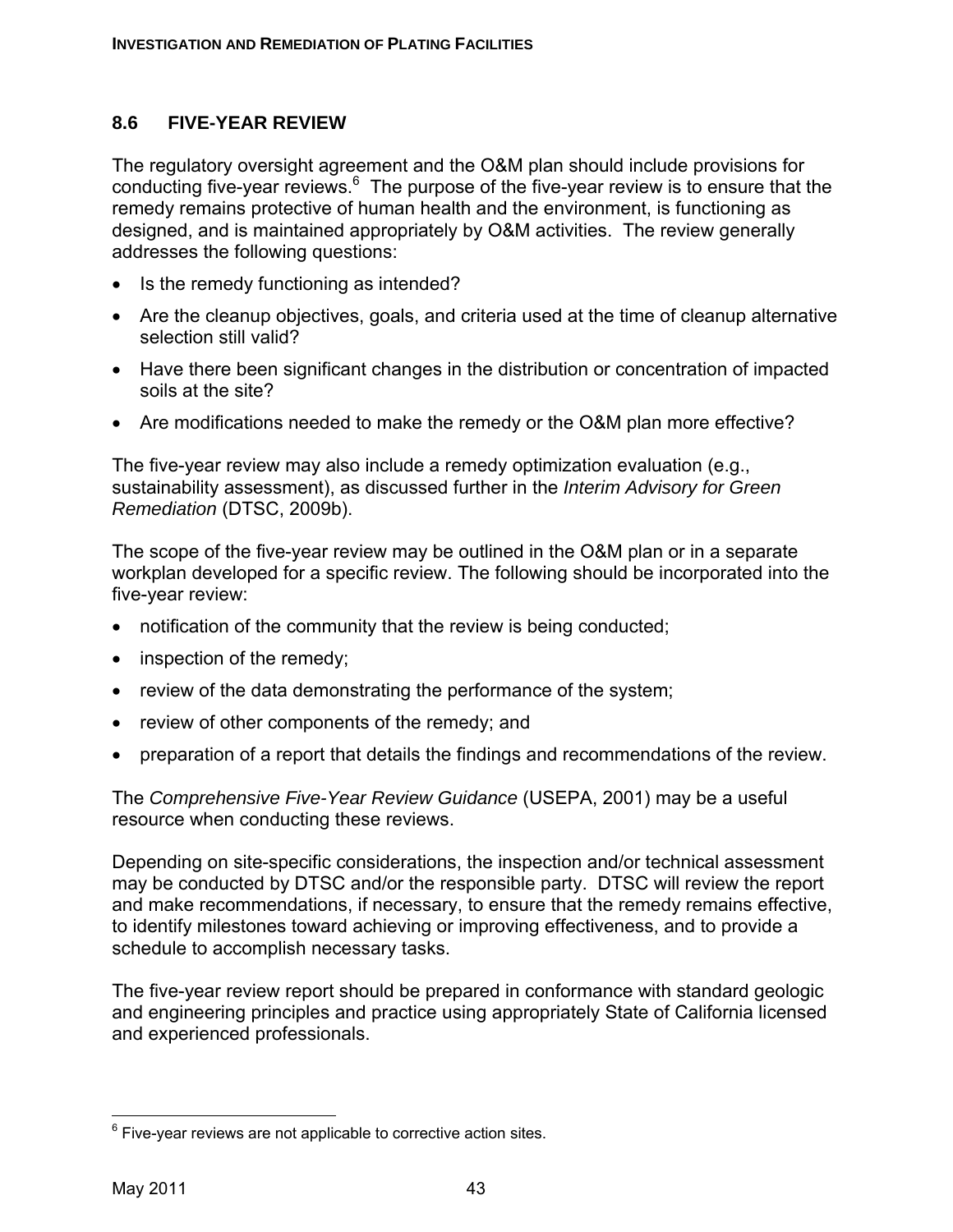#### **9.0 REFERENCES**

- American Society of Testing and Materials (ASTM). 2004. Standard Practice for Expedited Site Characterization of Vadose Zone and Ground Water Contamination at Hazardous Waste Contaminated Sites, ASTM D6235 – 04.
- California Environmental Protection Agency (Cal/EPA). 1995. Guidance Manuals for Groundwater Investigations. July. 10.39.0.144/SiteCleanup/Ground Water Investigations.cfm
- Cal/EPA. 2008. Representative Sampling of Groundwater for Hazardous Substances. Guidance Manual for Groundwater Investigations. February. www.dtsc.ca.gov/SiteCleanup/upload/SMP\_Representative\_Sampling\_GroundWater.pdf
- Cohen, R.M., J.W. Mercer, R.M. Greenwald, and M.S. Beljin. 1997.USEPA Groundwater Issue: Design Guidelines for Conventional Pump-and-Treat Systems. EPA/540/S-97/504. September. www.epa.gov/superfund/health/conmedia/gwdocs/pmptreat.htm
- Department of Toxic Substances Control (DTSC). 1993. Memorandum, Removal Action Workplans (RAWs). September. www.dtsc.ca.gov/SiteCleanup/upload/SMP\_POL\_RAWGuidance.pdf
- DTSC. 1995. Official Policy / Procedure, Remedial Action Plan (RAP) Policy, EO-95-007-PP. November. www.dtsc.ca.gov/LawsRegsPolicies/Policies/SiteCleanup/upload/eo-95-007-pp.pdf
- DTSC. 1998. Guidance Memorandum, Removal Action Workplans Senate Bill 1706. September 23. www.dtsc.ca.gov/SiteCleanup/upload/SMP\_POL\_RAWGuidance.pdf
- DTSC. 2003a<sup>7</sup>. Updated Public Participation Policy and Procedures Manual. April. www.dtsc.ca.gov/LawsRegsPolicies/Policies/PPP/PublicParticipationManual.cfm
- DTSC. 2003b. Fact Sheet: Fixed Treatment Unit Operating Under Permit By Rule. July. www.dtsc.ca.gov/HazardousWaste/upload/Fact-Sheet-Fixed-Treatment-Unit-Operating-Under-Permit-By-Rule.pdf
- DTSC. 2005<sup>7</sup>. Interim Final Guidance for the Evaluation and Mitigation of Subsurface Vapor Intrusion to Indoor Air, Revised. February. www.dtsc.ca.gov/AssessingRisk/upload/HERD\_POL\_Eval\_Subsurface\_Vapor\_Intrusion\_interim final.pdf
- DTSC. 2008. PT&R Guidance Remediation of Metals in Soil. August. www.dtsc.ca.gov/SiteCleanup/PTandR.cfm
- DTSC. 2009a<sup>7</sup>. Vapor Intrusion Mitigation Advisory. April. www.dtsc.ca.gov/SiteCleanup/PTandR.cfm
- DTSC. 2009b. Interim Advisory for Green Remediation. December. www.dtsc.ca.gov/OMF/upload/GRT\_Draft\_-Advisory\_-20091217\_ac1.pdf
- DTSC. 2010. PT&R Guidance Remediation of Chlorinated VOCs in Vadose Zone Soil. April. www.dtsc.ca.gov/SiteCleanup/PTandR.cfm
- Federal Register, 73 FR Part 173 (37728-37749), July 1, 2008.
- Gavasker, A., N. Gupta, B. Sass, R. Janosy, and J. Hicks. 2000. Design Guidance for Application of Permeable Reactive Barriers for Groundwater Remediation.

 $\overline{a}$ 

<sup>&</sup>lt;sup>7</sup> Revision pending. Check DTSC's web site  $(www.dtsc.ca.gov)$  for the latest version.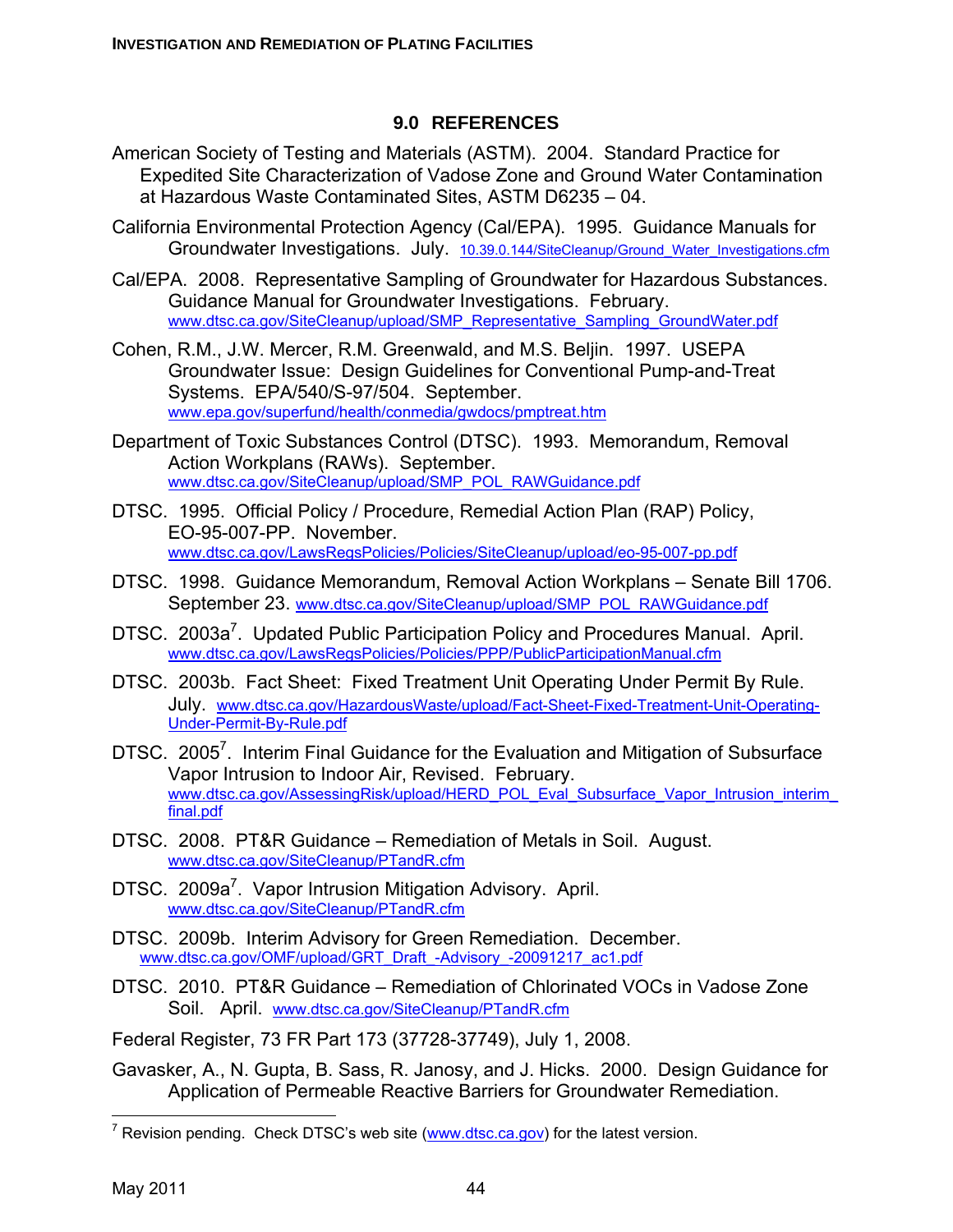March. Battelle. Columbus, Ohio. www.clu-in.org/download/contaminantfocus/ dnapl/Treatment\_Technologies/Final\_PRB\_Guidance.pdf

- Huling, S.G. and B.E. Pivetz. 2006. USEPA Engineering Issue Paper, In-Situ Chemical Oxidation. EPA/600/R-06/072. August. www.clu-in.org/download/contaminantfocus/ pcb/ISCO-600R06072.pdf
- Interstate Technology and Regulatory Council (ITRC). 2003. Technical and Regulatory Guidance for the Triad Approach: A New Paradigm for Environmental Project Management. December. www.itrcweb.org/Documents/SCM-1.pdf
- ITRC. 2004. Remediation Process Optimization: Identifying Opportunities for Enhanced and More Efficient Site Remediation. September. www.itrcweb.org/Documents/RPO-1.pdf
- ITRC. 2006. Exit Strategy Seeing the Forest Beyond the Trees. March. www.itrcweb.org/Documents/RPO-3.pdf
- ITRC. 2007a. In Situ Bioremediation of Chlorinated Ethene DNAPL Source zones: A Resource Guide. April. www.itrcweb.org/Documents/bioDNPL\_Docs/BioDNAPL-2.pdf
- ITRC. 2007b. A Decision Flowchart for the Use of Monitored Natural Attenuation and Enhanced Attenuation at Sites with Chlorinated Organic Plumes. March. www.itrcweb.org/Documents/EACODecisionFlowchart\_v1.pdf
- Moretti, L. 2005. In Situ Bioremediation of DNAPL Source Zones. National Network of Environmental Management Studies Fellow for USEPA Office of Solid Waste and Emergency Response, Technology Innovation and Field Services Division. August. clu-in.org/download/studentpapers/moretti\_dnaplbioremediation.pdf
- Murphy, M., (ed.). 1996. Metal Finishing: 64th Guidebook and Directory Issue, Vol. 94, No. 1A. Elsevier, New York.
- California Regional Water Quality Control Board, San Francisco Bay (SFRWQCB). 2009. Assessment Tool for Closure of Low-Threat Chlorinated Solvent Sites, Draft Final. July. www.waterboards.ca.gov/sanfranciscobay/water\_issues/programs/ sitecleanup/Low\_Threat\_Closure\_Assessment\_Tool.pdf
- U.S. Environmental Protection Agency (USEPA). 1988. Interim Final Guidance for Conducting Remedial Investigations and Feasibility Studies Under CERCLA. EPA/540/G-89/004. OSWER Directive 9355.3-01. October. www.epa.gov/superfund/resources/remedy/pdf/540g-89004-s.pdf
- USEPA. 1991a. Guidance for RCRA Corrective Action Decision Documents: The Statement of Basis, Final Decision, and Response to Comments. OSWER Directive 9902.6. February. nepis.epa.gov
- USEPA. 1991b. Risk Assessment Guidance for Superfund: Volume 1—Human Health Evaluation Manual (Part C, Risk Evaluation of Remedial Alternatives). Interim. U.S. Environmental Protection Agency, Office of Solid Waste and Emergency Response, EPA/540/R-92/004. Publication 9285.7-01C. December. www.epa.gov/oswer/riskassessment/ragsc/index.htm
- USEPA. 1992. Guidance for Conducting Treatability Studies Under CERCLA. EPA/540/R-92/071a. October. www.epa.gov/superfund/policy/remedy/pdfs/540r-92071a-s.pdf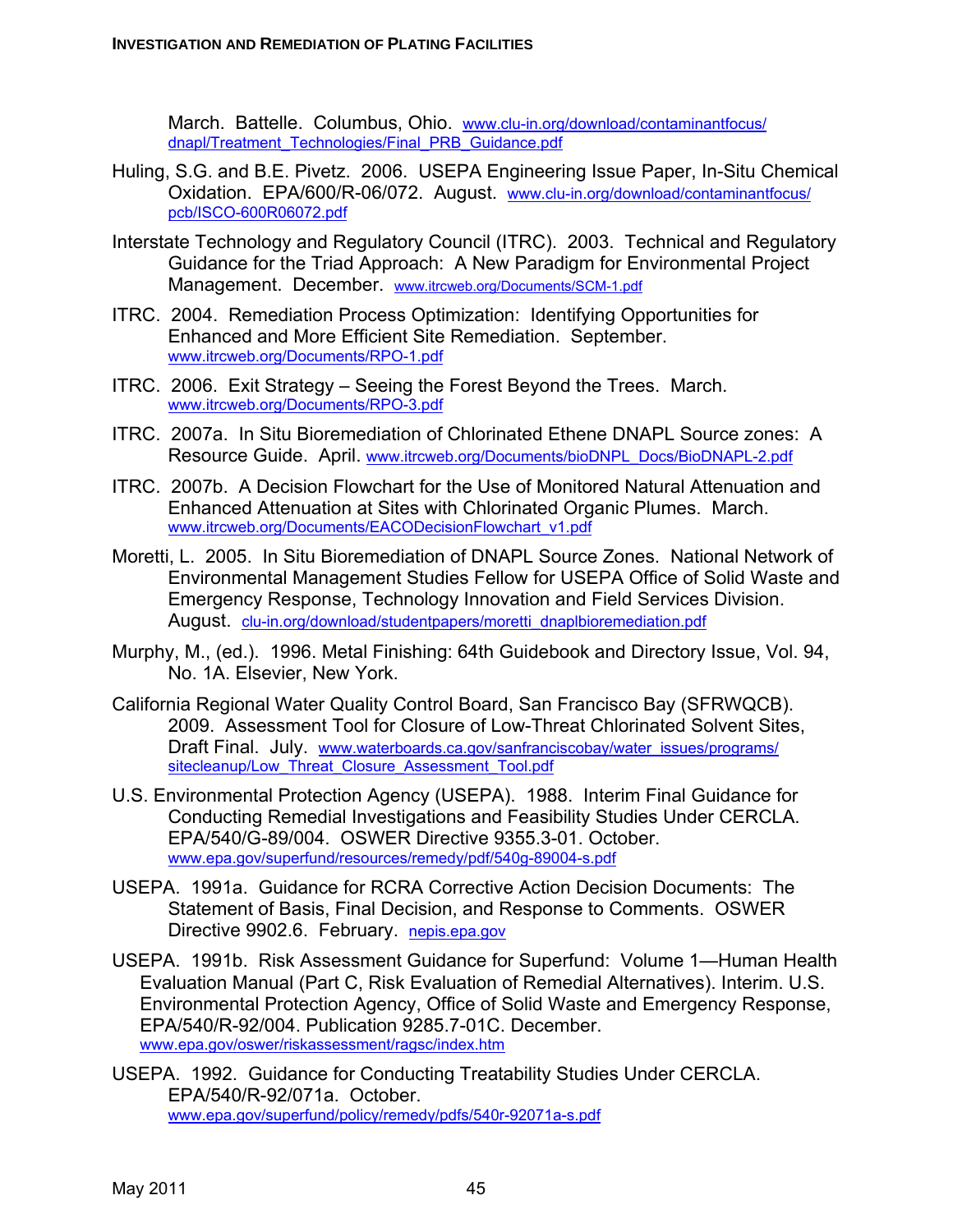- USEPA. 1993. Guidance for Conducting Non-Time Critical Removal Actions Under CERCLA. EPA 540-R-93-057. August. www.epa.gov/superfund/policy/remedy/pdfs/540f-94009-s.pdf
- USEPA. 1994a. RCRA Corrective Action Plan. OSWER Directive 9902.3-2A. May www.epa.gov/epaoswer/hazwaste/ca/resource/guidance/gen\_ca/rcracap.pdf
- USEPA. 1994b. Methods for Monitoring Pump-and-Treat Performance. EPA/600/R-94/123. June. www.epa.gov/superfund/health/conmedia/gwdocs/pdfs/ptmethods.pdf
- USEPA. 1995. Profile of the Fabricated Metal Products Industry. EPA Office of Compliance Sector Notebook Project. EPA 310-R-95-007. September. www.epa.gov/compliance/resources/publications/assistance/sectors/notebooks/fabmetsn.pdf
- USEPA. 1997. Rules of Thumb for Superfund Remedy Selection. August. www.epa.gov/superfund/resources/rules/rulesthm.pdf
- USEPA. 1999a. A Guide to Preparing Superfund Proposed Plans, Record of Decisions, and Other Remedy Selection Decision Documents. EPA 540-R-98- 031. July. www.epa.gov/superfund/resources/remedy/rods/pdf/sectiona.pdf
- USEPA. 1999b. In Situ Permeable Reactive Barrier for the Treatment of Hexavalent Chromium and Trichloroethylene in Groundwater: Volume 1, Design and Installation. EPA/600/R-99/095a. September. www.epa.gov/nrmrl/pubs/600R99095/prbdesign\_v1.pdf
- USEPA. 1999c. Technical Approaches to Characterizing and Cleaning Up Metal Finishing Sites Under the Brownfields Initiative. EPA/625/R-98/006. March. www.dtsc.ca.gov/HazardousWaste/Cyanide/upload/Cleanups\_30004SAZ.pdf
- USEPA. 2001. Comprehensive Five-Year Review Guidance. EPA 540-R-01-007. June. www.epa.gov/superfund/accomp/5year/guidance.pdf
- USEPA. 2002a. Elements for Effective Management of Operating Pump and Treat Systems. OSWER 9355.4-27FS-A. November. www.clu-in.org/download/remed/rse/factsheet.pdf
- USEPA. 2002b. Guidance on Choosing a Sampling Design for Environmental Data Collection, for Use in Developing a Quality Assurance Project Plan, EPA QA/G-5S. EPA/240/R-02/005. December. www.epa.gov/quality/qa\_docs.html
- USEPA. 2006. Guidance on Systematic Planning Using the Data Quality Objective Process, EPA QA/G-4. EPA/240/B-06/001. February. www.epa.gov/quality/qa\_docs.html
- USEPA. 2007. Treatment Technologies for Site Cleanup: Annual Status Report (Twelfth Edition). EPA-542-R-07-012. September. clu-in.org/asr/
- USEPA. 2008. A Systematic Approach for Evaluation of Capture Zone at Pump and Treat Systems. EPA/600/R-08/003. January. www.eugris.info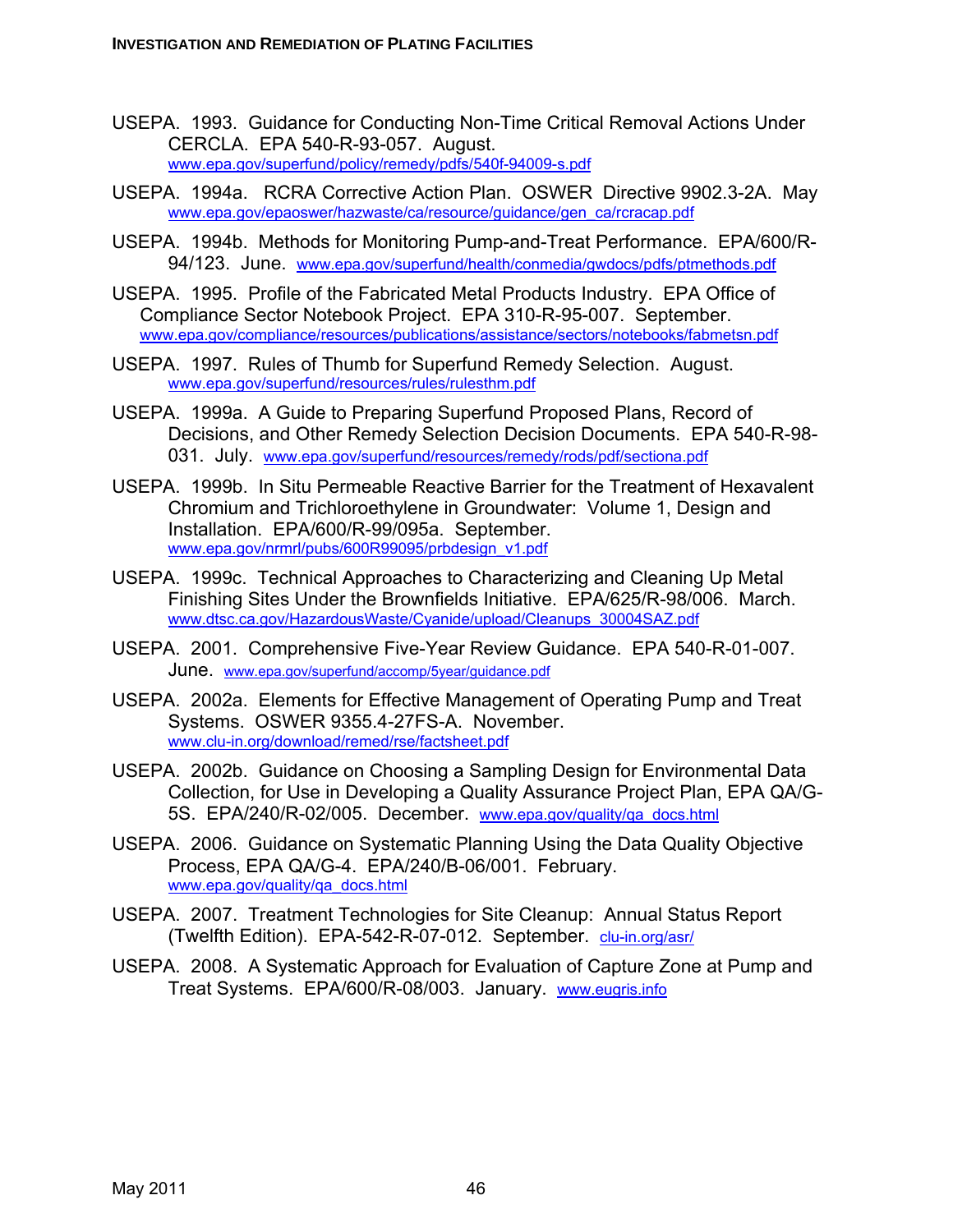#### **GLOSSARY**

- **ARARs.** Section 121(d) of the Comprehensive Environmental Response, Compensation, and Liability Act of 1980 (CERCLA) requires that onsite remedial actions attain or waive federal environmental "applicable or relevant and appropriate requirements" (ARARs), or more stringent State environmental ARARs, upon completion of the remedial action. The 1990 National Oil and Hazardous Substances Pollution Contingency Plan (NCP) also requires compliance with ARARs during remedial actions and during removal actions to the extent practicable.
- **Background.** Metals concentrations that represent only pristine or natural conditions often are referred to as "background" concentrations. In some instances, nonspecific offsite sources may also have contributed to the "background" concentration (i.e., ambient sources). For the purposes of this guidance document, the general term "background" will be used to refer to soil or groundwater that has not been affected by site-related releases.
- **Brownfields.** Brownfields are properties that are contaminated, or thought to be contaminated, and are underutilized due to perceived remediation costs and liability concerns. Redeveloping urban brownfields properties optimizes the use of existing infrastructure and protects state resources.
- **Capillary fringe.** Zone of soil immediately above the water table in which the soil pores in this zone act like capillary tubes casing groundwater to rise within the pore. The water in this zone is retained under suction (e.g., lower pressure). At the base of the capillary fringe most soil pores are completely filled with water. At the top of the capillary fringe, only the smallest soil pores are filled with water.
- **Capping.** Impacted soils are isolated by placement of a barrier to prevent exposure and/or reduce surface water infiltration.
- **CERCLA.** The Comprehensive Environmental Response, Compensation, and Liability Act (CERCLA), commonly known as Superfund, was enacted by Congress on December 11, 1980, and amended in 1986, by the Superfund Amendments and Reauthorization Act (SARA). CERCLA provided broad federal authority to respond directly to releases or threatened releases of hazardous substances that may endanger public health or the environment. CERCLA established prohibitions and requirements concerning closed and abandoned hazardous waste sites, provided for liability of persons responsible for releases of hazardous waste at these sites; and established a trust fund to provide for cleanup when no responsible party could be identified.
- **CEQA.** The California Environmental Quality Act (Public Resources Code, §21000 et seq) requires public agencies to disclose and consider the environmental implications of their decisions, and to eliminate or reduce the significant environmental impacts of their decisions whenever it is feasible to do so.
- **Chemicals of concern.** Chemicals of concern (COCs) are the compounds exceeding screening levels and are included into the risk assessment.
- **Cleanup goal.** Concentration value against which the success or completeness of a cleanup effort is evaluated.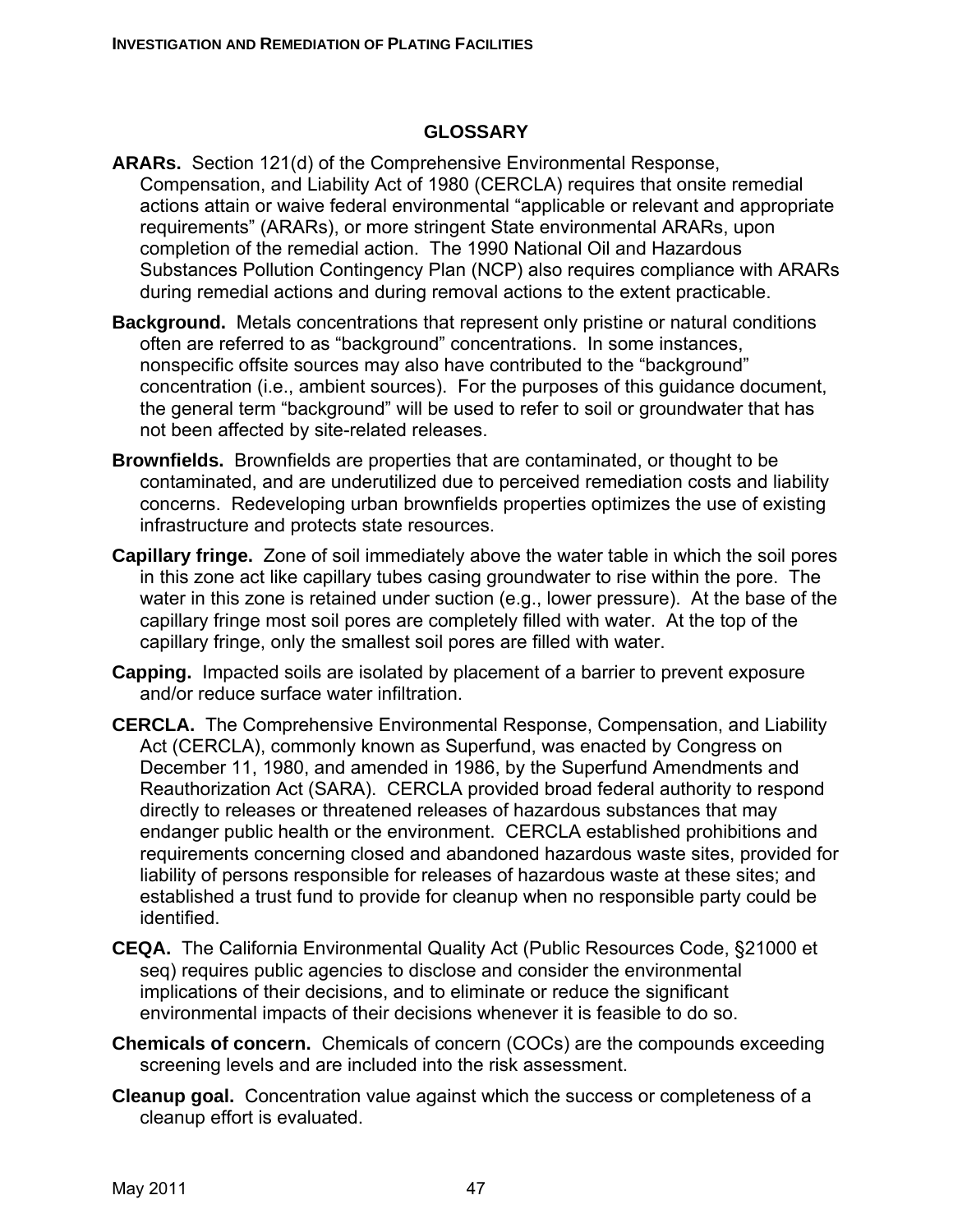- **Conceptual site model (CSM).** Tool to help organize and communicate information about the site characteristics. The CSM summarizes how and where contaminants are expected to move, what receptor(s) might be exposed, what the problem is, and why a response is needed.
- **Corrective Measures Study.** The corrective measures study is the mechanism for the development, screening, and detailed evaluation of alternative response actions under the corrective action process.
- **Feasibility Study.** Under the National Contingency Plan process (used by DTSC under California HSC Chapter 6.8), the feasibility study is the mechanism for the development, screening, and detailed evaluation of alternative remedial actions.
- **HSAA.** Hazardous Substances Account Act, Health and Safety Code, division 20, chapter 6.8.
- **HWCL.** Hazardous Waste Control Law, Health and Safety Code, division 20, chapter 6.5.
- **Institutional Control.** Institutional controls are actions, such as legal controls, that help minimize the potential for exposure to contamination by ensuring appropriate land or resource use.
- **Interim Actions.** Interim actions are short-term response actions performed pursuant to CERCLA or HSAA to control on-going risks while site characterization is underway or before a final response action is selected.
- **Interim Measures.** Interim measures are short-term response actions performed pursuant to RCRA or HWCA to control on-going risks while site characterization is underway or before a final response action is selected.
- Land Use Covenant. Written instruments used to require compliance with certain obligations and restrict use of property. Land use covenants are recorded at the county recorder's office so that they will be found during a title search of the property deed.
- **Metals.** Metals are defined as any element that has a characteristic luster, is usually in solid form, is malleable and ductile, and is usually a good conductor of heat and electricity. These elements are referred to by various terms, including alkali metals, alkaline earth metals, transition metals, trace metals, heavy metals, micronutrients, and toxic metals. For the purposes of this document, metalloids (e.g., arsenic, antimony, selenium) are also considered metals because these elements exhibit metallic properties.
- **National Contingency Plan.** The National Oil and Hazardous Substances Pollution Contingency Plan [40 Code of Federal Regulations sections 300.1 - 300.920], more commonly called the National Contingency Plan or NCP, is the federal government's blueprint for responding to both oil spills and hazardous substance releases. The NCP includes a framework for responding to hazardous substance spills.
- **Optimization.** Actions taken to improve the effectiveness and efficiency with which a response action reaches its stated goals.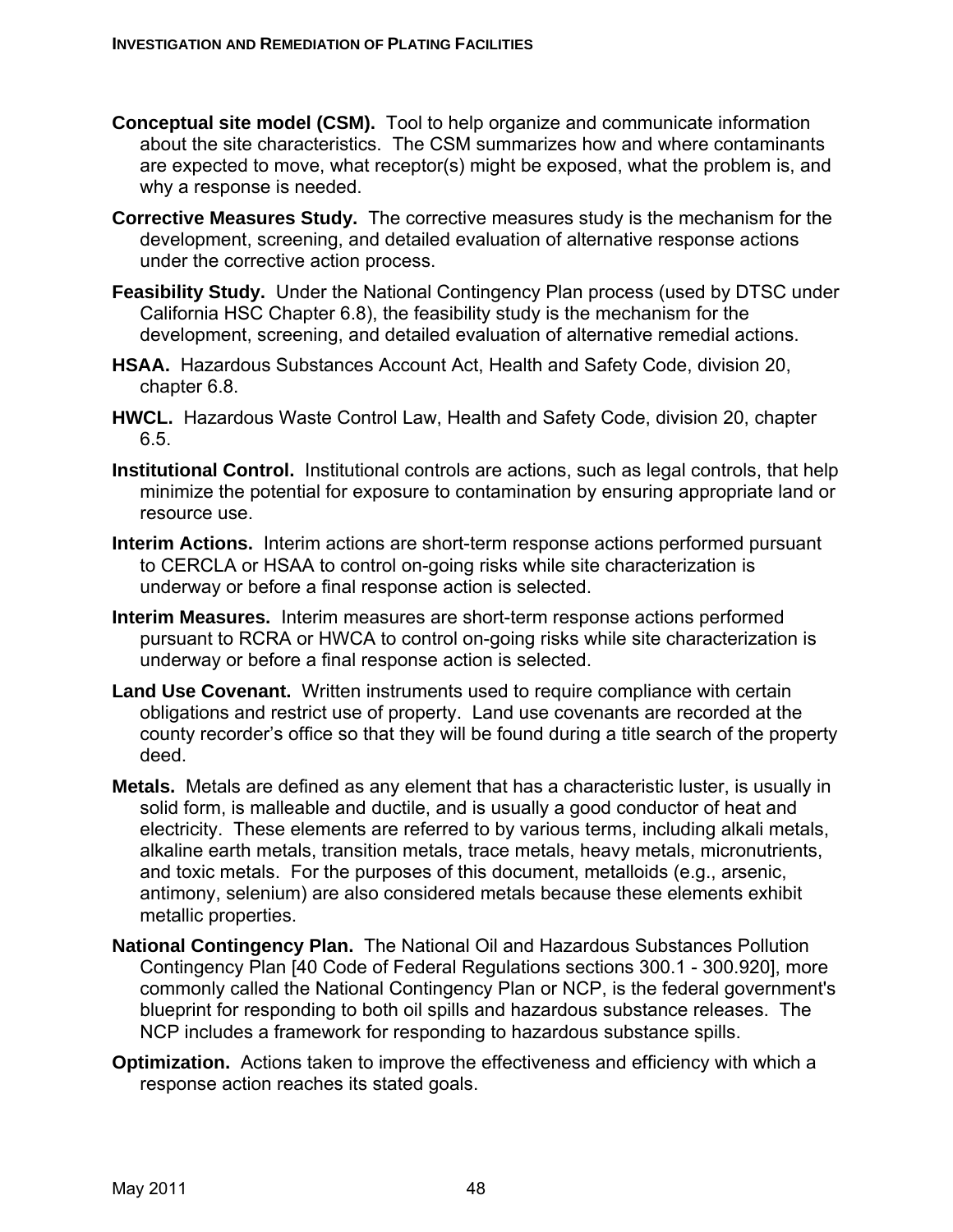- **Performance metrics.** Criteria used to measure of the performance of a response action.
- **Proven technology.** Technologies demonstrated by engineering and scientific analysis of performance data that are consistently selected for various types of sites based on contaminants, environmental media, extent of impacts, and potential risks.
- **RCRA.** The Resource Conservation and Recovery Act, an amendment to the Solid Waste Disposal Act to address the huge volumes of municipal and industrial solid waste generated nationwide. Under RCRA, USEPA has the authority to control hazardous waste from the "cradle-to-grave." This includes the generation, transportation, treatment, storage, and disposal of hazardous waste. RCRA also sets forth a framework for the management of non-hazardous wastes. [Title 40 of the Code of Federal Regulations, Parts 239 through 282]
- **Remedial Action Plan.** Under the HSAA, the RAP is the response action selection document for a remedial action for which the capital costs of implementation are projected to cost \$2,000,000 or more.
- **Removal Action Workplan.** Under the HSAA, the RAW is the response action selection document for a nonemergency removal action that is projected to cost less than \$2 million at a hazardous substance release site.
- **Response action.** Activity undertaken to prevent, minimize, or mitigate damage which may result from a release or threatened release.
- **Risk Assessment.** The scientific process used to estimate the likelihood that a chemical detected at a site may be harmful to people or the environment.
- **Risk Management.** The process of evaluating alternative regulatory and nonregulatory responses to risk and selecting among them. The selection process necessarily requires the consideration of scientific, legal, economic and social factors.
- **Site characterization.** Process of determining the type, quantity, and location of contaminant releases at a site. Also includes assessment of site characteristics that affect how and where the contaminant may move and the how human health and the environment are or may be affected.
- **Soils.** Loose material on the surface and in the subsurface consisting of solids (i.e., mineral grains, organic matter), water, and air.
- **Soil vapor.** Air or gas in soil pore spaces.
- **Soil vapor extraction (SVE).** SVE is used to remediate vadose zone soil by applying a vacuum that induces the controlled flow of air to remove volatile and some semivolatile organic contaminants from the soil.
- **Vadose zone.** The unsaturated zone between the land surface and the top of the groundwater table. Water within this zone is referred to as soil moisture.
- **Waste Discharge Requirements (WDRs).** Permit issued by the appropriate Regional Water Quality Control Board for waste discharges to California's surface, coastal, or groundwater.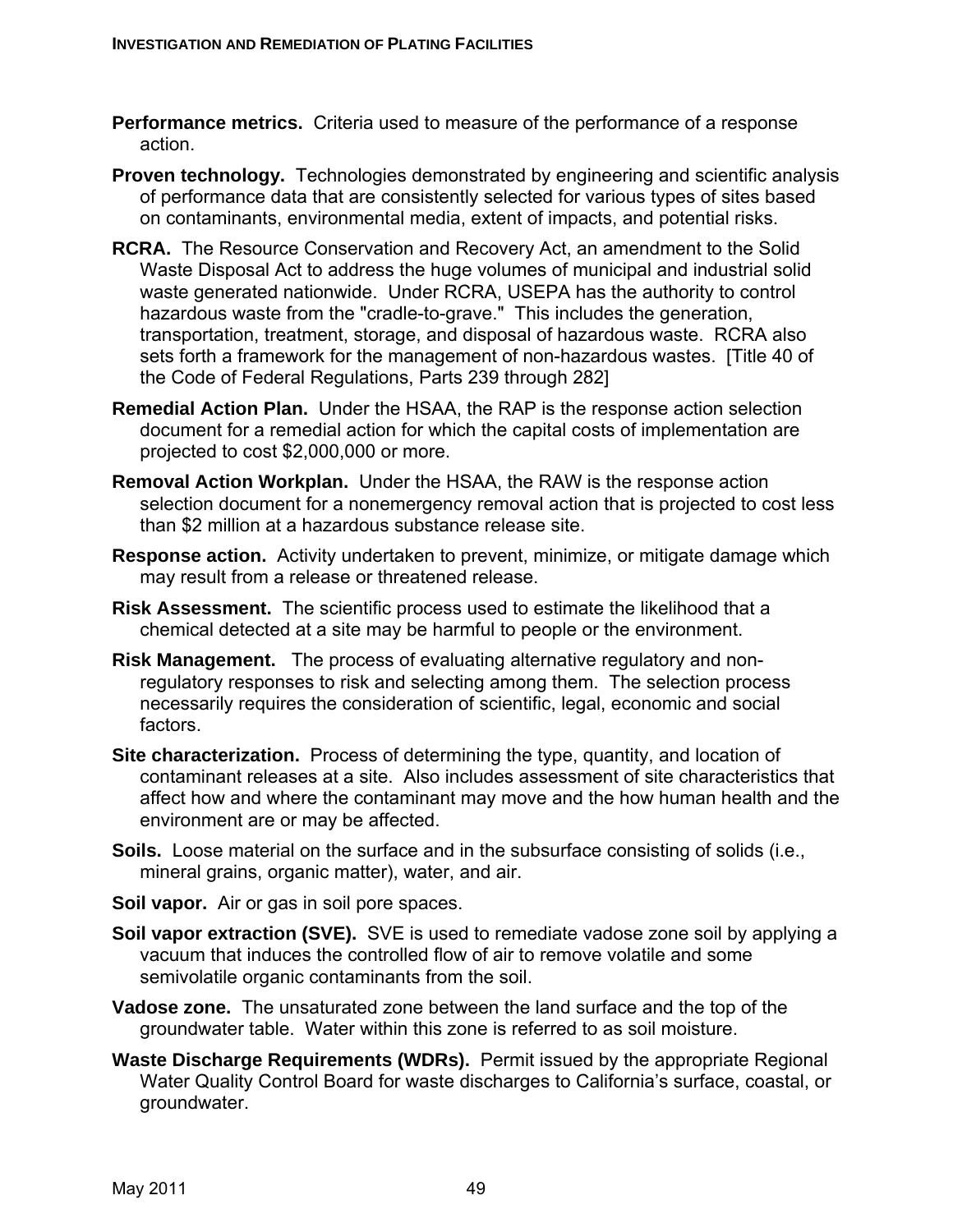# **APPENDIX A CONCEPTUAL SITE MODEL FOR PLATING FACILITIES**

# **TABLE OF CONTENTS**

## Page

| <b>FACILITIES</b> |  |
|-------------------|--|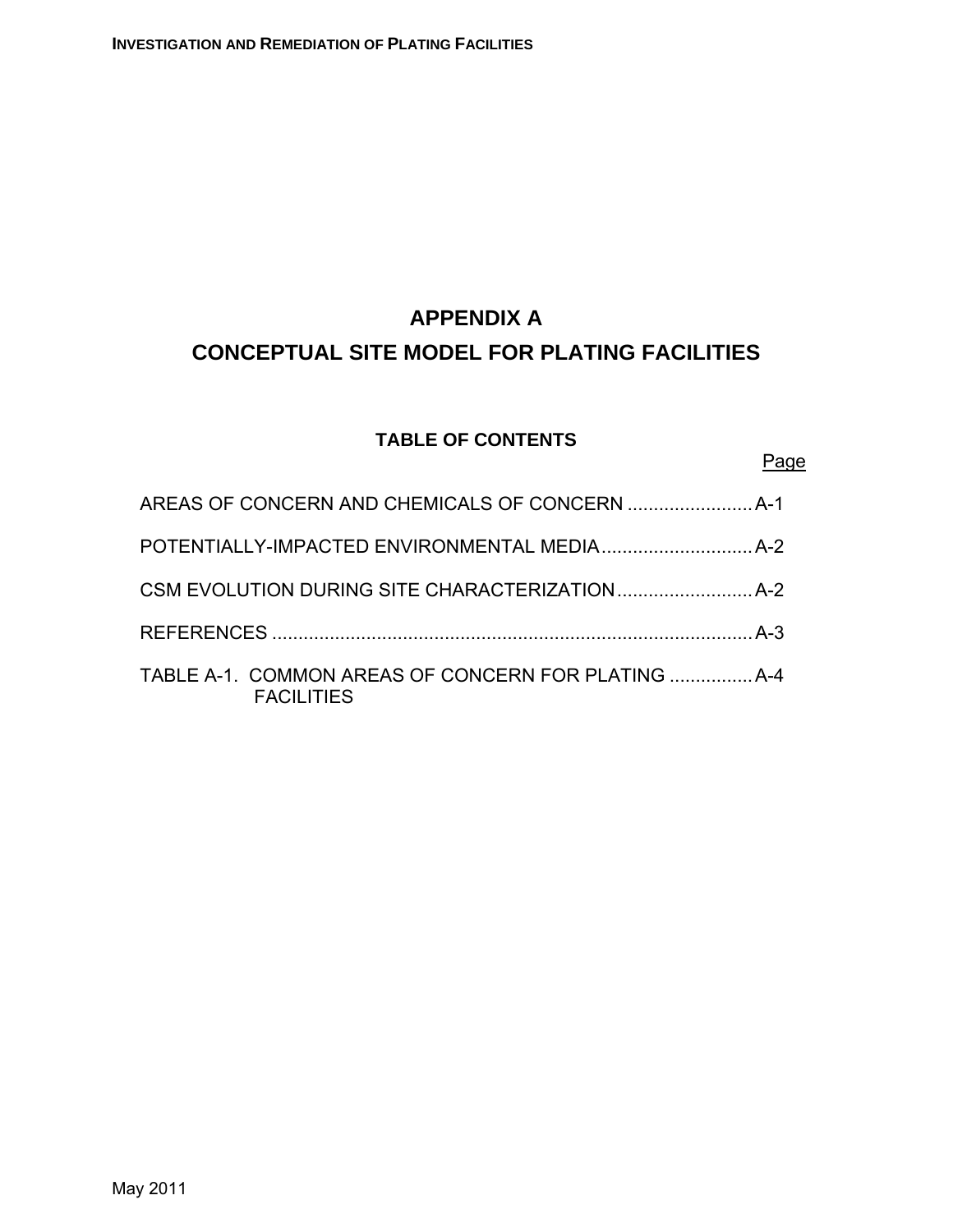#### **CONCEPTUAL SITE MODEL FOR PLATING FACILITIES**

A conceptual site model (CSM) is a representation of the nature, extent, and fate of chemicals of concern (COCs) based on the currently available information for a given plating facility. The CSM is developed early and updated throughout the site characterization process. It continues to be refined and updated based on information gathered during remedy selection and remedy implementation.

The CSM is a scientific hypothesis that is tested, modified, and refined until confident decision-making is possible. During the characterization phase, the CSM is a useful communication tool to direct risk-specific sampling at the site. The CSM also allows assessment of the potential exposures to contamination. Stakeholders use the CSM to evaluate strategies to protect public health and the environment.

Typically, a CSM integrates subsurface characterization with a pathway-exposure assessment, and contains the following elements: contaminant sources; potential release mechanisms; affected environmental media; exposure pathways; and human and ecological receptors. A valid CSM should reflect an understanding and include a description of the following:

- data quality objectives (DQOs);
- nature of the release (such as substances, timing, duration, volume, and location);
- contaminated and potentially-impacted environmental media;
- transport mechanisms [such as: advection; diffusion; dispersion; colloidal and suspended transport; adsorption; desorption; volatilization; gravity-driven flow of non-aqueous phase liquid (NAPL) or highly-concentrated solutions; cross-media transfer (e.g., from soil gas to perched groundwater, from soil gas to shallow groundwater)];
- migration pathways, taking into consideration surface topography, surface water, geologic units, and man-made structures;
- receptors (including humans, supply wells, sensitive flora and fauna, groundwater, surface water, sediment, and existing structures).

Additional information for the development of a CSM can be found in USEPA (1996), USEPA (2008), DTSC (2008), and DTSC (2010).

#### **AREAS OF CONCERN AND CHEMICALS OF CONCERN**

A preliminary CSM identifies COCs and areas of concern (AOCs) within the context of the environmental setting and discusses the rationale for such identification. Table A-1 identifies common AOCs for plating facilities and similar commercial/ industrial operations. Table 1 of the main text lists some of the chemicals that may be associated with these AOCs.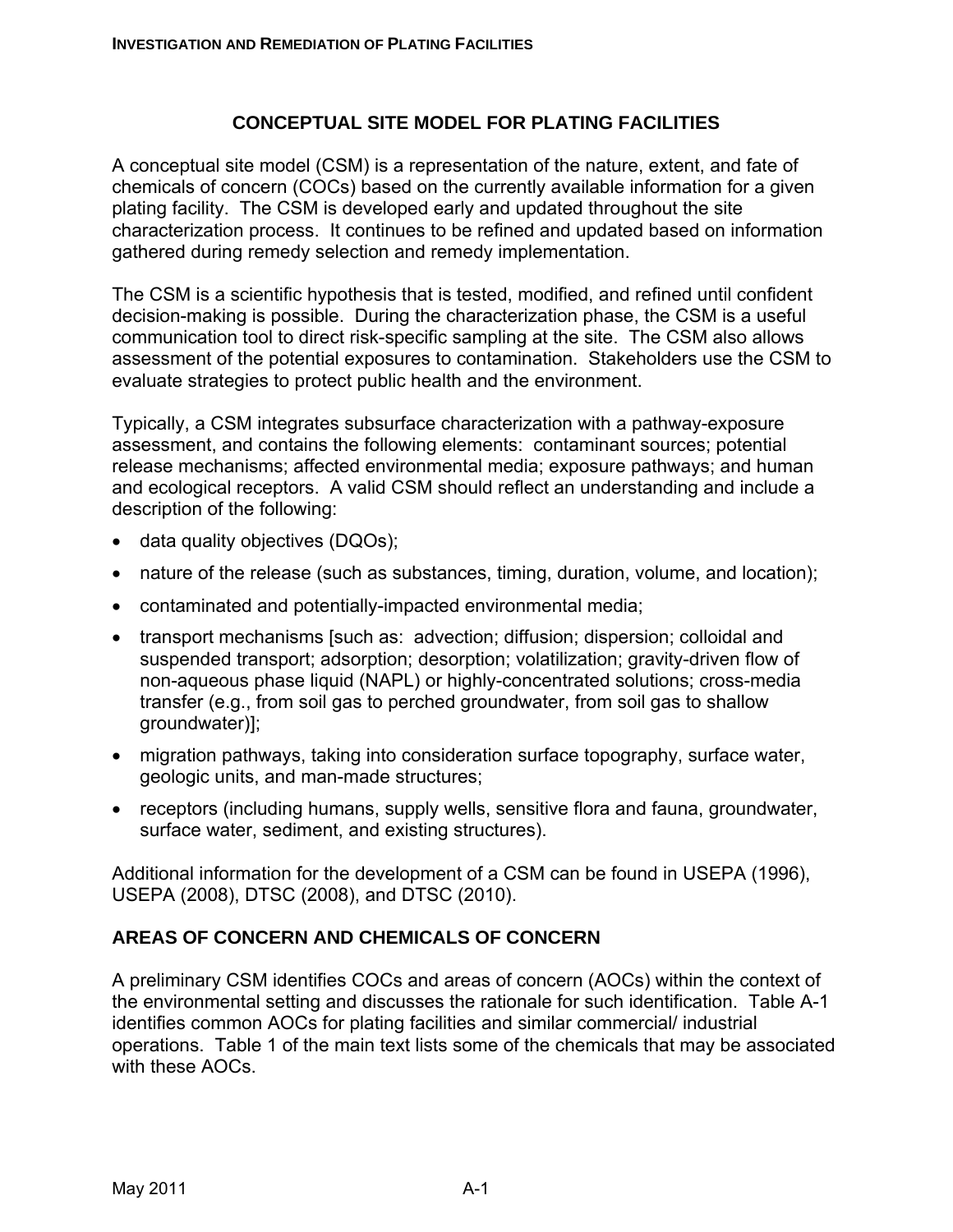#### **POTENTIALLY-IMPACTED ENVIRONMENTAL MEDIA**

**Soil**.Soils can be contaminated as a result of seepage of contaminated liquids through cracks in the foundation or piping and/or contact with solid waste sludge deposits. Spillage may occur when workpieces are moved from tank to tank. Indirect releases may include: liquid waste or wastewater in unlined concrete pits, sumps, clarifiers, ditches, or ponds; leaking tanks or containers in storage areas or process areas; and cracked, corroded, and uncoated floors. Floors, walls, or sewer lines that are cracked or severely corroded may be an indication of potential routes for migration to soils. Solid waste sludge accumulated in unlined waste pits/piles can be a source of soil contamination. Particulates escaping a point source emission release location are often distributed by natural air currents before settling out due to gravity and resulting in surface soil impacts. Airborne metals and VOCs can be distributed over a wide area, generally downwind from the facility.

**Soil Vapor and Indoor Air**. Some chemicals used in plating operations are volatile in nature and, when released, may form vapor plumes in soil. These vapor plumes may pose a threat to human health and the environment (such as vapor intrusion into indoor air).

**Surface Water, Sediment, and Groundwater**. Compounds used in plating processes and associated activities may have been flushed down drains and/or sumps and released to the stormwater collection system, thus impacting surface water and sediment within the system. Stormwater runoff from maintenance areas and/or other paved areas may contain compounds (e.g., oils, solvents, and grease) associated with activities conducted in these areas (USEPA, 1999). Surface runoff in contact with contaminated soils or soils/sludges in unlined waste piles with leachable levels of metals or organics can lead to contaminated surface water, sediment, and/or groundwater. Deposition of airborne contaminants from plating operations may also contaminate surface water. Wastewaters discharged to onsite lagoons (or surface impoundments) could have resulted in sediment and groundwater contamination.

#### **CSM EVOLUTION DURING SITE CHARACTERIZATION**

The CSM is the starting and ending point for any investigation and evolves throughout the site characterization process. When developing an early CSM, the environmental professional should consider all potential release mechanisms and environmental behavior for the COCs associated with each AOC. Table A-1 presents common AOCs for plating facilities and identifies possible release mechanisms and locations that should be considered. Completion of the *Tiered Permitting Phase I Environmental Assessment Checklist* (DTSC, 1999) may provide additional information for inclusion in the CSM. Often, existing information from the site may be readily available and can be utilized to enhance the CSM. Examples of this information include:

- depths and thickness of subsurface geologic units based on boring logs, cone penetrometer logs, and geophysical logs
- depth to groundwater, flow direction(s), and possible interaction with surface water bodies (including initial and time-series measurements of depth to ground water)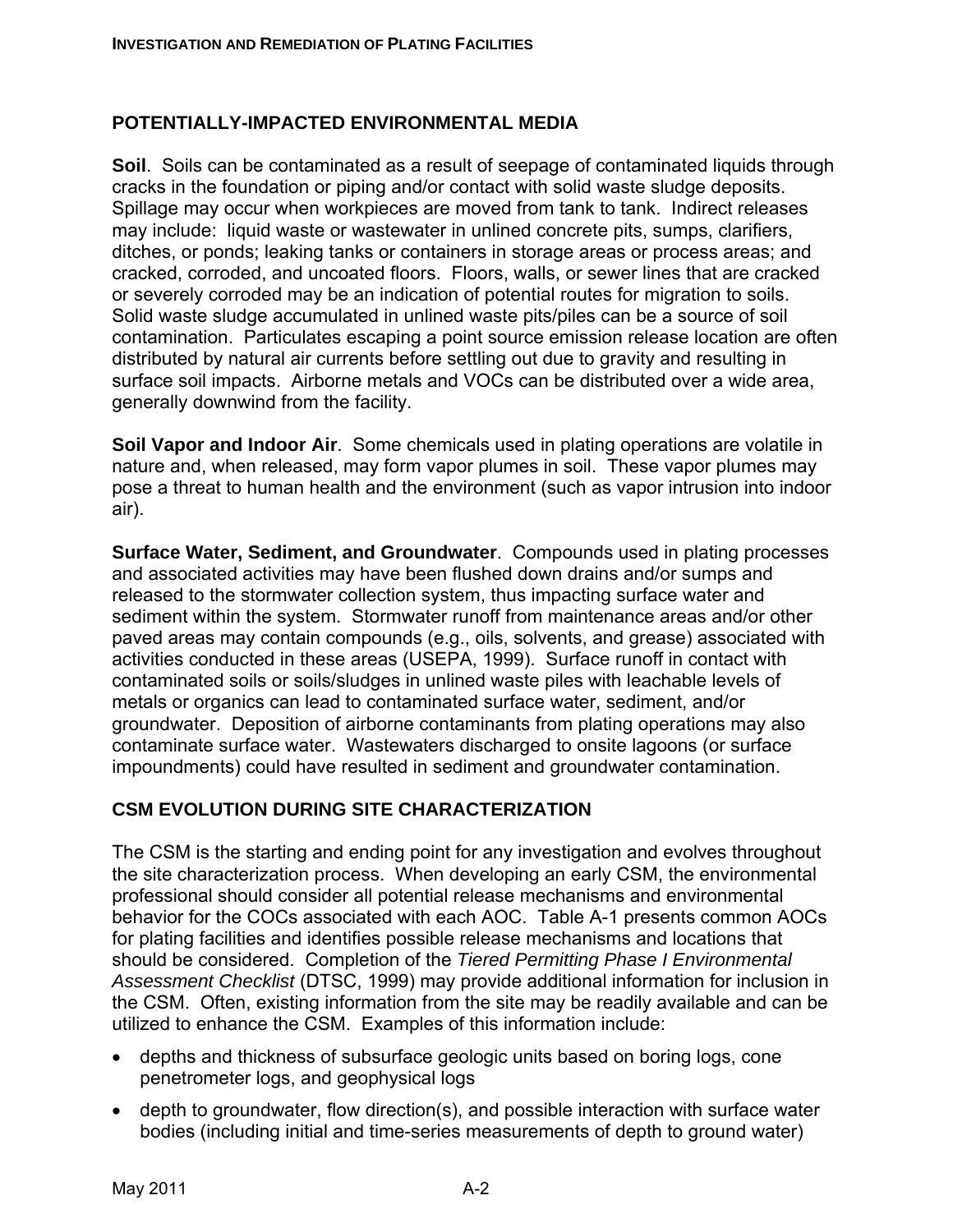• existing soil, groundwater, and soil gas analytical data

Once the preliminary CSM has been completed, the next step is to define the investigation purpose and develop decision criteria. Common investigation purposes include:

- finding the source(s) of contamination
- identifying and characterizing the geologic zones and hydrostratigraphic units beneath the site, including the development of geologic cross-sections, measurement of hydraulic properties, and estimation of contaminant migration rates
- determining the nature, distribution, and extent of contamination
- assessing potential risks to human health and the environment
- identifying likely or potential future use of the site
- determining the type of cleanup action(s) required
- tracking the long-term effectiveness of remediation systems

The CSM and investigation purpose will determine the types of sample collection and analytical techniques (see Appendix B).

The CSM is updated based on data collected during each phase of investigation. The CSM is often used to determine when the investigation is complete. A complete site characterization should provide data of sufficient quantity and quality to develop and support a CSM that explains the distribution of contaminants in the context of the geologic and hydrologic framework, as well as the cultural setting, and how this distribution changes over time. The CSM continues to be used after completion of the characterization phase.

#### **REFERENCES**

Department of Toxic Substances Control (DTSC). 1999. Tiered Permitting Phase I Environmental Assessment Checklist.

http://www.dtsc.ca.gov/HazardousWaste/upload/HWM-TP\_Phase-I-Env-Assessment-Chcklist.pdf

- DTSC. 2008. Appendix A1: Conceptual Site Model. In *Proven Technologies and Remedies Guidance -- Remediation of Metals in Soil*. August. www.dtsc.ca.gov/SiteCleanup/upload/Appdx\_A1\_083108.pdf
- DTSC. 2010. PT&R Guidance Remediation of Chlorinated VOCs in Vadose Zone Soil. April. www.dtsc.ca.gov/SiteCleanup/PTandR.cfm
- United States Environmental Protection Agency (USEPA). 1996. Attachment A, Conceptual Site Model Summary. *Soil Screening Guidance: User's Guide*. Second Edition, EPA 540/R-96/018. July 1996. www.epa.gov/superfund/health/conmedia/soil/pdfs/attacha.pdf
- USEPA. 1999. Technical Approaches to Characterizing and Cleaning Up Metal Finishing Sites Under the Brownfields Initiative. EPA/625/R-98/006. March. www.dtsc.ca.gov/HazardousWaste/Cyanide/upload/Cleanups\_30004SAZ.pdf
- USEPA. 2008. Module 6, Truth Serum for Environmental Decision-Making: Efficient and Effective Program Designs. *Short Course Manual for Best Practices for Efficient Soil Sampling Designs*. CERCLA Education Center. January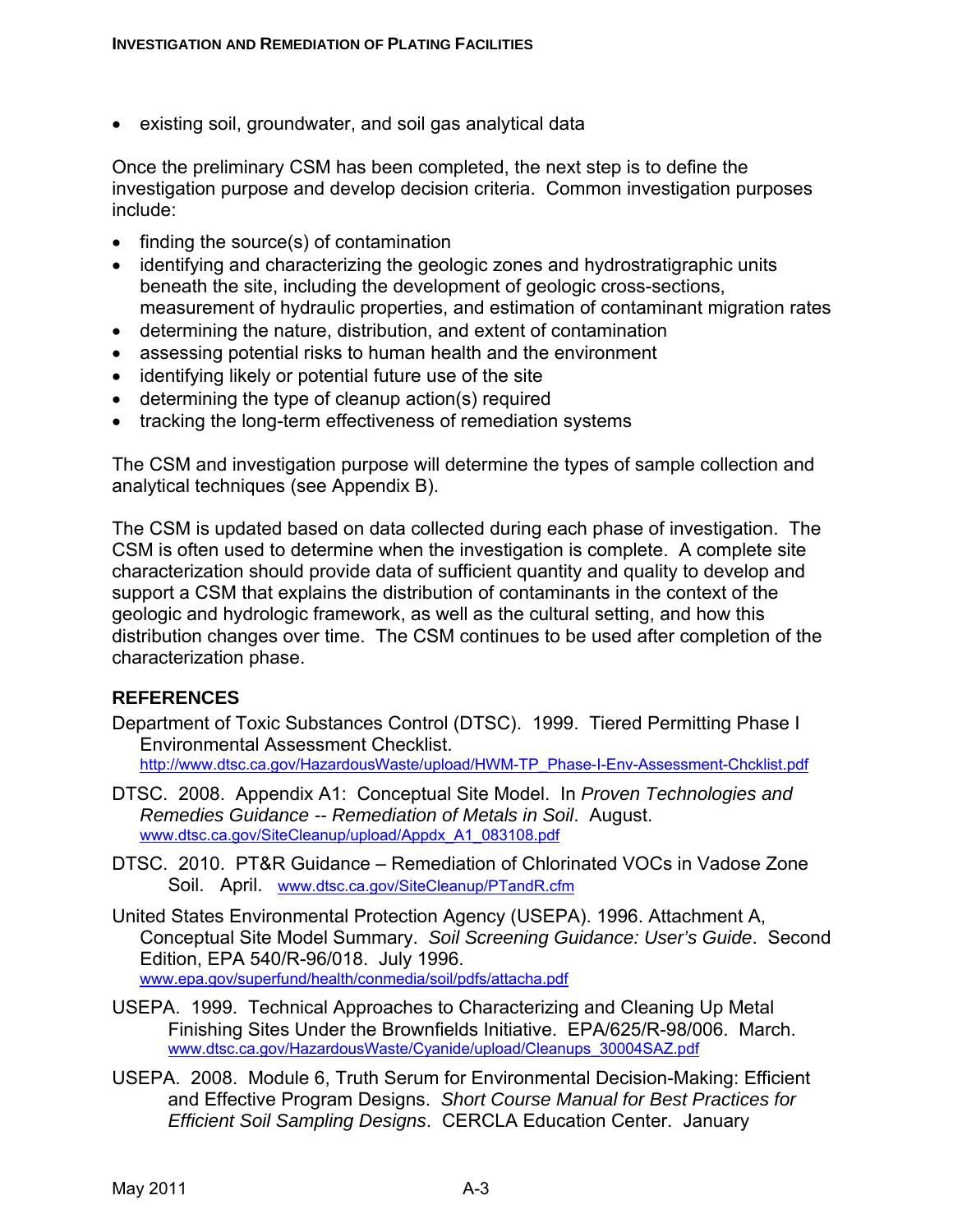| <b>COMMON AOCS</b>                                                                                   | <b>POSSIBLE RELEASE MECHANISMS</b>                                                                      | <b>EXAMPLES OF LIKELY RELEASE</b><br><b>LOCATIONS APPROPRIATE FOR</b><br><b>SAMPLING &amp; ANALYSIS</b>                                                                                                                                               |
|------------------------------------------------------------------------------------------------------|---------------------------------------------------------------------------------------------------------|-------------------------------------------------------------------------------------------------------------------------------------------------------------------------------------------------------------------------------------------------------|
| Floor Drains,<br>Trenches, and<br>Sumps, Clarifiers                                                  | Leaks through cracks, joints, or pervious<br>sections of drains, and through pipe<br>fittings and bends | Beneath and/or adjacent to the<br>drain, trench, or sump at cracks,<br>joints, and pervious sections, and<br>beneath and/or adjacent to pipe<br>fittings and bends                                                                                    |
| <b>Interior Material</b><br>Handling/Use Areas<br>(e.g., metal<br>machining,<br>degreasing, plating) | Chronic drips, spills, and leaks to floor                                                               | Beneath and/or adjacent to<br>handling/use areas at stained floors,<br>cracks, or joints                                                                                                                                                              |
|                                                                                                      | Leaks through associated floor drains,<br>trenches, piping, and sumps                                   | Beneath and/or adjacent to the<br>drain, trench, or sump at cracks,<br>joints and pervious sections, and<br>beneath and/or adjacent to pipe<br>fittings and bends                                                                                     |
| <b>Interior Chemical</b><br>Storage Areas                                                            | Leaks, spills from overfill containers,<br>leaks from spigots, accidental container<br>punctures        | Beneath stains on floor, and/or in the<br>immediate area of the stored<br>materials. Beneath joints or cracks in<br>the floor through which released<br>substances may have preferentially<br>migrated (e.g., joint between building<br>wall & floor) |
| Septic Tanks,<br>Leaching Fields,<br>Drywells, Wastewater<br><b>Treatment Facilities</b>             | Leaks from septic tanks, piping and<br>distribution boxes                                               | Beneath and/or directly adjacent to<br>the tanks, solid piping and<br>distribution boxes, and at pipe<br>fittings and bends                                                                                                                           |
|                                                                                                      | Designed discharges to leaching beds,<br>galleries, drywells                                            | Beneath and/or directly adjacent to<br>leaching components and drywells                                                                                                                                                                               |
| Loading Docks and<br><b>Delivery Areas</b>                                                           | Spills                                                                                                  | Cracks in the pavement/asphalt, low<br>lying areas, areas of stained soil<br>and/or stressed vegetation                                                                                                                                               |
| Aboveground<br><b>Storage Tanks</b>                                                                  | <b>Tank Leak</b>                                                                                        | Beneath and/or near tank at nearest<br>downslope, low lying, pervious area                                                                                                                                                                            |
|                                                                                                      | Piping/valve/dispenser leaks                                                                            | At/beneath fittings and pipe<br>segments subject to leakage                                                                                                                                                                                           |
|                                                                                                      | Overfills                                                                                               | Beneath and/or adjacent to the fill<br>pipe/dispenser, at nearest<br>downslope, low lying, pervious area                                                                                                                                              |

**Table A-1. Common Areas of Concern for Plating Facilities**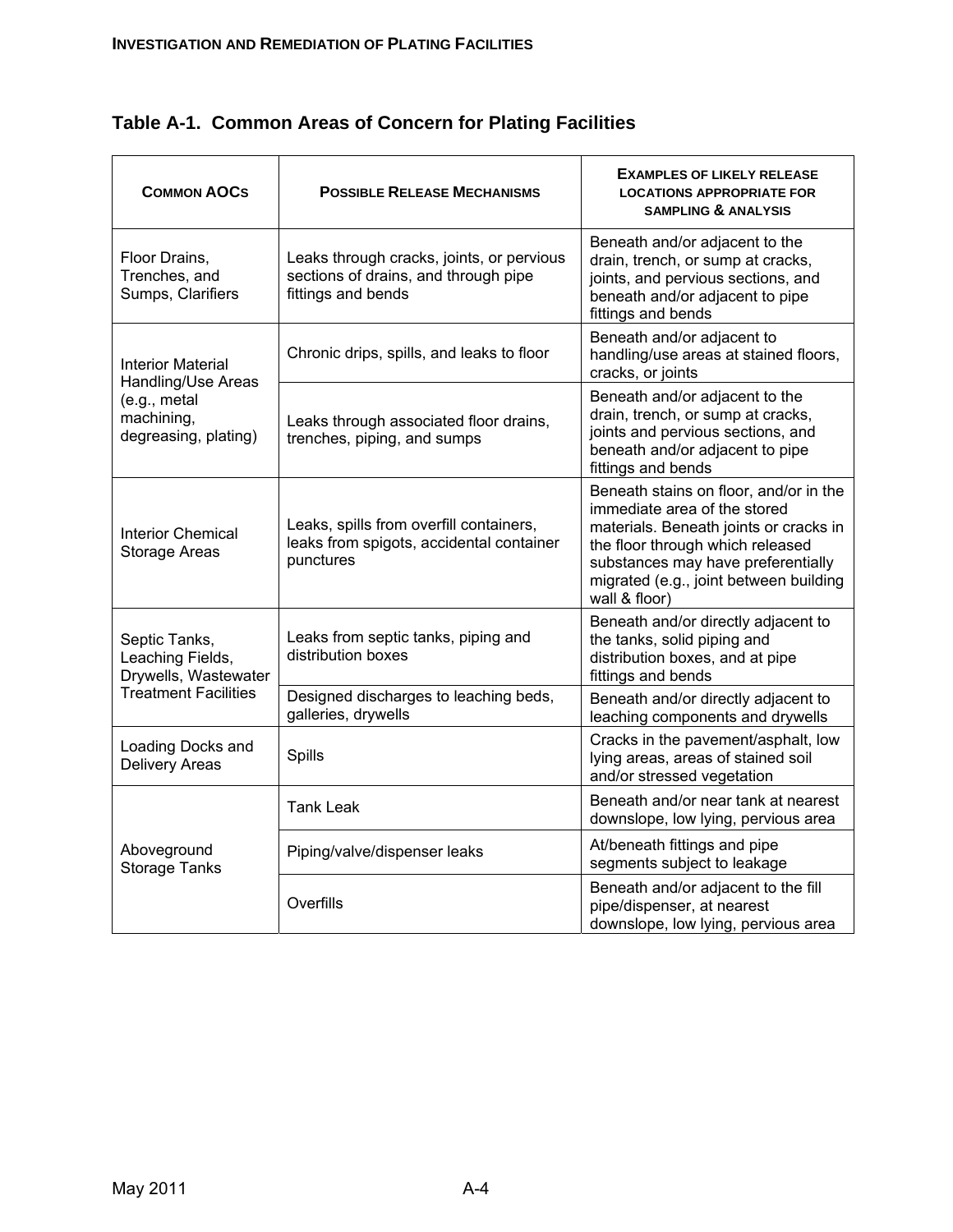# **Table A-1 (Continued)**

| <b>COMMON AOCS</b>                                                                      | <b>POSSIBLE RELEASE MECHANISMS</b>                                                                                                                                      | <b>EXAMPLES OF LIKELY RELEASE</b><br><b>LOCATIONS APPROPRIATE FOR</b><br><b>SAMPLING &amp; ANALYSIS</b>                                                                                         |
|-----------------------------------------------------------------------------------------|-------------------------------------------------------------------------------------------------------------------------------------------------------------------------|-------------------------------------------------------------------------------------------------------------------------------------------------------------------------------------------------|
| <b>Underground Storage</b><br><b>Tank Systems</b>                                       | <b>Tank Leak</b>                                                                                                                                                        | Underlying native soil at each end of<br>tank, sidewall samples at depth of<br>tank bottom                                                                                                      |
|                                                                                         | Piping/valve/dispenser leaks                                                                                                                                            | In the vicinity of buried pipe fittings<br>and swing joints, beneath product<br>lines along the piping run, beneath<br>the dispenser island, particularly<br>when no dispenser pans are present |
|                                                                                         | Overfills                                                                                                                                                               | Beneath and/or adjacent to the fill<br>pipe/dispenser, at nearest<br>downslope, low lying, pervious area                                                                                        |
| <b>Exterior Chemical</b><br><b>Storage Areas</b>                                        | Leaks, spills from overfull containers,<br>leaks from spigots, accidental container<br>punctures                                                                        | Beneath and/or near storage area at<br>nearest downslope, low lying,<br>pervious area, near entrances                                                                                           |
|                                                                                         |                                                                                                                                                                         | Beneath joints or cracks through<br>which released substances may<br>have preferentially migrated                                                                                               |
| Transformers,<br>capacitors and other<br>equipment with<br>polychlorinated<br>biphenyls | Leaks, explosions, spillage                                                                                                                                             | Beneath and/or near equipment, at<br>nearest downslope, low lying,<br>cracks/joints, pervious area                                                                                              |
| Dumpsters/Waste<br>Containers                                                           | Leaks, overfills, spillage                                                                                                                                              | Beneath and/or near equipment, at<br>nearest downslope, low lying,<br>cracks/joints, pervious area                                                                                              |
| <b>Buried and Above</b><br>Ground Piping (e.g.<br>sewer, process)                       | Pipe Leaks                                                                                                                                                              | Beneath and/or adjacent to the<br>piping, at fittings, bends, and<br>segments subject to corrosion                                                                                              |
|                                                                                         | Pipe discharge points to ground surface<br>or surface water                                                                                                             | At the discharge point                                                                                                                                                                          |
| Door/Window<br>Disposal Areas                                                           | Spills and waste "dumping"                                                                                                                                              | At nearest downslope, low lying,<br>cracks/joints, pervious area, likely<br>disposal areas                                                                                                      |
| Landfill, waste piles,<br>pits, trenches, ponds,<br>lagoons, and fill<br>areas          | Intentional placement, often in<br>accordance with acceptable practice<br>during a prior time                                                                           | Within the placed materials                                                                                                                                                                     |
| Roof drains, air vents                                                                  | Fallout of airborne COCs and/or<br>condensation from process exhaust<br>vents directly to ground or to roof tops<br>and with subsequent entrainment into<br>roof runoff | Beneath and/or downslope of<br>nearest vents and/or roof drain<br>outlets, taking into consideration air<br>flow and runoff patterns                                                            |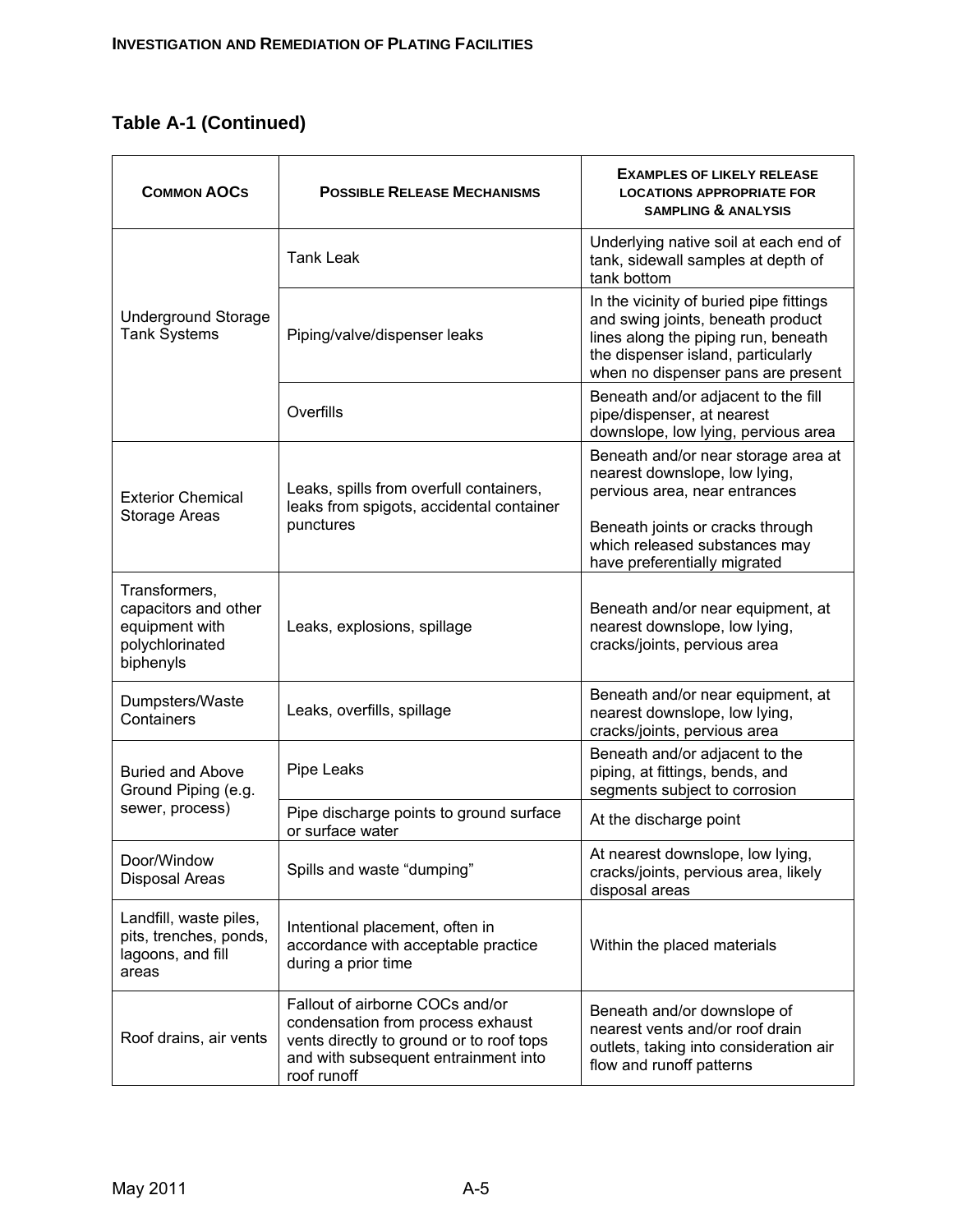# **APPENDIX B SAMPLE COLLECTION AND ANALYTICAL TECHNIQUES**

# **TABLE OF CONTENTS**

## Page

| GUIDANCE DOCUMENTS FOR SITE INVESTIGATIONS  B-4 |  |
|-------------------------------------------------|--|
|                                                 |  |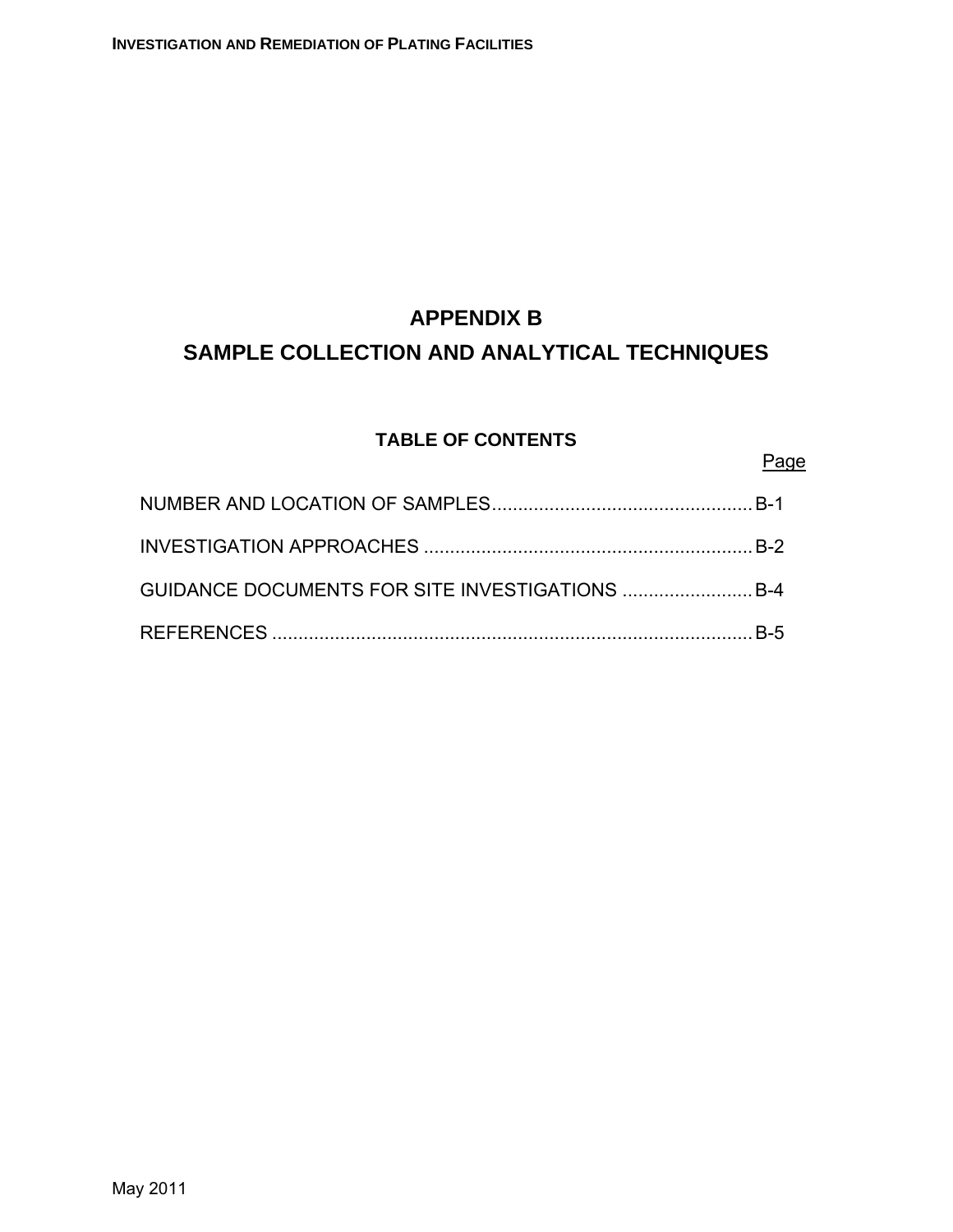#### **SAMPLE COLLECTION AND ANALYTICAL TECHNIQUES**

This appendix addresses methods and procedures used to collect and analyze samples for chemicals of concern (COCs) associated with plating facilities or similar commercial/industrial operations. See Appendix A for discussion regarding the determination of areas of concern (AOCs) and COCs. As discussed in Section 4.2 of the main text, the characterization workplan is considered the data collection and analysis program for a specific site.

## **NUMBER AND LOCATION OF SAMPLES**

The appropriate number and location of samples for an AOC should be based on the sampling strategy selected. The sampling strategy (e.g., grid, focused/biased) should be based on the level of detail known about the AOC and potential release mechanisms. Typically, focused sampling is appropriate where observations and existing data indicate that a release is most likely to be detected, whereas grid sampling is appropriate when the specifics about a potential release are not known. It is recommended that sampling strategies be developed in consultation with the DTSC project team. Some strategies (e.g., multi-increment sampling, composite sampling, confirmation sampling) may warrant discussions with and concurrence from the DTSC project team prior to being proposed in a sampling workplan.

The selection of sampling locations and depths should consider the release mechanisms (see Appendix A) and fate and transport of contaminants. The depths at which samples will be collected should be based on the depth at which a release is most likely to be detected. Some examples of fate and transport and migration pathways to consider in the sampling plan design include:

- Liquid spills to exterior paved surfaces may flow downslope to a nearby low-lying area, where the liquid may accumulate and permeate into the underlying soils. Hence, analyzing samples from immediately below the release point alone may not be sufficient. Analyzing samples from the low-lying area is often warranted.
- Non-aqueous phase liquid (NAPL) and other liquid substances will generally migrate vertically through relatively small preferential pathways that can be difficult to detect in a site investigation. The NAPL or liquid substances may spread laterally at stratigraphic changes, the capillary fringe, or the water table [see Appendix A of *PT&R Guidance – Remediation of Chlorinated VOCs in Vadose Zone Soil* (DTSC, 2010) for further discussion of NAPL migration]. To address these migration mechanisms, sample collection should occur where the NAPL or other liquid is most likely to have collected or reached.
- Volatile organic compounds (VOCs) from a release to the ground surface may have volatilized from the uppermost soil horizon and may only be detectable in a lower interval. The fate and transport and rate of biodegradation of VOCs are highly dependent upon the media, available oxygen, and the toxicity of the chemical to microorganisms. Continuous vertical sampling and field screening for related COCs may be used to help select the appropriate sampling interval for analytical testing.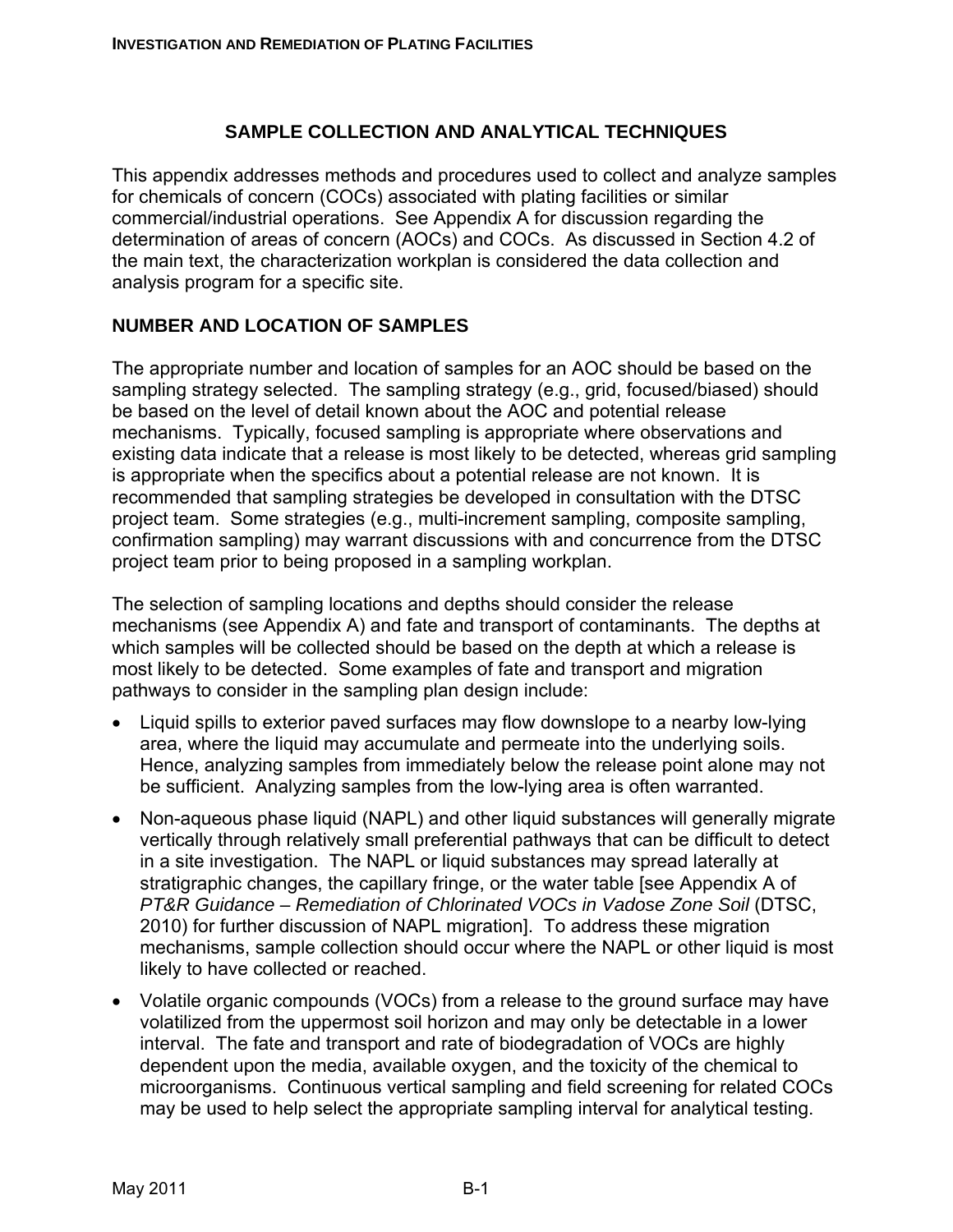- Releases of high or low pH solutions may result in changes in the natural pH in the subsurface and/or mobilization of historical COCs. Analysis for pH can be useful for assessing whether a release has occurred.
- The geology of a site will control where contaminants migrate. Once the geology is defined at a particular site, predicting where the contaminants may migrate becomes more reliable.

The design of a site characterization plan should understand and consider:

- the COCs and contaminant migration pathways,
- fate and transport characteristics of each COC,
- the potential preferential pathways,
- the potential chemical and physical changes to the COCs, and
- how COCs from a potential release could be affected by, or interact with, the environment.

An understanding of physical, chemical, and biological processes provides insight into the migration pathway of contaminants, rate of COC degradation, and rate of transport. This insight is important to understand the spatial and temporal distribution of contamination and to predict the potential impact of contamination on receptors. Factors that affect the spatial distribution include the rate and direction of migration and preferential pathways. Factors that affect the temporal variations of contaminant concentration and distribution include physical or chemical processes (such as advection, adsorption, absorption, dilution, phase transfer, oxidation/reduction, biodegradation, dispersion, and diffusion). Compounds produced by contaminant degradation should also be considered in determining the degree and extent of contamination at the site.

#### **INVESTIGATION APPROACHES**

Once the types of contaminants and potential locations have been established, the mechanical collection of soil matrix, vapor, or groundwater samples can begin. In many cases, site investigations can be streamlined using systematic planning, dynamic work strategies, and field-based measurements.

Onsite decision making by experienced environmental professionals can be coordinated ahead of time through scoping meetings and specified in the workplan with mutually agreeable review and work schedules. The workplan should include decision criteria for guiding field decisions. The field team should include a senior authority that has the confidence of the project team to effectively transmit information and to execute project decisions in the field. Recent advances in communication technologies and communication plans support modern dynamic strategies. Conference calls, mobile telephones, wireless email, and Internet access, decision support software, videostreaming, and faxes, are among the tools that can be applied to facilitate communication among team members.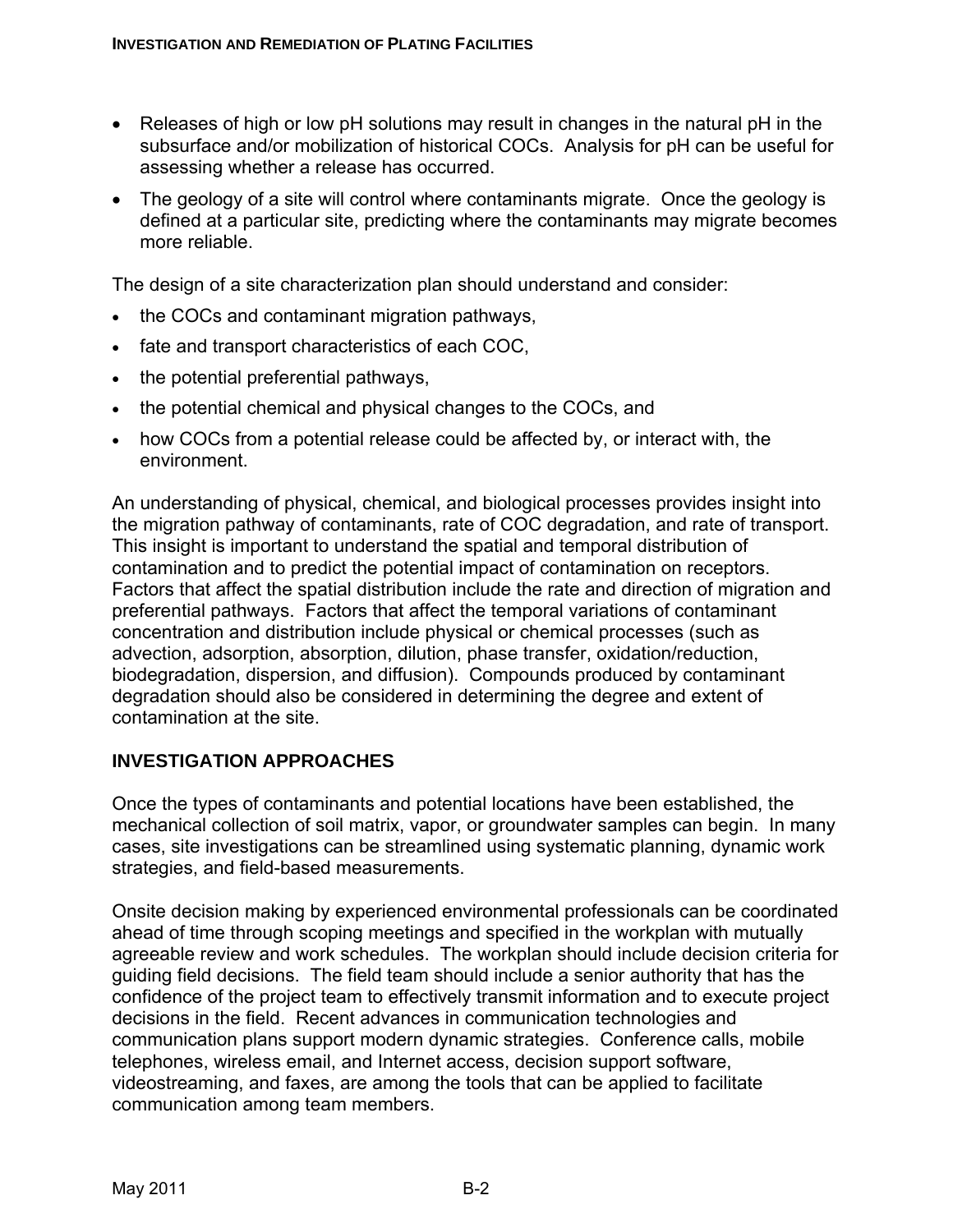Low-cost passive or real-time measurement technologies (such as passive soil gas sampling, membrane interface probes, grab groundwater sampling, or X-ray fluorescence) may be useful techniques for characterizing sites. These techniques allow for data collection programs covering a wider areal or vertical extent over shorter time frames than can be achieved by traditional methods. The techniques can then be followed by higher quality data collection methods (e.g., active soil gas sampling, permanent vapor monitoring well installation, permanent groundwater monitoring well installation) to characterize the site, support the risk assessment, and the remedy design.

Field-based analytical methods are one of the key tools of dynamic field investigations. A broad range of analytical methods can be applied on site for sample collection activities, including methods that can be used outdoors with hand-held equipment or more rigorous methods that require the controlled environments of a mobile laboratory. Field-based analytical methods (such as direct-push sampling technology, gas chromatography, mass spectrometry detectors, immunoassay test kits, x-ray fluorescence, ultra-violet fluorescence, and laser-induced fluorescence) can deliver immediate results.

Field screening methods provide preliminary information regarding the distribution of contamination, the selection of samples for analysis, and the selection of additional sampling locations. Examples of common field screening methods include:

- observations of staining or evidence of NAPL
- devices that quantify the concentrations of specific compounds in real time [such as photoionization detector (PID), flame ionization detector (FID), and portable gas chromatographs (GCs)]
- x-ray fluorescence equipment
- field test kits that can detect the presence and/or magnitude of chemical compounds
- water-soil shake tests
- dye tests
- screening samples for compounds that fluoresce under ultra-violet blacklight
- composite sampling techniques

Direct push technologies use sensors on the tip of the rod to collect continuous depth profiles of geological and chemical information as the probe penetrates the subsurface. Some drilling techniques can be applied to collect soil, soil vapor, or water samples at discrete depths. The probe can be withdrawn while exuding grouting material so that the borehole is sealed. The process is relatively fast (one borehole in minutes to hours depending on the site geology) and does not leave a permanent well in place to monitor.

Mobile labs give the flexibility of providing analytical results on site with a 24-hour or less, turnaround for results. Although use of mobile labs can be more expensive than sending the samples to an offsite laboratory, the shortened overall investigation time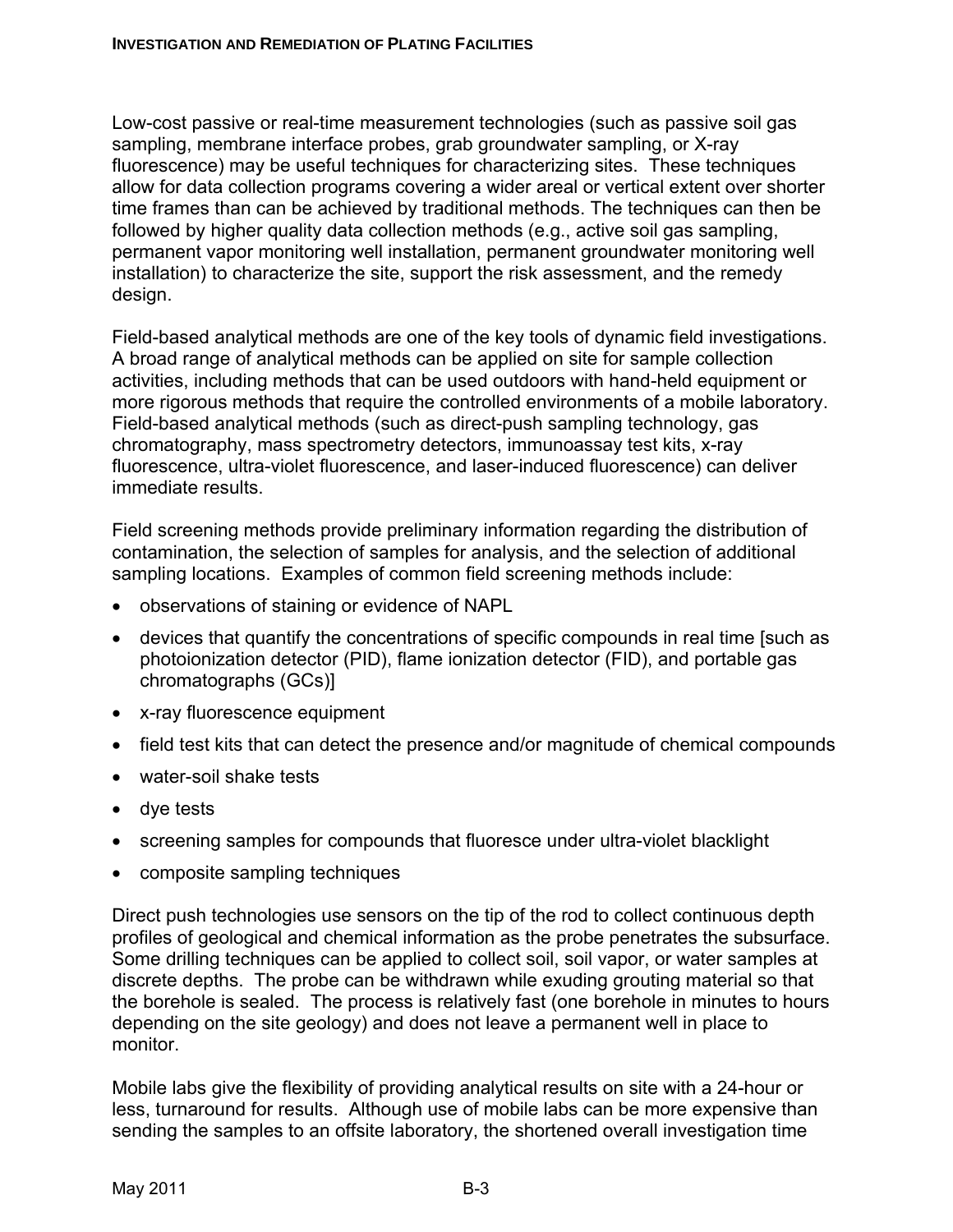can offset the cost differential, particularly if a large number of samples are collected in a given sampling day. If contamination is discovered or found to be more extensive than expected, a mobile lab allows flexibility in the field program to analyze additional samples to identify the extent of the problem.

Although use of real-time measurements can maximize information value while minimizing costs, decision-makers should ultimately focus on the best analytical and sampling strategy for conducting an investigation. Often, the best analytical and sampling strategy will involve 'mixing and matching' various sampling and analytical techniques.

#### **GUIDANCE DOCUMENTS FOR SITE INVESTIGATIONS**

Because there are numerous guidance documents available to assist with the design and implementation of site investigations, this appendix does not include an extensive discussion of site characterization. The following references may be useful for designing site investigations at plating facilities. (Note: Links for these resources are provided in the references to this appendix.)

- *Preliminary Endangerment Assessment Guidance Manual* (DTSC, 1994; revision pending)
- *Guidance Document for the Implementation of U.S. Environmental Protection Agency Method 5035: Methodologies for Collection, Preservation, Storage, and Preparation of Soils to be Analyzed for Volatile Organic Compounds* (DTSC, 2004)
- *Interim Final Guidance for Evaluation and Mitigation of Subsurface Vapor Intrusion to Indoor Air* (DTSC, 2005; revision pending)
- *Advisory Active Soil Gas Investigations* (DTSC/LARWQCB, 2003; revision pending)
- *Representative Sampling of Groundwater for Hazardous Substances* (Cal/EPA, 2008)
- *Data Quality Assessment: A Reviewer's Guide, EPA QA/G-9R* (USEPA, 2006a)
- *Data Quality Assessment: Statistical Methods for Practitioners, EPA QA/G-9S*. (USEPA, 2006b)
- *Expedited Site Characterization. Innovative Technology Summary Report*, OST Reference #77 (USDOE, 1998)
- *Rapid Site Assessment Applied to the Florida Department of Environmental Protection's Dry-Cleaning Solvent Cleanup Program* (Applegate and Fitton, 1997)
- *Standard Practice for Expedited Site Characterization of Vadose Zone and Ground water Contamination at Hazardous Waste Contaminated Sites, D6235-98* (ASTM, 1998)
- *Site Characterization Guidance Document* (CTDEP, 2007)
- *Guidance Manual for Groundwater Investigations* (Cal/EPA, 1995)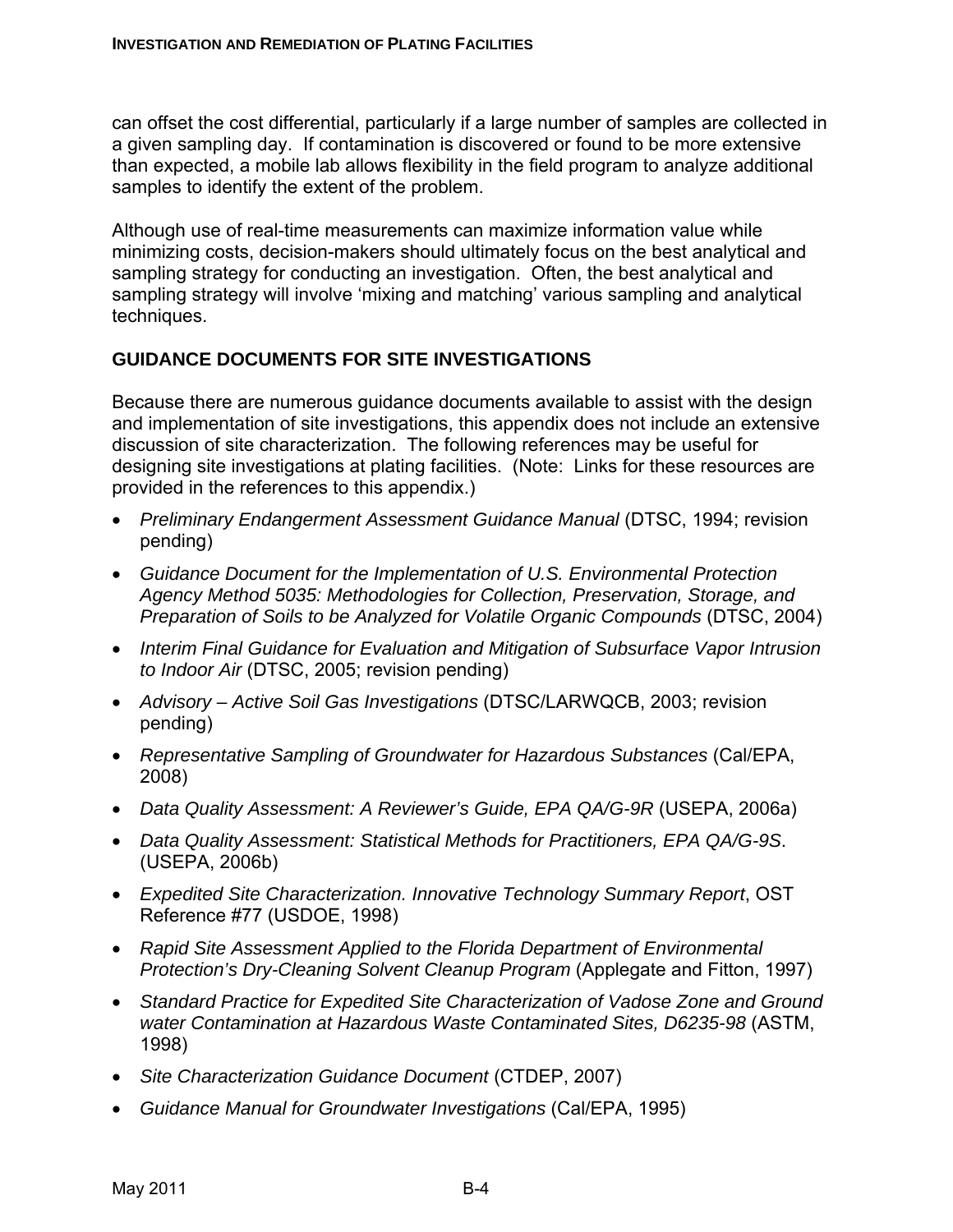Additional resources available on the DTSC, U.S. Environmental Protection Agency (USEPA), and Interstate Technology Regulatory Council (ITRC) web sites (www.dtsc.ca.gov, www.epa.gov, www.itrcweb.org ), as well as at the following links:

- Brownfields Technology Support Center (http://www.brownfieldstsc.org/)
- Direct Push Technologies (www.epa.gov/superfund/programs/dfa/dirtech.htm)
- DOE Preferred Alternatives Matrix (www.em.doe.gov/define)
- USEPA Decision Support Software (www.epa.gov/superfund/programs/dfa/decsupp.htm)
- USEPA Dynamic Field Activities (www.epa.gov/superfund/programs/dfa/index.htm)
- USEPA Field Analytical Technologies Encyclopedia (fate.cluin.org)
- USEPA Hazardous Waste Cleanup Information Internet Site (cluin.org)
- USEPA Remediation and Characterization Innovative Technologies (REACHIT) (www.epareachit.org/)
- Field Based Analytical Methods (www.epa.gov/superfund/programs/dfa/fldmeth.htm)
- Federal Remediation Technologies Roundtable (FRTR) Field Sampling and Analyses Technologies Matrix and Reference Guide (www.frtr.gov)
- State Coalition for Remediation of Dry Cleaners (drycleancoalition.org)

# **REFERENCES**

- Applegate, J. and D. Fitton. 1997. Rapid Site Assessment Applied to the Florida Department of Environmental Protection's Dry-cleaning Solvent Cleanup Program. In Proceedings of the Superfund XVIII Conference. Volume 2. pp. 695-703. December. www.triadcentral.org/tech/documents/1997fldscparticle.pdf
- ASTM International (ASTM). 1998. Standard Practice for Expedited Site Characterization of Vadose Zone and Ground water Contamination at Hazardous Waste Contaminated Sites, D6235-98. www.astm.org
- California Environmental Protection Agency (Cal/EPA). 1995. Monitoring Well Design and Construction for Hydrogeologic Characterization. Guidance Manual for Groundwater Investigations. July. www.dtsc.ca.gov/SiteCleanup/upload/SMP\_Monitoring\_Well\_Design.pdf
- Cal/EPA. 1995. Guidance Manual for Groundwater Investigations. July. www.dtsc.ca.gov/SiteCleanup/Ground\_Water\_Investigations.cfm
- Cal/EPA. 2008. Representative Sampling of Groundwater for Hazardous Substances. Guidance Manual for Groundwater Investigations. February. www.dtsc.ca.gov/SiteCleanup/upload/SMP\_Representative\_Sampling\_GroundWater.pdf
- California Department of Toxic Substances Control (DTSC). 1994. Preliminary Endangerment Assessment Guidance Manual. January. Reprinted June 1999. Errata sheet at end of Chapter 2. (revision pending) 10.39.0.144/SiteCleanup/Brownfields/upload/SMP\_REP\_PEA\_CH1.pdf 10.39.0.144/SiteCleanup/Brownfields/upload/SMP\_REP\_PEA\_CH2.pdf 10.39.0.144/SiteCleanup/Brownfields/upload/SMP\_REP\_PEA\_CH3.pdf 10.39.0.144/SiteCleanup/Brownfields/upload/SMP\_REP\_PEA\_Appendix.pdf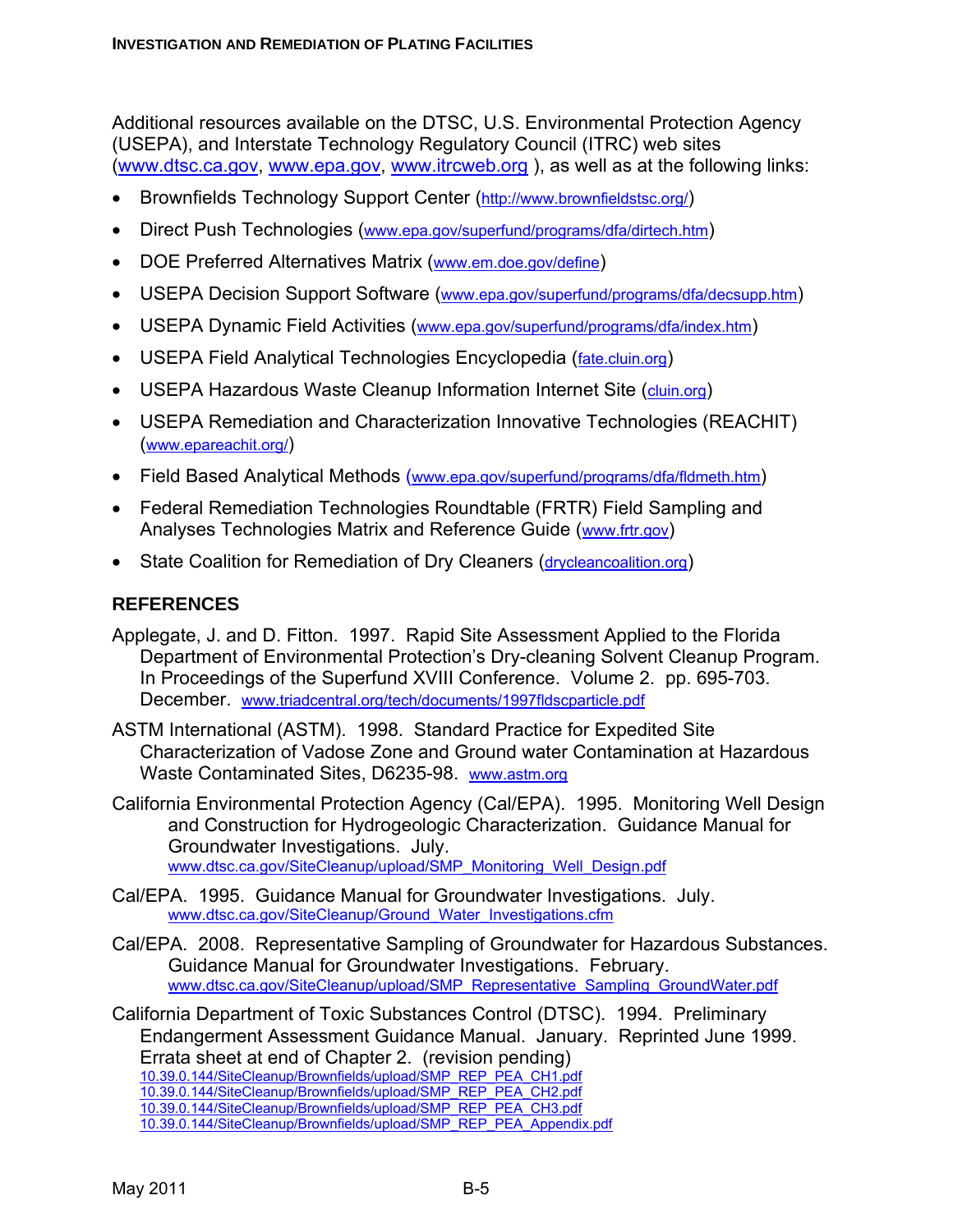- DTSC. 2004. Guidance Document for the Implementation of United States Environmental Protection Agency Method 5035: Methodologies for Collection, Preparation, Storage, and Preservation of Soils to be Analyzed for Volatile Organic Compounds. November. 10.39.0.144/SiteCleanup/upload/HWMP\_Guidance\_Method-5035.pdf
- DTSC. 2005. Interim Final Guidance for the Evaluation and Mitigation of Subsurface Vapor Intrusion to Indoor Air, Revised. February. (revision pending) 10.39.0.144/AssessingRisk/upload/HERD\_POL\_Eval\_Subsurface\_Vapor\_Intrusion\_interim\_final.pdf
- DTSC. 2010. PT&R Guidance Remediation of Chlorinated VOCs in Vadose Zone Soil. April. www.dtsc.ca.gov/SiteCleanup/PTandR.cfm
- DTSC and Los Angeles Regional Water Quality Control Board (LARWQCB). 2003. Advisory – Active Soil Gas Investigations. January. (revision pending) 10.39.0.144/lawsregspolicies/policies/SiteCleanup/upload/SMBR\_ADV\_activesoilgasinvst.pdf
- Connecticut Department of Environmental Protection (CTDEP). 2007. Site Characterization Guidance Document. September. www.ct.gov/dep/lib/dep/site\_clean\_up/guidance/Site\_Characterization/Final\_SCGD.pdf
- U.S. Environmental Protection Agency (USEPA). 2006a. Data Quality Assessment: A Reviewer's Guide, EPA QA/G-9R. EPA/240/B-06/002. February. www.epa.gov/quality/qa\_docs.html
- USEPA. 2006b. Data Quality Assessment: Statistical Methods for Practitioners, EPA QA/G-9S. EPA/240/B-06/003. February. www.epa.gov/quality/qa\_docs.html
- U.S. Department of Energy (USDOE). 1998. OST Reference #77. Office of Environmental Management. December. http://costperformance.org/monitoring/pdf/itsr77.pdf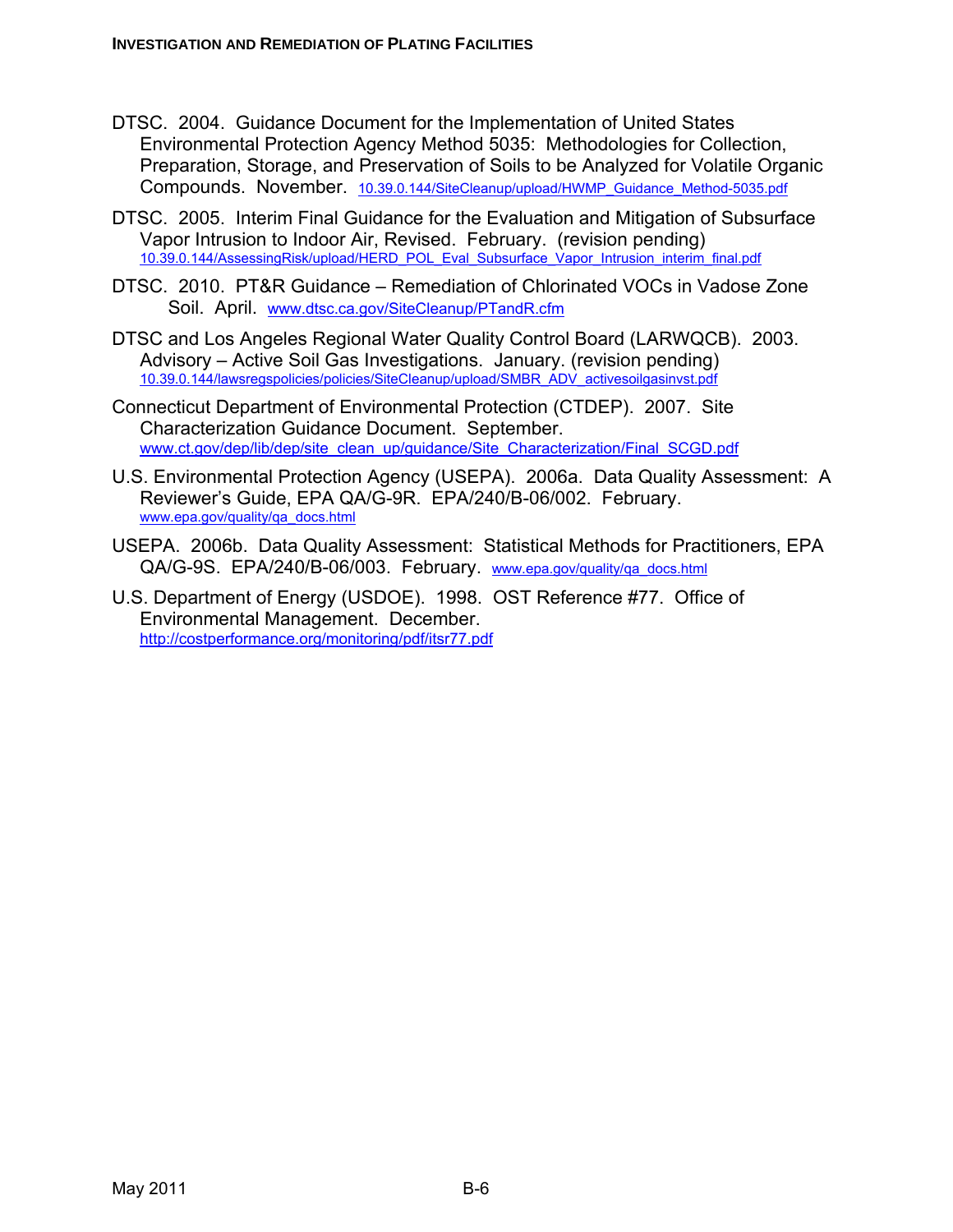# **APPENDIX C HEXAVALENT CHROMIUM ANALYSIS**

# **TABLE OF CONTENTS**

## Page

| TABLE C-1. SW-846 ANALYTICAL METHODS FOR HEXAVALENTC-5<br><b>CHROMIUM</b> |  |
|---------------------------------------------------------------------------|--|
|                                                                           |  |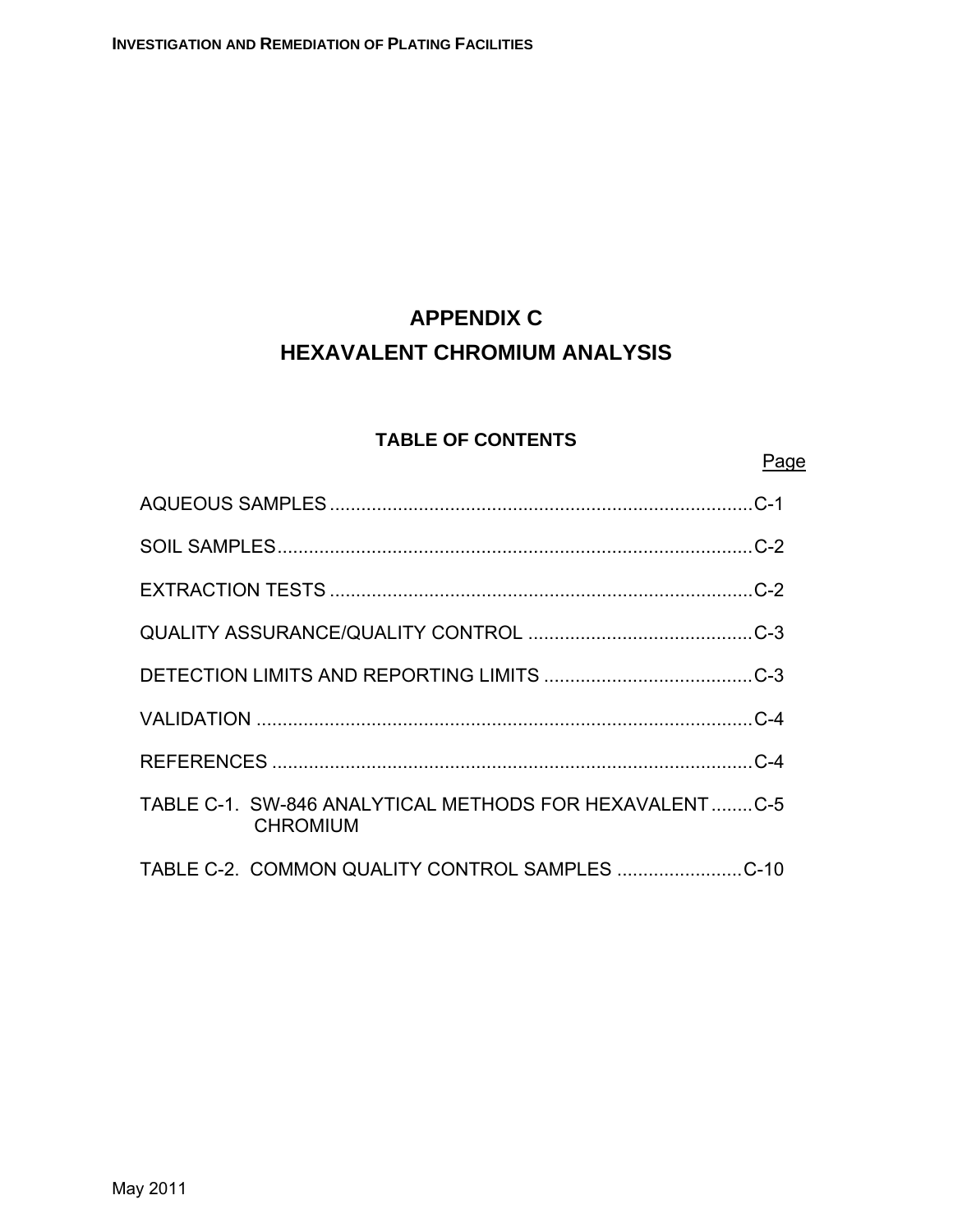# **HEXAVALENT CHROMIUM ANALYSIS**

The purpose of this appendix is to describe the currently available analytical techniques for hexavalent chromium. The appendix will be updated when the techniques described herein are modified or additional techniques are developed.

At present, discussions are underway regarding regulatory standards or goals for hexavalent chromium (e.g., Maximum Contaminant Level, Public Health Goal). The regulatory standards or goals could potentially be lowered to levels below those that can be reliably evaluated by current analytical capabilities. If this occurs, consultation with a DTSC risk assessor is recommended (see also Appendix D).

A broad range of chemical techniques and instrumentation are available for analysis of samples for hexavalent chromium (CrVI). The U.S. Environmental Protection Agency's (USEPA's) *Test Methods for Evaluating Solid Waste, Physical/Chemical Methods, SW-846* (SW-846; USEPA, 1996) lists five methods for CrVI testing. Table C-1 summarizes the technical details of each method listed in SW-846 along with their major advantages and disadvantages. Of these methods, EPA methods 7196 and 7199 are the most commonly used. The selection of a method to use depends on various factors including: laboratory capabilities, cost, anticipated sample concentration, reporting limit required, and possible interferences in the samples.

In addition to the methods listed in SW-846, other analytical techniques available for CrVI analysis include ion chromatography (IC) with inductively coupled plasma-mass spectrometric (ICP-MS) detection, high performance liquid chromatography (HPLC) with ICP-MS detection, and capillary electrophoresis (CE) with ICP-MS detection (APHA et al., 2005; Csuros and Csuros, 2002; Smith 2003). These techniques have not been fully validated and official methods have not been promulgated for them.

# **AQUEOUS SAMPLES**

**Sample Handling.** Samples for CrVI analysis must be collected separately from other metals. Unlike ordinary metal samples, acid is never added as a preservative to samples intended for CrVI analysis because the acid will reduce any chromium in the hexavalent state (CrVI) to its trivalent state (CrIII).

At least 500 milliliters (ml) of water sample are needed for CrVI analysis. Samples should be collected in plastic containers (high density polyethylene or polypropylene) with the proper caps. Glass containers with PTFE (Teflon<sup>®</sup>) lined caps can also be used. Metal containers, especially stainless steel, should be avoided because CrVI is used in metal production.

Samples should be transported to the analytical laboratory as soon as possible. During transportation and storage, the samples should be maintained at 4°C.

**Holding Time.** The stability of CrVI in water samples is variable depending on the pH and other constituents are present in the water. Because of the instability of the dissolved CrVI, the holding time for sample analysis is within 24 hours after collection. Ideally, samples should be analyzed as soon as they are collected.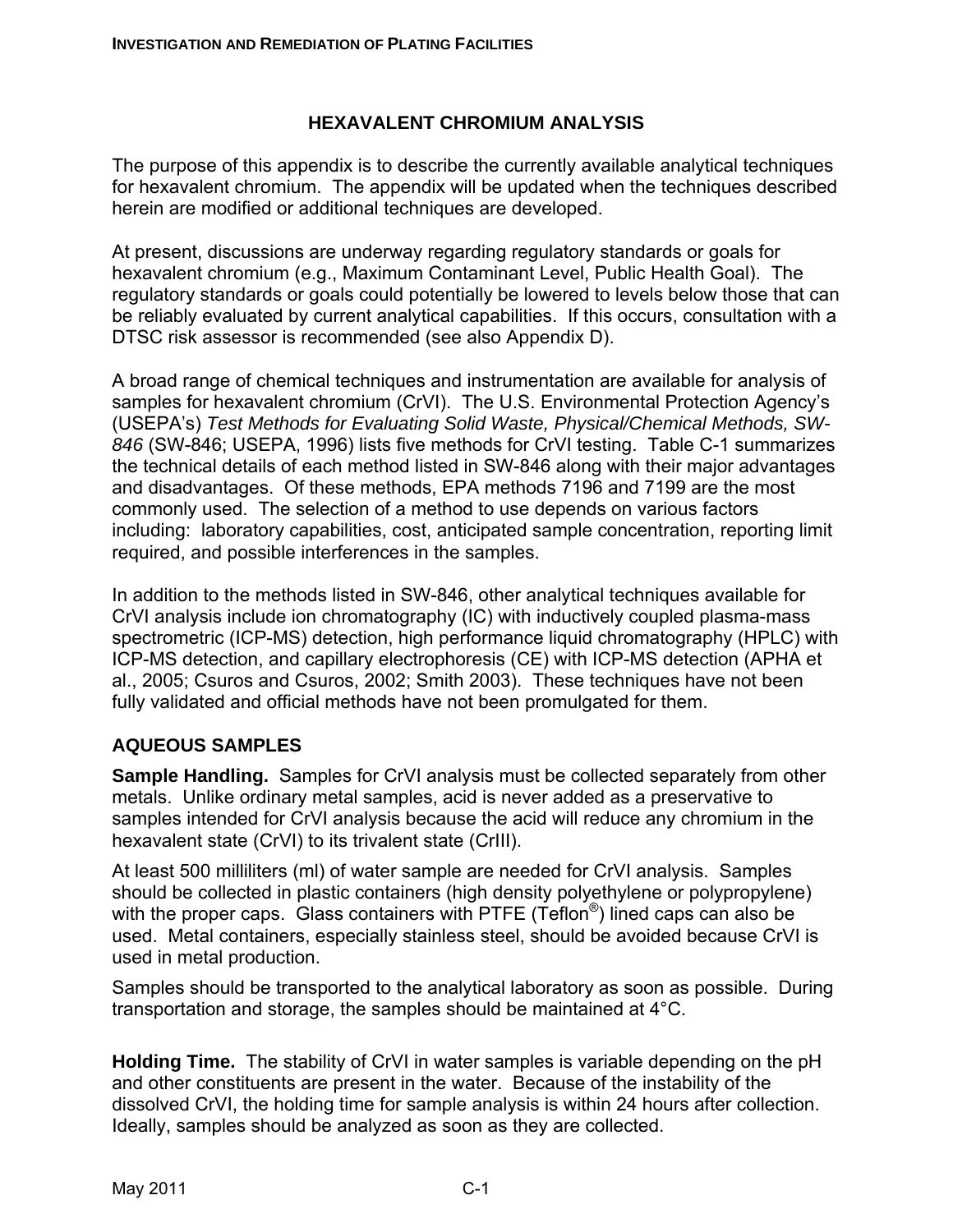USEPA has issued a *Methods Update Rule* (MUR; USEPA, 2007) which, in conjunction with EPA Method 218.6 (equivalent to Method 7199), allows the holding time to be extended from 24 hours to 28 days for CrVI testing, provided that the samples are preserved to pH 9 to 9.5 with ammonia-ammonium sulfate buffer. However, the MUR applies only to those samples analyzed under the Clean Water Act and Safe Drinking Water Act; this holding time extension is based on experience with clean drinking water samples and wastewater samples where the constituents are well-characterized. For the types of samples that are expected with plating facilities, the constituents are more varied and unknown. As a consequence, the stability of CrVI in those samples is not known and therefore this practice is not recommended. The MUR should only be used under special circumstances where an extended holding time is needed. If the MUR is to be used, all parties involved in the project should agree to the practice with the understanding that the results may not be reliable. To determine the reliability of using the MUR holding time to a given plating facility, preliminary validation studies may be needed.

Given the limited holding time for CrVI samples, it is critical that the project manager and others involved in CrVI sampling and analysis plan ahead and coordinate the timing of the sampling, transport, and analysis of the samples. The project manager should give advance notice to the analytical laboratory to expect CrVI samples at the specified date and time. With advance warning, the analytical laboratory should initiate instrument calibration and other procedures necessary for immediate analysis upon receipt of the samples. The planning and coordination will assure that the samples will be analyzed as soon as possible after collection, thus generating more defensible results.

# **SOIL SAMPLES**

Extraction is needed for the analysis of CrVI in soil samples. Soil samples are heat extracted with an alkaline solution causing CrVI to be released and extracted into an aqueous solution. The alkaline extraction procedure is outlined in EPA Method 3060A (*Alkaline Digestion for Hexavalent Chromium*). The procedure involves solubilizing both water-insoluble and water soluble hexavalent compounds in solid samples. The alkaline digestion procedure is carefully monitored (i.e., pH and temperature) to assure that any dissolved CrVI is stabilized against reduction to CrIII. The resulting solution is analyzed as a liquid sample using either the colorimetric method (EPA Method 7196) or the IC method (EPA Method 7199).

The holding time for samples intended for CrVI analysis is up to 30 days after collection. The alkaline digestates from soil samples can be held up to seven days. As with water samples, soil samples should be digested and analyzed as soon as possible after collection.

# **EXTRACTION TESTS**

Extracts from the Toxicity Characteristic Leaching Procedure (TCLP; EPA Method 1311) and the California Waste Extraction Test (WET; California Title 22, CCR Division 4.5, Chapter 11, Article 5, Appendix II) *should not be used for CrVI*, except under the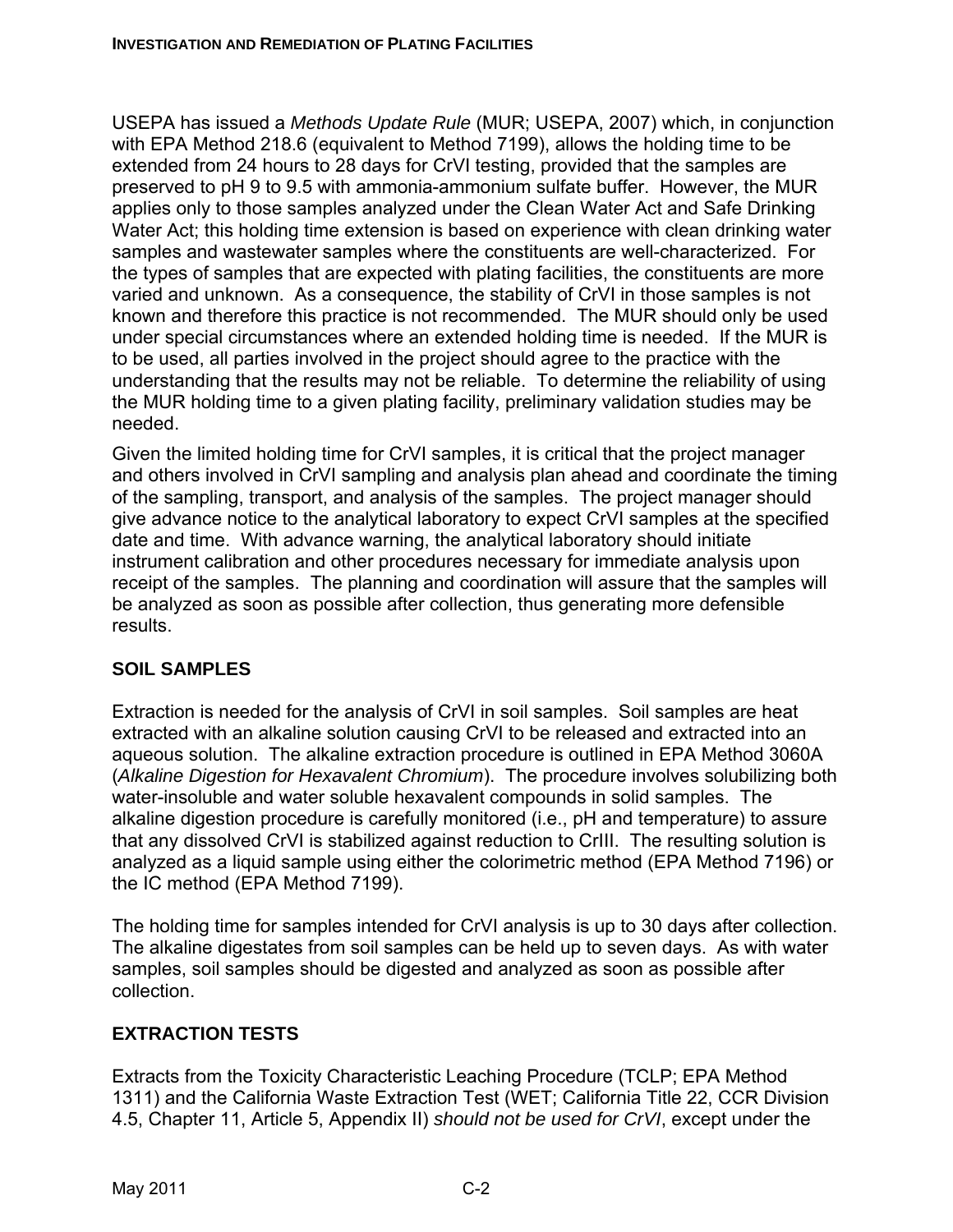conditions described in the next paragraph. Both of these extraction tests are performed under acidic conditions<sup>1</sup> which will reduce any CrVI to CrIII. Hence, acidic extracts from extraction tests for CrVI will yield no usable data.

Non-acidic extracts can be analyzed for CrVI under the following circumstances. For TCLP, if the sample contains less than 0.5% by weight of solids, then the liquid portion of the sample, after filtration, is considered to be the TCLP extract. This extract can be analyzed for CrVI provided it is not acid preserved. For the WET, if deionized water is used as the extraction solution, as per California Title 22, CCR Division 4.5, Chapter 11, Article 5, Appendix II(f), then the WET extract can be analyzed for CrVI using the appropriate method.

# **QUALITY ASSURANCE/QUALITY CONTROL**

All analytical laboratories must have a quality assurance (QA) program in place to ensure that all data generated are valid, defensible and of known precision and accuracy. QA is the sum of all field and laboratory procedures and activities that are undertaken to ensure the generation of accurate and reliable results (Dux, 1986). Those procedures and activities include: sample collection; sample preservation; sample transport; sample storage; data review; laboratory certification, etc. Quality control (QC) is the set of procedures and samples used to monitor sample analysis. QC procedures include the documentation of sample and standard preparations. QC samples may include method blanks, laboratory control samples (LCS), duplicates, and matrix spikes (MS). The USEPA definitions for some common QC samples are summarized in Table C-2.

The specific QC requirements depend on the method selected for analysis. Because each method involves different instruments and/or different chemistry, the QC requirements may differ as a result of differences in interferences encountered, nature of the chemical reactions, and/or selectivity of the instrumentation. Be sure to review the method for the specific QC procedures and samples required.

# **DETECTION LIMITS AND REPORTING LIMITS**

For the purpose of this guidance, the detection limit (DL) is defined as the *"…minimum concentration of a substance that can be measured and reported with 99% confidence that the analyte concentration is greater than zero and is determined from analysis of a sample in a given matrix type containing the analyte*" (USEPA, 1992).

The reporting limit (RL) is defined as the lowest concentration of an analyte that can be detected in a sample by the given analytical procedure taking into account sample matrix, interferences, dilution factor and the lowest point of the calibration curve. Laboratories should use RL in their analytical reports since it is a more reliable indicator of the limit of detection. In practice, the RL is usually 10 to 20 times the DL. The appropriate RLs to be used on a specific project should be based on the project data

1

<sup>&</sup>lt;sup>1</sup> The extraction fluids for TCLP are at pH 2.88 and 4.93 depending on the alkalinity of the samples being extracted. For the WET test, the extraction solution has a pH of 5.0.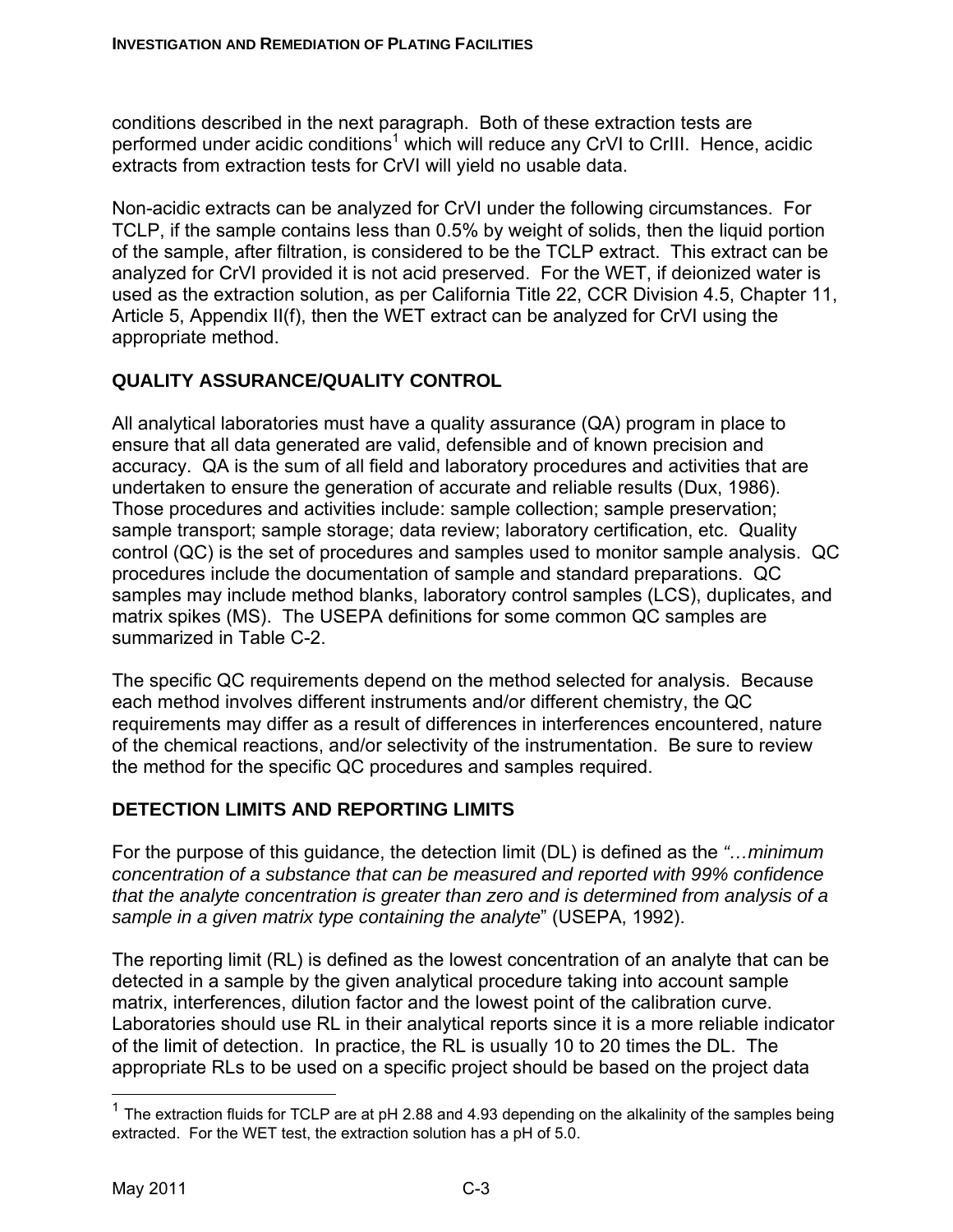quality objectives (DQOs) taking into consideration various factors such as: matrix, sampling protocols, sample size, analytical method(s) to be used and other DQOs needed for risk assessment.

The analytical detection ranges listed in the methods table are the ranges listed in each respective method. The actual laboratory ranges may vary depending on laboratory capabilities and instrumentation. Consult with the analytical laboratory before the initiation of a project to verify the expected reporting limit based on DQOs.

# **VALIDATION**

Project DQOs should dictate the selection of the method to use for CrVI testing. However, other factors such as cost and method availability may also be involved. If possible, the parties involved in the project should perform preliminary performance tests (i.e., trial runs) using one or more of the possible methods to determine the best method to use.

After a method has been selected for use, it should be validated before field use. Validation involves demonstrating that the method is applicable and appropriate for the analysis of CrVI in the matrix at the desired DQOs (reporting limits, precision, accuracy, etc.). Preliminary samples should be run with the necessary QC samples to determine the precision and accuracy of the methods. Matrix spikes should also be run to determine if the expected matrix has any interferences that may affect the results.

# **REFERENCES**

- American Public Health Association (APHA), American Water Works Association and Water Environment Federation*.* 2005. Standard Methods for the Examination of Water and Wastewater, 21<sup>st</sup> Edition. Editorial Board (A.W. Eaton, L.S. Clesceri, E.W. Rice, and A. Greenberg).
- Csuros, M. and C. Csuros. 2002. *Environmental Sampling and Analysis for Metals*. CRC Press, July.
- Dux, J.P. 1986. *Handbook of Quality Assurance for the Analytical Chemistry Laboratory*. Van Nostrand Reinhold Company.
- Smith, R-K. 2003. *Guide to Environmental Analytical Methods, 5th Edition*. Genium Publishing Corp.
- U.S. Environmental Protection Agency (USEPA). 1992. Chapter One, Quality Control, Revision 1, Test Methods for Evaluating Solid Waste, Physical/Chemical Methods, SW-846. July.
- USEPA. 1996 (and subsequent updates). Test Methods for Evaluating Solid Waste, Physical/Chemical Methods, SW-846. www.epa.gov/epawaste/hazard/ testmethods/sw846/index.htm
- USEPA. 2007. Methods Update Rule; 72 FR 11199. March 12. water.epa.gov/scitech/swguidance/methods/update\_index.cfm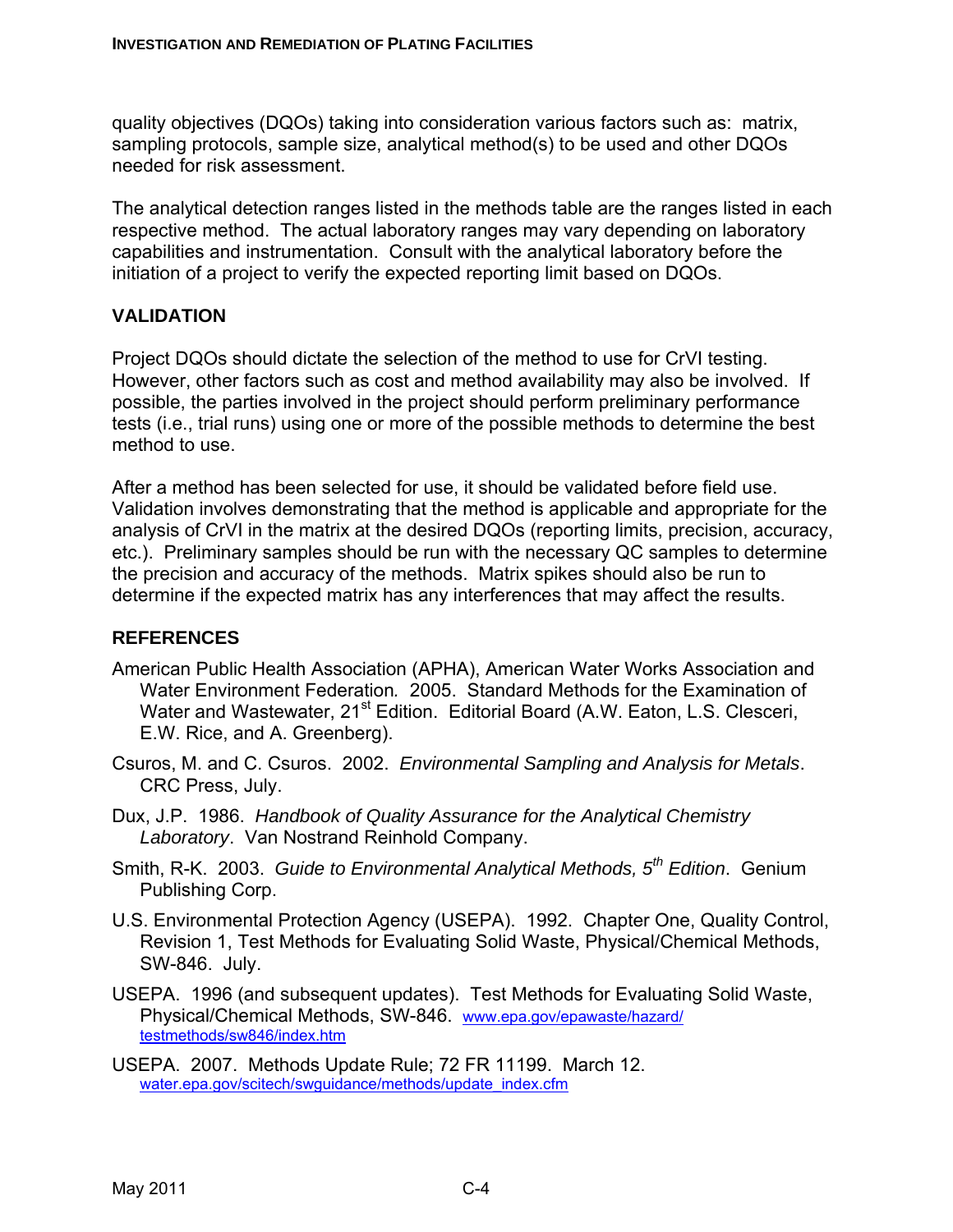| Table C-1. SW-846 Analytical Methods for Hexavalent Chromium |
|--------------------------------------------------------------|
|--------------------------------------------------------------|

| METHOD/<br><b>PARAMETER</b>     | <b>EPA 7195</b>                                                                                                                                                                                                                                                                                                                                                                                  | <b>EPA 7196</b>                                                                                                                                                                                                                                             | <b>EPA 7197</b>                                                                                                                                                                                           | <b>EPA 7198</b>                                                                                                                                                                                                 | <b>EPA 7199</b>                                                                                                                                                                                                                                                    |
|---------------------------------|--------------------------------------------------------------------------------------------------------------------------------------------------------------------------------------------------------------------------------------------------------------------------------------------------------------------------------------------------------------------------------------------------|-------------------------------------------------------------------------------------------------------------------------------------------------------------------------------------------------------------------------------------------------------------|-----------------------------------------------------------------------------------------------------------------------------------------------------------------------------------------------------------|-----------------------------------------------------------------------------------------------------------------------------------------------------------------------------------------------------------------|--------------------------------------------------------------------------------------------------------------------------------------------------------------------------------------------------------------------------------------------------------------------|
| <b>METHOD TITLE</b>             | CrVI<br>(Coprecipitation)                                                                                                                                                                                                                                                                                                                                                                        | CrVI<br>(Colorimetric)                                                                                                                                                                                                                                      | CrVI<br>(Chelation/Extraction)                                                                                                                                                                            | CrVI<br>(Differential Pulse<br>Polarography)                                                                                                                                                                    | Determination of<br>CrVI in Drinking<br>Water, Groundwater<br>and Industrial<br>Wastewater<br>Effluents by Ion<br>Chromatography                                                                                                                                   |
| <b>METHOD</b><br><b>SUMMARY</b> | CrVI is separated<br>from solution by<br>coprecipitation of<br>PbCrO <sub>4</sub> with PbSO <sub>4</sub> .<br>Supernate with CrIII<br>(after separation) is<br>drawn off and<br>precipitate washed to<br>remove occluded<br>CrIII.<br>CrVI is reduced and<br>resolubilized in HNO <sub>3</sub><br>and quantified as CrIII<br>by either Flame or<br>Furnace atomic<br>absorption<br>spectroscopy. | CrVI reacts with<br>diphenylcarbazide<br>(DPC) in acid solution<br>to produce a violet color<br>solution.<br>Absorbance of the red-<br>violet product is<br>measured<br>photometrically at 540<br>nm.<br>Absorbance is<br>proportional to<br>concentration. | CrVI chelates with<br>ammonium pyrrolidine<br>dithiocarbamate<br>(APDC) and<br>extraction with methyl<br>isobutyl ketone<br>(MIBK).<br>Extract analyzed by<br>flame atomic<br>absorption<br>spectroscopy. | CrVI is reduced to<br>CrIII at a dropping<br>mercury electrode<br>during a differential<br>pulse voltage ramp.<br><b>Differential Pulse</b><br>Polarograph (DPP)<br>measures peak<br>current from<br>reduction. | Filtered sample is<br>introduced into the<br>ion chromatograph<br>(IC).<br>CrVI is separated on<br>an anion exchange<br>column.<br>Post-column<br>derivatization of<br>CrVI with<br>diphenylcarbazide<br>followed by<br>detection of colored<br>complex at 530 nm. |
| <b>APPLICABILITY</b>            | Ground water,<br>domestic and<br>industrial wastes and<br>EP extracts.                                                                                                                                                                                                                                                                                                                           | Ground water,<br>domestic, industrial<br>wastes, alkaline<br>extracts from soils, and<br>EP and TCLP extracts.                                                                                                                                              | Ground water,<br>domestic and<br>industrial wastes and<br>EP extracts.                                                                                                                                    | Natural waters,<br>wastewaters and EP<br>extracts.                                                                                                                                                              | Drinking water,<br>groundwater,<br>industrial<br>wastewater<br>effluents, and<br>alkaline extracts<br>from soils.                                                                                                                                                  |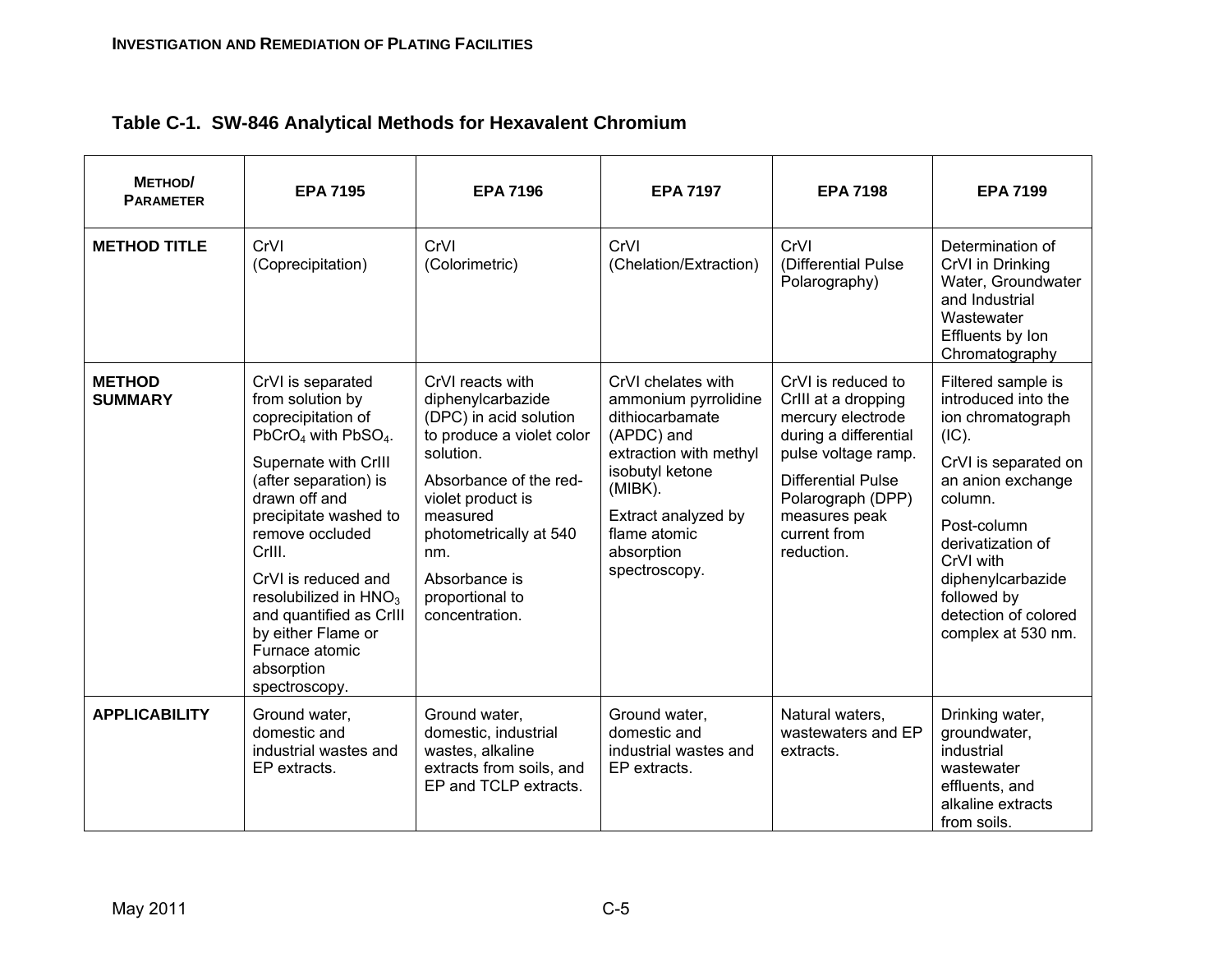| METHOD/<br><b>PARAMETER</b>                                                       | <b>EPA 7195</b>                                                                            | <b>EPA 7196</b>                                                                                                                            | <b>EPA 7197</b>                                                           | <b>EPA 7198</b>                                                                                                                                                                                  | <b>EPA 7199</b>                                                                                                                                                                                                                                                                                              |
|-----------------------------------------------------------------------------------|--------------------------------------------------------------------------------------------|--------------------------------------------------------------------------------------------------------------------------------------------|---------------------------------------------------------------------------|--------------------------------------------------------------------------------------------------------------------------------------------------------------------------------------------------|--------------------------------------------------------------------------------------------------------------------------------------------------------------------------------------------------------------------------------------------------------------------------------------------------------------|
| <b>OPTIMUM</b><br><b>ANALYTICAL</b><br>RANGE <sup>1</sup>                         | $> 5 \mu g/L$                                                                              | 0.5 to 50 mg/L                                                                                                                             | 1.0 to 25 µg/L                                                            | 10 µg/L to 5 mg/L                                                                                                                                                                                | 1 µg/L to ppm levels                                                                                                                                                                                                                                                                                         |
| <b>INTERFERENCES</b>                                                              | Extracts with $SO_4^2$ or<br>$CI^{-}$ > 1,000 ppm<br>should be diluted<br>before analysis. | Positive interferences<br>from other colored<br>materials in the sample<br>or other metals that can<br>form colored complexes<br>with DPC. | High concentrations of<br>other metals may<br>interfere.                  | Copper ion is a<br>potential<br>interference in peak<br>current reading.<br>Reductants such as<br>$Fe^{+2}$ , S <sup>-2</sup> and SO <sub>3</sub> <sup>-2</sup><br>will reduce CrVI to<br>CrIII. | High levels of<br>anionic species<br>(e.g., $SO_4^{-2}$ & CI <sup>-</sup> )<br>may cause column<br>overload.<br>High levels of<br>organics, sulfides<br>$(S-2)$ or other<br>reducing species<br>can cause rapid<br>reduction of soluble<br>CrVI to CrII.<br>Contamination from<br>reagents and<br>glassware. |
| <b>SAMPLE</b><br><b>COLLECTION,</b><br><b>PRESERVATION</b><br><b>AND HANDLING</b> | Ship and store at 4°C<br>in plastic containers <sup>2</sup> .                              | Ship and store at 4°C in<br>plastic containers.                                                                                            | Ship and store at 4°C<br>in plastic containers                            | Ship and store at<br>$4^{\circ}$ C in plastic<br>containers.                                                                                                                                     | Filtration and pH<br>adjustment at time<br>of collection or<br>ASAP after<br>collection.<br>Ship and store at<br>4°C in plastic<br>containers.                                                                                                                                                               |
| <b>HOLDING TIME</b>                                                               | Within 24 hours after<br>collection.<br>For EP extracts,<br>analyze ASAP.                  | Within 24 hours after<br>collection.<br>For extracts, 24 hours<br>after extraction.                                                        | Within 24 hours after<br>collection.<br>For EP extracts,<br>analyze ASAP. | ASAP and within 24<br>hours after<br>collection.                                                                                                                                                 | Within 24 hours<br>after collection.                                                                                                                                                                                                                                                                         |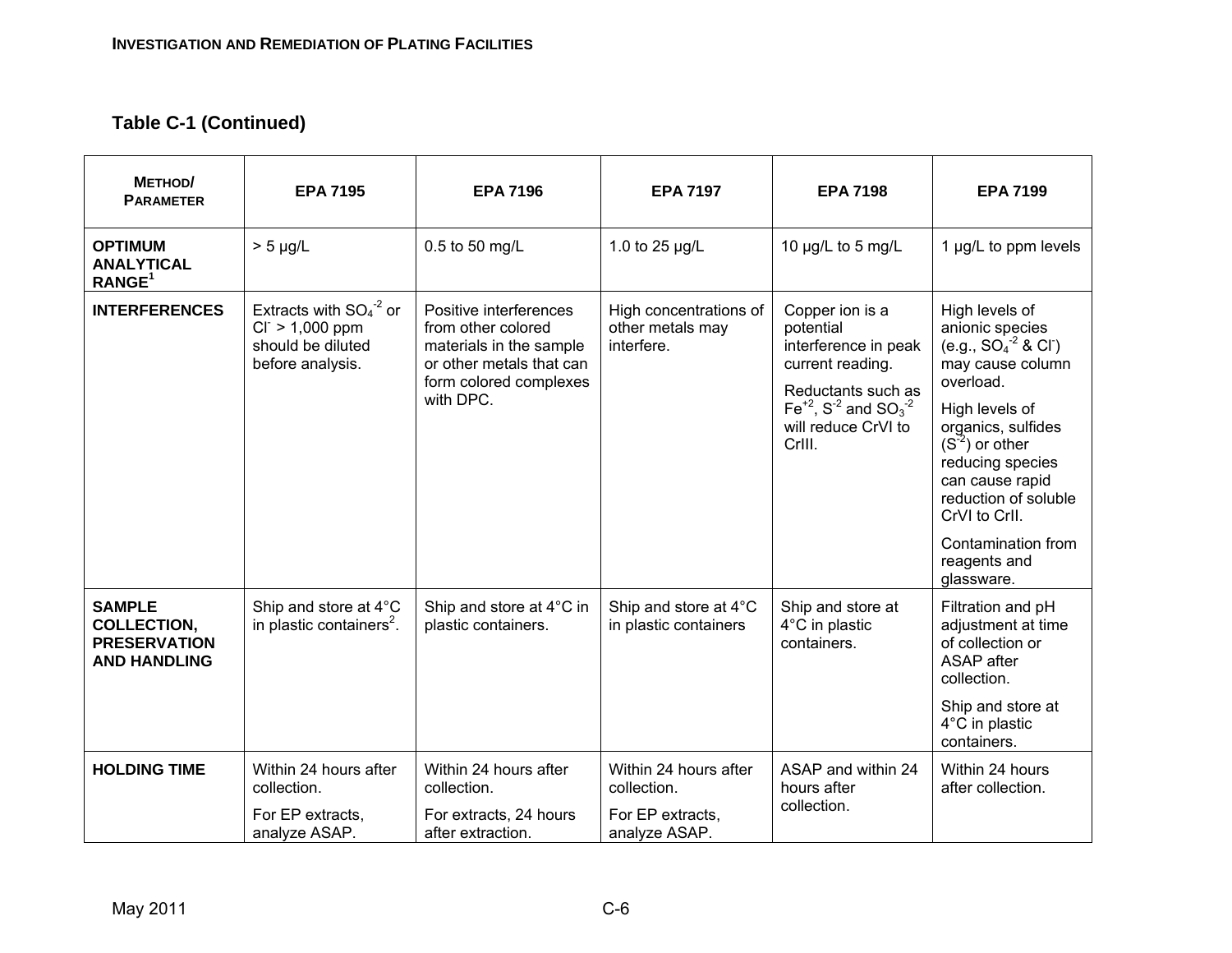| METHOD/<br><b>PARAMETER</b> | <b>EPA 7195</b>                                                                                                                                                                                                                                                                                    | <b>EPA 7196</b>                                                                                                                                                                                                                                                                                                                                                                                                                     | <b>EPA 7197</b>                                                                                                                                                                                                                                                                                        | <b>EPA 7198</b>                                                                                                                                                                                                                                   | <b>EPA 7199</b>                                                                                                                                                   |
|-----------------------------|----------------------------------------------------------------------------------------------------------------------------------------------------------------------------------------------------------------------------------------------------------------------------------------------------|-------------------------------------------------------------------------------------------------------------------------------------------------------------------------------------------------------------------------------------------------------------------------------------------------------------------------------------------------------------------------------------------------------------------------------------|--------------------------------------------------------------------------------------------------------------------------------------------------------------------------------------------------------------------------------------------------------------------------------------------------------|---------------------------------------------------------------------------------------------------------------------------------------------------------------------------------------------------------------------------------------------------|-------------------------------------------------------------------------------------------------------------------------------------------------------------------|
| <b>CALIBRATION</b>          | Blank and at least four<br>calibration standards.                                                                                                                                                                                                                                                  | Standards are treated<br>as samples.<br>Number of calibration<br>standards not specified.<br>Recommend at least<br>three calibration<br>standards.                                                                                                                                                                                                                                                                                  | Blank and at least<br>three calibration<br>standards.<br>New calibration for<br>each set of samples<br>and each hour of<br>continuous sample<br>analysis.                                                                                                                                              | Blank and at least<br>three calibration<br>standards.<br>MSA for sample<br>quantitation with<br>three standard<br>additions.                                                                                                                      | <b>Blank and three</b><br>standards.<br>A quality control<br>sample (QCS)<br>analyzed at<br>beginning of a run to<br>validate calibration.                        |
| QA/QC                       | At minimum per<br>sample batch:<br>Interference<br>verification check<br>sample<br>One method blank<br>Calibration check<br>standard (from<br>second source) every<br>15 samples.<br>One duplicate every<br>ten samples.<br>One matrix spike<br>every ten samples.<br>MSA used for EP<br>extracts. | At minimum per sample<br>batch:<br>Interference verification<br>check sample.<br>One method blank.<br>Calibration check<br>standard (from second<br>source) every 15<br>samples.<br>One duplicate or matrix<br>spike duplicate per<br>batch.<br>One matrix spike every<br>ten samples.<br>MSA used for EP<br>extracts.<br>Absorbance of<br>standards and samples<br>are corrected by<br>subtraction of reagent<br>blank absorbance. | At minimum per<br>sample batch:<br>Chelation interference<br>verification check<br>sample.<br>One method blank.<br>Calibration check<br>standard (from<br>second source) every<br>15 samples.<br>One duplicate per<br>batch.<br>One matrix spike<br>every ten samples.<br>MSA used for EP<br>extracts. | At minimum per<br>sample batch:<br>Blank at the<br>beginning and every<br>ten samples.<br>Quantitation by<br>MSA.<br>Calibration check<br>standard (from<br>second source)<br>every 15 samples.<br>Standard compare<br>to reference<br>routinely. | At minimum per<br>sample batch:<br>One method blank<br>One duplicate<br>One matrix spike<br>Lab blank and<br>calibration check<br>standard every ten<br>analysis. |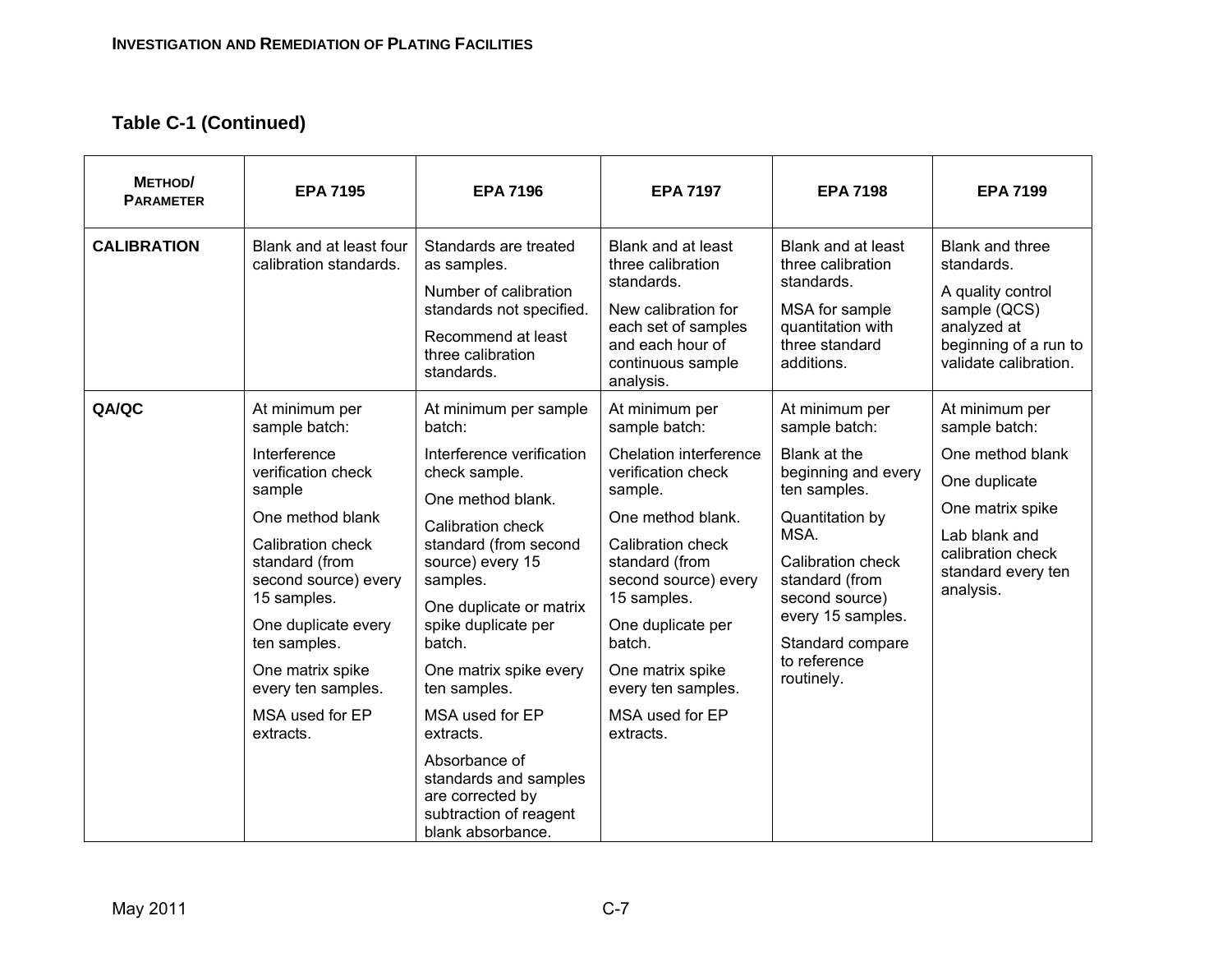| METHOD/<br><b>PARAMETER</b>           | <b>EPA 7195</b>                                                                                                      | <b>EPA 7196</b>                                                                                                            | <b>EPA 7197</b>                                                                                                                                                                                                                      | <b>EPA 7198</b>                                                                                                                                                                                                              | <b>EPA 7199</b>                                                                                                                                                                                                                                                                                                                                                          |
|---------------------------------------|----------------------------------------------------------------------------------------------------------------------|----------------------------------------------------------------------------------------------------------------------------|--------------------------------------------------------------------------------------------------------------------------------------------------------------------------------------------------------------------------------------|------------------------------------------------------------------------------------------------------------------------------------------------------------------------------------------------------------------------------|--------------------------------------------------------------------------------------------------------------------------------------------------------------------------------------------------------------------------------------------------------------------------------------------------------------------------------------------------------------------------|
| <b>METHOD</b><br><b>ADVANTAGES</b>    | Alternative to other<br>methods if<br>interferences are<br>problematic.                                              | Relatively simple<br>sample preparation.<br>Few interferences when<br>used on alkaline<br>digestates from soil<br>samples. | Alternative to other<br>methods if<br>interferences are<br>problematic.                                                                                                                                                              | Alternative to other<br>methods if<br>interferences are<br>problematic.                                                                                                                                                      | Minimal sample<br>preparation<br>required.<br>Method has the<br>capability to cover a<br>large dynamic<br>concentration range<br>from ppb to ppm<br>levels. Calibration<br>curves are prepared<br>to bracket<br>anticipated sample<br>concentration<br>ranges.<br>Low detection limit.<br>Few interferences<br>when used on<br>alkaline digestates<br>from soil samples. |
| <b>METHOD</b><br><b>DISADVANTAGES</b> | Complex sample<br>preparation and<br>analytical steps which<br>may result in sample<br>loss and lower<br>recoveries. | Subject to<br>interferences.                                                                                               | Complex sample<br>preparation and<br>analytical steps.<br>Calibration curve may<br>not be stable; method<br>requires a new<br>calibration curve with<br>each batch of<br>samples and every<br>hour of continuous<br>sample analysis. | Method uses<br>elemental mercury<br>which has to be<br>disposed off<br>properly after use.<br>Instrument not<br>widely used by<br>laboratories.<br>Requires multiple<br>analyses (MSA) for<br>each sample.<br>Limited QA/QC. | Susceptible to<br>interferences (see<br>Interferences<br>section)                                                                                                                                                                                                                                                                                                        |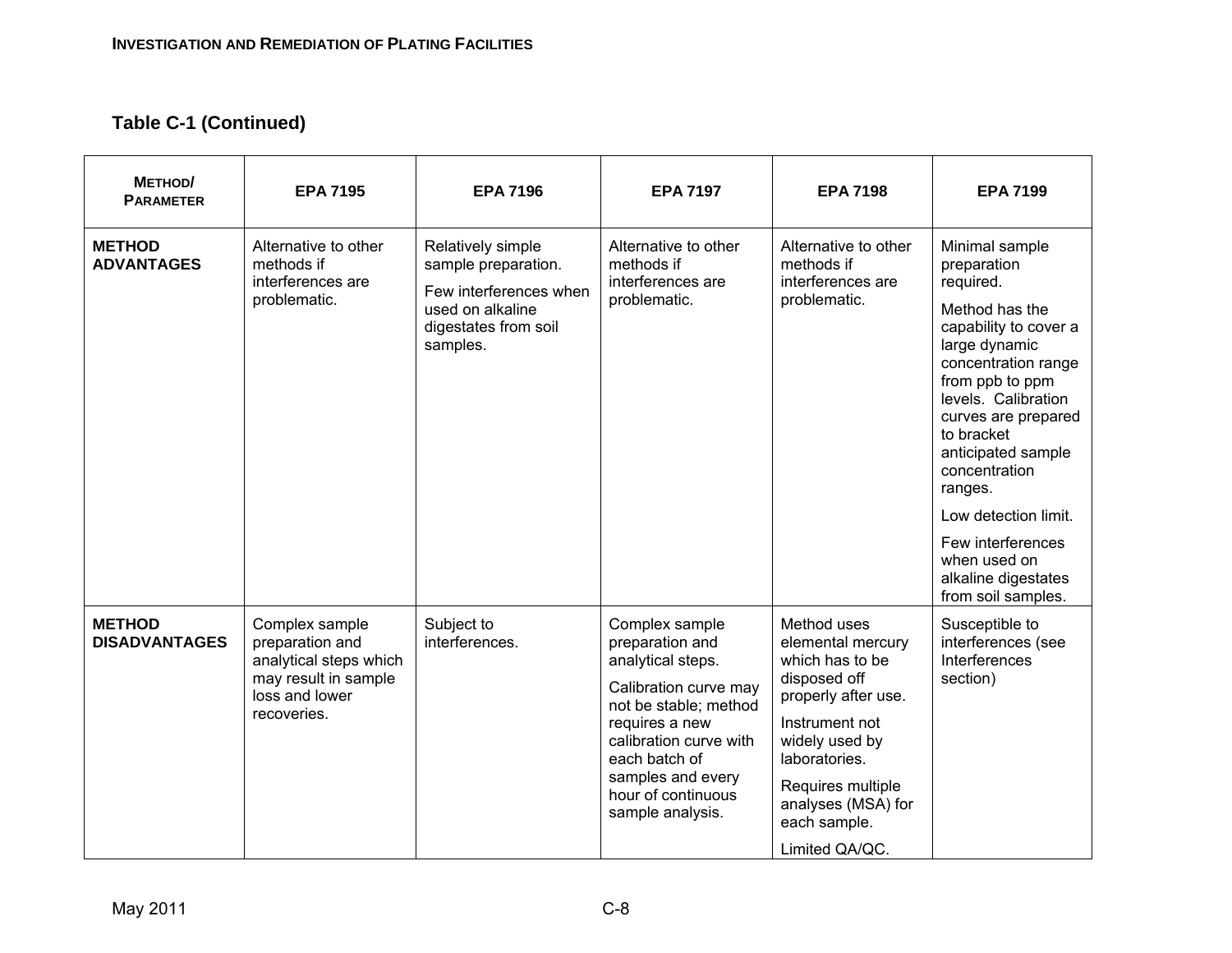| <b>METHOD</b><br><b>PARAMETER</b>   | <b>EPA 7195</b>                | <b>EPA 7196</b>                                                                          | <b>EPA 7197</b>                | <b>EPA 7198</b>                | <b>EPA 7199</b>                                                                                                                                        |
|-------------------------------------|--------------------------------|------------------------------------------------------------------------------------------|--------------------------------|--------------------------------|--------------------------------------------------------------------------------------------------------------------------------------------------------|
| <b>EQUIVALENT</b><br><b>METHODS</b> | EPA Method 218.5               | Standard Methods <sup>3</sup><br>3500-Cr B                                               | EPA Method 218.4               |                                | <b>Standard Methods</b><br>3500-Cr C<br>EPA Method 218.6                                                                                               |
| <b>COMMENTS</b>                     | Not a commonly used<br>method. | Commonly used<br>method.<br>Used to analyze<br>alkaline digestates from<br>soil samples. | Not a commonly used<br>method. | Not a commonly<br>used method. | Commonly used<br>method especially<br>for drinking water<br>and wastewater<br>samples.<br>Used to analyze<br>alkaline digestates<br>from soil samples. |

ASAP is as soon as possible<br>
Crill = trivalent chromium<br>
Crill = trivalent chromium<br>
CLP = Toxicity Characteristic Leach

TCLP = Toxicity Characteristic Leaching Procedure

CrVI = hexavalent chromium

EP = Extraction Procedure Toxicity Characteristic

<sup>1</sup> Analytical range as indicated in the method. Analytical range may vary depending on laboratory capabilities and instrumentation.<br><sup>2</sup> High density polyethylene or polypropylene containers with appropriate closures. Gla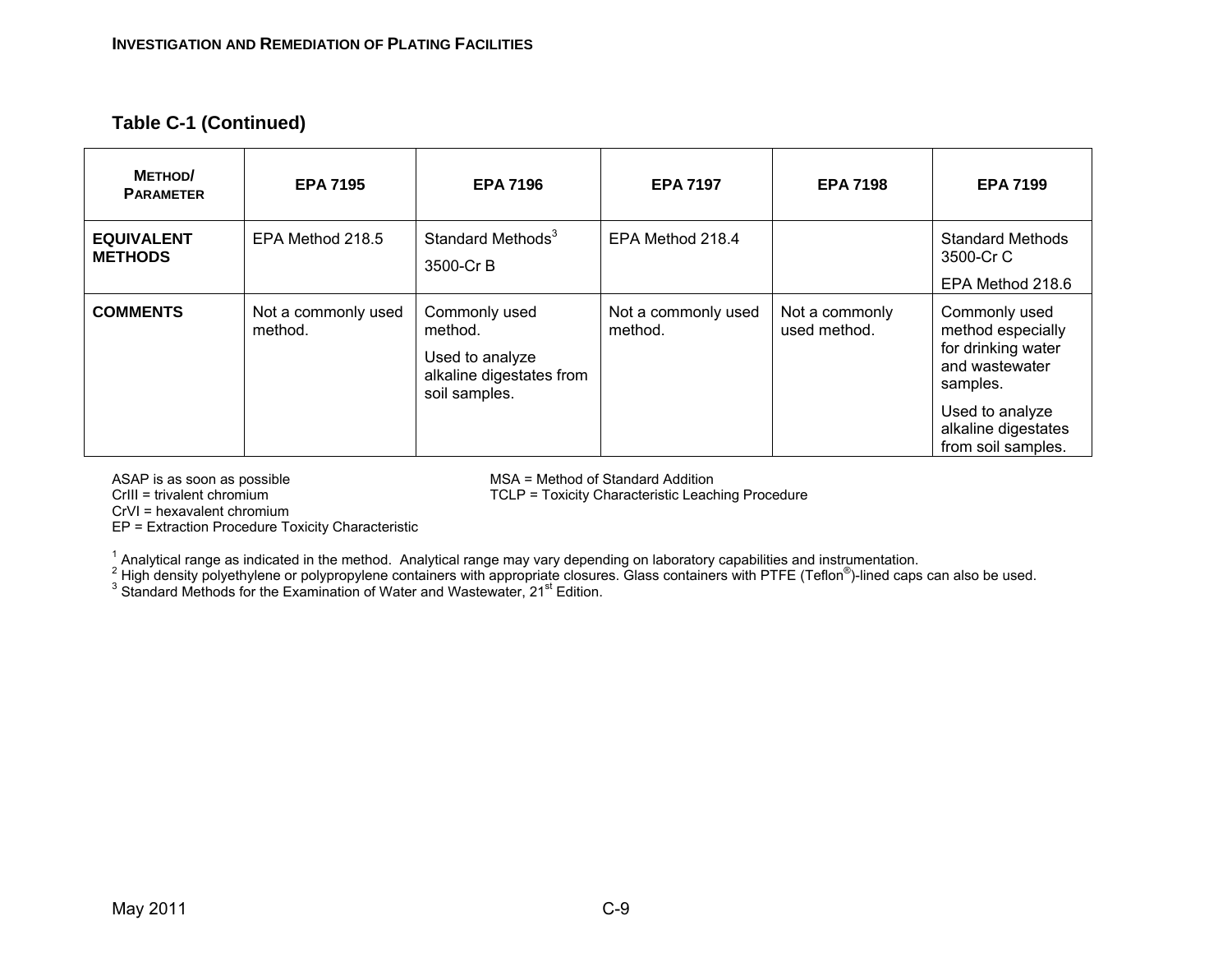| <b>Sample Type</b>               | <b>Description</b>                                                                                                                                                                                                                                                                                                                       |
|----------------------------------|------------------------------------------------------------------------------------------------------------------------------------------------------------------------------------------------------------------------------------------------------------------------------------------------------------------------------------------|
| Method Blank                     | An analyte-free matrix to which all reagents are<br>added in the same volumes or proportions as used<br>in sample processing. The method blank should be<br>carried through the complete sample preparation<br>and analytical procedure. The method blank is<br>used to document contamination resulting from the<br>analytical process. |
| <b>Laboratory Control Sample</b> | A known matrix spiked with compound(s)<br>representative of the target analytes. This is used<br>to document laboratory performance.                                                                                                                                                                                                     |
| Duplicate                        | An intra-laboratory split sample which is used to<br>document the precision of a method in a given<br>sample matrix.                                                                                                                                                                                                                     |
| Matrix Spike                     | An aliquot of sample spiked with a known<br>concentration of target analyte(s). The spiking<br>occurs prior to sample preparation and analysis. A<br>matrix spike is used to document the bias of a<br>method in a given sample matrix.                                                                                                  |

| Table C-2. Common Quality Control Samples |  |  |  |  |
|-------------------------------------------|--|--|--|--|
|-------------------------------------------|--|--|--|--|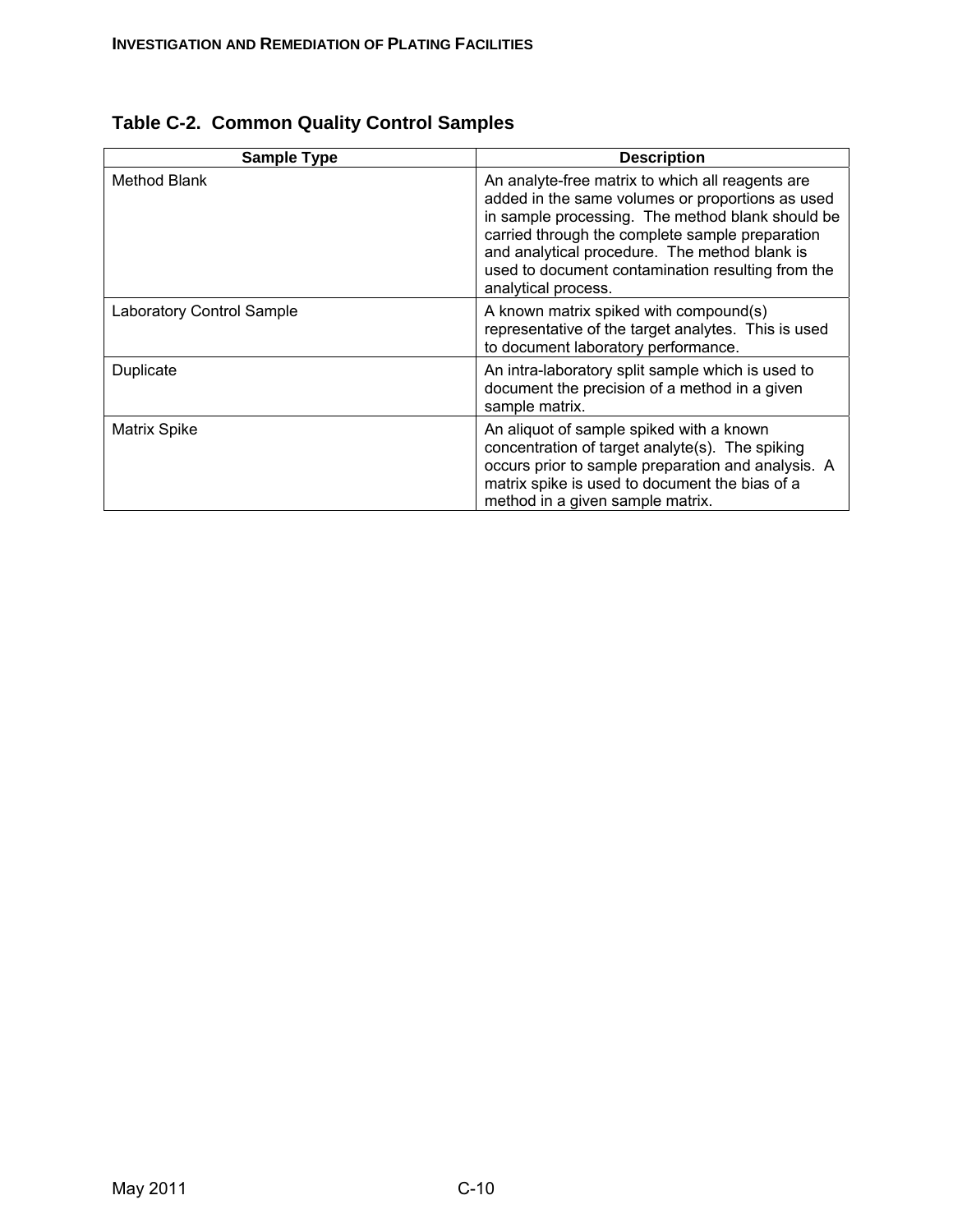# **APPENDIX D RISK ASSESSMENT AND CLEANUP GOALS**

# **TABLE OF CONTENTS**

Page

| $D-1$          |
|----------------|
| $D-3$          |
| .D-9<br>$D-12$ |
| D-16           |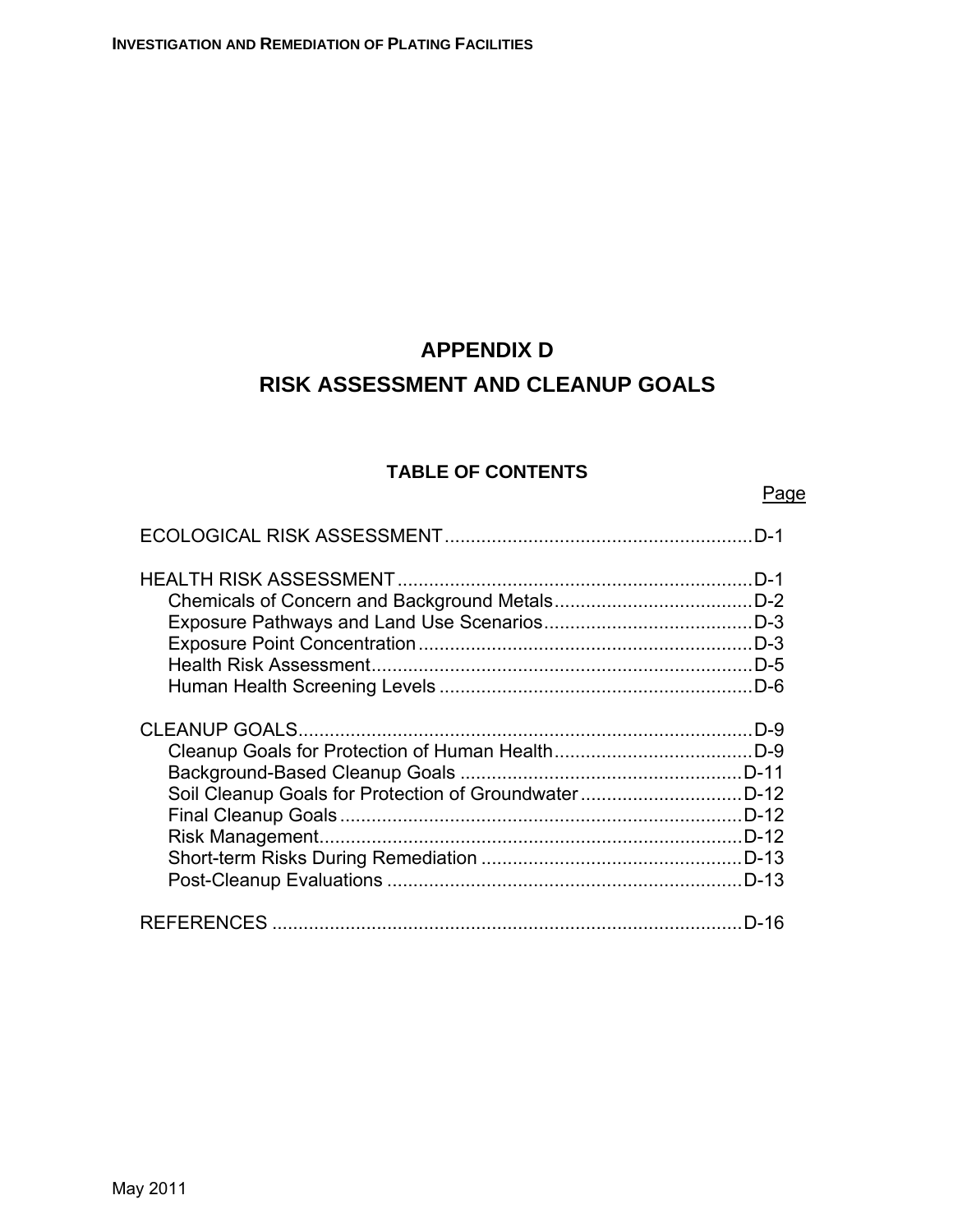# **RISK ASSESSMENT AND CLEANUP GOALS**

Evaluation of potential risks to human health and the environment posed by contaminants at a plating facility is part of the site characterization process. The evaluation supports the risk management decision-making process of determining whether additional site investigation, further risk assessment, and/or remediation may be necessary. Cleanup goals are generally established based on concentrations that do not pose an unacceptable risk or threat to human health and the environment.

# **ECOLOGICAL RISK ASSESSMENT**

Although this appendix focuses on health risk assessment, a scoping-level ecological investigation should be conducted to characterize the chemical, physical, and biological aspects of a site and to evaluate the potential for complete exposure pathways between ecological receptors and chemicals of concern (COCs) (DTSC, 1996ab; USEPA 1997). Ecological risk should be further evaluated if the results of this qualitative assessment indicate further assessment is necessary (e.g., Phase I predictive assessment). Even if no currently-complete exposure pathways for ecological receptors are identified, the biological characterization of the site may become an important consideration for risk management decisions. For example, removal actions to protect human health may adversely impact ecological receptors or critical portions of their habitat.

#### **HEALTH RISK ASSESSMENT**

Following the site characterization, a human health risk assessment for COCs should be conducted to estimate the potential cancer risks and noncancer health hazards. The potential risks and hazards associated with the COCs are used in the risk management decision-making process to determine whether further site characterization, risk assessment, or cleanup may be necessary for the site. The point of departure for risk management decisions for cancer risk is 1 x  $10^{-6}$  and for noncancer risk is a hazard index of 1. Sites with risks in excess of these points of departure may require remediation.

The risk assessment process includes:

- identification of COCs and affected environmental media;
- identification of exposure pathways, land use, and potential human receptors;
- determination of exposure point concentrations (EPCs);
- selection of toxicity criteria; and
- calculation and characterization of potential cancer risks and noncancer hazards.

A screening level health risk assessment may be sufficient, depending on factors such as the complexity of the site, the degree of characterization of site contamination, and the anticipated remedy. Guidance for conducting a risk screening evaluation is provided in the following:

• *Preliminary Endangerment Assessment Guidance Manual* (PEA Manual; DTSC, 1994; revision pending);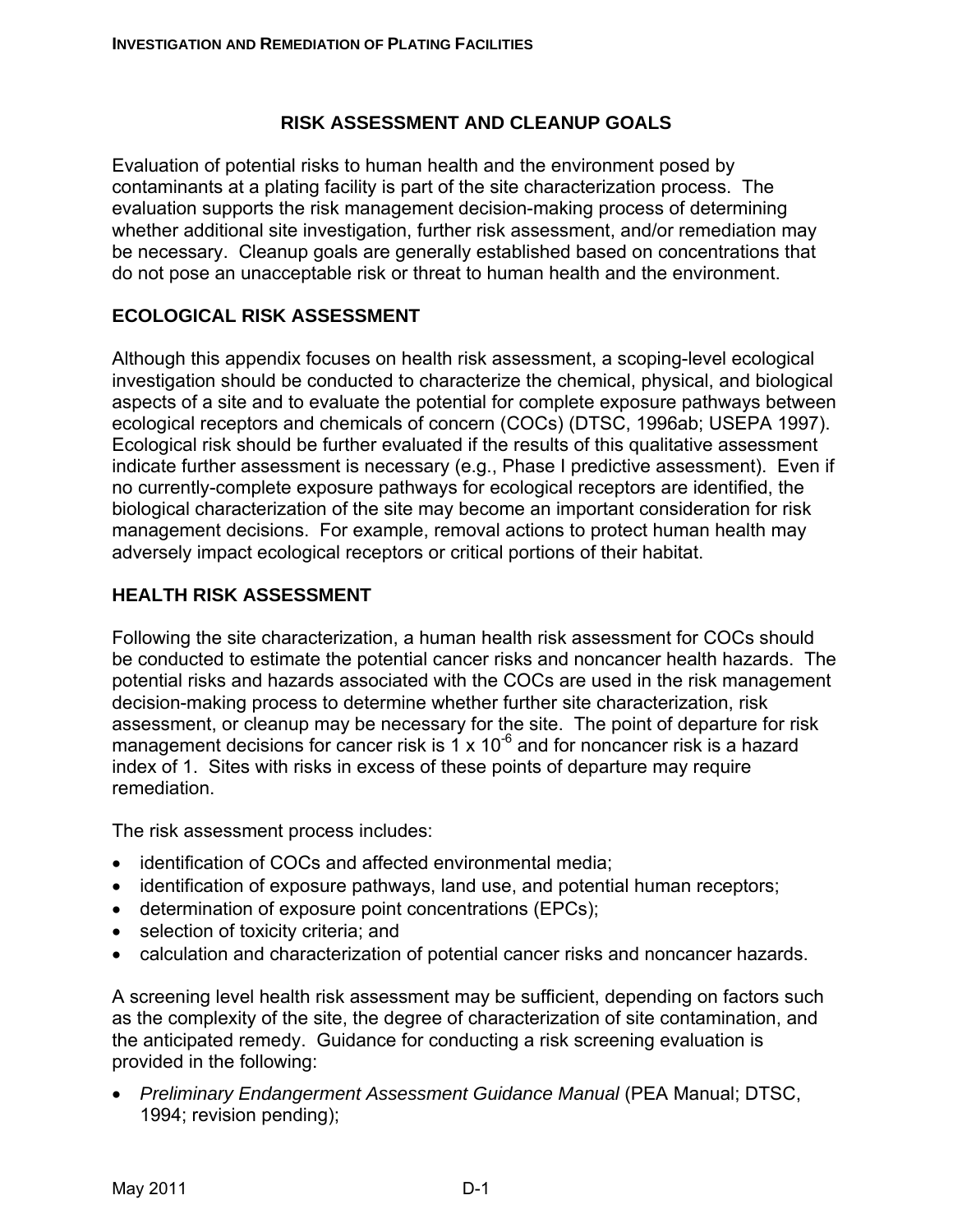- *Use of California Human Health Screening Levels (CHHSLs) in Evaluating*  Contaminated Properties (Cal/EPA, 2005b)<sup>1</sup>;
- *Guidance for the Evaluation and Mitigation of Subsurface Vapor Intrusion to Indoor Air* (Vapor Intrusion Guidance; DTSC, 2005a; revision pending)*;*
- *PT&R Guidance Remediation of Metals in Soil* (DTSC, 2008)*;*
- *PT&R Guidance Remediation of Chlorinated VOCs in Vadose Zone Soil* (DTSC, 2010)*;* and
- U.S. Environmental Protection Agency (USEPA) Regional Screening Levels  $(RSLs)<sup>2</sup>$ , used as described in:
	- Human Health Risk Assessment Note 3 DTSC Recommended Methodology for Use of U.S. EPA Regional Screening Levels (RSLs) in Human Health Risk Assessment Process at Department of Defense Sites and Facilities (DTSC, 2009b; update pending)
	- Human Health Risk Assessment Note 4 Screening Level Human Health Risk Assessments (DTSC, 2009c; update pending)

Complex sites (such as those with multiple contaminants, impacts to multiple environmental media, and/or complex features) may require a site-specific comprehensive risk assessment subsequent to, or in lieu of, a screening risk assessment. General guidance for conducting a site-specific comprehensive risk assessment is provided in *Risk Assessment Guidance for Superfund: Volume I--Human Health Evaluation Manual, Part A, Baseline Risk Assessment* (USEPA, 1989). Additional guidance for conducting risk assessments is available at the following agency web sites:

- U.S. Environmental Protection Agency (USEPA): www.epa.gov/oswer/riskassessment/risk\_superfund.htm
- Department of Toxic Substances Control (DTSC): www.dtsc.ca.gov/AssessingRisk/index.cfm.

# **Chemicals of Concern and Background Metals**

Generally, all organic contaminants (such as volatile organic compounds [VOCs] and semi-volatile organic compounds [SVOCs]) detected in soil, soil gas, and/or groundwater are considered COCs in the risk assessment. Similarly, all anthropogenic inorganic contaminants (e.g., cyanide) detected in soil or groundwater are considered COCs in the risk assessment. COCs for risk evaluation should include transformation products associated with detected chemicals (e.g., vinyl chloride is a transformation product associated with trichloroethene) and chemicals suspected to be present based on site information. For sites impacted by ambient levels of contamination, the COCs

 $\overline{a}$ 

 $1$  The CHHSLs were developed using standard exposure assumptions and chemical toxicity values published by the USEPA and Cal/EPA and are occasionally updated to incorporate new toxicity information of referenced chemicals.

<sup>2</sup> www.epa.gov/region09/superfund/prg/index.html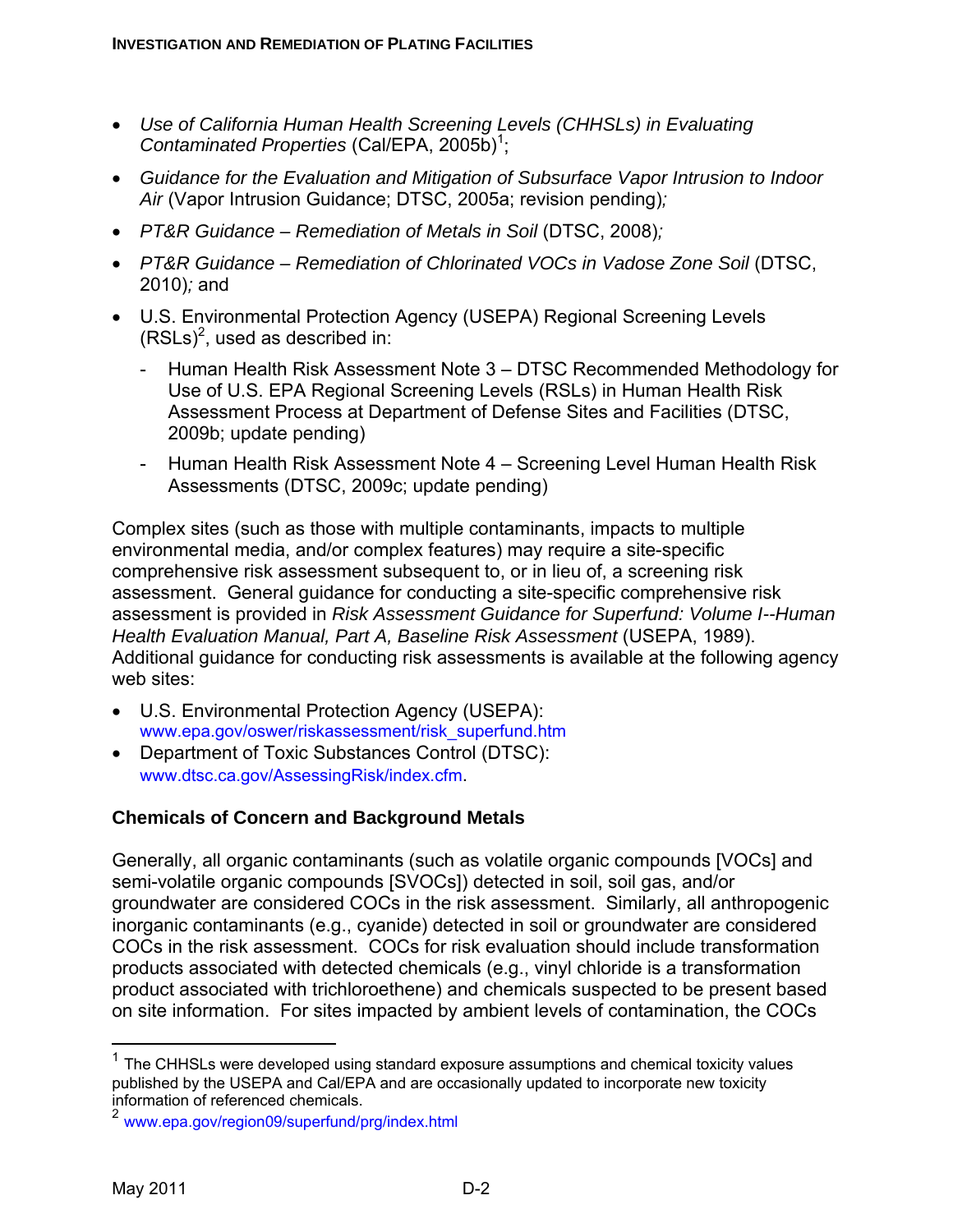are included for risk assessment and relative contributions by ambient contributions and the site are characterized. Ambient concentrations should not be used to "screen-out" COCs for risk evaluation.

Because metals may occur naturally in soil, metal concentrations should be compared to background and/or ambient concentrations to determine if the metals present on the site exceed these values and may therefore indicate a release. Appendix B of the *PT&R Guidance – Remediation of Metals in Soil* (DTSC, 2008) provides guidance on estimating and using background concentrations of metals in soil. *Statistical Analysis of Groundwater Monitoring Data at RCRA Facilities: Unified Guidance* (USEPA, 2009b) provides guidance on estimating and using background concentrations of metals in groundwater. All metal COCs present above background and/or ambient levels should be retained for further evaluation to fully account for the potential cumulative risk (even if the COCs individually do not pose a significant risk). A few metals, most notably arsenic, may pose potential health risks at background concentrations.

#### **Exposure Pathways and Land Use Scenarios**

All potential exposure pathways and receptors identified in the CSM for current and potential future uses of the property should be described in the risk assessment. The land use and risk assessment exposure scenarios evaluated for this guidance are (1) residential and (2) industrial or commercial. Evaluation of offsite receptors or exposure scenarios other than default residential and industrial/commercial scenarios for the baseline risk assessment requires additional consultation with the DTSC.

Exposure to COCs in shallow soil can occur by several pathways, including inhalation of outdoor air, direct contact with soil (incidental ingestion and dermal contact), ingestion of food products contaminated with COCs, and inhalation of volatile COCs that have migrated from the subsurface into indoor air.

Exposure to COCs that have migrated from vadose zone soil to groundwater, or are predicted to reach groundwater, should also be evaluated. Exposure pathways for COCs in groundwater include, but are not limited to, ingestion, dermal contact during showering/bathing, and inhalation of vapors released indoors from household use of groundwater.

DTSC should be consulted regarding evaluation of soil and groundwater exposure pathways.

#### **Exposure Point Concentration**

Soil

The PEA Manual (DTSC, 1994; revision pending) recommends use of the maximum concentration of each COC for initial risk screening purposes. Other statistical approaches may also be appropriate, including the calculation of the 95 percent upper confidence limit (95% UCL) on the arithmetic mean concentration. Statistical programs,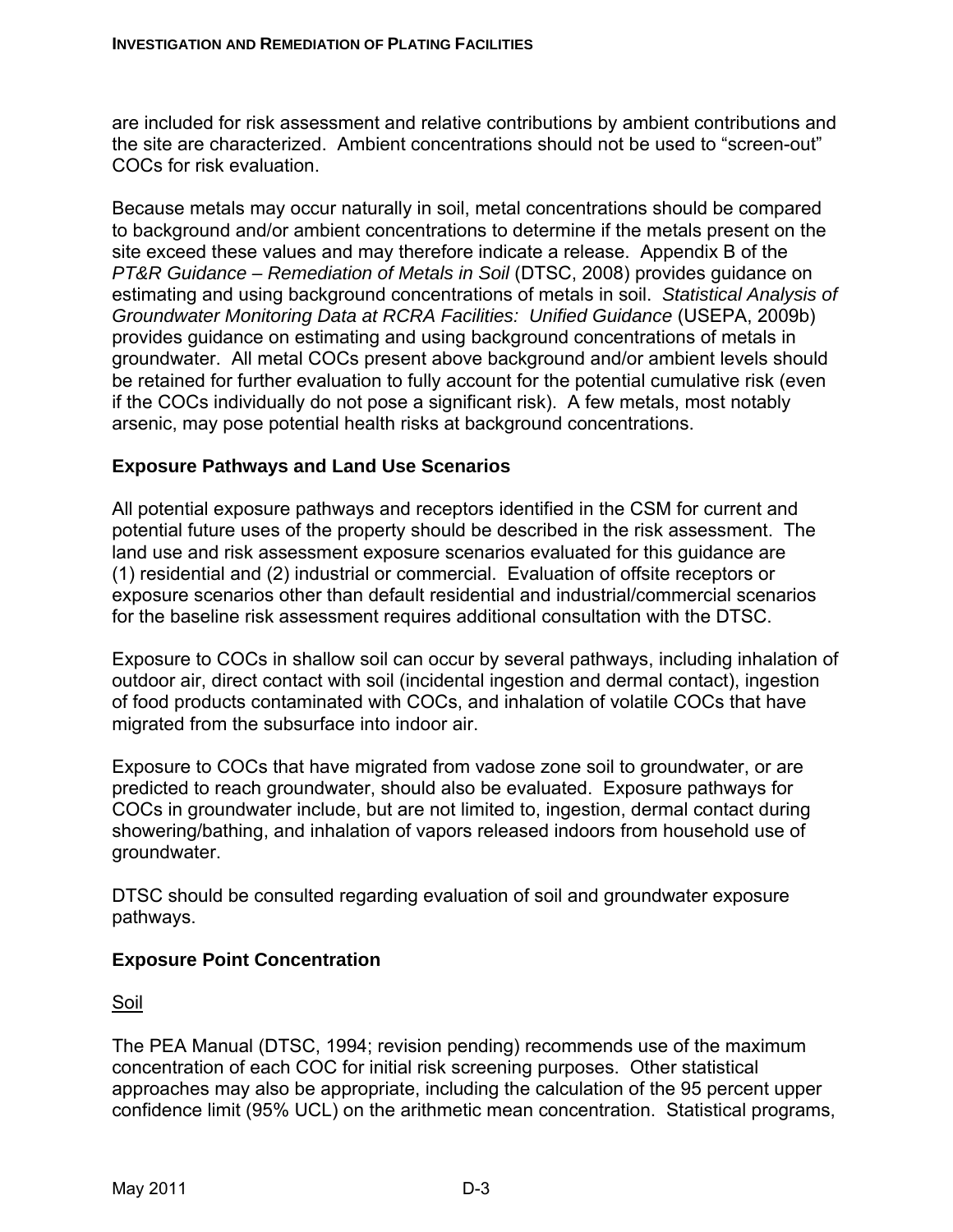such as ProUCL software (USEPA, 2009a), can be used to calculate the exposure concentration and data should be transformed where necessary. Censored data (i.e., concentrations reported as "not detected") should be included at one-half the detection limit, provided that the detection frequency for the COC is greater than 50 percent. Appendix B of *PT&R Guidance – Remediation of Metals in Soil* (DTSC, 2008) identifies techniques for working with data sets that have a detection frequency less than 50 percent.

Use of the 95% UCL statistic is dependent on the size of the data set (a minimum of ten samples are necessary), the distribution of contamination on the site, and the possible existence of localized hot spots. The selection of the EPCs for soil should be justified based on whether soil contamination is limited to localized areas (hot spots), spread across the site, or contained within a defined area of concern. It is not appropriate to statistically minimize soil concentrations by including soil data from large areas of the site that are not impacted. If it is unclear whether the site characterization data supports the use of the 95% UCL, the maximum concentrations should be used in risk estimates. Consideration of overall risk from the whole site may be addressed in the post-cleanup evaluation.

For sites with high concentrations of VOCs, soil matrix data can be used to identify locations with VOC concentrations exceeding saturation limits for the soil and provide concentration data for soil exposure assessments. For sites at which the soil saturation limit for a VOC is exceeded, the evaluation of vapor intrusion risk requires additional consultation with DTSC. Maximum detected concentrations of VOCs in shallow soil matrix samples should be used for screening-level soil risk assessments (DTSC, 1994; revision pending). In consultation with DTSC, the estimated average concentration (95% UCL of the arithmetic mean) may be used at sites with sufficient characterization of VOCs in soil matrix.

# Soil Gas

The maximum detected concentration of each COC in soil gas should be used as the EPC for vapor intrusion risk assessment (DTSC, 2005a; revision pending; Cal/EPA, 2005b). DTSC approval is required for use of any other metric for the EPC. Alternatively, point estimates of risk might be calculated using concentrations of COCs for each sampling location. Point estimates of risk are useful for spatial evaluation of contamination and risk at sites with multiple contaminants, and can be useful for evaluating remedial alternatives. For soil gas samples in which a site COC was not detected because of elevated detection limits, the detection limit for the COC should be used as a proxy concentration (DTSC, 2005a; revision pending). The distribution and extent of contamination at the site and the possible existence of localized areas of higher concentrations (i.e., hot spots) must be considered in both risk assessment and risk management.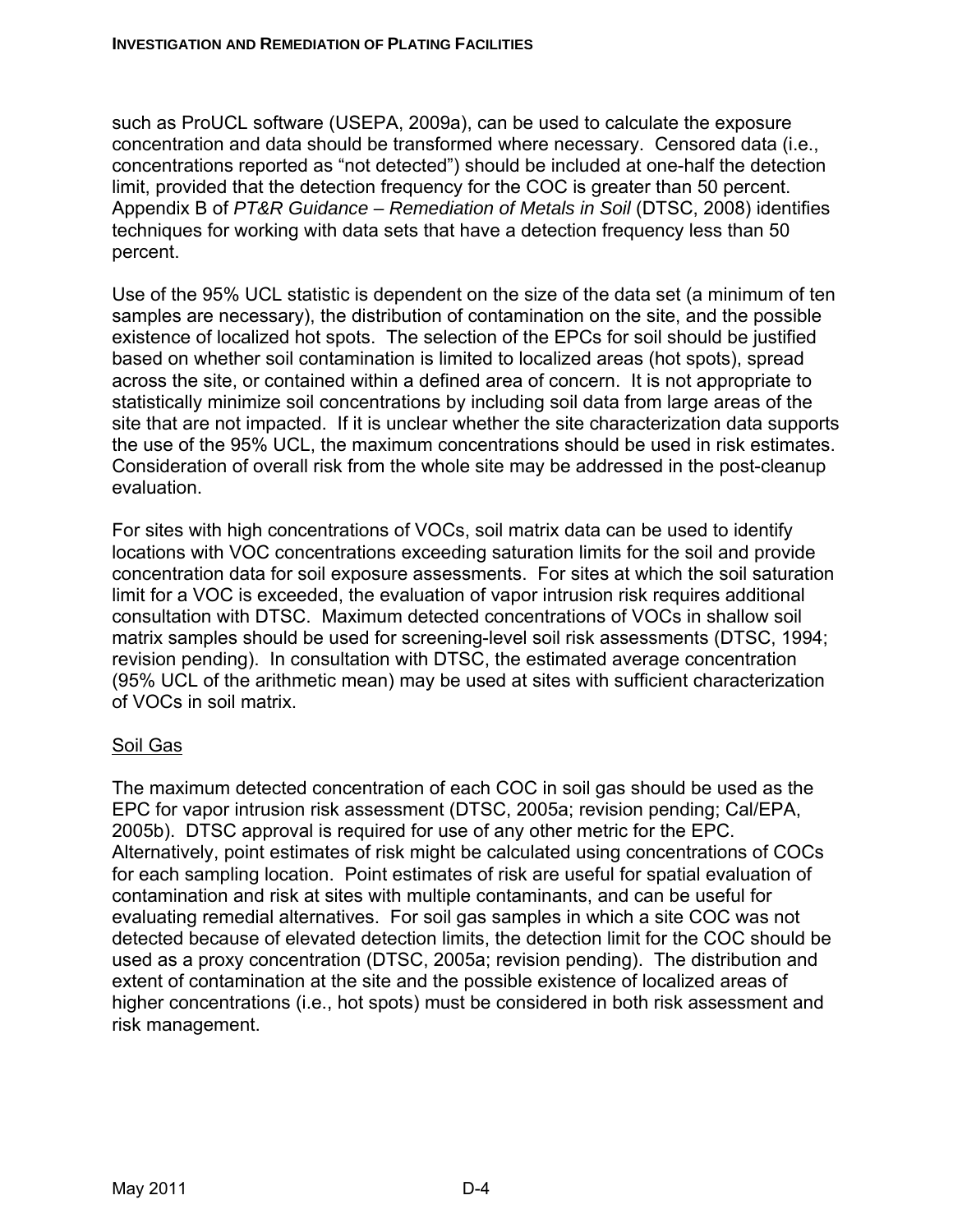# **Groundwater**

EPCs for COCs in groundwater should be based on concentration data collected from monitoring wells over a period of time that allows assessment of temporal trends. For sites at which COCs have not yet reached groundwater, concentrations predicted by modeling can be used to support risk estimates (see Section 4.2). A combination of monitoring data and modeling might be appropriate for estimating EPCs at some sites. The maximum measured or model-predicted concentration of COCs in groundwater should be used. DTSC approval is required for use of other metrics for the EPC.

The data quality objectives (DQOs) for data used to support the EPC for groundwater will depend on the exposure pathways being evaluated (e.g., vapor intrusion, drinking water). For example, evaluation of vapor intrusion focuses on concentrations at the water table (DTSC, 2005a; revision pending). Both groundwater and soil gas data should be used to develop the EPC for the vapor intrusion pathway. Data from both media should be used to estimate the indoor air exposure concentration and the higher predicted EPC should then be used for assessing vapor intrusion risks (DTSC, 2005a; revision pending).

#### **Health Risk Assessment**

#### Soil

Risks associated with exposures to COCs in soil matrix should be evaluated for shallow soil (0 to 15 feet below ground surface). Elevated VOC concentrations in soil may also warrant evaluation of emissions into outdoor air. DTSC should be consulted regarding evaluation of exposures to COCs in soil and application of DTSC guidance. Generally, the PEA Manual (DTSC, 1994; revision pending) and updated exposure factors provided in *DTSC Human Health Risk Assessment Note 1: Recommended DTSC Default Exposure Factors for Use in Risk Assessment at California Military Facilities*  (HHRA Note 1; DTSC 2005b) should be followed. The most current toxicity criteria available from California Environmental Protection Agency (Cal/EPA) and USEPA should be used.

#### **Groundwater**

The PEA Manual (DTSC, 1994; revision pending) should be used for assessment of risks associated with exposure to COCs in groundwater. Updated exposure factors provided in HHRA Note 1 (DTSC, 2005b) and the most current toxicity criteria available from Cal/EPA and USEPA should be used.

#### Vapor Intrusion into Indoor Air

The Vapor Intrusion Guidance (DTSC, 2005a; revision pending) should be followed for conducting preliminary and/or site-specific screening evaluation of risks associated with VOCs. The Vapor Intrusion Guidance provides default attenuation factors for estimating indoor air concentrations from soil vapor concentrations for use in preliminary screening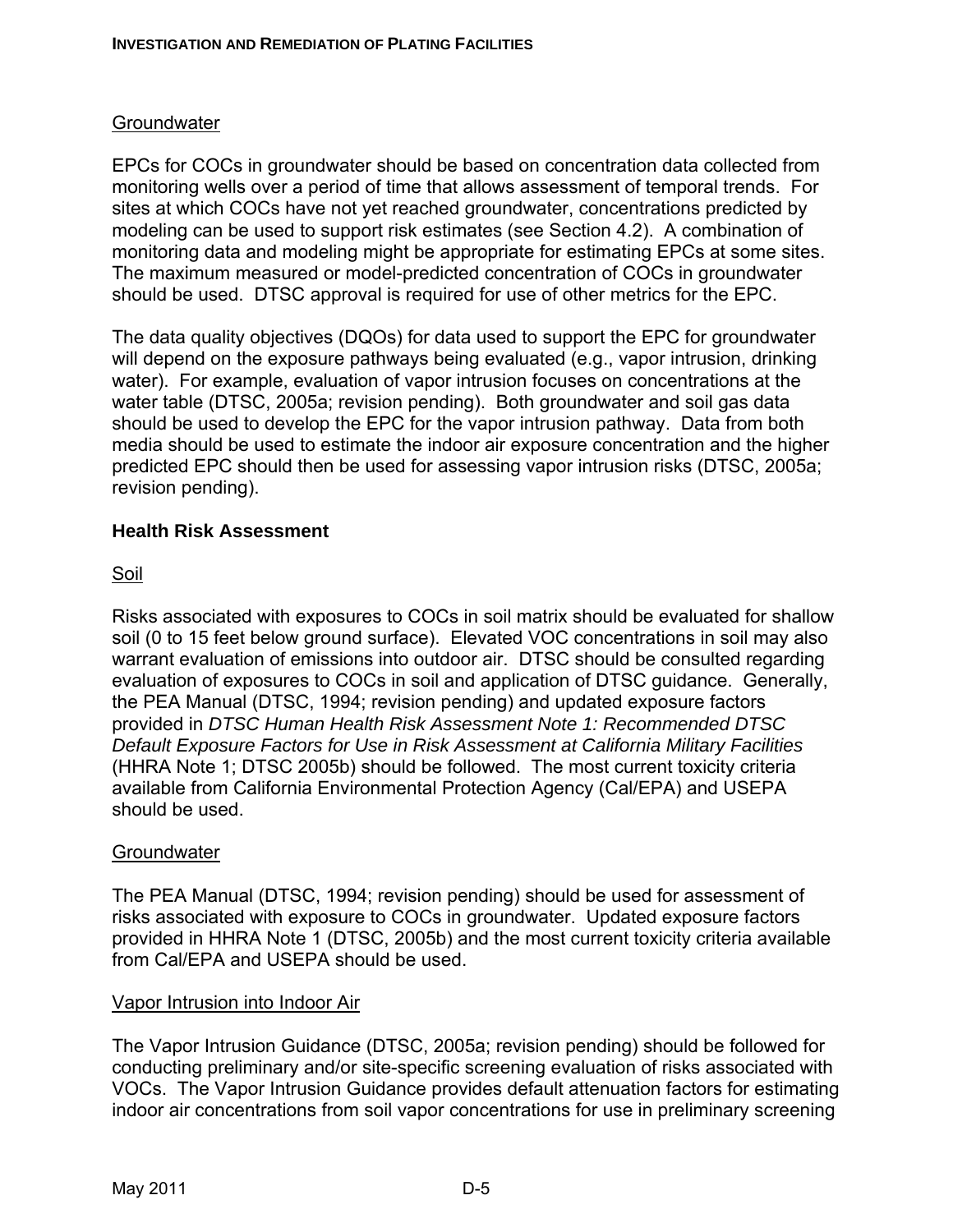risk assessments and also describes procedures for estimating site-specific soil vapor attenuation factors and predicting indoor air VOC concentrations and risks. Current USEPA vapor intrusion guidance is provided in *Evaluating the Vapor Intrusion to Indoor Air Pathway from Groundwater and Soils* (USEPA, 2002). The most current toxicity criteria available from the Cal/EPA and USEPA should be used. Cumulative cancer risks and noncancer hazards should be calculated for sites with multiple VOCs.

Although soil gas data are preferred for evaluation of vapor intrusion, preliminary risk screening with groundwater monitoring data might be conducted in limited cases. When groundwater data is used, the Vapor Intrusion Guidance should be followed and the vapor intrusion risk associated with both soil gas and groundwater should be evaluated. Soil sampling might be necessary at some sites, such as those with high concentrations of VOCs and/or where site conditions preclude soil gas sampling. In consultation with DTSC, an approach can be developed for evaluation of the soil vapor intrusion into indoor air pathway.

# **Human Health Screening Levels**

Human health screening levels are risk-based concentrations of chemicals in specific environmental media (e.g., soil, soil gas, groundwater). Risk-based concentrations (also referred to as health-based concentrations) are developed using a target cancer risk or noncancer hazard quotient. The calculations rely on multiple assumptions and factors for estimating contaminant environmental fate and transport and receptor exposures for a hypothetical (or specific) site. Generally, conservative default exposure assumptions are used to derive these screening levels. For carcinogens, risk-based concentrations are developed for both cancer risk and noncancer hazard, and the lesser (more protective) concentration is selected as the screening level.

Screening levels based on default assumptions can be used for screening risk assessments. Site-specific risk-based concentrations may also be developed. Screening-level and/or site-specific risk-based concentrations are often used in development of remedial action objectives (RAOs) and cleanup goals.

For risk assessments based on screening levels, cancer risk and hazard are estimated by dividing the maximum concentration of each COC by the corresponding mediumspecific screening level. The ratio of the EPC to the risk-based concentration is multiplied by the target risk or hazard quotient from which the risk-based concentration was calculated (10<sup>-6</sup> risk and hazard quotient of 1 for screening assessments). When using risk-based screening levels for assessing risks, both cancer risk and hazard must be evaluated for carcinogenic COCs, and cumulative risk and hazard for multiple COCs and exposure pathways must be presented. For the vapor intrusion into indoor air pathway, the maximum detected concentration of each COC in soil gas is compared with the corresponding screening level for soil gas.

For risk assessments based on screening levels, risk-based concentrations for the residential scenario should be used. In addition to the residential scenario, risk assessments for industrial, commercial, and other land use scenarios might be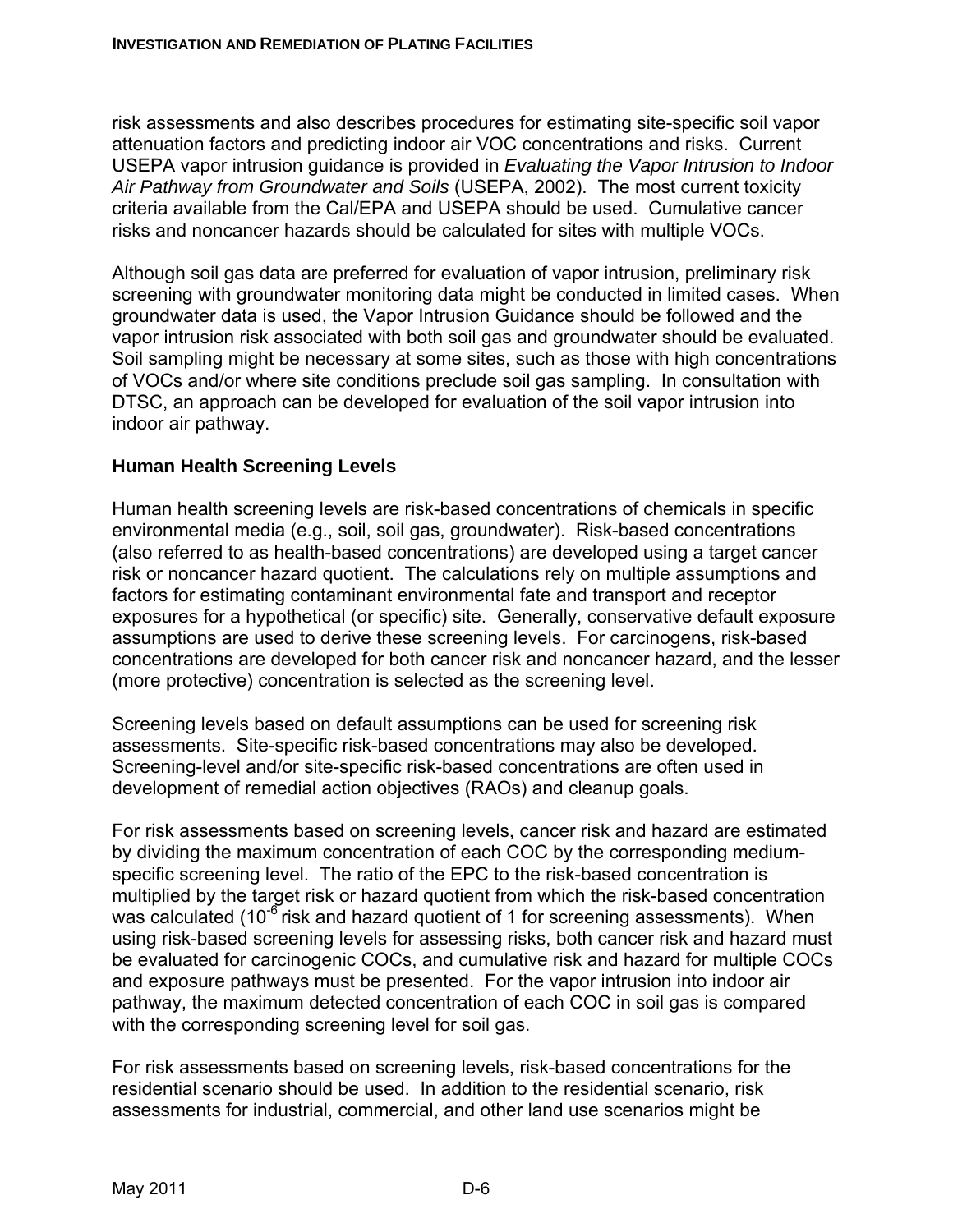conducted for the evaluation of remedies and the risk management decision process. Sites with individual chemical or cumulative cancer risks greater than 1  $\times$  10<sup>-6</sup> or noncancer hazards (hazard index) greater than 1 for the residential scenario should be considered for further risk management evaluation.

#### Screening Assessment for VOCs in Soil Gas

The Vapor Intrusion Guidance (DTSC, 2005a; revision pending) should be used to develop risk-based screening levels for VOCs in soil gas. Default soil gas attenuation factors provided in the Vapor Intrusion Guidance can be used to develop generic riskbased screening levels. Alternatively, the USEPA spreadsheet version of the Johnson and Ettinger model for vapor intrusion into indoor air and certain assumptions for building properties provided in the Vapor Intrusion Guidance can be used with data for site-specific soil properties to derive soil gas attenuation factors and screening levels.

For sites or areas for which soil matrix samples are necessary in addition to soil gas data, Appendix E of the Vapor Intrusion Guidance provides procedures for using soil matrix data to estimate soil gas concentrations. The Vapor Intrusion Guidance also discusses the limitations and uncertainties in using soil matrix data.

#### California Human Health Screening Levels

California Human Health Screening Levels (CHHSLs) are based on standard exposure assumptions and chemical toxicity values published by Cal/EPA and the USEPA, and can be used for evaluation of VOCs in soil gas and the evaluation of metals and other COCs in soil (Cal/EPA, 2005ab). Currently there are no CHHSLs for groundwater or surface water.

Toxicity criteria used for the CHHSLs should be reviewed prior to use and updated (i.e., adjust the screening level) as necessary. The current list of CHHSLs can be found on the Cal/EPA web site at (www.oehha.ca.gov/soil.html). The guidance document on use of CHHSLs for screening risk assessments (Cal/EPA, 2005b) should be consulted. A spreadsheet calculator is also available on the Cal/EPA web site.

**Metals and non-VOCs.** EPCs for COCs in soil should be compared to CHHSLs. Cumulative (multiple chemical) cancer risks and noncancer hazards should be calculated according to the guidance. Either individual chemical risk or cumulative cancer risks greater than 1  $\times$  10<sup>-6</sup> or noncancer hazards (hazard index) greater than one should be considered for further risk management evaluation.

**VOCs.** The CHHSLs for VOCs are risk-based concentrations for soil gas for the vapor intrusion/indoor air exposure pathway only. Soil gas CHHSLs were developed using the USEPA spreadsheet version of the Johnson and Ettinger model for soil vapor intrusion into indoor air. The CHHSLs might not be adequately protective for estimating impacts to indoor air in structures with: basements; significant openings to the subsurface; preferential pathways for vapors (such as utility openings); or substandard ventilation systems. Sites with conditions significantly different from those assumed for the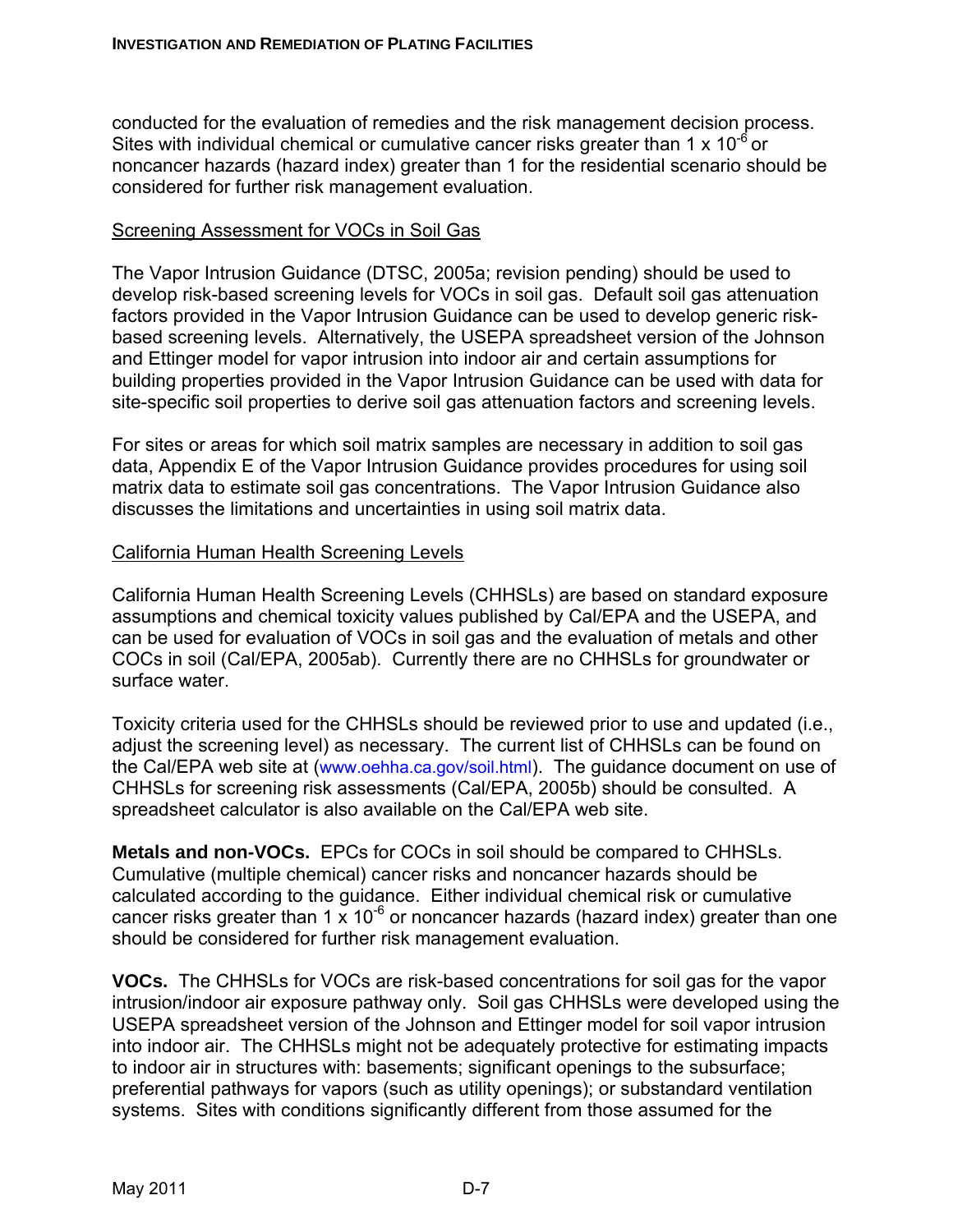CHHSLs warrant a site-specific evaluation using the Vapor Intrusion Guidance (DTSC, 2005a; revision pending).

## Soil Screening Levels for Soil Matrix

Risk-based screening levels for contact exposure pathways for COCs in soil can be developed using the PEA Manual (DTSC, 1994; and updates) and current exposure parameter values recommended in HHRA Note 1 (DTSC, 2005b). As applicable, CHHSLs for non-VOCs present at the site may be used for soil exposure pathways in the screening risk assessment. If a site-specific screening level or CHHSL is not available for a given compound, USEPA Regional Screening Levels (RSLs) for soil matrix may be used for screening evaluation of soil exposure pathway risks for COCs (ingestion, dermal contact, inhalation of outdoor air). DTSC guidance on use of RSLs (DTSC, 2009bc and updates), including adjustments for Cal/EPA toxicity criteria, should be followed. Consultation with a DTSC risk assessor is recommended to ensure application of RSLs at a site is appropriate. As with other screening levels, both cancer risk and hazard must be evaluated for carcinogenic COCs, and cumulative risk and hazard for multiple COCs must be estimated. The RSLs do not include the vapor intrusion pathway, and therefore should be used in conjunction with an appropriate vapor intrusion assessment.

#### Screening Levels for Groundwater

Health risk screening evaluation of groundwater can also be accomplished by comparing appropriate groundwater concentrations to a risk-based screening level for drinking water. Risk-based screening levels for evaluation of groundwater include:

- Risk-based concentrations developed using the PEA Manual (DTSC, 1994; and updates);
- Cal/EPA Public Health Goals (PHGs) for drinking water; and
- USEPA RSLs for tap water.

PHGs are concentrations of drinking water contaminants at which adverse health effects are not expected to occur from a lifetime of exposure. The California Safe Drinking Water Act of 1996 (Health and Safety Code Section 116365) requires the Cal/EPA Office of Environmental Health Hazard Assessment (OEHHA) to adopt PHGs based exclusively on public health considerations. PHGs are considered by the California Department of Health Services in establishing drinking water standards (state Maximum Contaminant Levels [MCLs]). Although PHGs are not enforceable (e.g., as applicable or relevant and appropriate requirements [ARARs]), the intent of the PHG is to provide a health-based concentration for the development of state MCLs. Siterelated concentrations may be compared to currently available PHGs for the purposes of health risk assessment. The current list of PHGs can be found on the Cal/EPA web site (www.oehha.ca.gov). Consultation with a DTSC risk assessor is recommended to ensure application of PHGs at a site is appropriate.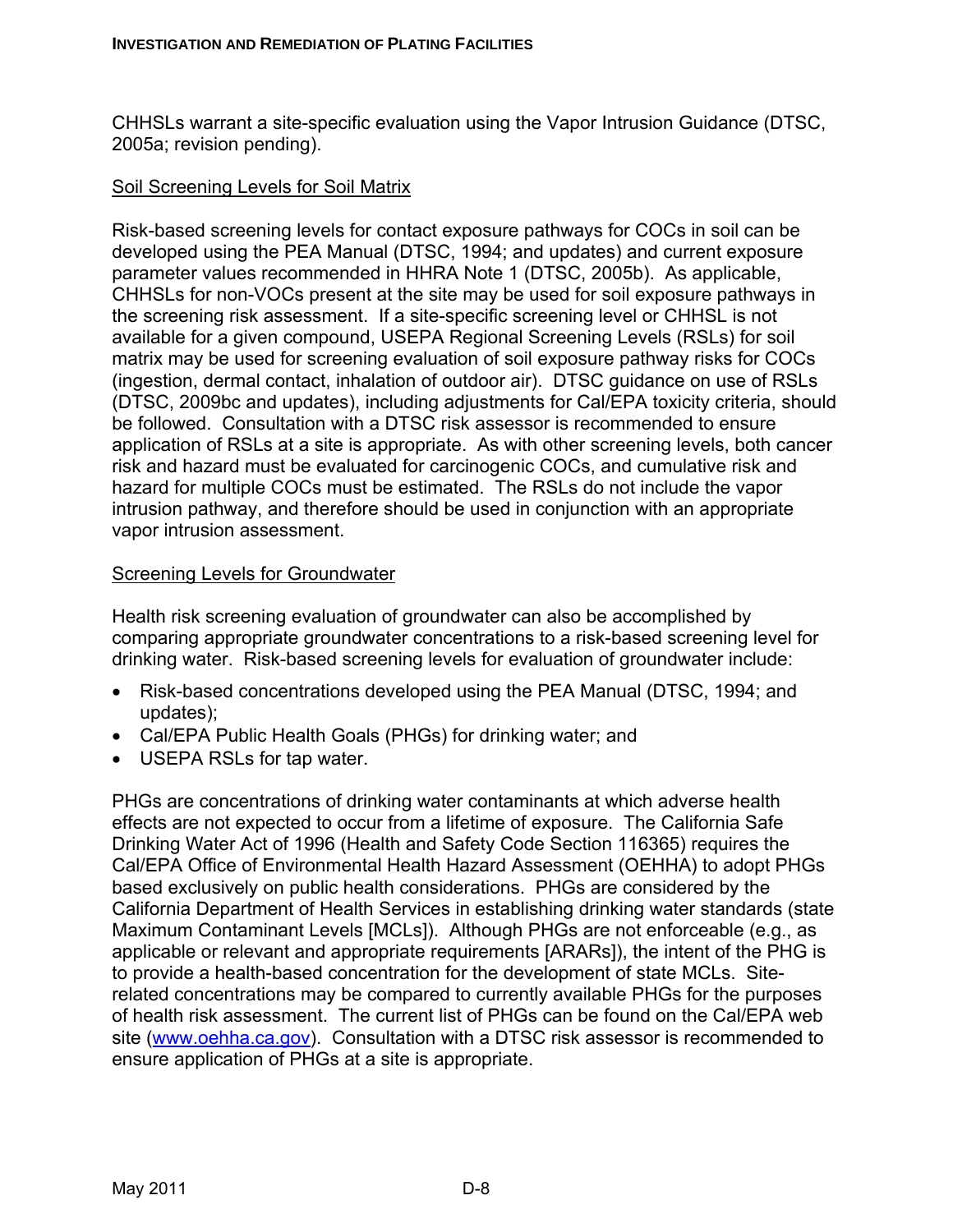If depth to groundwater is relatively shallow (e.g., within 50 feet of the ground surface), the Vapor Intrusion Guidance (DTSC, 2005a; revision pending) should be used to develop risk-based screening levels for VOCs in groundwater. A partitioning model should be used to estimate groundwater concentrations from the risk-based soil vapor concentrations. For exposures to VOCs in groundwater via other pathways (ingestion, dermal contact from bathing, inhalation of vapors emitted into indoor air from household use of groundwater), the PEA Manual (DTSC, 1994; revision pending) and updated exposure factors provided in HHRA Note 1 (DTSC, 2005b) should be used for development of risk-based concentrations of VOCs in groundwater.

USEPA RSLs for tap water may be used for screening evaluation of groundwater exposure pathway risks for COCs (ingestion, inhalation of vapors emitted into indoor air from household use of groundwater). DTSC guidance on use of RSLs (DTSC, 2009bc and updates), including adjustments for Cal/EPA toxicity criteria, should be followed. As with other screening levels, both cancer risk and hazard must be evaluated for carcinogenic COCs, and cumulative risk and hazard for multiple COCs must be estimated. The RSLs for tap water do not include dermal exposure or the groundwater vapor intrusion pathway, and therefore they should be used in conjunction with one of the aforementioned risk assessment approaches.

# **CLEANUP GOALS**

Cleanup goals are generally developed based on concentrations that do not pose an unacceptable risk or hazard to human health and the environment. Exceptions to this approach include metals that occur naturally in soil or groundwater at levels which may pose a potential health risk.

*This appendix focuses on human health risk. If potential impacts to ecological receptors or surface water are present, additional approaches for establishing cleanup goals will be needed, which are beyond the scope of this appendix. Contact DTSC for further consultation.* 

# **Cleanup Goals for Protection of Human Health**

Factors that are considered in the development and selection of cleanup goals include the health impact endpoint (cancer risk and/or noncancer hazard), the intended use of the property (e.g., residential, industrial/commercial), exposure pathways, and the number and nature of COCs. Cleanup goals based on anything other than unrestricted use (i.e., residential use) may require institutional controls, such as land use restrictions and operation and maintenance plans.

As a starting point for development of risk-based cleanup goals, an initial cleanup goal of 1 x  $10^{-6}$  cancer risk should be calculated for each carcinogenic COC. For noncancer hazard, the risk-based cleanup goal for each COC should be less than or equal to a cumulative hazard index of 1. When a site has multiple COCs that contribute significantly to calculated excess total risk or hazard, the risk-based cleanup goal for each COC may need to be adjusted to a lower concentration to reduce the overall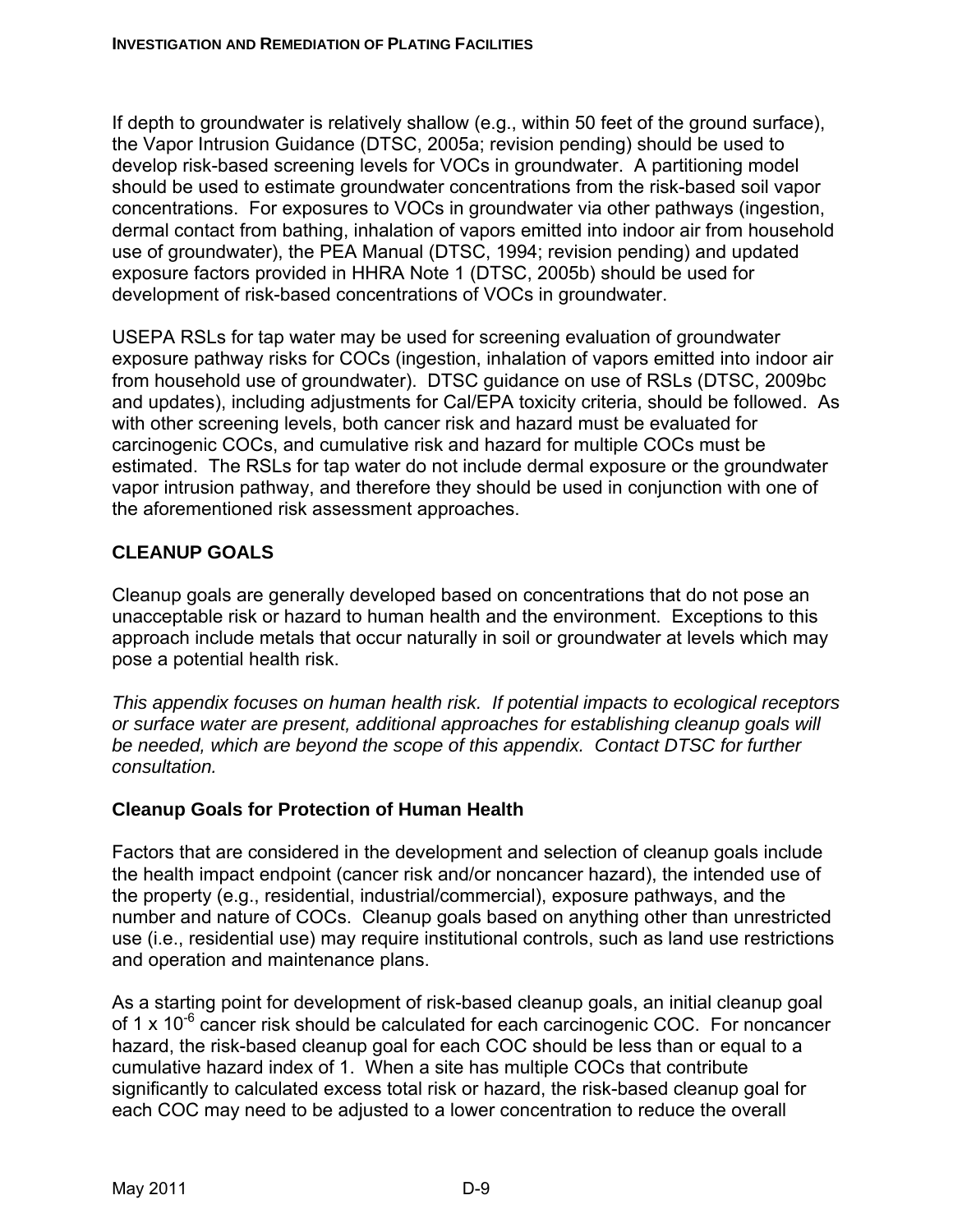cumulative risk and/or hazard to an acceptable range. Risk management decisions that would allow cleanup goals with greater risks or hazards may be made on a site-by-site basis, using the characterization of site risks as a guide.

Selection of a cleanup goal is dependent on the most probable use of the property, considering current and potential future uses. For the purpose of this appendix, two exposure scenarios are considered. The first is a residential or unrestricted land use and the second is an industrial/commercial land use. Default exposure pathway assumptions for persons who may come into contact with the site media are available for both of these land use scenarios. For the purposes of this appendix, these exposure assumptions should be consistent with the assumptions used in the development of CHHSLs or the PEA Manual (updated exposure factors provided in HHRA Note 1; DTSC, 2005b). The most current toxicity criteria available from Cal/EPA and USEPA should be used. When properties are remediated to commercial or industrial cleanup goals or waste is left in place under a cap, institutional controls are required to ensure the continued health protectiveness of the selected solution.

Human-health screening levels such as CHHSLs may be considered as risk-based cleanup goals to streamline the remedy selection process. CHHSLs for COCs in soil are based on the direct exposure of humans to contaminants via incidental soil ingestion, dermal contact, and inhalation of dust in outdoor air. CHHSLs for VOCs are risk-based concentrations for soil gas for the vapor intrusion/indoor air exposure pathway only. The OEHHA web site (www.oehha.ca.gov/risk/soil.html) should be consulted for chemical-specific and other updates to the CHHSL document.

Development of a cleanup goal other than the CHHSL or risk-based concentration may be necessary in the following instances:

- CHHSL values for certain metals (e.g., arsenic) may be less than background concentrations, and therefore, the cleanup goal may be based on the estimated background and/or ambient concentrations. Appendix B of *PT&R Guidance – Remediation of Metals in Soil* (DTSC, 2008) provides a strategy for estimating background metals concentrations and for developing ambient cleanup goals.
- Some agencies may not concur with the proposed use of CHHSLs. The use of CHHSLs as cleanup goals requires concurrence of both the responsible party and agencies.
- Instances may arise where a value less than the CHHSL is needed to address regulatory requirements, environmental concerns, cumulative impacts, or CEQA considerations.
- Current and/or future use of the site requires evaluation of an alternative exposure scenario (other than residential/unrestricted or industrial/commercial).
- The risk-based concentration for a COC might not be attainable for technical or economic reasons at a site.

For sites where groundwater has become contaminated, cleanup goals should consider federal and state MCLs, health-risk based PHGs and/or background levels of metals in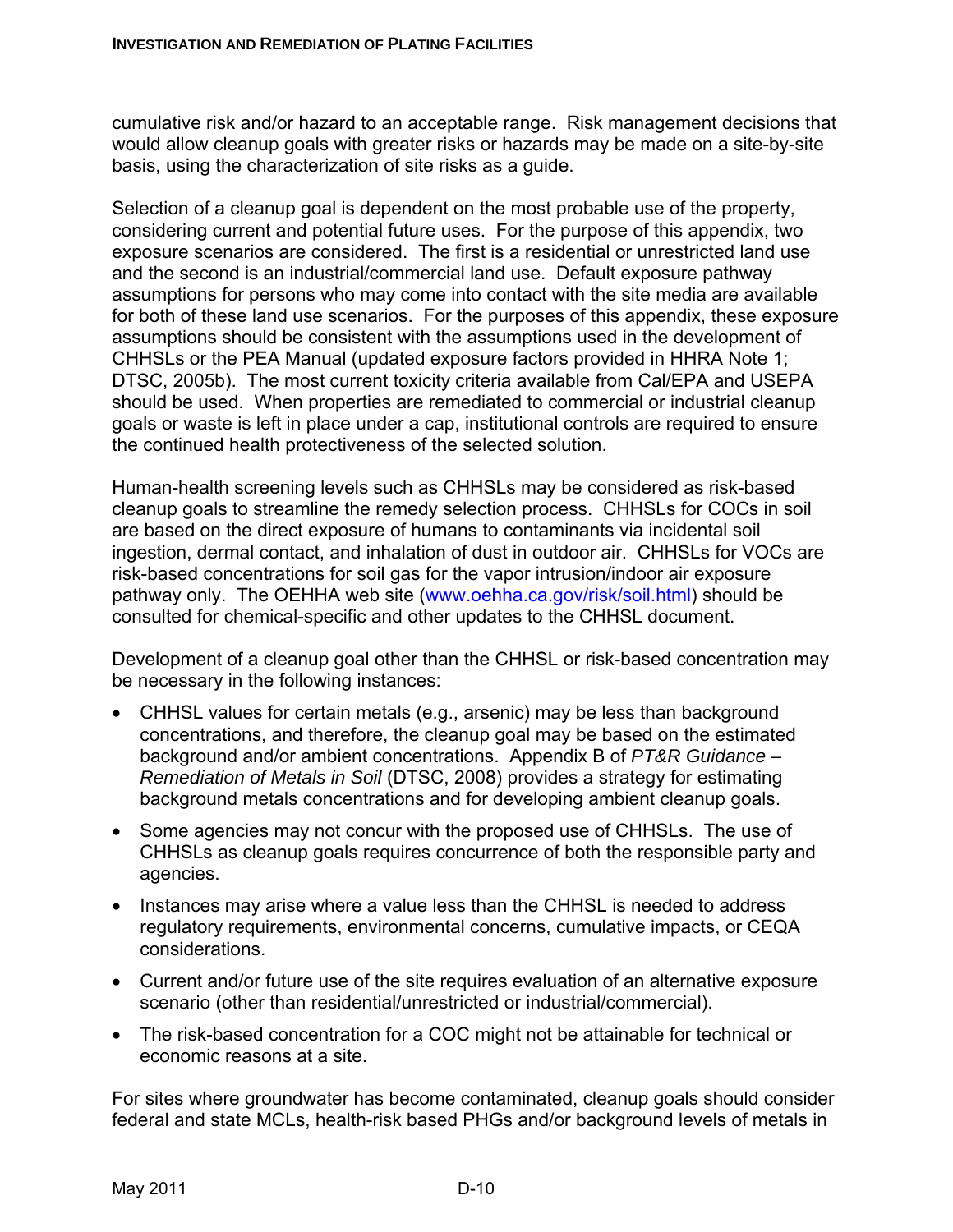groundwater. Because the MCL for hexavalent chromium may be changing, check with DTSC for information regarding the appropriate risk-based value in groundwater.

#### **Background-Based Cleanup Goals**

For some metals, establishment of a cleanup goal will require the consideration of naturally-occurring concentrations of the metal in soil and/or groundwater (i.e., background concentration). DTSC does not require cleanup of sites to concentrations that are less than background.

#### Metals in Soil

The *PT&R Guidance – Remediation of Metals in Soil* (DTSC, 2008) provides guidance for establishing background concentrations in soil.

Although there are several metals in soil which may fall into this category, arsenic is the predominant metal where background concentrations usually need to be considered in developing appropriate cleanup goals. Remediation of arsenic contamination in soil has occurred at many sites, and the calculated health-based cleanup goal can be an order of magnitude below background levels. While DTSC recognizes that there are many outstanding scientific questions about the differing forms and sources of arsenic (including arsenic in water versus arsenic in soil) and the bioavailability and bioaccessibility of arsenic in soil, these issues are not currently factored into this guidance. Several study groups are investigating these potential impacts on risk assessments and development of cleanup goals. As new DTSC guidance concerning arsenic becomes available, the approaches in this document may be modified. DTSC has used a strategy for developing cleanup goals based on the entire site data set for arsenic which is described in *Arsenic Strategies, Determination of Arsenic Remediation Development of Arsenic Cleanup Goals* (DTSC, 2009a). The same approach may be used for other metals at sites where the health-based cleanup goals are significantly below background levels. Briefly, the strategy utilizes the complete data set from a site, including relevant background samples, to statistically determine feasible site-specific cleanup goals. Several statistical approaches are outlined in the guidance.

#### Metals in Groundwater

Background concentrations of some metals (e.g., arsenic, hexavalent chromium) may need to be considered in developing appropriate cleanup goals because risk-based levels may be considerably below background levels in groundwater in some areas. In these cases, background levels of these metals in groundwater may be used to establish the cleanup goal. *Statistical Analysis of Groundwater Monitoring Data at RCRA Facilities: Unified Guidance* (USEPA, 2009b) provides guidance for establishing background concentrations in groundwater.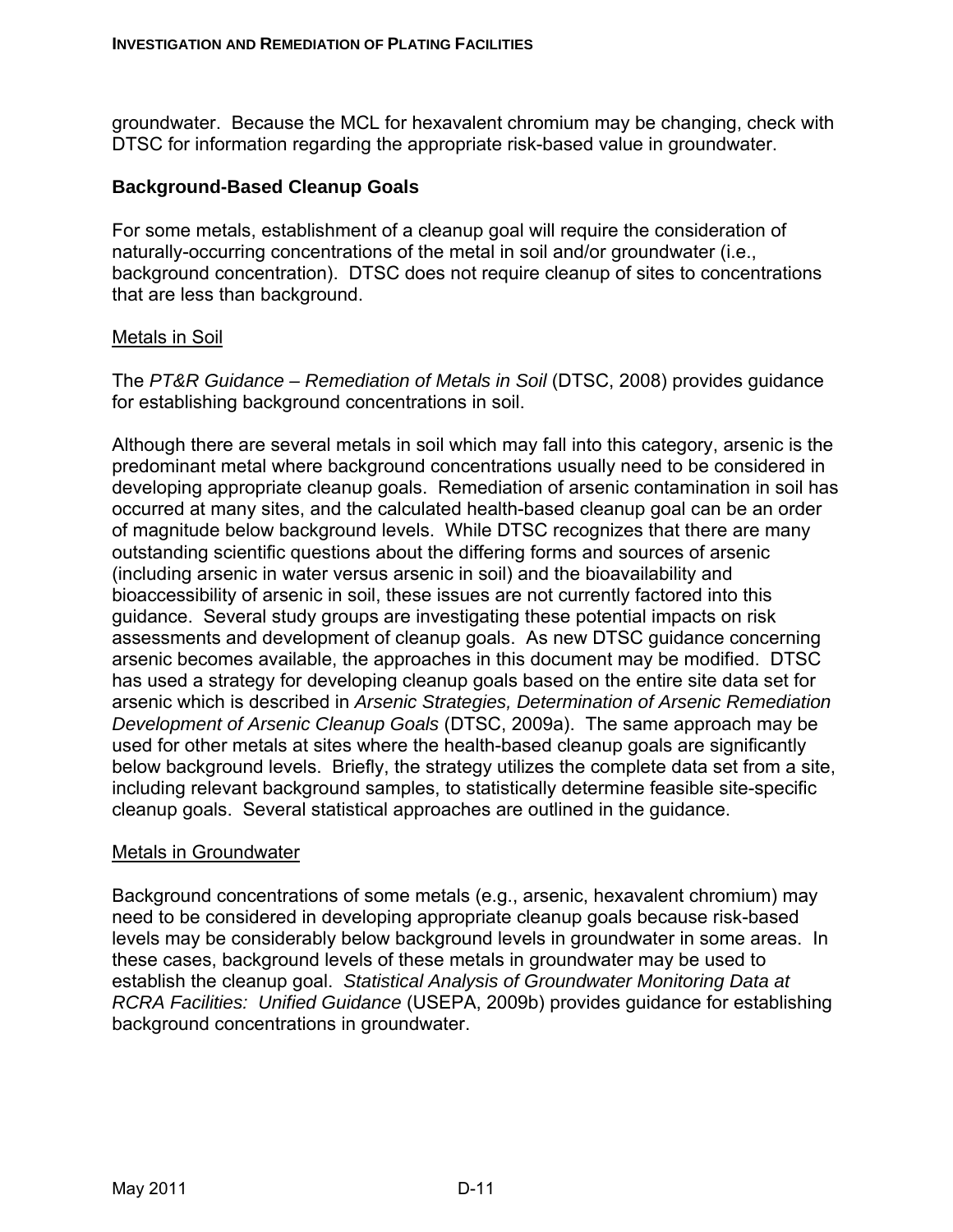#### **Soil Cleanup Goals for Protection of Groundwater**

If the response action is being implemented to decrease or eliminate an on-going threat to groundwater posed by contaminants in vadose zone soil, the process of establishing cleanup goals should also consider soil and soil gas concentrations necessary to protect water resources. Cleanup goals protective of groundwater are established based on site-specific considerations and applicable policies, statutes, and regulations. Potentially applicable policies, statutes, and regulations include:

- State and federal statutes and regulations;
- California State Water Resources Control Board (SWRCB) and California Regional Water Quality Control Board (RWQCB) policies;
- water quality control plans adopted by the SWRCB and RWQCB; and
- relevant standards, criteria, and advisories adopted by State and federal agencies.

DTSC has not identified a single methodology that can be used to establish soil cleanup goals for protection of groundwater. Examples of methods that could be used to establish cleanup goals include use of unsaturated zone fate and transport modeling (Section 4.2) and "lookup" tables of screening levels (e.g., USEPA RSLs for Soil for Protection of Groundwater). The method used for a given site should be selected in consultation with, and with the approval of, the regulatory agencies overseeing the site cleanup.

#### **Final Cleanup Goals**

The objectives of the cleanup should be clearly identified prior to development of the final cleanup goals and evaluation of remedial alternatives. Development of final cleanup goals for a site involves consideration of risk-based cleanup goals and other criteria or requirements, including technical and economic feasibility, regulatory criteria, and community concerns. Evaluation of each remedial alternative for the site should include a determination of the estimated reduction in risk and of risk management measures needed for contamination remaining in excess of risk-based concentrations.

#### **Risk Management**

The final cleanup goal and remediation strategy is a risk management decision based on numerous factors. The risk-based point of departure for risk management decisions is 1 x 10<sup>-6</sup> for cancer risk and a hazard index of 1 for noncancer risk. Sites with individual chemical risk or cumulative risk from multiple COCs in excess of these points of departure may require remediation. In general, risks that are less than 1 x  $10^{-6}$  are called *de minimus* and are not considered to require regulatory intervention. The range of risk (excess cancer risk posed by a site) that is considered as potentially acceptable for risk management decisions starts at 1 x  $10^{-6}$  (one in a million) and goes up to 1 x  $10^{-4}$  (one in ten thousand).

Development of RAOs and final cleanup goals at a site involves consideration of the following: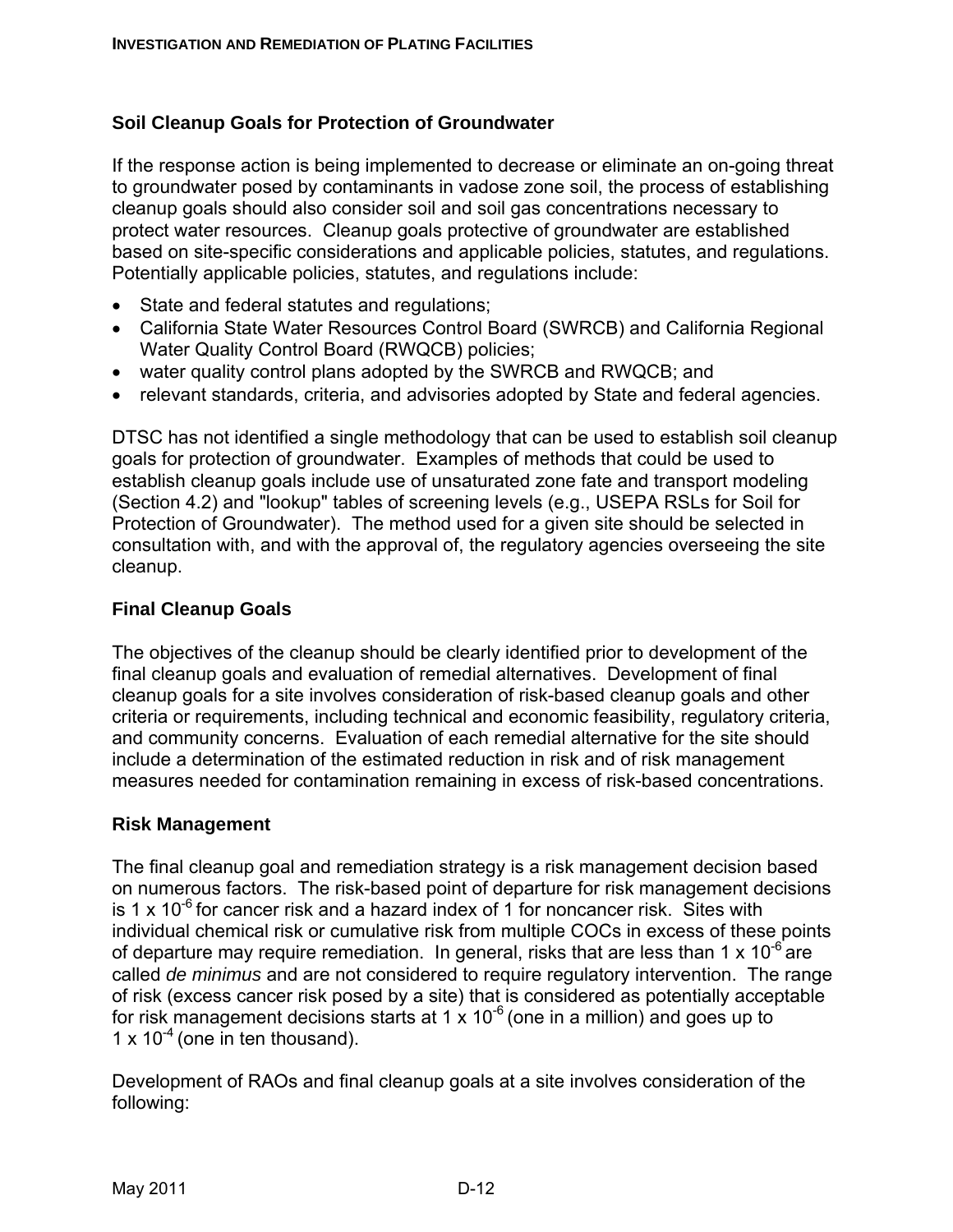- nature and magnitude of human health risks and uncertainties,
- current and future land use,
- risk-based cleanup goals and other criteria or requirements (including the RAOs),
- potential impact to ecological receptors and/or habitat,
- technical and economic feasibility,
- regulatory criteria, and
- community concerns.

Many factors are considered in the final risk management decisions and the acceptable risk for a project may be greater than the point of departure. Evaluation of each remedial alternative for the site should include an estimate of the reduction in risk and a determination of risk management measures needed for contamination remaining in excess of risk-based concentrations. Risk management decisions (including mitigation and control of potential exposure) and technical supporting information are presented in remedy selection documents.

Risk management decisions pertaining to groundwater may consider MCLs, the federal or state standards for drinking water quality. The current list of federal and state MCLs can be found at:

- water.epa.gov/drink/contaminants/index.cfm#List
- www.cdph.ca.gov/certlic/drinkingwater/Pages/Chemicalcontaminants.aspx.

#### **Short-term Risks During Remediation**

Short-term risks associated with implementation of a remedy should be considered during evaluation of remedial alternatives. For many sites, a qualitative evaluation of risks associated with implementation of remedial alternatives is sufficient, but other sites will require a more quantitative evaluation (USEPA, 1991ab). Releases of VOCs from soil and emissions of particulates containing COCs (fugitive dust) during cleanup activities might pose significant risks to people who live or work in the vicinity of the site and to workers who are involved in the site cleanup. Evaluation and selection of remedial alternatives should identify and consider measures to monitor and control short-term exposure and risks. This evaluation should include consultation with local agencies (e.g., air quality management district). Site safety plans should be developed and implemented. Implementation of certain remedies might require perimeter monitoring of vapors and/or airborne particulate contamination. Community concerns associated with short-term risks are addressed through the public participation process.

#### **Post-Cleanup Evaluations**

Confirmation sampling may be needed to evaluate residual concentrations of COCs to determine whether the RAOs for the remedy have been achieved and to support the assessment of residual risk, if necessary. A post-cleanup evaluation may be appropriate for lead and VOCs, as discussed below. Post-cleanup evaluations for other COCs may be recommended on a site-specific basis.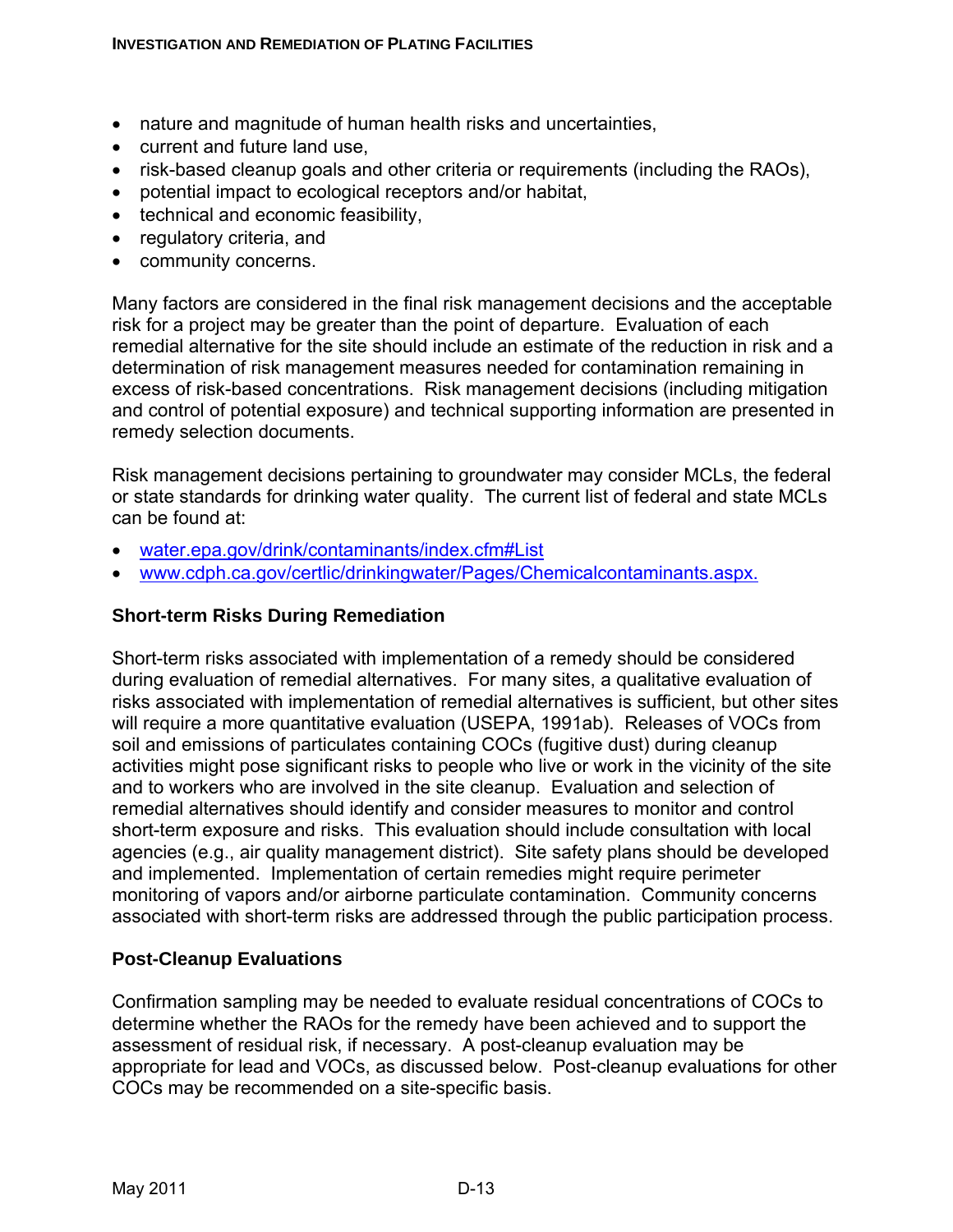# Confirmation Sampling

Confirmation sampling is used to determine whether the RAOs established in the remedy decision document have been achieved. Confirmation sampling approaches for soil excavations and SVE systems are discussed in the *PT&R Guidance – Remediation of Metals in Soil* (DTSC, 2008) and *PT&R Guidance – Remediation of Chlorinated VOCs in Vadose Zone Soil* (DTSC, 2010). Confirmation sampling for groundwater remedies is discussed in Section 6.5. Appendix B also discusses possible confirmation sampling methods.

#### Post-Cleanup Evaluation for Lead

OEHHA developed revised soil screening levels for lead, based on a method that differed from previous approaches for lead exposure and risk assessment (Cal/EPA, 2009). The resulting screening levels for the residential and industrial scenarios are lower than previous screening levels and CHHSLs used by DTSC. Therefore, a more complete evaluation of the residual lead concentrations may be recommended for characterization, management and communication of risk. When the soil cleanup is completed, the residual lead concentrations across the site should be lower than the established cleanup goal.

After the remedy has been implemented, one option is to include a statistical summary of residual lead concentrations for the site (pre-remediation concentrations in nonremediated soil and confirmation sample concentrations) in the completion report. Considerations for the statistical summary include:

- exclusion of data for soil removed or in capped areas
- combining lead concentration data from any capping material with data for uncapped areas (if not spatially biased)
- separate evaluation of lead concentration data for any capping material

Typically, the statistical summary should include the minimum and maximum values, the mean value, the 95% UCL, and the corresponding cleanup goal. Appendix E provides a link to an example of a post-cleanup evaluation for lead.

The concentration of lead in soil exceeds risk-based concentrations at many Brownfields sites. Ambient concentrations of lead at some sites may exceed the riskbased concentration. Therefore, development of the site-specific cleanup goal, postremediation evaluation, and risk management for lead requires close consideration of expected land use, the distribution and extent of contamination, exposure areas, and cumulative risk (all COCs and exposure pathways). For sites at which containment/ capping is the remedy, concentrations of lead (and other non-volatile COCs) may not be reduced, but the risk is reduced by mitigation of potential exposure pathways.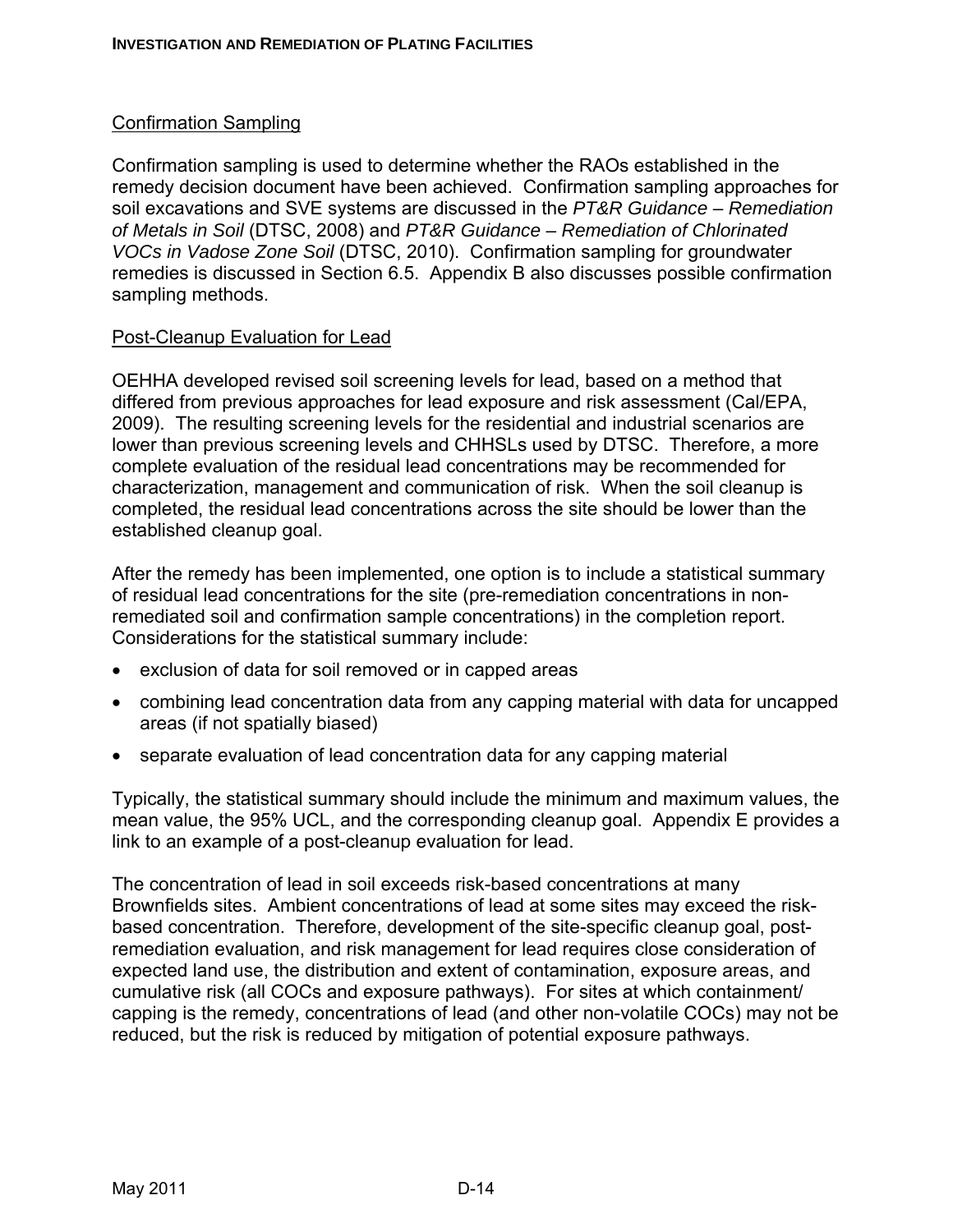#### Evaluation of Residual VOC Concentrations

Post-remediation evaluation of VOCs in soil can be a complex and lengthy process. Typically, rebound studies and periodic soil gas sampling (monitoring) are necessary (DTSC, 2010). The residual VOC concentrations across the site should be lower than the established cleanup goal. Residual concentrations exceeding acceptable health risk levels via the vapor intrusion pathway may require mitigation. Guidance for evaluating the health risk posed by the vapor intrusion pathway can be found in the Vapor Intrusion Guidance.

#### **REFERENCES**

- California Environmental Protection Agency (Cal/EPA). 2005a. Human-Exposure-Based Screening Numbers Developed to Aid Estimation of Cleanup Costs for Contaminated Soil. January. www.oehha.ca.gov/risk/pdf/screenreport010405.pdf
- Cal/EPA. 2005b. Use of California Human Health Screening Levels (CHHSLs) in Evaluating Contaminated Properties. January. www.calepa.ca.gov/Brownfields/documents/2005/CHHSLsGuide.pdf
- Cal/EPA. 2009. Revised California Human Health Screening Levels for Lead. September. www.oehha.ca.gov/risk/pdf/LeadCHHSL091709.pdf

California Department of Toxic Substances Control (DTSC). 1994.<sup>3</sup> Preliminary Endangerment Assessment Guidance Manual. January. Reprinted June 1999. Errata sheet at end of Chapter 2.

10.39.0.144/SiteCleanup/Brownfields/upload/SMP\_REP\_PEA\_CH1.pdf

10.39.0.144/SiteCleanup/Brownfields/upload/SMP\_REP\_PEA\_CH2.pdf

10.39.0.144/SiteCleanup/Brownfields/upload/SMP\_REP\_PEA\_CH3.pdf

10.39.0.144/SiteCleanup/Brownfields/upload/SMP\_REP\_PEA\_Appendix.pdf

- DTSC. 1996a. Guidance for Ecological Risk Assessment at Hazardous Waste Sites and Permitted Facilities, Part A: Overview. July. www.dtsc.ca.gov/AssessingRisk/upload.overview.pdf
- DTSC. 1996b. Guidance for Ecological Risk Assessment at Hazardous Waste Sites and Permitted Facilities, Part B: Scoping Assessment. July. www.dtsc.ca.gov/AssessIngRisk/upload.scope.pdf
- DTSC. 2005a<sup>3</sup>. Interim Final Guidance for the Evaluation and Mitigation of Subsurface Vapor Intrusion to Indoor Air, Revised. February. www.dtsc.ca.gov/AssessingRisk/upload/HERD\_POL\_Eval\_Subsurface\_Vapor\_Intrusion\_interim\_final .pdf
- DTSC. 2005b. DTSC Human Health Risk Assessment Note 1: Recommended DTSC Default Exposure Factors for Use in Risk Assessment at California Military Facilities. October. www.dtsc.ca.gov/AssessingRisk/upload/HHRA\_Note1.pdf
- DTSC. 2008. Proven Technologies & Remedies Guidance Remediation of Metals in Soil. August. www.dtsc.ca.gov/SiteCleanup/PTandR.cfm
- DTSC. 2009a. Arsenic Strategies, Determination of Arsenic Remediation Development of Arsenic Cleanup Goals. January. www.dtsc.ca.gov/AssessingRisk/upload/Arsenic-Cleanup-Goals-Jan09.pdf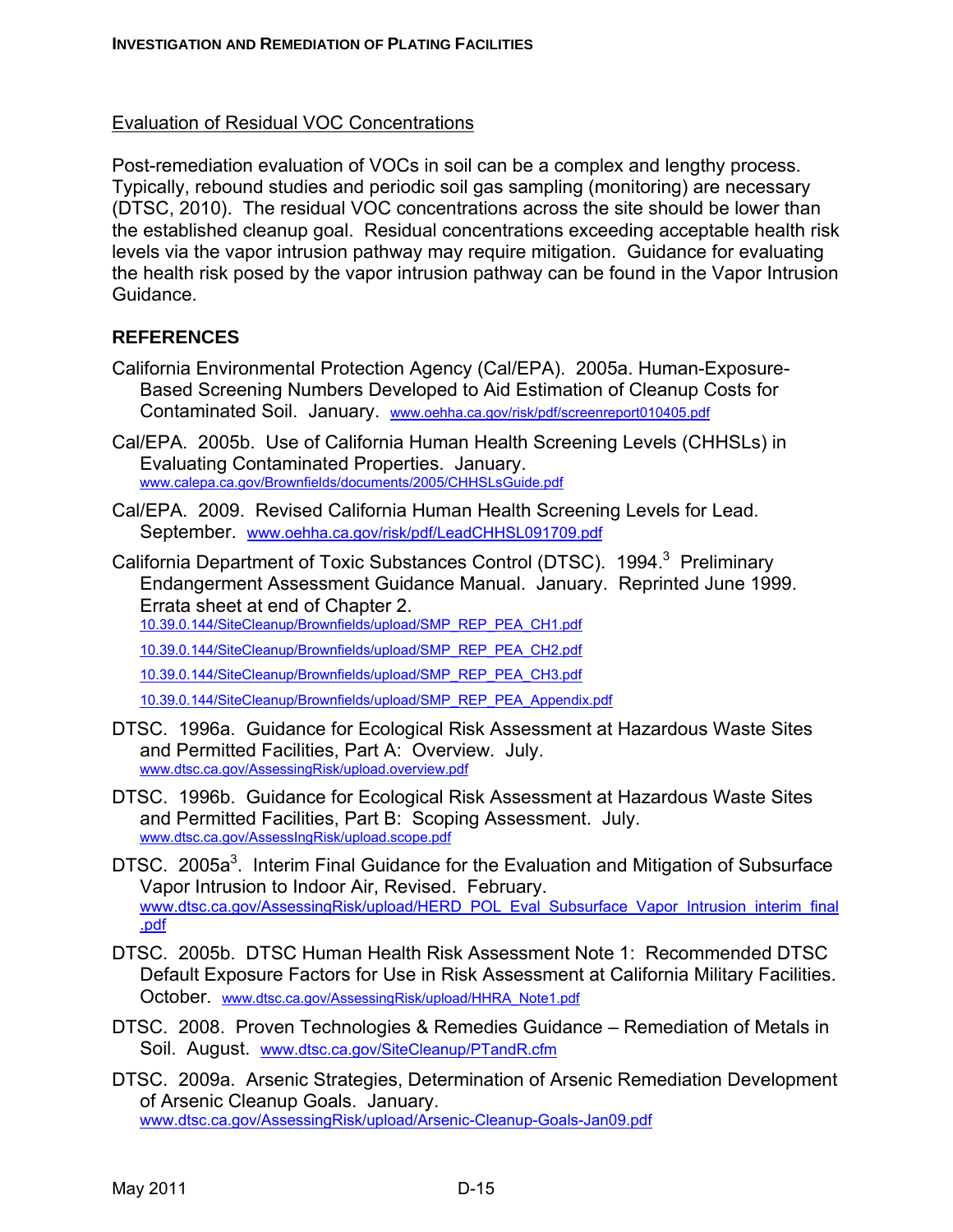- DTSC. 2009b<sup>3</sup>. DTSC Human Health Risk Assessment Note 3: DTSC Recommended Methodology for Use of U.S. EPA Regional Screening Levels (RSLs) in Human Health Risk Assessment Process at Department of Defense Sites and Facilities. November. www.dtsc.ca.gov/AssessingRisk/upload/HHRA-Note-3.pdf.
- DTSC. 2009c<sup>3</sup>. DTSC Human Health Risk Assessment Note 4: Screening Level Human Health Risk Assessments. November. www.dtsc.ca.gov/AssessingRisk/upload/HHRA-Note-4.pdf
- DTSC. 2010. Proven Technologies & Remedies Guidance Remediation of Chlorinated VOCs in Vadose Zone Soil. April. www.dtsc.ca.gov/SiteCleanup/PTandR.cfm
- U.S. Environmental Protection Agency (USEPA). 1989. Interim Final Risk Assessment Guidance for Superfund: Volume I-- Human Health Evaluation Manual (Part A, Baseline Risk Assessment). EPA/540/1-89/002. December. www.epa.gov/oswer/riskassessment/ragse/index.htm
- USEPA. 1991a. Risk Assessment Guidance for Superfund: Volume 1—Human Health Evaluation Manual (Part C, Risk Evaluation of Remedial Alternatives). Interim. U.S. Environmental Protection Agency, Office of Solid Waste and Emergency Response, EPA/540/R-92/004. Publication 9285.7-01C. December. www.epa.gov/oswer/riskassessment/ragsc/index.htm
- USEPA. 1991b. Risk Assessment Guidance for Superfund: Volume 1—Human Health Evaluation Manual (Part C), Quick Reference Fact Sheet. U.S. Environmental Protection Agency, Office of Solid Waste and Emergency Response, Publication 9285.7-01CFS. December.
- USEPA. 1997. Ecological Risk Assessment Guidance for Superfund: Process for Designing and Conducting Ecological Risk Assessments – Interim Final. EPA-R-97- 006. June. www.epa.gov/oswer/riskassessment/ecorisk/ecorisk.htm
- USEPA. 2002. OSWER Draft Guidance for Evaluating the Vapor Intrusion to Indoor Air Pathway from Groundwater and Soils (Subsurface Vapor Intrusion Guidance). EPA530-D-02-004. November. www.epa.gov/osw/hazard/correctiveaction/eis/vapor.htm
- USEPA. 2009a. ProUCL Version 4.00.04 User Guide (Draft). EPA/600/R-07/038. February. www.epa.gov/esd/tsc/software.htm#ProUCL
- USEPA. 2009b. Statistical Analysis of Groundwater Monitoring Data at RCRA Facilities: Unified Guidance. EPA 530-R-09-007. March. www.epa.gov/epawaste/hazard/correctiveaction/resources/guidance/sitechar/gwstats/unified-guid.pdf

 $\overline{a}$ 

 $3$  Revision pending. Check DTSC web-site (www.dtsc.ca.gov) for most current version.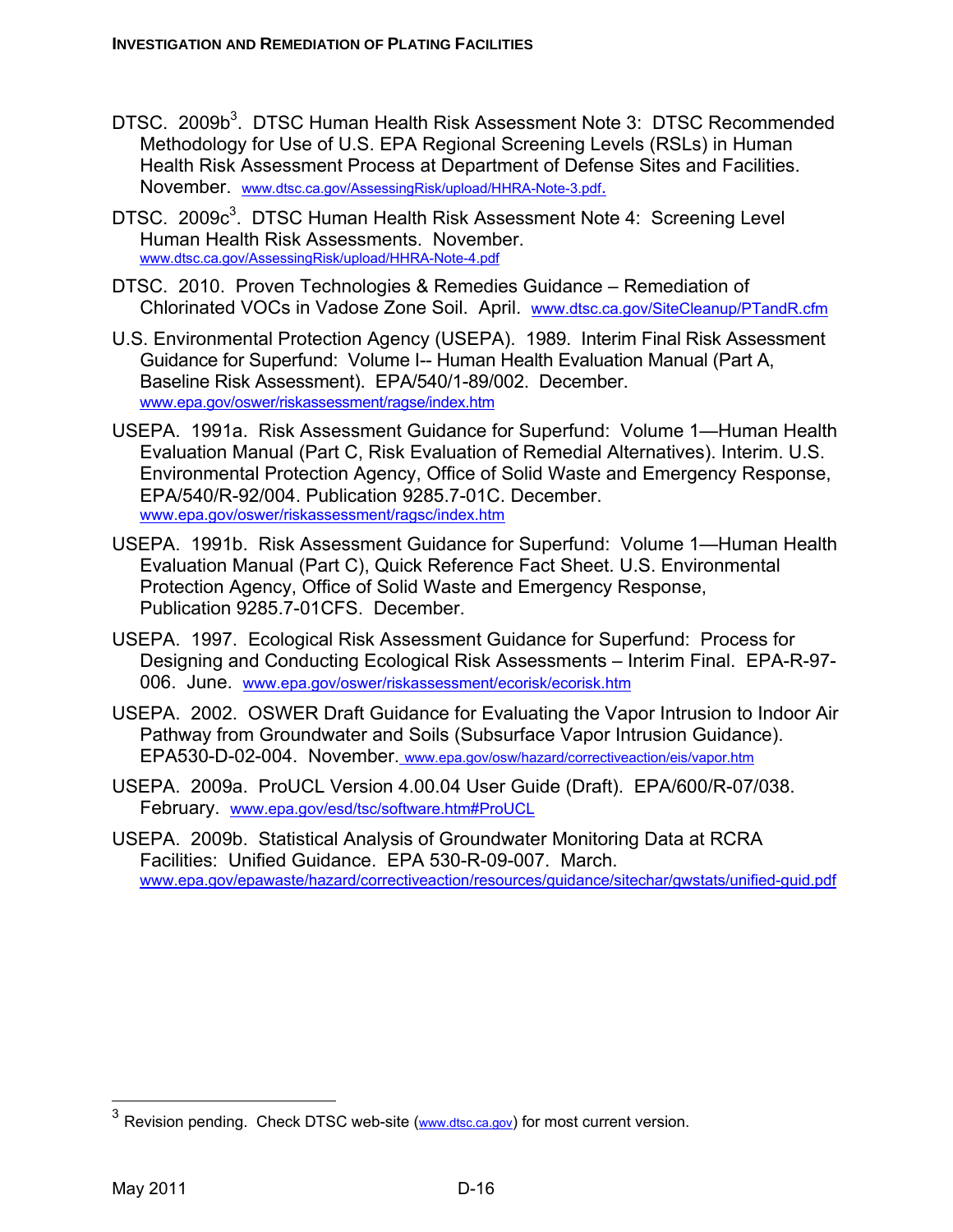# **APPENDIX E**

# **LINK TO ADDITIONAL DTSC RESOURCES**

The following resources available in the *PT&R Guidance – Remediation of Metals in Soil* (DTSC, 2008) and *PT&R Guidance – Remediation of Chlorinated VOCs in Vadose Zone Soil* (DTSC, 2010) may be useful for investigation and cleanup of plating facilities. The resources identified below can be downloaded at the following link: www.dtsc.ca.gov/SiteCleanup/PTandR.cfm

*PT&R Guidance – Remediation of Metals in Soil*

Technology Screening for Metals in Soil Characterization Phase Workplan (Outline, including field sampling plan and quality assurance project plan) Annotated Outline for Site Characterization Report Conceptual Site Model (including general CSM overview and checklist) Strategies for Establishing and Using Background Estimates of Metals in Soil Soil Confirmation Sampling Plan Example for Bridging Memorandum Remedial Action Plan Sample Removal Action Workplan Sample Scope of Work for Corrective Measures Study Scope of Work for Interim Measures Example for Statement of Basis Excavation, Disposal, and Restoration Plan Sample Transportation Plan (Outline) Annotated Outline for Excavation Completion Report Example Post-cleanup Evaluation for Lead Annotated Outline for Containment/Capping Design and Implementation Plan Operation and Maintenance Plan Sample for a Cap Annotated Outline for Containment/Capping Completion Report Public Participation Sample Documents

# *PT&R Guidance – Chlorinated VOCs in Vadose Zone Soil*

Technology Screening for Chlorinated VOCs in Soil Conceptual Site Model for Chlorinated VOCs Design and Implementation of SVE Systems Confirmation Sampling for Chlorinated VOCs in Soil Excavations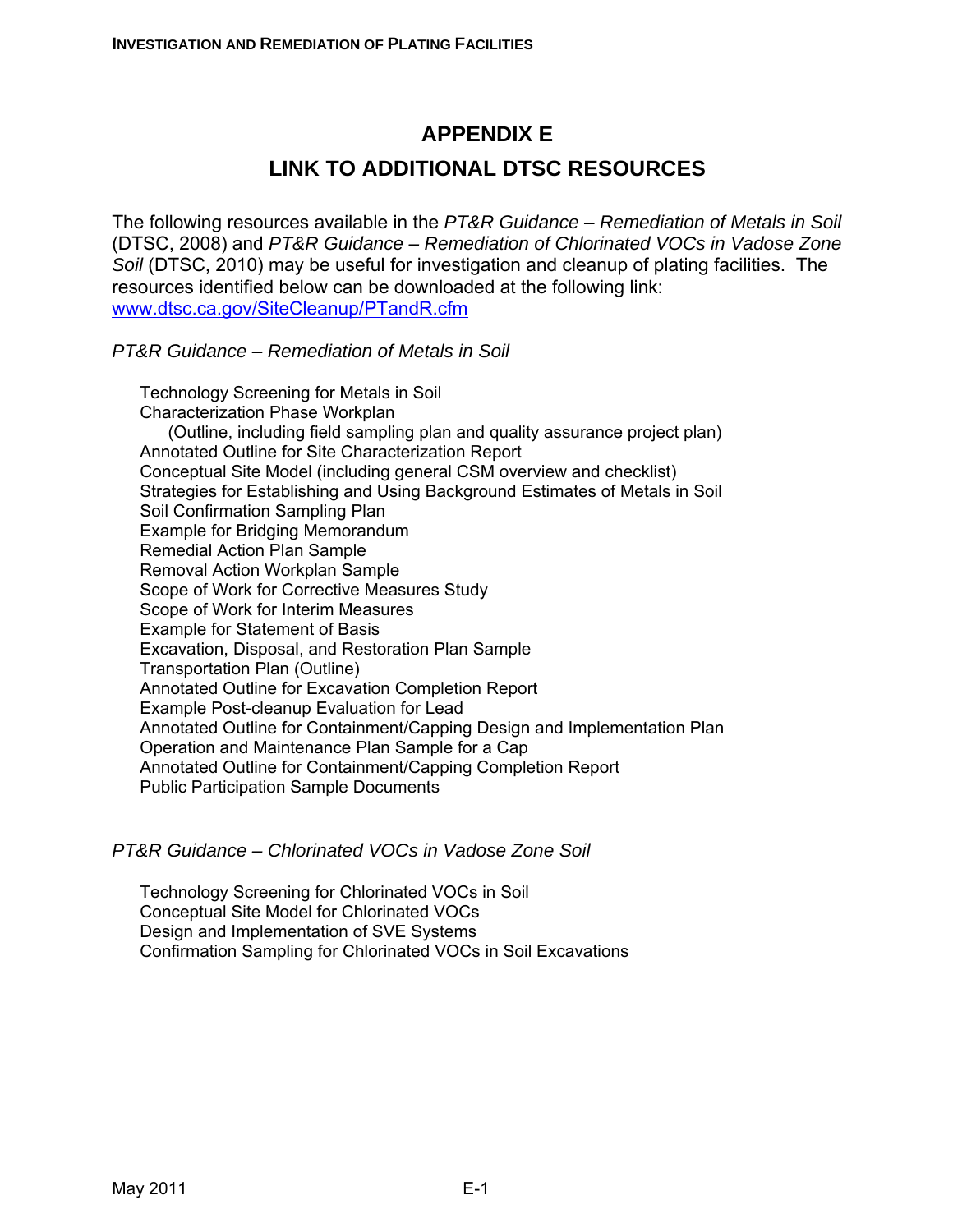# **APPENDIX F**

# **SOIL CLEANUP TECHNOLOGIES FOR HEXAVALENT CHROMIUM**

| <b>TECHNOLOGY</b>                                                                                                                                               | <b>DESCRIPTION</b>                                                                                                                                                                                                                             | <b>APPLICABILITY</b>                                                                                                                                                                                                                                                                             | <b>ADVANTAGES</b>                                                                                                                                          | <b>LIMITATIONS/</b><br><b>CONSTRAINTS</b>                                                                                                                                                                                                                                                                                                                                                                                |
|-----------------------------------------------------------------------------------------------------------------------------------------------------------------|------------------------------------------------------------------------------------------------------------------------------------------------------------------------------------------------------------------------------------------------|--------------------------------------------------------------------------------------------------------------------------------------------------------------------------------------------------------------------------------------------------------------------------------------------------|------------------------------------------------------------------------------------------------------------------------------------------------------------|--------------------------------------------------------------------------------------------------------------------------------------------------------------------------------------------------------------------------------------------------------------------------------------------------------------------------------------------------------------------------------------------------------------------------|
| Excavation / Disposal                                                                                                                                           | Impacted soil is excavated and<br>placed within an engineered<br>disposal unit                                                                                                                                                                 | • Most soil types<br>• Accessible soils                                                                                                                                                                                                                                                          | Established<br>$\bullet$<br>technology                                                                                                                     | • Requires appropriate disposal<br>unit design and monitoring of<br>unit performance                                                                                                                                                                                                                                                                                                                                     |
| Containment                                                                                                                                                     | Impacted soil is isolated<br>beneath an engineered cap<br>and/or horizontal or vertical<br>barriers                                                                                                                                            | Applicable to most<br>soils<br>Soil that has been<br>$\bullet$<br>treated to reduce<br>CrVI mobility<br>Temporary<br>containment of<br>CrVI-impacted soil<br>while final remedy<br>is tested and<br>implemented or<br>until facility closure                                                     | Established<br>$\bullet$<br>technology                                                                                                                     | • Mobility of CrVI is a concern<br>Requires appropriate<br>containment system design<br>• Requires effectiveness<br>monitoring to detect any CrVI<br>migration<br>Likely not protective if<br>groundwater is shallow<br>• Long-term maintenance<br>Land use restrictions                                                                                                                                                 |
| In Situ Chemical<br>Treatment<br>(also known as<br>Geochemical Fixation,<br>In Situ Stabilization, In-<br>place Inactivation or<br><b>Geochemical Fixation)</b> | Amendments (reductants) are<br>applied to soils via mixing or<br>percolation to convert CrVI to<br>CrIII. Example reductants<br>include calcium polysulfide and<br>sodium metabisulfite. Requires<br>ferrous iron to catalyze the<br>reaction. | • Soil texture<br>appropriate for<br>incorporating<br>amendments<br>• Impacted soils<br>accessible to tilling<br>equipment<br>• Ability to place<br>reductants in<br>contact with<br>impacted soil<br>• Assess applicability<br>through treatability<br>study using site-<br>specific materials. | Generally<br>$\bullet$<br>inexpensive and<br>easy to implement<br>May create fewer<br>operational hazards<br>than more<br>conventional<br>remedial methods | Limited demonstration in field-<br>$\bullet$<br>scale studies<br>Most research has focused<br>$\bullet$<br>on lead in soil<br>Long-term fixation of CrIII<br>$\bullet$<br>uncertain if geochemical<br>conditions change<br>Treatment effectiveness best<br>$\bullet$<br>evaluated by sampling soil<br>pore water (e.g., via<br>lysimeters)<br>Treatment may mobilize CrVI<br>downward and further<br>degrade groundwater |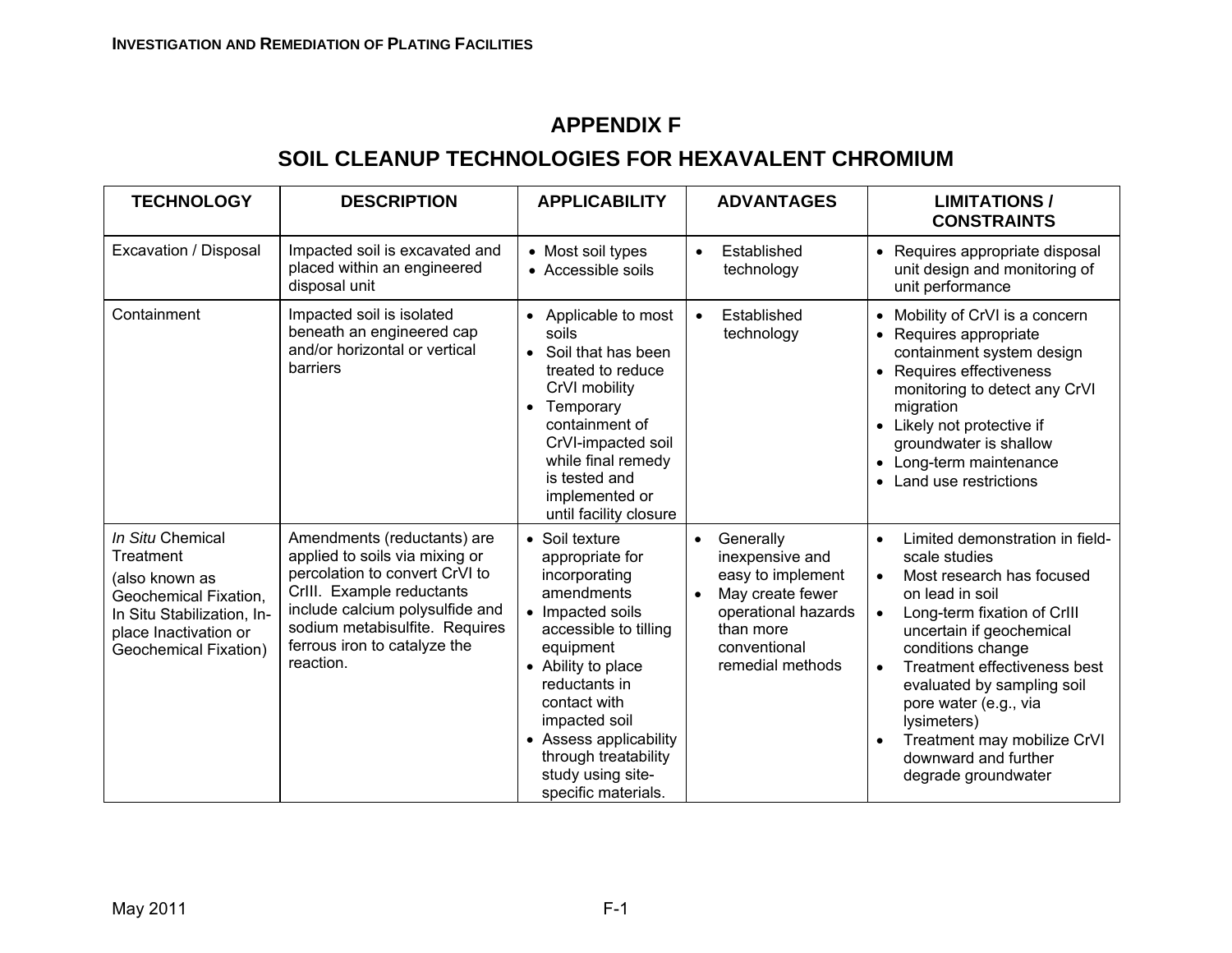| <b>TECHNOLOGY</b> | <b>DESCRIPTION</b>                                                                                                                                                                                                                       | <b>APPLICABILITY</b>                                                                                                                                                                                                                                                                         | <b>ADVANTAGES</b>                                                                                                                                                                                                              | <b>LIMITATIONS/</b><br><b>CONSTRAINTS</b>                                                                                                                                                                                                                                                                                                                                                                                                                                                                                                                                                  |
|-------------------|------------------------------------------------------------------------------------------------------------------------------------------------------------------------------------------------------------------------------------------|----------------------------------------------------------------------------------------------------------------------------------------------------------------------------------------------------------------------------------------------------------------------------------------------|--------------------------------------------------------------------------------------------------------------------------------------------------------------------------------------------------------------------------------|--------------------------------------------------------------------------------------------------------------------------------------------------------------------------------------------------------------------------------------------------------------------------------------------------------------------------------------------------------------------------------------------------------------------------------------------------------------------------------------------------------------------------------------------------------------------------------------------|
| Phytoremediation  | Plant uptake is used to recover<br>CrVI from soil.                                                                                                                                                                                       | • Low to moderate<br>concentrations<br>• Shallow<br>contamination<br>• Soil conditions<br>favorable to plant<br>growth                                                                                                                                                                       | $\bullet$<br>May be applied over<br>large surface areas<br>cost effectively<br>Produces relatively<br>$\bullet$<br>low quantities of<br>waste<br>May be used as<br>follow-up remedy to<br>remediate residual<br>concentrations | Plant growth limitations at<br>$\bullet$<br>high CrVI concentrations or<br>undesirable soil conditions<br>Potentially long timeframe to<br>remediate for higher<br>concentrations<br>CrVI may leach outside the<br>root zone and migrate<br>downward to the saturated<br>zone<br>CrVI impacts must be in<br>rooting zone                                                                                                                                                                                                                                                                   |
| Vitrification     | Mobility of CrVI is decreased by<br>high-temperature treatment of<br>contaminated area. The high<br>temperature component of the<br>process destroys/ removes<br>organic materials. CrVI is<br>retained within the vitrified<br>product. | Applicable to most<br>$\bullet$<br>soils<br>Particularly well<br>suited for<br>treatment of<br>chromium<br>Sites with moisture<br>content $<$ 25%.<br>Soil should be able<br>$\bullet$<br>to carry a current<br>and solidify as it<br>cools<br>In situ or ex situ<br>$\bullet$<br>approaches | Long-term<br>$\bullet$<br>effectiveness<br>Can address high<br>CrVI concentrations<br>Can address<br>mixtures of<br>contaminants                                                                                               | High energy requirements<br>and cost<br>Ex situ approaches are<br>$\bullet$<br>complex processes that<br>typically includes excavation,<br>pretreatment, mixing, feeding,<br>melting, and vitrification.<br>Requires off-gas collection<br>and treatment as well as<br>forming/casting the product.<br>In situ approaches still in<br>demonstration phase, but<br>have lower energy<br>requirements and cost<br>Limited commercial<br>availability<br>Maximum in situ treatment<br>depth is 20 feet.<br>Not appropriate for metal<br>concentrations exceeding<br>solubility limit in glass |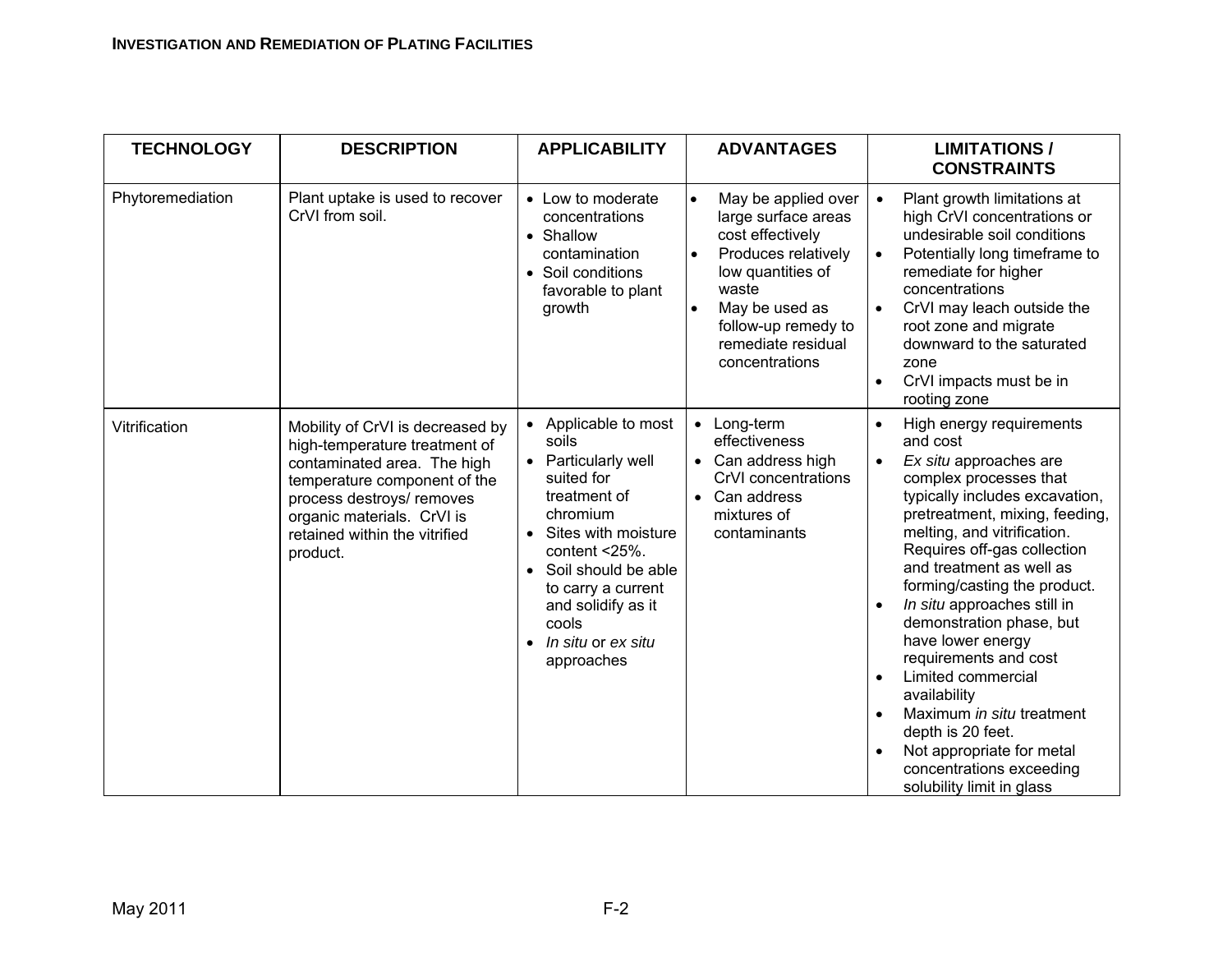| <b>TECHNOLOGY</b> | <b>DESCRIPTION</b>                                                                                                                                                                                                                                                      | <b>APPLICABILITY</b>                                                                                                                                                                                                                                                                                                                                                                                                                                             | <b>ADVANTAGES</b>                                                                          | <b>LIMITATIONS/</b><br><b>CONSTRAINTS</b>                                                                                                                                                                                                                                                                                                                                                                                                       |
|-------------------|-------------------------------------------------------------------------------------------------------------------------------------------------------------------------------------------------------------------------------------------------------------------------|------------------------------------------------------------------------------------------------------------------------------------------------------------------------------------------------------------------------------------------------------------------------------------------------------------------------------------------------------------------------------------------------------------------------------------------------------------------|--------------------------------------------------------------------------------------------|-------------------------------------------------------------------------------------------------------------------------------------------------------------------------------------------------------------------------------------------------------------------------------------------------------------------------------------------------------------------------------------------------------------------------------------------------|
| Soil Washing      | Water-based process for<br>scrubbing soils to remove<br>contaminants by dissolving<br>CrVI or suspending Cr in wash<br>solution or concentration into<br>smaller volume of soil through<br>particle size separation, gravity<br>separation, and attrition<br>scrubbing. | Assess<br>$\bullet$<br>applicability with<br>bench scale<br>treatability study.<br>Applicable to<br>coarse grained<br>soils $($ < 20% of<br>particles with<br>diameters $<$ 2<br>mm)<br>Most easily<br>implemented<br>when a single<br>metal<br>contaminant<br>occurs in a<br>particular<br>insoluble fraction<br>of soil that can be<br>separated by<br>particle size<br>classification<br>Economically<br>$\bullet$<br>feasible with<br>>5,000 tons of<br>soil | Long-term<br>$\bullet$<br>effectiveness<br>Can address high<br>$\bullet$<br>concentrations | Commercialization of process<br>not yet extensive<br>Complex waste mixtures<br>make formulating washing<br>fluid difficult<br>High humic content in soil<br>may require pretreatment<br>Aqueous stream will require<br>treatment at demobilization<br>Multiple treatment steps may<br>be required to address<br>washing solvent remaining in<br>treated residuals<br>Some soil fractions may still<br>require disposal in an<br>engineered unit |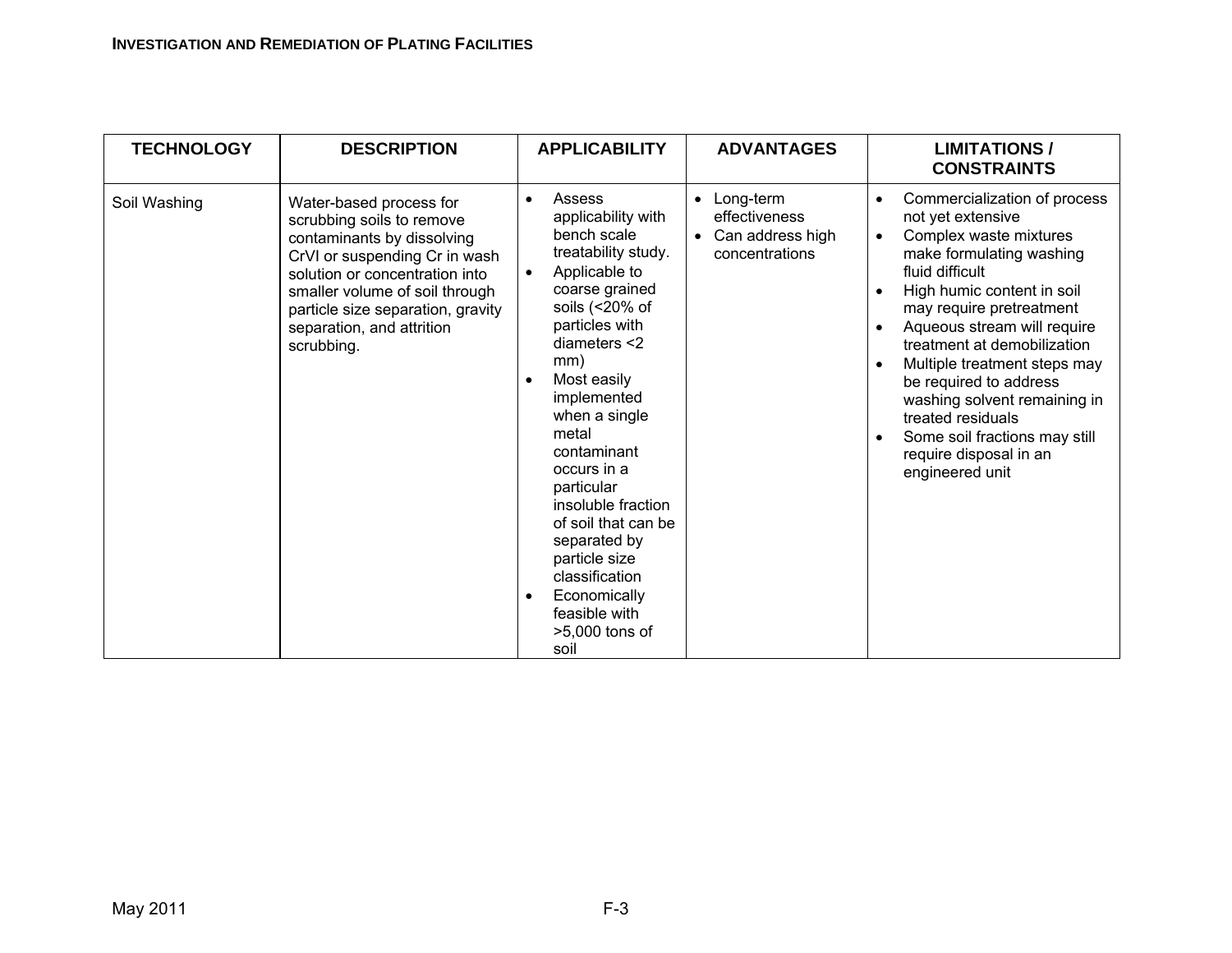| <b>TECHNOLOGY</b> | <b>DESCRIPTION</b>                                                                                                                                                                                                                                                                                                                                                                                                    | <b>APPLICABILITY</b>                                                                                                                                                                                                                                                                                                                                                                | <b>ADVANTAGES</b>                                                                                                                                                                                                                       | <b>LIMITATIONS/</b><br><b>CONSTRAINTS</b>                                                                                                                                                                                                                                                                                                                                                                                                                                      |
|-------------------|-----------------------------------------------------------------------------------------------------------------------------------------------------------------------------------------------------------------------------------------------------------------------------------------------------------------------------------------------------------------------------------------------------------------------|-------------------------------------------------------------------------------------------------------------------------------------------------------------------------------------------------------------------------------------------------------------------------------------------------------------------------------------------------------------------------------------|-----------------------------------------------------------------------------------------------------------------------------------------------------------------------------------------------------------------------------------------|--------------------------------------------------------------------------------------------------------------------------------------------------------------------------------------------------------------------------------------------------------------------------------------------------------------------------------------------------------------------------------------------------------------------------------------------------------------------------------|
| Soil Flushing     | Water is used to flush CrVI from<br>vadose zone soil. Resulting<br>leachate typically is recovered<br>from underlying groundwater by<br>pump-and-treat methods.<br>Flushing solution can be<br>applied by surface flooding,<br>sprinklers, leach fields, vertical<br>or horizontal injection wells,<br>basin infiltration systems, or<br>trench infiltration systems.                                                 | • Water-soluble<br>metals such as<br>CrVI<br>• Ability to capture<br>mobilized CrVI<br>• High permeability<br>soils<br>• Aquifers having<br>low specific yields                                                                                                                                                                                                                     | Can be effective for<br>$\bullet$<br>remediating CrVI<br>source zones<br>Surfactant-<br>$\bullet$<br>enhanced extraction<br>can be used to<br>expedite the<br>removal of<br>chromium<br>No soil excavation,<br>handling, or<br>disposal | • Concerns over groundwater<br>degradation<br>• Associated risk of<br>contamination of underlying<br>aquifer with unrecovered<br>flushing solution that contains<br>dissolved contaminants<br>• Higher costs associated with<br>interim containment, depth of<br>contamination, and operational<br>time<br>• May be difficult to apply to sites<br>with multiple contaminants<br>• Limited field demonstrations                                                                |
| Electrokinetics   | A direct current is applied to the<br>soil creating a voltage gradient.<br>The gradient causes CrVI in<br>soil-water to migrate to the<br>oppositely charged electrode.<br>Bulk flow of soil-water is<br>induced toward the cathode.<br>CrVI concentrates in solution<br>around electrodes. CrVI can be<br>removed from this solution by<br>electroplating or precipitation/<br>coprecipitation at the<br>electrodes. | Water soluble<br>$\bullet$<br>contaminants such<br>as CrVI<br>Soil moisture<br>$\bullet$<br>content must be<br>high enough to<br>allow<br>electromigration<br>Fine-grained soils<br>Low permeability<br>soils<br>Heterogeneous<br>$\bullet$<br>soils<br>Most efficient<br>$\bullet$<br>when salinity and<br>cation exchange<br>capacity are low<br>In situ or ex situ<br>approaches | Limited site<br>$\bullet$<br>disturbance for in<br>situ applications<br>May be able to treat<br>inaccessible soils<br>Applicable in soils of<br>$\bullet$<br>low hydraulic<br>conductivity,<br>particularly with high<br>clay content   | Limited demonstration in field-<br>$\bullet$<br>scale studies<br>Energy costs<br>$\bullet$<br>Process may not be efficient<br>when CrVI concentration is<br>low and nontarget ion<br>concentration (background) is<br>high<br>Requires presence of a<br>conducting pore fluid to<br>mobilize contaminants<br>Heterogeneities or subsurface<br>$\bullet$<br>features may reduce removal<br>efficiencies<br>Specialized equipment<br>$\bullet$<br>required for in situ treatment |

Cr is chromium<br>CrVI is hexavalent chromium

CrIII is trivalent chromium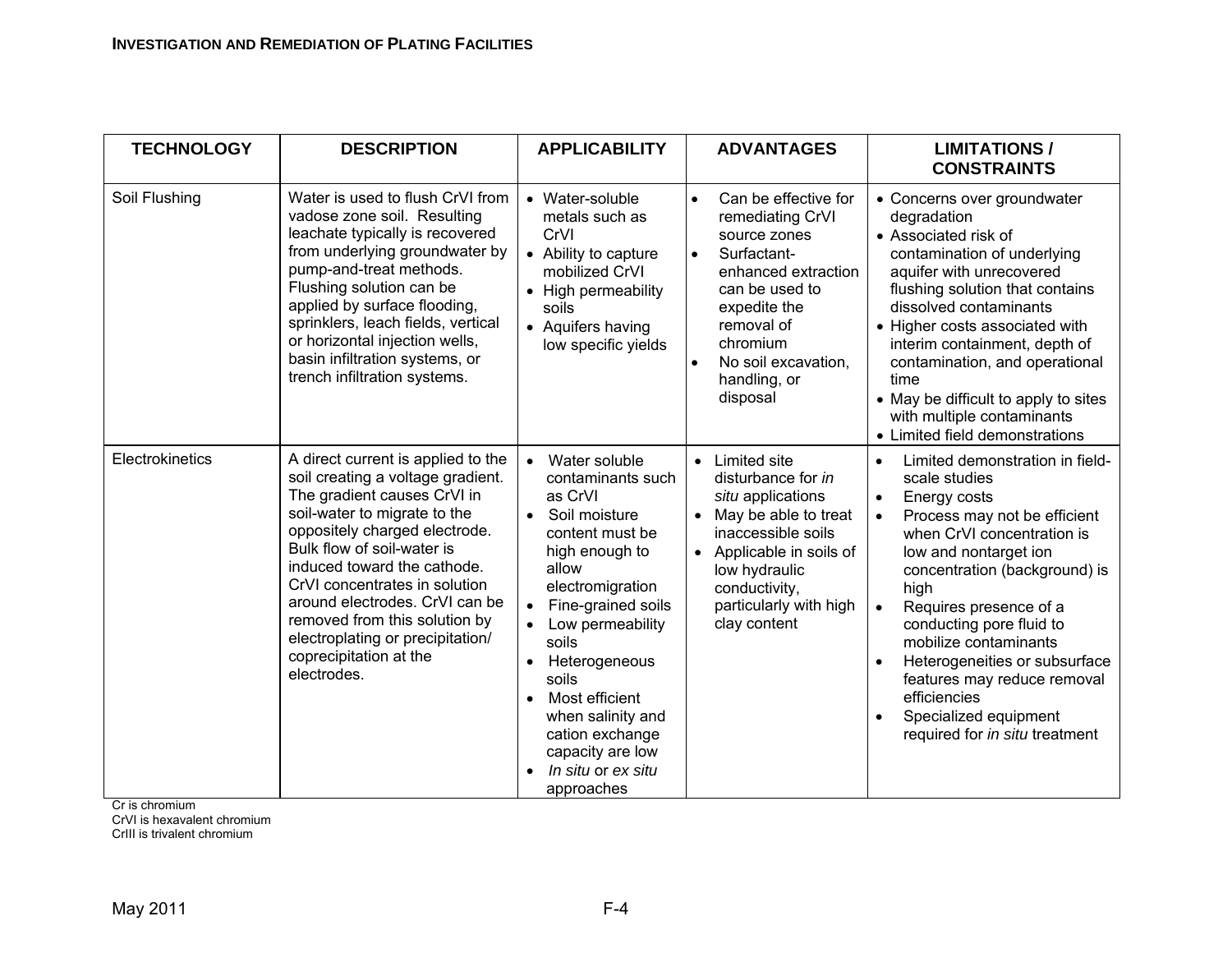#### **REFERENCES**

- Evanko, C. and D. Dzombak. 1997. Remediation of Metals-Contaminated Soil and Groundwater. Groundwater Remediation Technologies Analysis Center Technology Evaluation Report TE-97-01. October. www.clu-in.org/download/toolkit/metals.pdf
- ITRC. 1997. Emerging Technologies for the Remediation of Metals in Soil: Electrokinetics. December. www.itrcweb.org/Documents/MIS-4.pdf
- ITRC. 1997. Emerging Technologies for the Remediation of Metals in Soil: In Situ Stabilization / Inplace Inactivation. December. www.itrcweb.org/Documents/MIS-3.pdf
- ITRC. 1997. Emerging Technologies for the Remediation of Metals in Soil: Phytoremediation. December. www.itrcweb.org/Documents/MIS-5.pdf
- PRC Environmental Management, Inc. 1997. Recent Developments for In Situ Treatment of Metal Contaminated Soils. March. www.clu-in.org/download/remed/metals2.pdf
- USEPA. 1997. Engineering Bulletin: Technology Alternatives for the Remediation of Soils Contaminated with As, Cd, Cr, Hg, and Pb. EPA/540/S-97/500. August. www.clu-in.org/download/remed/tdtchalt.pdf
- USEPA. 2000. In Situ Treatment of Soil and Groundwater Contaminated with Chromium, Technical Resource Guide. EPA/625/R-00/0005. October. www.clu-in.org/download/remed/epa625r00005.pdf
- USEPA. 2006. Engineering Issue Forum Paper: In Situ Treatment Technologies for Contaminated Soil. EPA 542/F-06/013. November. www.epa.gov/tio/tsp/download/542f06013.pdf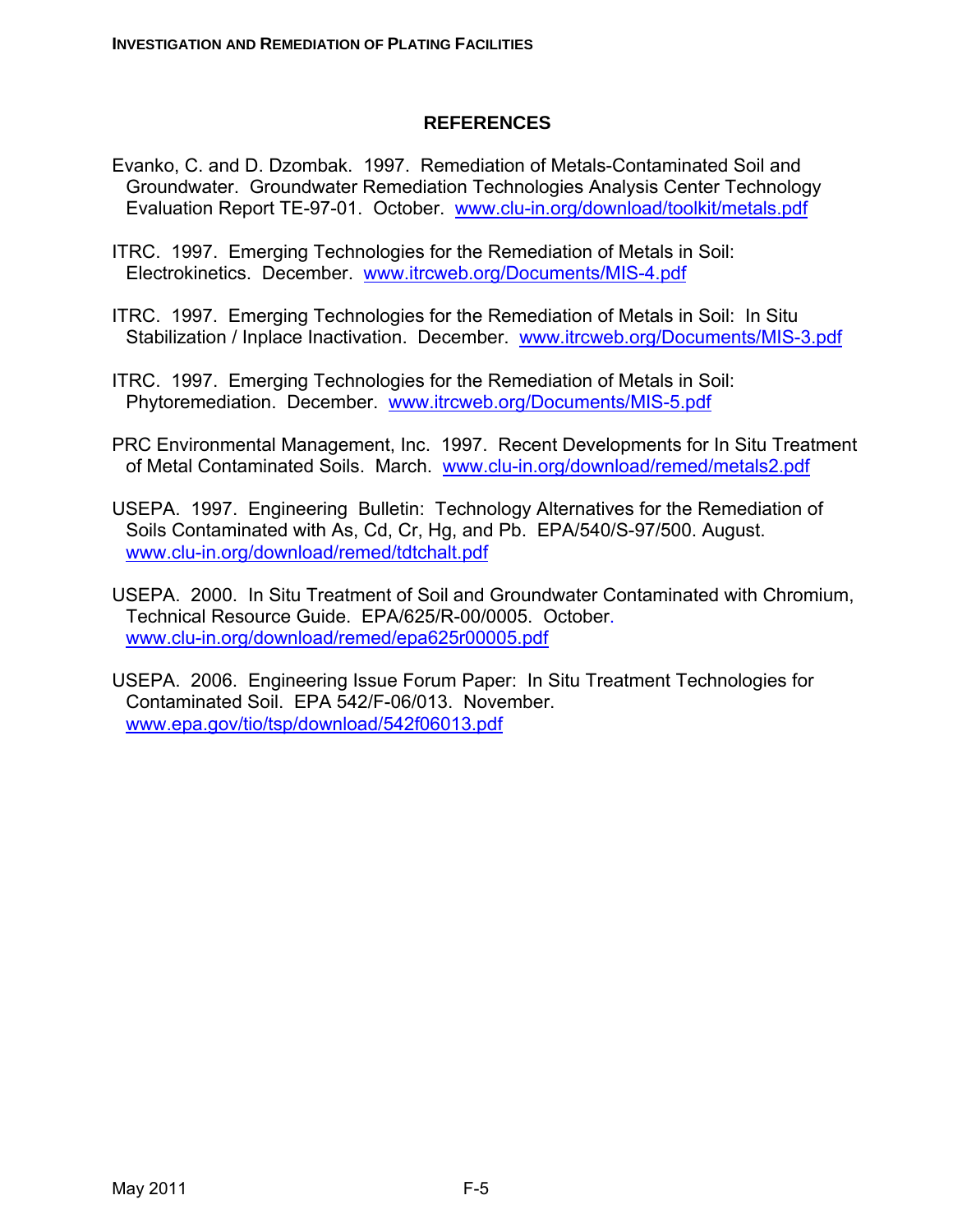# **APPENDIX G**

# **GROUNDWATER CLEANUP TECHNOLOGIES FOR HEXAVALENT CHROMIUM AND/OR VOLATILE ORGANIC COMPOUNDS**

| <b>TECHNOLOGY</b>                                                                                                                        | <b>DESCRIPTION</b>                                                                                                                                                                                                                                                                                                                                            | <b>APPLICABILITY</b> | <b>ADVANTAGES</b>                                                                                                                                                                                                                                                                                                                                                                                                                          | <b>LIMITATIONS/</b><br><b>CONSTRAINTS</b>                                                                                                                                                                                                                                                                                                                                                                | REF.      |
|------------------------------------------------------------------------------------------------------------------------------------------|---------------------------------------------------------------------------------------------------------------------------------------------------------------------------------------------------------------------------------------------------------------------------------------------------------------------------------------------------------------|----------------------|--------------------------------------------------------------------------------------------------------------------------------------------------------------------------------------------------------------------------------------------------------------------------------------------------------------------------------------------------------------------------------------------------------------------------------------------|----------------------------------------------------------------------------------------------------------------------------------------------------------------------------------------------------------------------------------------------------------------------------------------------------------------------------------------------------------------------------------------------------------|-----------|
| Pump and treat                                                                                                                           | Groundwater is<br>pumped and treated<br>above ground.<br><b>Treatment for VOCs</b><br>includes liquid phase<br>GAC, air stripping<br>with vapor treatment<br>(vapor phase GAC,<br>thermal/ catalytic<br>oxidizer), chemical/<br>UV oxidation,<br><b>Treatment for CrVI</b><br>includes ex situ<br>chemical reduction,<br>precipitation, and ion<br>exchange   | <b>VOCs</b><br>CrVI  | Effective in containing<br>$\bullet$<br>plume migration and<br>removing dissolved<br>contaminants                                                                                                                                                                                                                                                                                                                                          | • Long remediation time<br>• May not be most effective or<br>efficient approach for mass<br>removal, particularly in<br>source areas<br>• Not cost effective for long-<br>term operation<br>• After initial removal of COCs<br>from dissolved phase,<br>diffusion from adsorbed<br>phase, DNAPL, or low<br>permeability zone slows<br>remedial progress<br>May require transition to<br>alternate remedy | $3-7, 23$ |
| Multi-Phase<br>Extraction (MPE)<br>(also known as<br>dual-phase<br>extraction,<br>vacuum-<br>enhanced<br>extraction, and<br>bioslurping) | Vacuum system is<br>used to remove<br>various combinations<br>of groundwater,<br>LNAPL, and vapors,<br>lowering water table<br>around well. VOCs in<br>newly exposed<br>vadose zone are then<br>accessible to vapor<br>extraction. Once<br>above ground,<br>extracted vapors or<br>liquid-phase organics<br>and ground water are<br>separated and<br>treated. | <b>VOCs</b>          | Most applicable in fine<br>sands to silty sands<br>Effective in moderate to<br>low permeability soils<br>Addresses dissolved<br>VOCs, vapor-phase<br>VOCs, and LNAPL<br>Addresses VOCs in<br>$\bullet$<br>vadose zone, saturated<br>zone, and capillary<br>fringe<br>Can shorten cleanup<br>$\bullet$<br>time compared to other<br>remediation approaches<br>Useful with pump-and-<br>$\bullet$<br>treat systems in high<br>yield aquifers | • Potential depth limitations<br>Requires both water<br>treatment and vapor<br>treatment<br>Initial startup and adjustment<br>periods may be longer than<br>conventional pump and treat<br>Potentially higher capital<br>costs than conventional<br>pump and treat<br>• May need to be used in<br>combination with<br>complementary technologies<br>(e.g., as pump and treat)                            | 1, 2, 8   |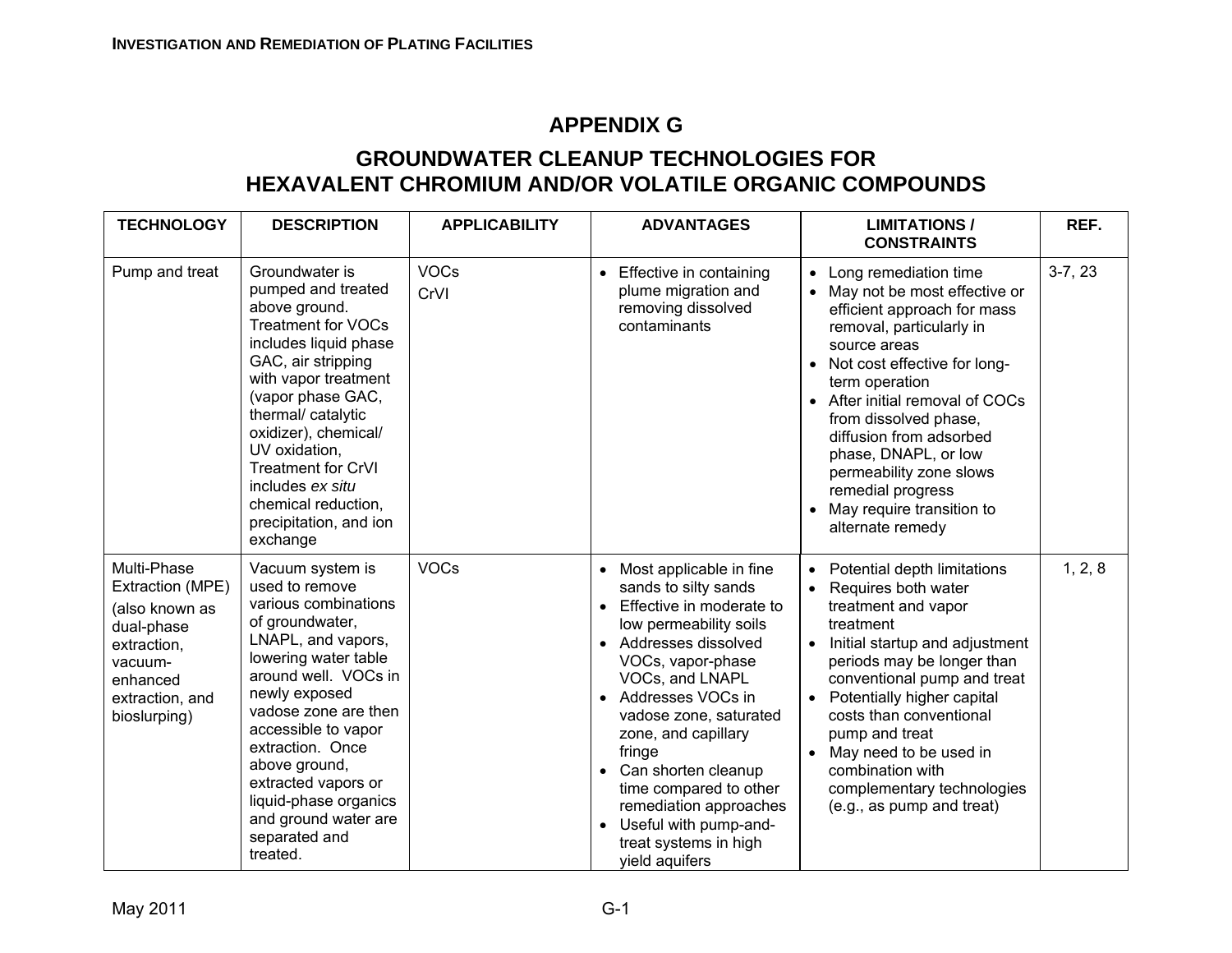| <b>TECHNOLOGY</b>                               | <b>DESCRIPTION</b>                                                                                                                                                                                                                                                                                                                                 | <b>APPLICABILITY</b> | <b>ADVANTAGES</b>                                                                                                                                                                                                                                                                                                                                                                                                                                                                     | <b>LIMITATIONS/</b><br><b>CONSTRAINTS</b>                                                                                                                                                                                                                                                                                                                                                                                                                                                                                                                 |                       |
|-------------------------------------------------|----------------------------------------------------------------------------------------------------------------------------------------------------------------------------------------------------------------------------------------------------------------------------------------------------------------------------------------------------|----------------------|---------------------------------------------------------------------------------------------------------------------------------------------------------------------------------------------------------------------------------------------------------------------------------------------------------------------------------------------------------------------------------------------------------------------------------------------------------------------------------------|-----------------------------------------------------------------------------------------------------------------------------------------------------------------------------------------------------------------------------------------------------------------------------------------------------------------------------------------------------------------------------------------------------------------------------------------------------------------------------------------------------------------------------------------------------------|-----------------------|
| Permeable<br><b>Reactive Barriers</b><br>(PRBs) | <b>Treatment materials</b><br>are placed, via<br>trenching or<br>injection, across<br>groundwater flow<br>path. Treatment<br>materials include<br>zero-valent metals,<br>chelators, sorbents,<br>and microbes.<br>Target contaminants<br>react with treatment<br>materials to form<br>benign residues or<br>less toxic or non-<br>toxic compounds. | <b>VOC</b><br>CrVI   | Treats VOCs, SVOCs,<br>$\bullet$<br>and inorganics<br>In situ mass reduction<br>$\bullet$<br><b>Preferential flow</b><br>$\bullet$<br>through barrier allows<br>migration control<br>Passive remediation<br>(no ongoing energy<br>input)<br>Limited maintenance<br>$\bullet$<br>Limited surface<br>$\bullet$<br>structures<br>Can remediate plumes<br>$\bullet$<br>even if source cannot<br>be located<br>No disposal<br>$\bullet$<br>requirements or costs                           | Installation limitations on<br>$\bullet$<br>depth and width of barrier<br>Clogging of the barrier due<br>$\bullet$<br>to precipitation or biological<br>activity<br>May lose their reactive<br>$\bullet$<br>capacity, requiring<br>replacement of treatment<br>materials<br>Requires continuous<br>$\bullet$<br>aquitard at a depth within<br>vertical limits of wall<br>installation equipment<br>Treatment medium costs<br>$\bullet$<br>may be excessive<br>Plume and hydrogeology<br>must be well characterized<br>and delineated                      | 2, 9-14, 17,<br>23    |
| In-situ chemical<br>oxidation (ISCO)            | Introduction of<br>chemical oxidizing<br>reagents (e.g.,<br>permanganate,<br>ozone, peroxide,<br>persulfate) to react<br>with VOCs and form<br>less toxic or non-<br>toxic compounds                                                                                                                                                               | <b>VOCs</b>          | Potential to result in<br>$\bullet$<br>rapid and complete<br>chemical destruction<br>Potential to treat both<br>$\bullet$<br>higher and lower<br>permeability materials<br>through advection and<br>direct injection,<br>respectively<br>Can destroy high<br>$\bullet$<br>concentration VOC<br>plumes and NAPL<br>otherwise not treatable<br>via bioremediation<br>Does not generate<br>$\bullet$<br>large volumes of waste<br>material<br>Low O&M costs if<br>treatment is effective | $\bullet$<br>Oxidant delivery problems<br>due to reactive transport<br>and heterogeneity<br>May not be cost effective<br>$\bullet$<br>for large target volume,<br>large oxidant requirements,<br>and/or low contaminant<br>concentrations<br>Potential to mobilize metals<br>(e.g., oxidizing CrIII to CrVI)<br>or NAPL<br>Excess oxidant or<br>$\bullet$<br>byproduct may exceed<br>water quality levels<br>Short persistence of some<br>$\bullet$<br>oxidants due to fast<br>reaction rates<br>Health and safety concerns<br>(handling strong oxidants) | 1, 2, 7, 15-18,<br>23 |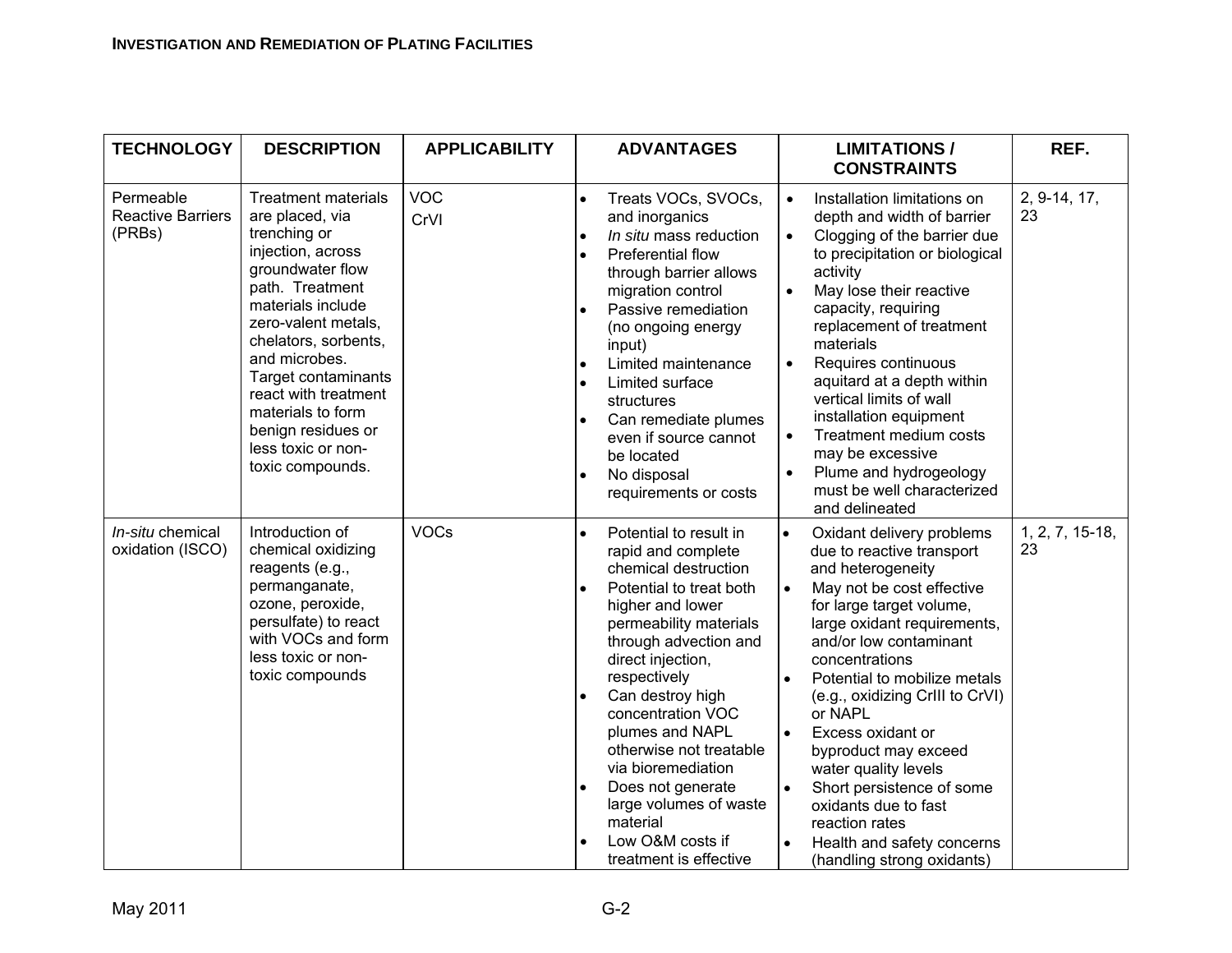| <b>TECHNOLOGY</b>                                                | <b>DESCRIPTION</b>                                                                                                                                                                                                                                                                                                                                                                                                                                                     | <b>APPLICABILITY</b> | <b>ADVANTAGES</b>                                                                                                                                                                                                                                                                                                              | <b>LIMITATIONS/</b><br><b>CONSTRAINTS</b>                                                                                                                                                                                                                                                                                                                                                                                                                                                                                                                                                                                                          | REF.                       |
|------------------------------------------------------------------|------------------------------------------------------------------------------------------------------------------------------------------------------------------------------------------------------------------------------------------------------------------------------------------------------------------------------------------------------------------------------------------------------------------------------------------------------------------------|----------------------|--------------------------------------------------------------------------------------------------------------------------------------------------------------------------------------------------------------------------------------------------------------------------------------------------------------------------------|----------------------------------------------------------------------------------------------------------------------------------------------------------------------------------------------------------------------------------------------------------------------------------------------------------------------------------------------------------------------------------------------------------------------------------------------------------------------------------------------------------------------------------------------------------------------------------------------------------------------------------------------------|----------------------------|
| In-situ chemical<br>reduction (ISCR)/<br>Geochemical<br>Fixation | Introduction of<br>chemical reducer<br>(such as calcium<br>polysulfide or sodium<br>metabisulfite) to react<br>with CrVI and form<br>CrIII that fixes<br>(immobilizes) onto<br>the aquifer solids                                                                                                                                                                                                                                                                      | CrVI                 | Potential to result in<br>$\bullet$<br>timely, complete<br>conversion of CrVI to<br>CrIII<br>Does not generate large<br>$\bullet$<br>volumes of waste<br>material<br>Low O&M costs if<br>treatment is effective<br>Reagents can be mixed<br>$\bullet$<br>with carbon substrates<br>to enhance chemical<br>reduction of CrVI    | Delivery and mixing of<br>reductant to desired<br>treatment zone<br>Geochemical conditions that<br>allow permanent fixation as<br>Crlll<br>Potential clogging of aquifer<br>pore space<br>Excess reductant or<br>byproduct may exceed<br>water quality goals                                                                                                                                                                                                                                                                                                                                                                                       | 2, 7, 9, 15,<br>17, 18, 23 |
| Reactive Zones/<br>Enhanced<br><b>Bioremediation</b>             | Reactive zones are<br>created by injecting<br>reagents (such as<br>molasses, vegetable<br>oil, lactate) into<br>groundwater plume to<br>form reducing<br>conditions. Reducing<br>conditions are<br>necessary to convert<br>CrVI to CrIII. For<br>VOCs, reducing<br>conditions and<br>availability of carbon<br>substrates are<br>necessary to initiate<br>dechlorination<br>processes that can<br>result in the formation<br>of less toxic or non-<br>toxic compounds. | <b>VOCs</b><br>CrVI  | • Accelerates natural<br>biodegradation process<br>Can be less expensive<br>(less equipment and<br>labor) than other<br>groundwater remediation<br>technologies<br>Most reagents are food-<br>grade products, lowering<br>health and safety risks<br>associated with product<br>handling, mixing, and<br>transport to the site | Delivery and mixing of<br>reductant or carbon<br>substrate to treatment zone<br>Potential for fouling of wells<br>Potential to mobilize metals<br>(e.g., arsenic) or affect water<br>quality levels<br>Faster cleanup of higher<br>$\bullet$<br>permeability zones<br>May require groundwater<br>circulation system to keep<br>contaminants in areas of<br>active biodegradation<br>Above-ground treatment<br>system may be needed prior<br>to re-injection or disposal<br>Demonstrating effective<br>treatment rather than plume<br>dilution<br>Intermediate degradation<br>products may be more<br>mobile or toxic than original<br>contaminants | 1, 7, 20-23                |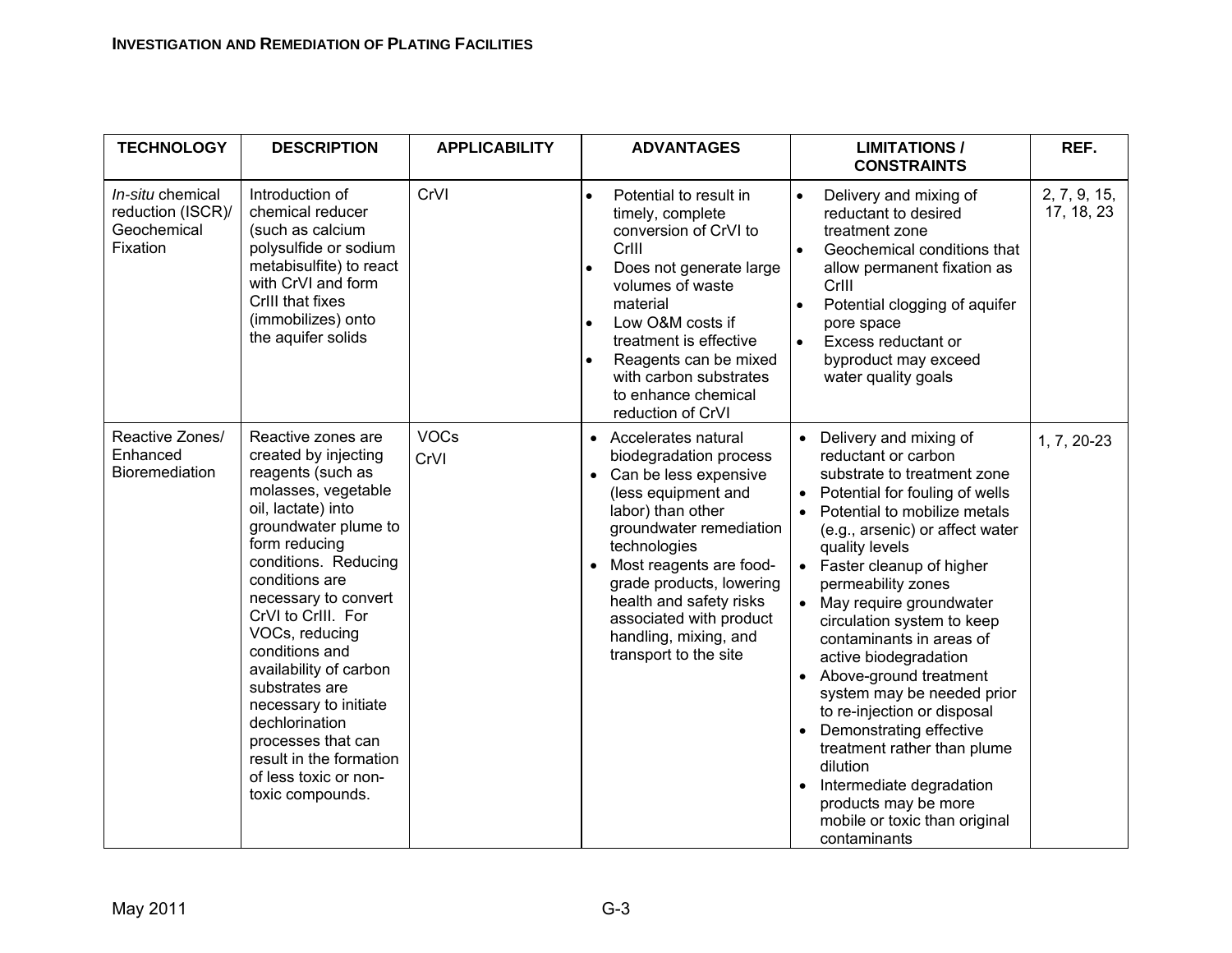#### **INVESTIGATION AND REMEDIATION OF PLATING FACILITIES**

| <b>TECHNOLOGY</b>            | <b>DESCRIPTION</b>                                                                                                                                                                                                                                                                                                                                              | <b>APPLICABILITY</b> | <b>ADVANTAGES</b>                                                                                                                                                                                                                                     | <b>LIMITATIONS /</b><br><b>CONSTRAINTS</b>                                                                                                                                                                                                                                                                                                                                                                                                                                                                                                                           | REF.         |
|------------------------------|-----------------------------------------------------------------------------------------------------------------------------------------------------------------------------------------------------------------------------------------------------------------------------------------------------------------------------------------------------------------|----------------------|-------------------------------------------------------------------------------------------------------------------------------------------------------------------------------------------------------------------------------------------------------|----------------------------------------------------------------------------------------------------------------------------------------------------------------------------------------------------------------------------------------------------------------------------------------------------------------------------------------------------------------------------------------------------------------------------------------------------------------------------------------------------------------------------------------------------------------------|--------------|
| In Situ Thermal<br>Treatment | Heat is applied via<br>electrical resistance<br>heating, radio<br>frequency heating,<br>dynamic underground<br>stripping, thermal<br>conduction, or<br>injection of hot water,<br>hot air, or steam.<br>Heat application<br>destroys or volatilizes<br>VOCs which can be<br>collected via SVE or<br>multi-phase<br>extraction wells and<br>treated aboveground. | <b>VOCs</b>          | • Effective in low<br>permeability zones<br>• Can be an effective<br>approach for NAPL<br>• No excavation and<br>transportation costs<br>• Adverse impacts to<br>groundwater quality are<br>unlikely to occur<br>because reagents are<br>not required | <b>Target temperatures</b><br>$\bullet$<br>hampered by cold water<br>influx<br><b>Energy costs</b><br>$\bullet$<br><b>Treatment time</b><br>Ability to demonstrate<br>effective treatment<br>Potential to mobilize<br>$\bullet$<br>contaminants in groundwater<br>Buried infrastructure can<br>$\bullet$<br>hinder cleanup<br>Higher energy demand and<br>longer cleanup time for high<br>moisture content, high<br>organic content, and lower<br>permeability soils<br>Residual liquids and spent<br>$\bullet$<br>activated carbon may require<br>further treatment | 1, 2         |
| Air Sparging                 | Air is injected under<br>pressure below the<br>water table to strip<br>out VOCs from<br>groundwater.<br><b>Volatilized VOCs are</b><br>captured by SVE or<br>multi-phase<br>extraction systems<br>and treated<br>aboveground.                                                                                                                                   | <b>VOCs</b>          | • Effective in high<br>permeability soils<br>• Encourages microbe<br>growth which can<br>facilitate bioremediation<br>• Simple to install and<br>maintain<br>• Can be used to treat<br>NAPL zones at or below<br>capillary fringe                     | Contaminant depth<br>Development of air flow<br>within contaminated zone<br>• Non-uniform air flow in<br>saturated zone<br>• Less effective under<br>heterogeneous conditions<br>• Sensitive to minor<br>permeability changes<br>• Long-term performance<br>cannot be predicted via<br>short-term tests<br>Uncertainty in degree and<br>rate of cleanup achievable at<br>a given site                                                                                                                                                                                | 1, 2, 24, 25 |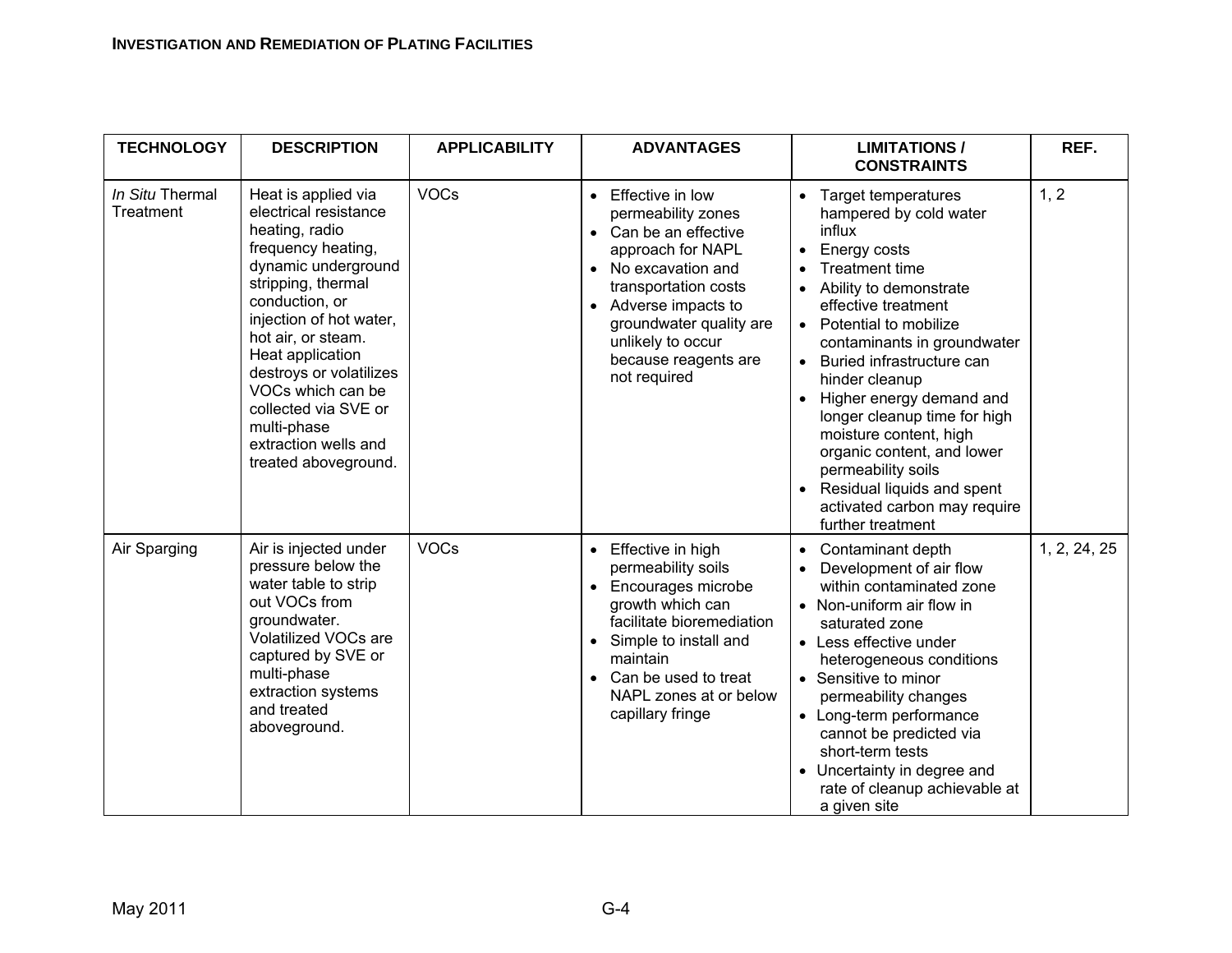#### **INVESTIGATION AND REMEDIATION OF PLATING FACILITIES**

| <b>TECHNOLOGY</b>                            | <b>DESCRIPTION</b>                                                                                                                                                                                                                                                                           | <b>APPLICABILITY</b> | <b>ADVANTAGES</b>                                                                                                                                                                                                                                                                                                                                                                                                           | <b>LIMITATIONS /</b><br><b>CONSTRAINTS</b>                                                                                                                                                                                                                                                                                                                                                                                                                                                                                                                                                                                                                                                                                                | REF.       |
|----------------------------------------------|----------------------------------------------------------------------------------------------------------------------------------------------------------------------------------------------------------------------------------------------------------------------------------------------|----------------------|-----------------------------------------------------------------------------------------------------------------------------------------------------------------------------------------------------------------------------------------------------------------------------------------------------------------------------------------------------------------------------------------------------------------------------|-------------------------------------------------------------------------------------------------------------------------------------------------------------------------------------------------------------------------------------------------------------------------------------------------------------------------------------------------------------------------------------------------------------------------------------------------------------------------------------------------------------------------------------------------------------------------------------------------------------------------------------------------------------------------------------------------------------------------------------------|------------|
| Monitored<br>Natural<br>Attenuation<br>(MNA) | Relies on natural<br>processes (e.g.,<br>biodegradation,<br>sorption,<br>volatilization,<br>dispersion, dilution,<br>chemical or biological<br>stabilization) to clean<br>up or attenuate<br>contaminants in<br>groundwater (as<br>verified through on-<br>going groundwater<br>monitoring). | <b>VOCs</b><br>CrVI  | Limited waste<br>$\bullet$<br>generation<br>Less intrusive<br>$\bullet$<br>May be just as effective<br>as other remedial<br>approaches for a given<br>site<br>May be used in<br>$\bullet$<br>conjunction with, or as a<br>follow-up to active<br>remedial approaches<br>Overall cost can be<br>lower than active<br>remediation depending<br>on monitoring well<br>distribution, monitoring<br>frequency, and<br>parameters | Typically requires source<br>removal, especially if NAPL<br>is present<br>Typically requires<br>$\bullet$<br>demonstration of a stable<br>plume configuration (ensure<br>contaminant degradation<br>prior to migration)<br>May not provide timely<br>cleanup<br>Usually requires contaminant<br>fate and transport modeling<br>and evaluation of<br>degradation rates, and<br>demonstration that natural<br>processes will achieve RAOs<br>Intermediate degradation<br>products may be more<br>mobile / toxic than original<br>contaminant<br>Not appropriate where<br>imminent site risks are<br>present (e.g., where plume<br>may intersect water supply<br>wells)<br>ICs may be required<br>Often perceived as a "no<br>action" remedy | 1,2, 26-30 |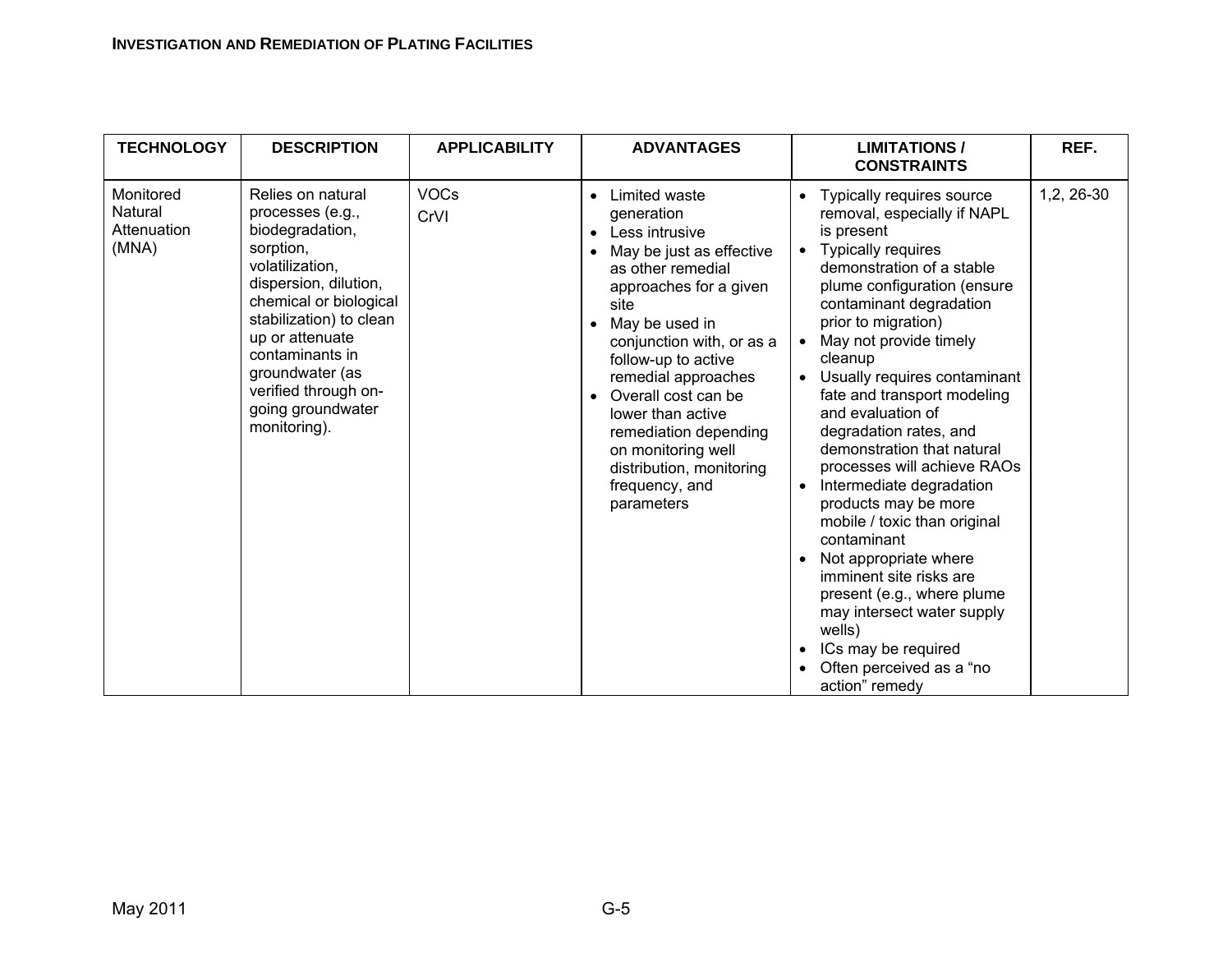| <b>TECHNOLOGY</b>                     | <b>DESCRIPTION</b>                                                                                                                                                                                                                                                                                                                                | <b>APPLICABILITY</b> | <b>ADVANTAGES</b>                                                                                                                                                                                                                                                                                                                                                                       | <b>LIMITATIONS/</b><br><b>CONSTRAINTS</b>                                                                                                                                                                                                                                                                                                                                                                                                                                                                                                                                                                                                                                                                                     | REF. |
|---------------------------------------|---------------------------------------------------------------------------------------------------------------------------------------------------------------------------------------------------------------------------------------------------------------------------------------------------------------------------------------------------|----------------------|-----------------------------------------------------------------------------------------------------------------------------------------------------------------------------------------------------------------------------------------------------------------------------------------------------------------------------------------------------------------------------------------|-------------------------------------------------------------------------------------------------------------------------------------------------------------------------------------------------------------------------------------------------------------------------------------------------------------------------------------------------------------------------------------------------------------------------------------------------------------------------------------------------------------------------------------------------------------------------------------------------------------------------------------------------------------------------------------------------------------------------------|------|
| Containment<br>(Physical<br>Barriers) | Impermeable barriers<br>(horizontal and/or<br>vertical) are used to<br>isolate the<br>contamination to<br>prevent the migration<br>of contaminants and<br>block any direct route<br>of exposure, thus<br>reducing risk.<br>Examples of barriers<br>include caps, slurry<br>walls, sheet piles,<br>cement-bentonite<br>walls, grouted<br>barriers, | <b>VOCs</b><br>CrVI  | Established technology,<br>$\bullet$<br>particularly for source<br>control<br>Uses standard heavy<br>construction equipment<br>and methods<br>• Commonly applied to<br>source areas when<br>economic, technical, or<br>site-specific factors<br>make it impractical to<br>address source in any<br>other way<br>Can substantially reduce<br>mass flux and source<br>migration potential | Verifying barrier integrity<br>after installation<br>Placement depth limitations<br>(generally about 100 feet)<br>Monitoring barrier<br>$\bullet$<br>performance to ensure<br>contaminants are not<br>migrating outside of zone<br>targeted for isolation<br>Potential to mobilize NAPL<br>during emplacement<br>Uncertain or limited long-<br>term effectiveness of some<br>barrier types<br>Often used in conjunction<br>with other remedial<br>technologies<br>Does not remove<br>contaminant mass<br>To be effective, vertical<br>barriers often need to be<br>keyed into a low-permeability<br>zone<br>Uncertain long-term integrity<br>of some barrier types<br>Cost rises with increased<br>depth of barrier placement | 1,31 |

Notes:

- $COC$ constituent of concern COCM operation and maintenance<br>trivalent chromium control concern COCM operation objective CrIII trivalent chromium **EXAC** remedial action objective<br>CrVI hexavalent chromium **RAO** SVE soil vapor extraction DNAPL dense non-aqueous phase liquid SVOC semi-volating CAC granular activated carbon UV ultraviolet
- granular activated carbon UV<br>
Untight non-aqueous phase liquid VOC
- LNAPL light non-aqueous phase liquid VOC volatile organic compound

NAPL non-aqueous phase liquid

- 
- 
- 
- SVE soil vapor extraction<br>SVOC semi-volatile organic compound
- -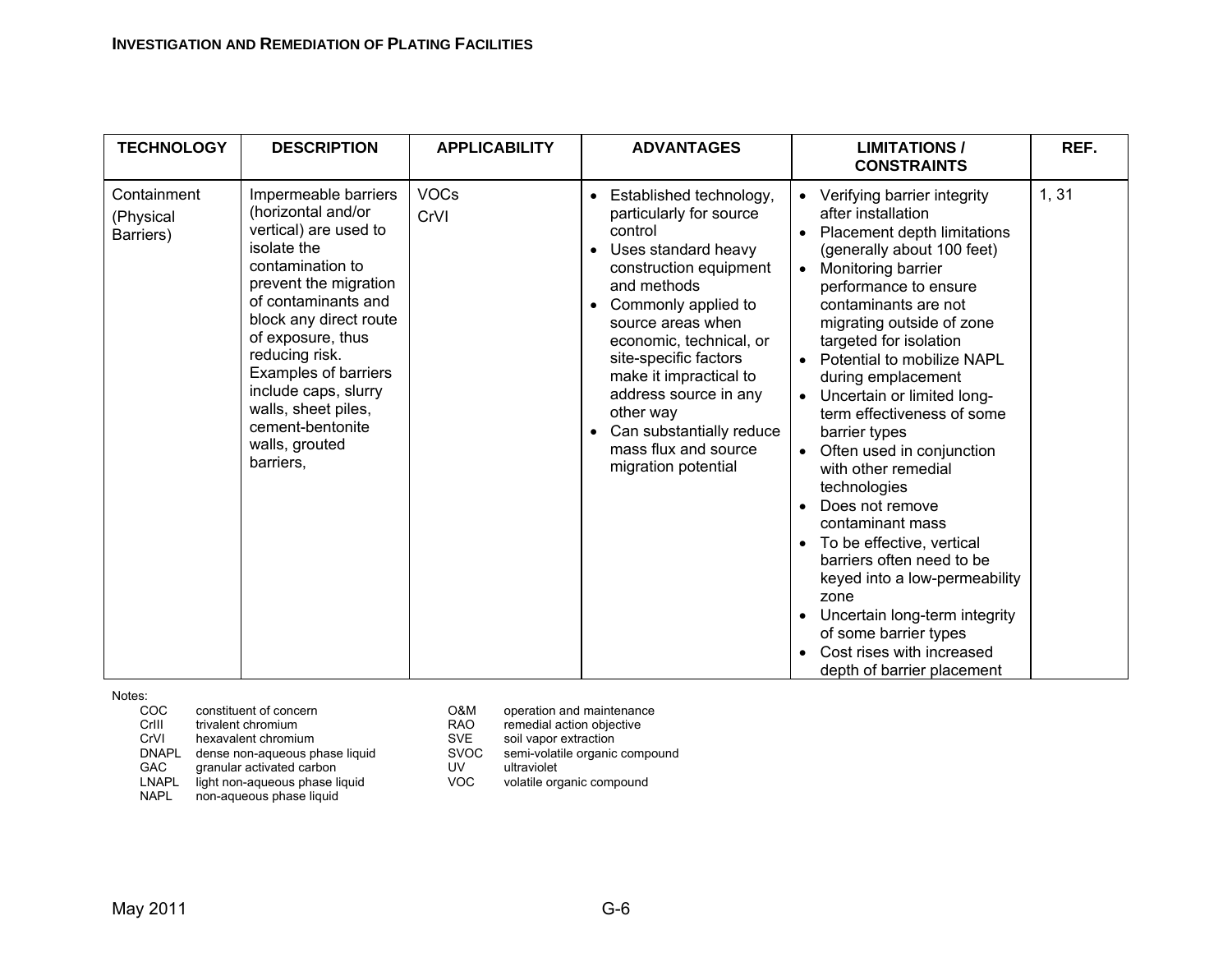#### **REFERENCES**

- 1 USEPA Contaminated Site Cleanup Information. www.clu-in.org/remediation/
- 2 Federal Remedial Technology Roundtable (FRTR). 2003. Remediation Technologies Screening Matrix and Reference Guide, Version 4.0. www.frtr.gov/matrix2/top\_page.html
- 3 USEPA. 1996. Pump-and-Treat Ground-Water Remediation A Guide for Decision Makers and Practitioners. EPA/625/R-95/005. July. www.epa.gov/ORD/NRMRL/pubs/625r95005/625r95005.pdf
- 4 USEPA. 2005. Cost-Effective Design of Pump and Treat Systems. EPA 542-R-05-008. April. www.clu-in.org/download/remed/hyopt/factsheets/cost-effective\_design.pdf
- 5 USEPA. 1996. Presumptive Response Strategy and Ex-Situ Treatment Technologies for Contaminated Ground Water at CERCLA Sites, Final Guidance. EPA 540/R-96/023. October. www.epa.gov/superfund/health/conmedia/gwdocs/gwguide/gwfinal.pdf
- 6 USEPA. 1989. Evaluation of Ground-Water Extraction Remedies, Volume 1 Summary Report. EPA/540-2-89/059. September. nepis.epa.gov
- 7 USEPA. 1999. Groundwater Cleanup: Overview of Operating Experience at 28 Sites. EPA 542-R-99- 006. September. www.epa.gov/tio/download/remed/ovopex.pdf
- 8 USEPA. 1999. Multi-Phase Extraction: State-of-the-Practice. EPA 542-R-99-004. June. www.clu-in.org/download/remed/mpe2.pdf
- 9 Remediation Technologies Development Forum (RTDF). www.rtdf.org/public/permbarr/barrdocs.htm
- 10 Tri-Agency Permeable Reactive Barrier Initiative. 2002. Evaluation of Permeable Reactive Barrier Performance. December. www.rtdf.org/public/permbarr/barrdocs.htm
- 11 USEPA. 2002. Field Applications of In Situ Remediation Technologies: Permeable Reactive Barriers. January. www.rtdf.org/public/permbarr/barrdocs.htm
- 12 RTDF. Permeable Reactive Barrier Installation Profiles. www.rtdf.org/public/permbarr/barrdocs.htm
- 13 USEPA. 1998. Permeable Reactive Barrier Technologies for Contaminant Remediation. EPA/600/R-98/125. September. www.rtdf.org/public/permbarr/barrdocs.htm
- 14 USEPA. 1997. Permeable Reactive Subsurface Barriers for the Interception and Remediation of Chlorinated Hydrocarbon and Chromium(VI) Plumes in Ground Water. EPA/600/F-97/008 July. www.clu-in.org/download/toolkit/remediat.pdf
- 15 ITRC. 2005. Technical and Regulatory Guidance for In Situ Chemical Oxidation of Contaminated Groundwater. Second edition. January. www.clu-in.org/download/contaminantfocus/pcb/isco-2.pdf
- 16 Huling, S.G. and B.E. Pivetz. 2006. Engineering Issue: In Situ Chemical Oxidation.EPA 600-R-06-072. August. www.epa.gov/ada/download/issue/600R06072.pdf
- 17 Ground-Water Remediation Technologies Analysis Center (GWRTAC). 1999. Technology Evaluation Report: In-Situ Chemical Treatment. July. www.clu-in.org/download/toolkit/inchem.pdf
- 18 USEPA, 2000*.* In Situ Treatment of Soil and Groundwater Contaminated With Chromium, Technical Resource Guide. EPA/625/R-00/005. October. www.clu-in.org/download/remed/epa625r00005.pdf
- 19 PRC Environmental Management, Inc. 1997. Recent Developments for In situ Treatment of Metal Contaminated Soils March. www.clu-in.org/download/remed/metals2.pdf
- 20 ITRC. 2005. Overview of In Situ Bioremediation of Chlorinated Ethene DNAPL Source Zones. October. www.itrcweb.org/Documents/BioDNAPL-1.pdf
- 21 ITRC. 1998. General Protocol for Demonstration of In Situ Bioremediation Technologies, Revised Final. September. www.itrcweb.org/Documents/ISB-2.pdf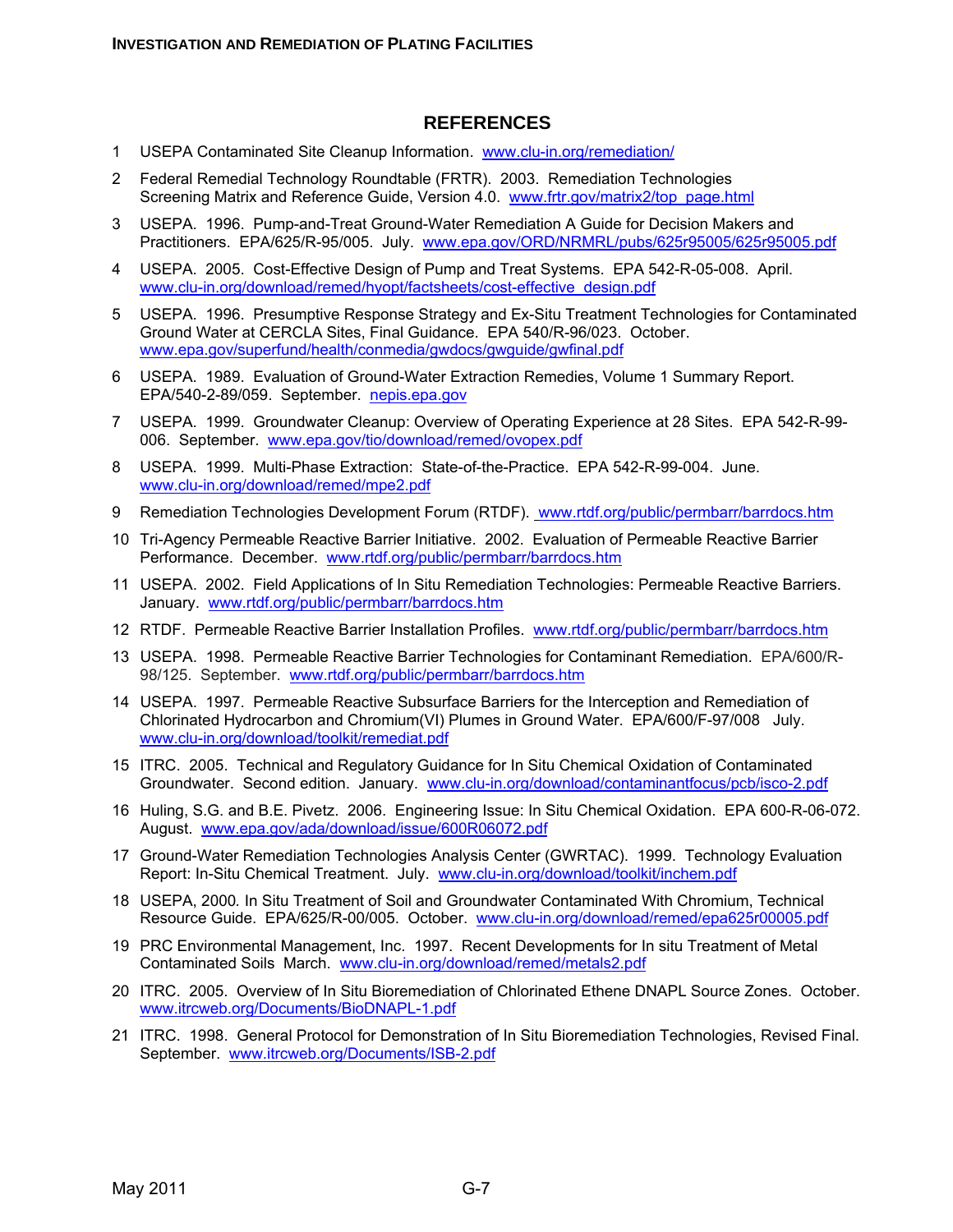- 22 ITRC. 1998. Technical and Regulatory Requirements for Enhanced In Situ Bioremediation of Chlorinated Solvents in Groundwater, Final. December. www.clu-in.org/conf/itrc/natatt\_043002/isb-6.pdf
- 23 Environmental Security Technology Certification Program (ESTCP). 2008. Frequently Asked Questions Regarding Management of Chlorinated Solvents in Soils and Groundwater. July. www.gsi-net.com/Publications/ER-0530-FAQ.pdf
- 24 USEPA. 2001. A Citizen's Guidance to Soil Vapor Extraction and Air Sparging. EPA 542-F-01-006. April. clu-in.org/download/citizens/citsve.pdf
- 25 Leeson, A., P. Johnson, R. Johnson, C. Vogel, R. Hinchee, M. Marley, T. Peargin, C. Bruse, I. Amerson, C. Coonfare, R. Gillespie, and D. McWhorter. 2002. Air Sparging Design Paradigm. Battelle. Columbus, Ohio. August. www.estcp.org/documents/techdocs/Air\_Sparging.pdf
- 26 USEPA. 1999. Monitored Natural Attenuation of Chlorinated Solvents. EPA/600/F-98/022. May. www.clu-in.org/download/remed/chl-solv.pdf
- 27 Ford, R., R. Wilkin, and S. Acree. 2008. USEPA Groundwater Issue: Site Characterization to Support Use of Monitored Natural Attenuation for Remediation of Inorganic Contaminants in Groundwater. EPA/600/R-08-114. November. www.epa.gov/nrmrl/pubs/600r08114/600r08114.pdf
- 28 USEPA. 1999. Use of Monitored Natural Attenuation at Superfund, RCRA Corrective Action, and Underground Storage Tank Sites. EPA/540/R-99/009. April. www.epa.gov/swerust1/directiv/d9200417.pdf
- 29 USEPA. 2007. Monitored Natural Attenuation of Inorganic Contaminants in Ground Water, Volume 1, Technical Basis for Assessment. EPA/600/R-07/139. October. www.epa.gov/nrmrl/pubs/600R07139/600R07139.pdf
- 30 USEPA. 2007. Monitored Natural Attenuation of Inorganic Contaminants in Groundwater, Volume 2, Assessment of Non-Radionuclides, Including Arsenic, Cadmium, Chromium, Copper, Lead, Nickel, Nitrate, Perchlorate, and Selenium. EPA/600/R-07/140. October. www.epa.gov/nrmrl/pubs/600R07140/600R07140.pdf
- 31 DuPont Corporate Remediation Group. 1995. Assessment of Barrier Containment Technologies: A Comprehensive Treatment for Environmental Remediation Applications. International Containment Technology Workshop, Baltimore, Maryland, August 29 - 31, 1995. www.cluin.org/download/contaminantfocus/dnapl/Treatment\_Technologies/Containment-1995.pdf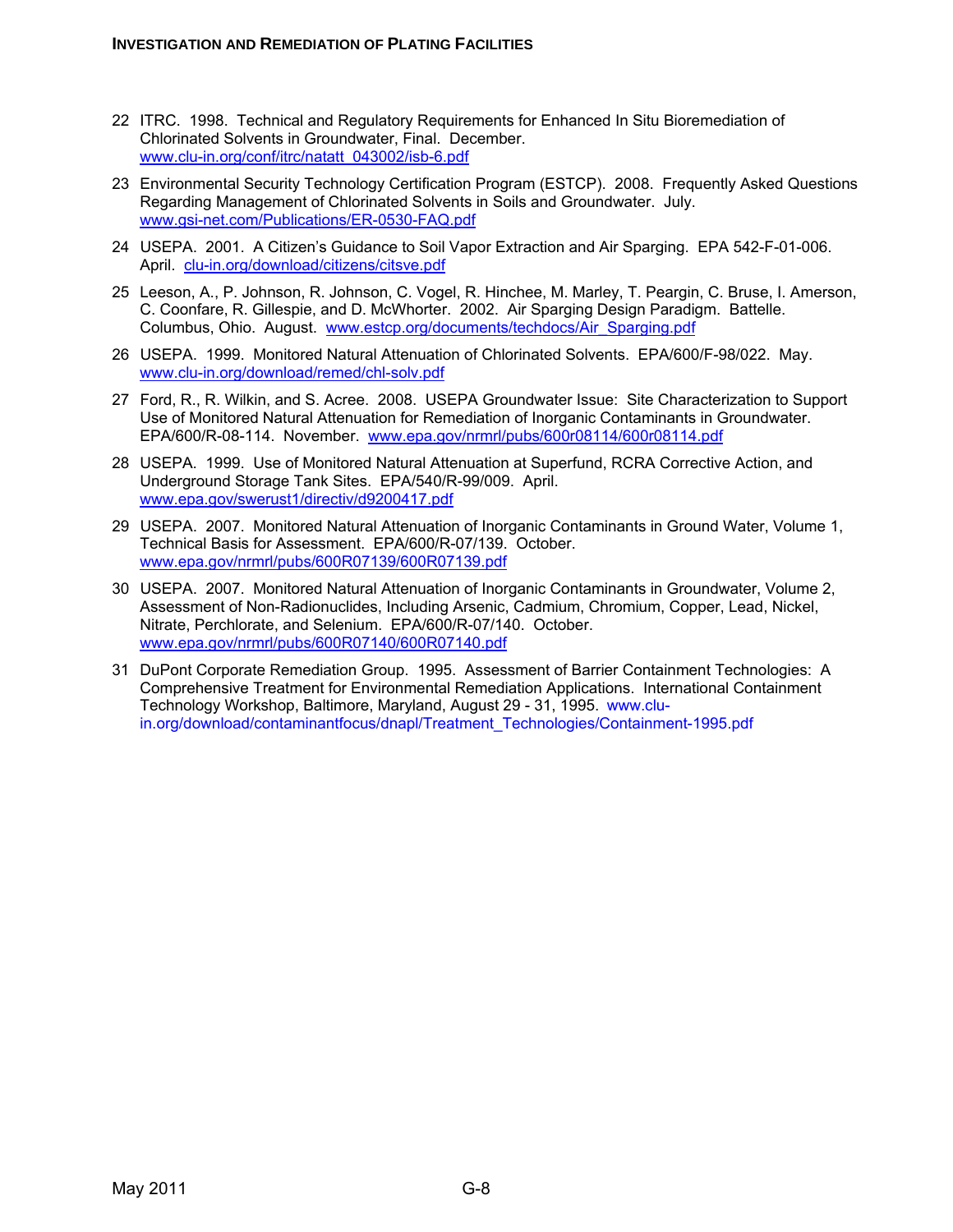# **APPENDIX H REGULATORY CONSIDERATIONS FOR TANK SYSTEM CLOSURES AT PLATING FACILITIES**

# **TABLE OF CONTENTS**

<u>Page and the contract of the contract of the contract of the contract of the contract of the contract of the con</u>

| FIGURE H-1. EXAMPLE SCHEMATIC OF TYPICAL PLATING  H-3<br><b>SHOP TANK SYSTEM</b> |  |
|----------------------------------------------------------------------------------|--|
| TABLE H-1. CLOSURE REQUIREMENTS FOR HAZARDOUS H-4<br><b>WASTE TANK SYSTEMS</b>   |  |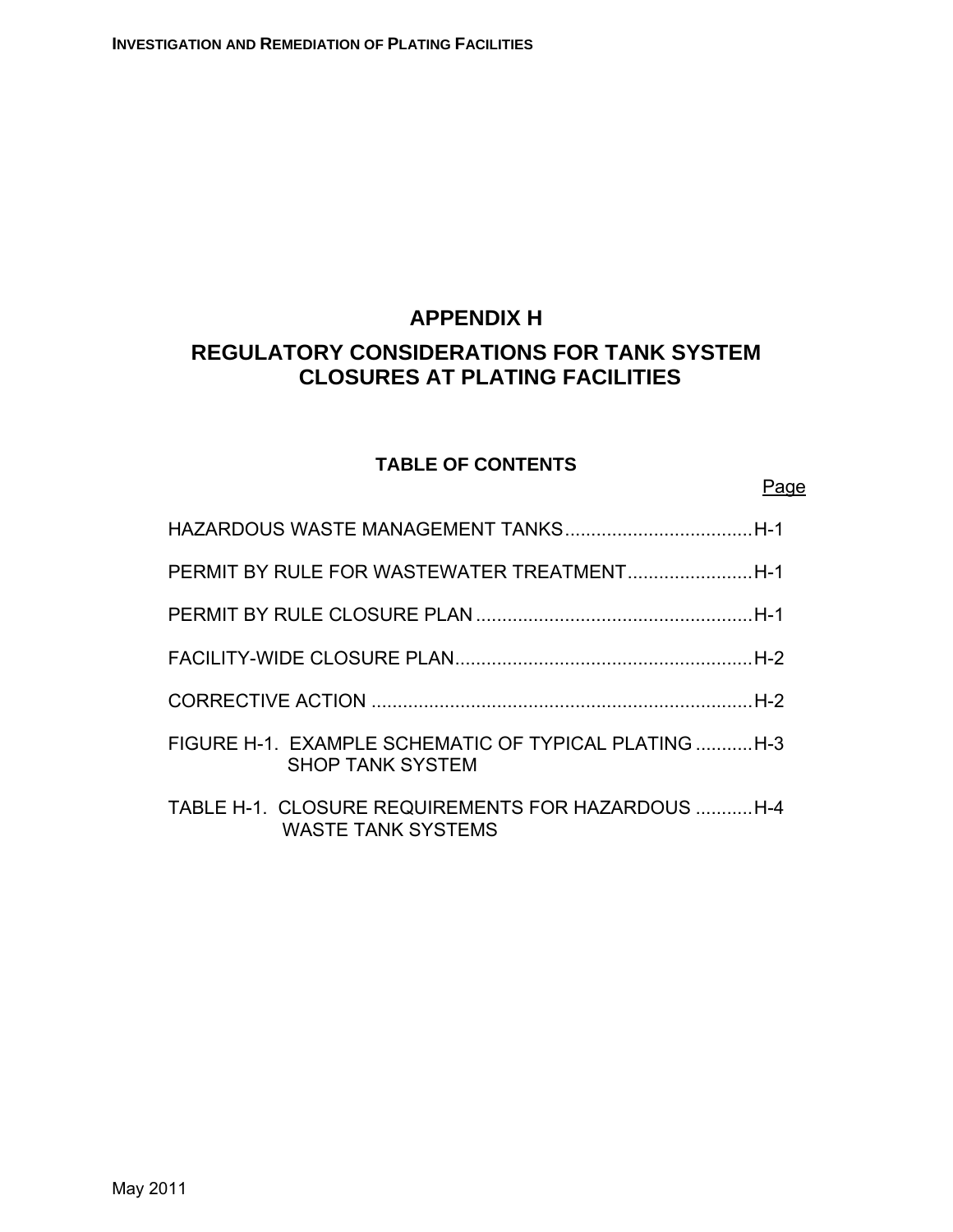#### **REGULATORY CONSIDERATIONS FOR TANK SYSTEM CLOSURES AT PLATING FACILITIES**

This appendix briefly outlines closure and corrective action requirements associated with tank systems at plating facilities. As shown in Figure H-1, multiple types of tank systems are typically present at plating facilities. Specific hazardous waste requirements for closure will vary depending on the regulatory status of the tanks being closed. The Certified Unified Program Agency (CUPA) is generally responsible for overseeing closure activities at generators and Tiered Permitted facilities within their jurisdiction.

# **HAZARDOUS WASTE MANAGEMENT TANKS**

The hazardous waste management tanks at plating facilities may be authorized as generator accumulation tanks, Conditionally Exempt (CE) tanks, Conditional Authorization (CA) tanks, or Permit by Rule (PBR) tanks. The documentation and financial responsibility requirements under each of these regulatory schemes is different, but all units are required to meet closure requirements. See Table H-1 for the closure requirements for tank systems. Process tanks are not listed in this table because unless a process tank becomes a hazardous waste at the end of its useful life, there are no hazardous waste requirements for process tanks.

### **PERMIT BY RULE FOR WASTEWATER TREATMENT**

Water is a major resource at a plating facility and is associated with every operation during plating processes. As much as 90 percent of the water usage is in rinsing of work pieces. This rinse water eventually ends up as wastewater which is often hazardous waste due to the low concentrations of metals carried by the work pieces into the rinse. California law prohibits the discharge of hazardous wastes to sewers. Consequently, because of the large volume of hazardous waste generated, most plating facilities must obtain authorization for the onsite treatment of hazardous wastewater. In most cases, PBR is the appropriate permit tier for neutralization, precipitation, or cyanide destruction of wastewater.

### **PERMIT BY RULE CLOSURE PLAN**

Plating facilities that operate tanks under PBR regulations must comply with the closure requirements<sup>1</sup> and must prepare and maintain a written closure plan throughout the active life of the regulated unit<sup>2</sup>. The CUPA generally performs the PBR closure plan review.

This closure plan describes how and when the PBR tank will be closed, as required by California Code of Regulations, title 22, section  $67450.3(c)(11)(B)(1)$  and  $66265.114$ . The closure plan documents how hazardous waste removed will be characterized for

 $\overline{a}$ <sup>1</sup> California Code of Regulations, title 22, section 67450.3(c)(11)

<sup>&</sup>lt;sup>2</sup> California Code of Regulations, title 22, section 66450.3(c)(11)(B) and (C)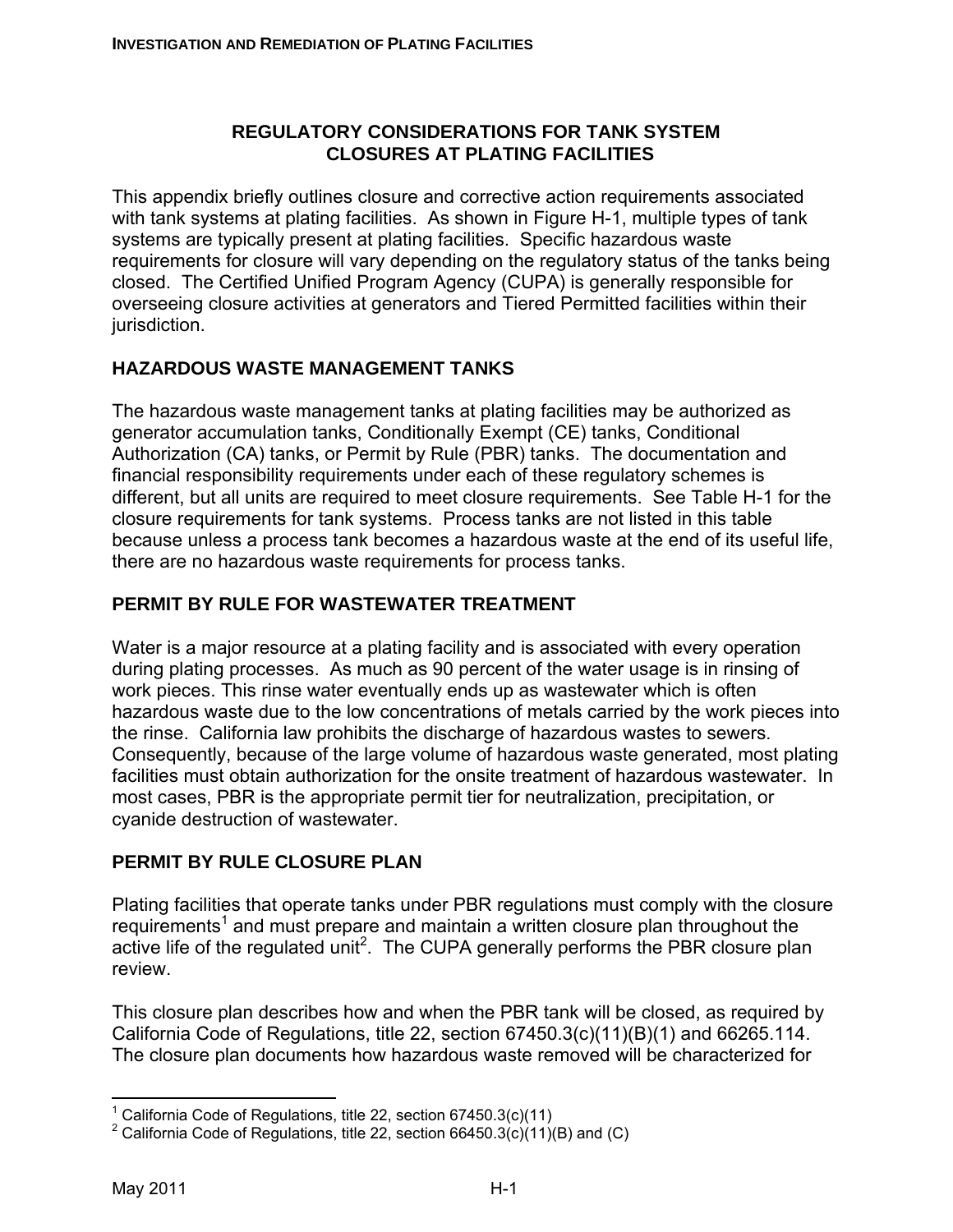proper offsite treatment. The closure plan also documents the sampling plans to confirm a clean closure. The closure sampling plan must include closure performance standards for the tank systems (tanks, secondary containment, piping and other ancillary equipment), site structures (concrete, sumps, trenches, containment system), and soils to confirm the site will be clean after closure of the tank (clean closure). If the results of the sampling confirm that no significant contamination is found, then the PBR tank closure is complete and no further characterization work is necessary.

Plating facilities that discontinue an authorized PBR tank or relocate a PBR tank will need to implement their written closure plan.

# **FACILITY–WIDE CLOSURE PLAN**

Because PBR wastewater treatment units are important for the successful operation of a plating facility, it would be highly unlikely to close all PBR wastewater treatment units without closing the entire facility. Plating facilities that cease all hazardous waste activities will need to meet closure requirements for all generator units and authorized treatment units, even though a written closure plan is not required. Note that the 180 day time limit applies to hazardous waste units, but not to process units.

### **CORRECTIVE ACTION**

All plating facilities generate hazardous waste. Corrective action (site investigation and site cleanup) is required for any sites where hazardous waste or hazardous waste constituents have been released to the environment. These releases require investigation and cleanup. If at any time during the life of the plating facility, a facility owner finds that a release of hazardous waste or hazardous waste constituents has occurred, the extent of the contamination must be investigated. Discovery of contamination can occur as a result of a facility inspection during a Phase 1 Site Assessment, or if the source of nearby groundwater contamination is traced back to the facility. The facility is required to investigate all releases on the property under the control of the owner or operator (fence to fence). Additionally, corrective action may encompass cleanup beyond the facility boundary if contamination has migrated offsite. Releases from PBR and CA units that can be remediated as part of the closure activities and achieve the closure performance standard do not require corrective action. However, if the release can not be cleaned up under closure for hazardous waste units, then further site characterization and corrective action is required. No matter how the contamination is found, any corrective action or site remediation requires oversight from DTSC or a CUPA who has been delegated corrective action authority under Health and Safety Code section 25404.1. Oversight of corrective action is usually performed under a corrective action order or consent agreement.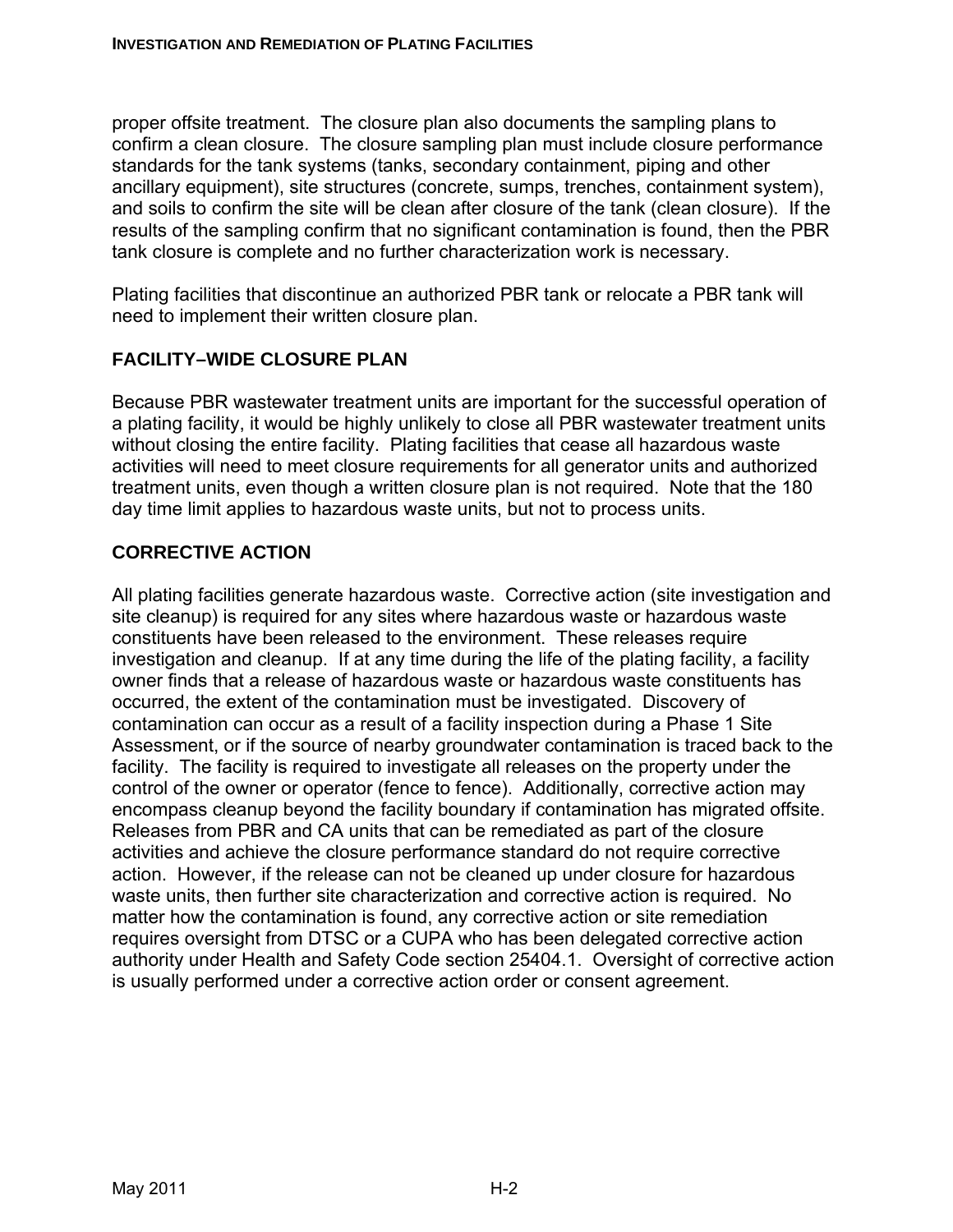

Figure H-1. Example Schematic of Typical Plating Shop Tank System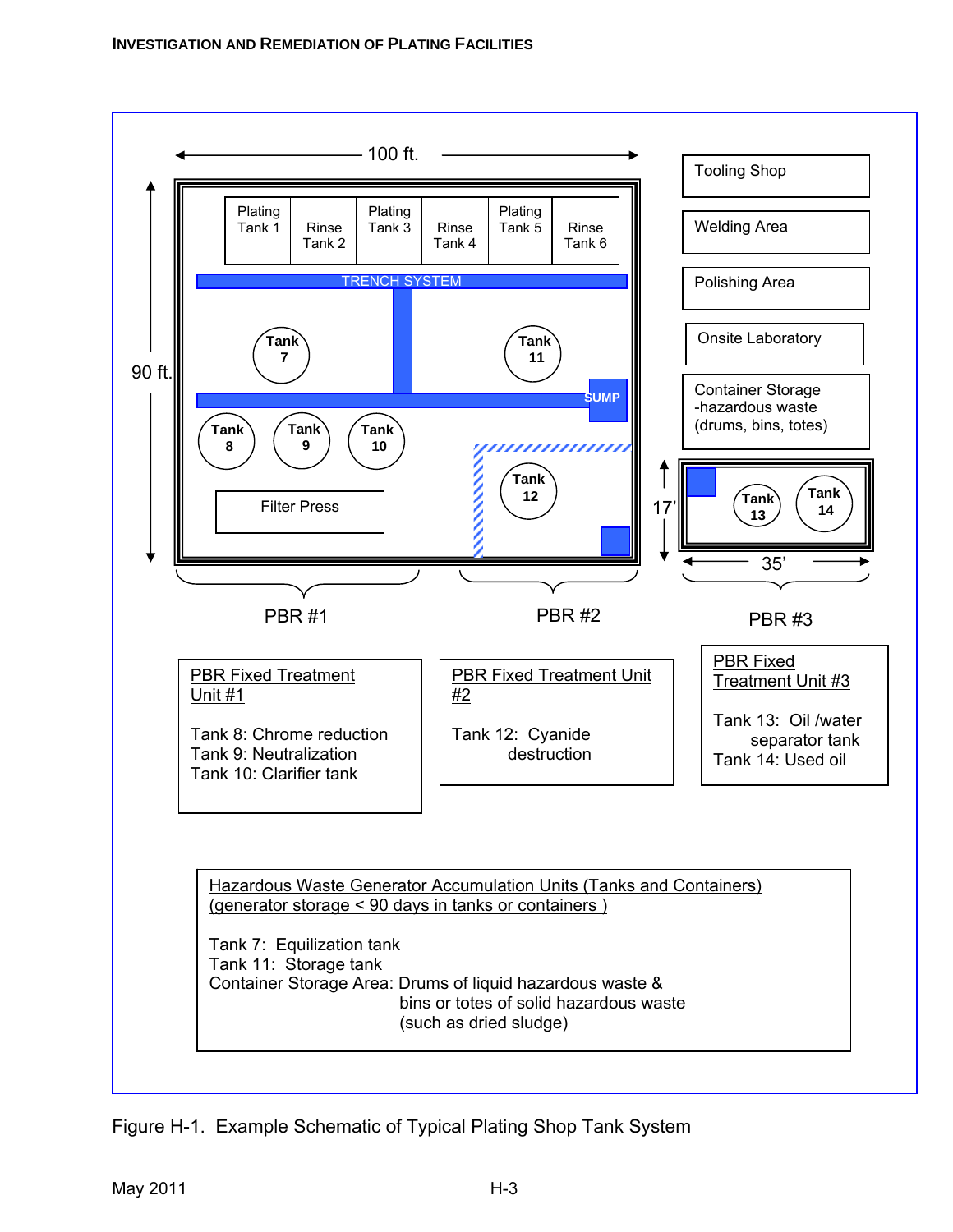|  |  |  |  |  | Table H-1. Closure Requirements for Hazardous Waste Tank Systems |
|--|--|--|--|--|------------------------------------------------------------------|
|--|--|--|--|--|------------------------------------------------------------------|

| <b>CATEGORY</b>                                     | <b>HAZARDOUS WASTE</b><br><b>GENERATOR</b><br><b>ACCUMULATION TANK</b>          | <b>HAZARDOUS WASTE TANK</b><br><b>CONDITIONAL EXEMPT<sup>2</sup></b><br>(CE) TANK                       | <b>HAZARDOUS WASTE TANK</b><br><b>CONDITIONAL</b><br><b>AUTHORIZATION<sup>2</sup> (CA)</b><br><b>TANK</b> | <b>HAZARDOUS WASTE TANK</b><br>PERMIT BY RULE <sup>2</sup> (PBR)<br><b>FIXED TREATMENT UNIT</b><br>$(FTU)^3$                      |
|-----------------------------------------------------|---------------------------------------------------------------------------------|---------------------------------------------------------------------------------------------------------|-----------------------------------------------------------------------------------------------------------|-----------------------------------------------------------------------------------------------------------------------------------|
| Closure<br>Requirements                             | CCR 66262.34(a)(1)<br>$CCR 66265.197(a)$ &(b)<br>CCR 66265.111<br>CCR 66265.114 | CCR 66262.34(a)(1)<br>CCR 66265.197(a)&(b)<br>CCR 66265.111<br>CCR 66265.114<br>HSC 25201.5(d)(8) & (9) | CCR 66262.34(a)(1)<br>CCR 66265.111<br>CCR 66265.114<br>HSC 25200.3c(1) & (g)(1)                          | CCR 67450.3(c)(11)(A)<br>CCR 67450.3(c)(11)(D)<br>CCR 67450.3(c)(11)(E)<br>CCR 66265.198<br>CCR 66265.111(a)&(b)<br>CCR 66265.114 |
| <b>Written Closure</b><br>Plan                      | Not required                                                                    | Not required                                                                                            | Not required                                                                                              | CCR 67450.3(c)(11)(B)<br>CCR 67450.3(c)(11)(C)<br>CCR 66265.112(c)                                                                |
| Notification of<br>Closure                          | May be required for<br>some local ordinances                                    | HSC 25201.5(d)(8)(B)                                                                                    | HSC $25200.3(g)(2)$                                                                                       | CCR 67450.3(c)(11)(F)                                                                                                             |
| Closure<br>Certification                            | May be required by<br>some local ordinances                                     | May be required by some<br>local ordinances                                                             | HSC 25200.3(I)                                                                                            | CCR 67450.3(c)(11)(G)                                                                                                             |
| Financial<br>Responsibility                         | Not required                                                                    | Not required                                                                                            | <b>HSC</b><br>25245.4(b)(1)(B)CCR<br>67450.13                                                             | HSC 25245.4(a)(1)(B)<br>CCR 67450.13                                                                                              |
|                                                     |                                                                                 |                                                                                                         |                                                                                                           |                                                                                                                                   |
| Corrective Action <sup>4</sup><br>/Site Remediation | <b>HSC 25187</b>                                                                | <b>HSC 25187</b><br>HSC 25200.10(e)<br>HSC 25201.5(d)(8)(A)                                             | HSC 25187,<br>HSC 25200.3(c)(3)<br>HSC 25200.14(a)-(e)                                                    | <b>HSC 25187</b><br>HSC 25200.10(b)<br>HSC 25200.14(a)-(e)<br>CCR 67450.7                                                         |

Notes:

- 1 90 day generators
- 2 Onsite facilities
- 3 See Section 6.2.1 for further discussion
- 4 Not required if clean closure of the facility is verified.

CCR means California Code of Regulations, title 22 HSC means California Health and Safety Code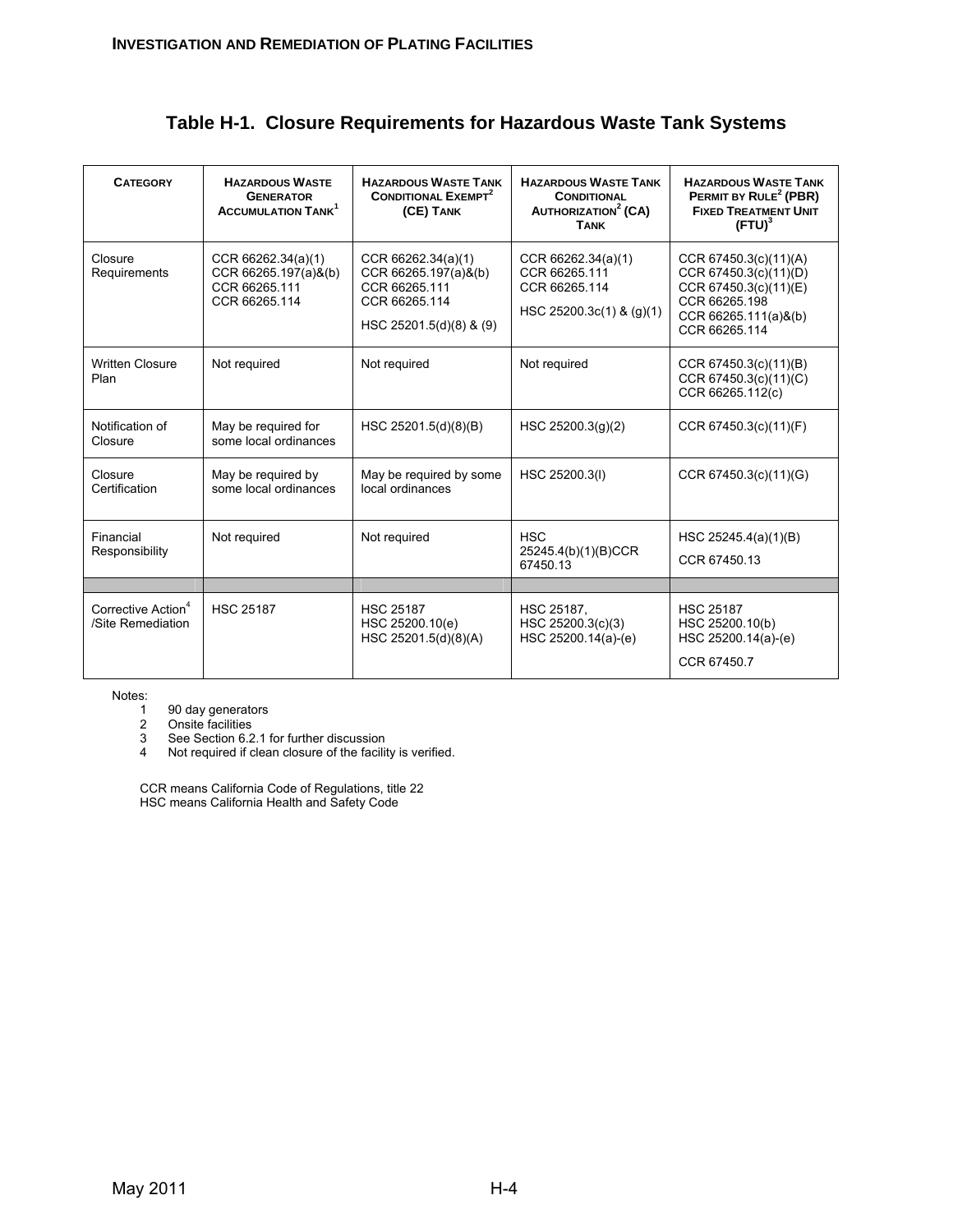# **APPENDIX I ANNOTATED OUTLINE BUILDING DEMOLITION PLAN**

**Preface:** The following annotated outline identifies potential content for a building demolition plan. The plan identifies suggested headings and subheadings and includes instructions (in italics) regarding the potential content. Example text (indented, plain text) is provided for Section 3.0 (Detailed Demolition Sequence).

This outline is not intended to be prescriptive and should be adjusted as appropriate for site-specific conditions. Some elements identified may apply to your site, while others may not. Additional elements than are addressed by the outline may also be needed. This outline is for guidance only, and is applicable on a case-by-case basis.

### 1.0 INTRODUCTION

*Instructions: Present an overview of the entire demolition plan in a manner that is clear and concise, yet gives the reviewer a basic understanding of the site, the nature and extent of contamination, potential receptors, and the proposed demolition action. Briefly summarize the purpose of the plan, site name and location, site description, and chemical and physical hazards. The site description should address the physical features, buildings, site history of ownership and site operations, and include a description of the scope and role of the remedy. Identify the proponent or regulatory entity responsible for the project including the regulatory oversight official and contractor personnel in responsible charge of all or significant portions of the project. Describe the relationship of the proponent to the site. The plan objectives should be specific, measurable, attainable, realistic and time-based statements. The objectives should consider factors such as local ordinances and air pollution control requirements.* 

#### 1.1 Site Location and Information

*Instructions: List the common name, street address, and provide a location map. Include a description of the physical features at the site, any other buildings, a summary of the ownership and site operation history. Identify the proponent or regulatory entity responsible for the project including the regulatory oversight official and contractor personnel in responsible charge of all or significant portions of the project. Describe the relationship of the proponent to the site.* 

#### 1.2 Purpose and Objectives

*Instructions: Briefly summarize the purpose of the plan and the chemical and physical hazardous present. Objectives should be well defined (specific, measurable, attainable, realistic and time-based) statements that describe the desired outcome. For example, "The objective of this plan is to demolish the building that once was the location of the XYZ Plating shop six weeks after this*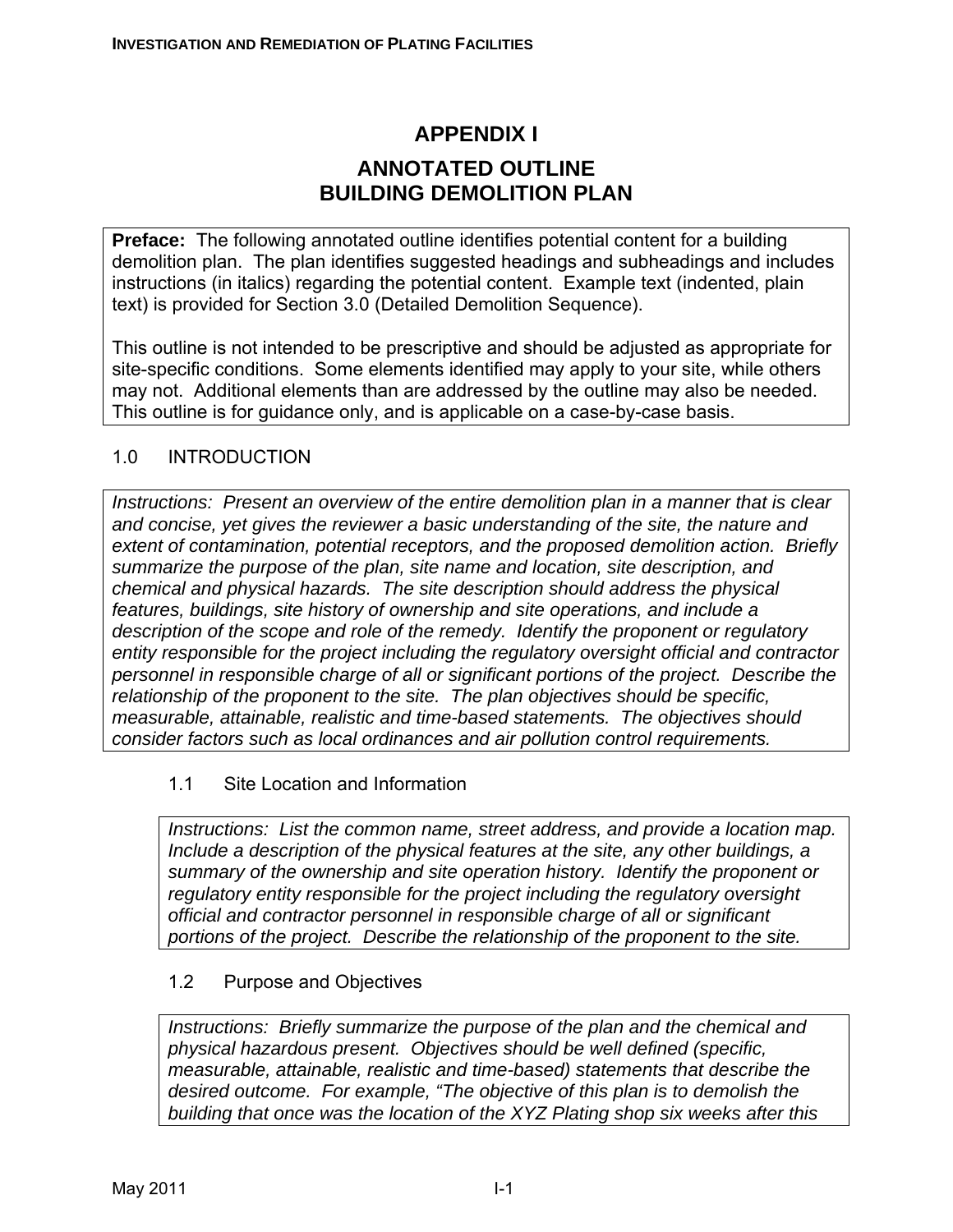*plan is approved while employing dust and emission control measures to meet local air pollution control requirements, properly disposing of asbestos-containing materials, properly disposing of contaminated wallboard, properly disposing of cyanide-containing concrete, capture and recycling of refrigerant in the HVAC equipment, and proper containment of lead-based paint." The objectives should consider factors such as local ordinances and air pollution control requirements.* 

#### 1.3 Site Management Plan

*Instructions: List and describe responsibilities of the primary person in charge of the work and the safety officer. Additional personnel may be listed depending on the complexity and size of the effort.* 

#### 1.4 Report Organization

#### 2.0 PLAN OVERVIEW

#### 2.1 Project Scoping

*Instructions: Define the work to be performed in sufficient detail to allow implementation of the plan. Present all aspects of the work to be performed, permits required, and a preliminary project schedule. Identify the critical path elements to be completed during the demolition. Conduct appropriate file reviews or research (such as local agency permitting requirements or regulatory status for the building). Such reviews and research are often useful for identifying identify potential roadblocks or activities that may affect the project schedule.* 

### 2.2 Project Management

*Instructions: Identify key project staff, their duties, and responsibilities. Outline the project management plan, including a project communication plan and contact information (names, titles, company/agency, address, office telephone number, e-mail address, and facsimile number). Once construction commences an updated list should be prepared that includes cellular telephone numbers and other emergency contact information. However, this should not be distributed to the general public.* 

### 2.3 Project Permitting

*Instructions: Identify all permits to be obtained for the building demolition, including permit type, issuing agency, approximate amount of time to obtain, reporting requirements and term. Permits likely will be required for demolition, air quality during demolition, lead-based paint (LBP) abatement, asbestos-containing materials (ACM) removal, sidewalk closure, alleyway closure; restricting parking on the street in front or behind the site; utility abandonment; HVAC system removal; air quality monitoring; fire hydrant use, and site restoration activities (e.g., fencing, landscaping, lighting, capping).*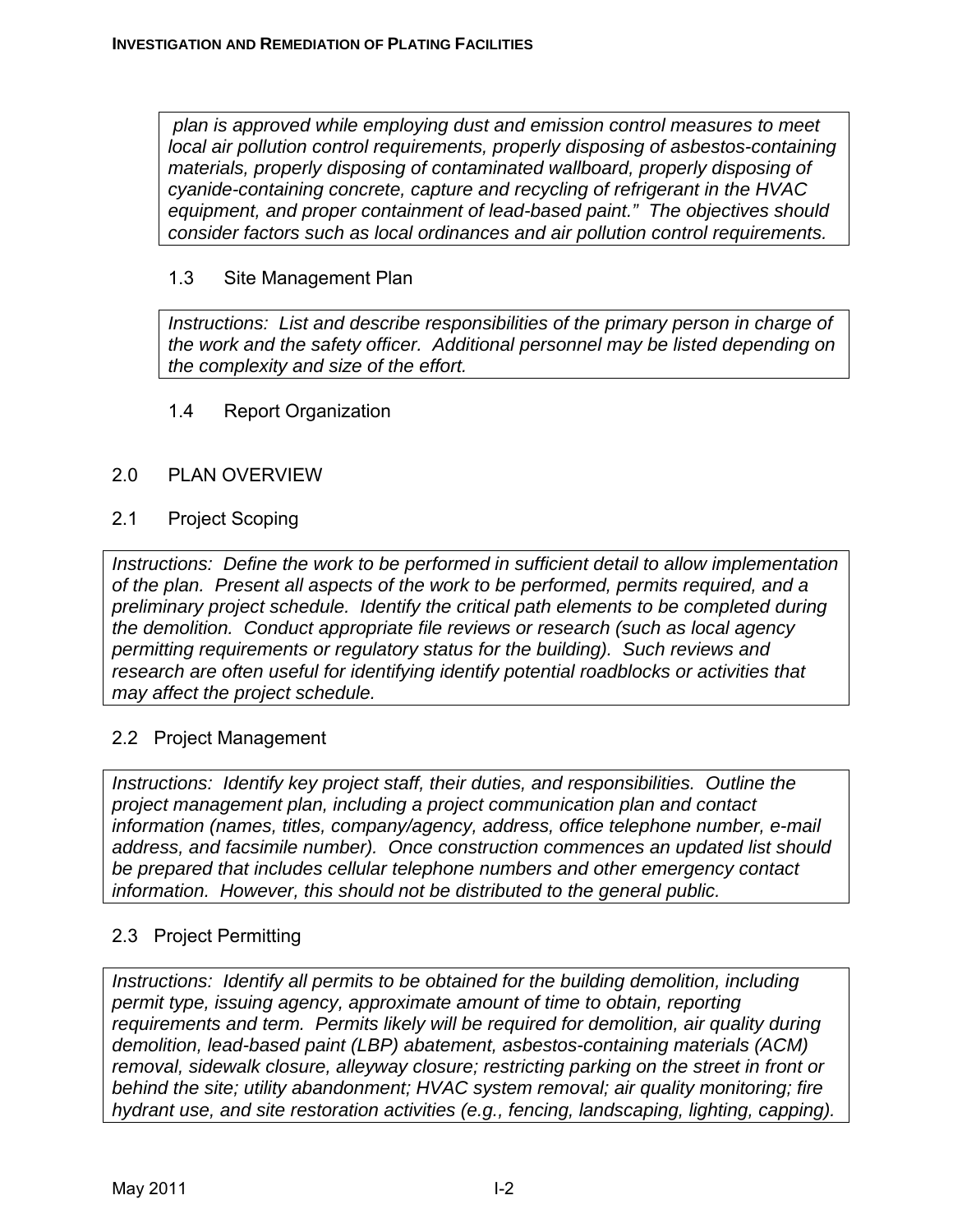*Identify permits with limited terms or requiring specialized licenses, insurance, and/or bonding. Also, identify permit requirements that may affect the demolition plan (e.g., local air permits may have requirements that affect work hours, restrict the number and types of heavy-duty engines operating at the site, or require specific air monitoring protocol). Outline the schedule for obtaining each permit to ensure adequate time for agency review. Include contingencies for the permitting agency to request additional information or review by an associated agency (e.g., building and safety agencies often request assistance from their associated environmental health officer).* 

# 2.4 Underground Utility Check

*Instructions: Identify the procedures for checking utilities (e.g., Underground Service Alert). Please note that many of the members of USA North or USA South will not enter private property or structures. To ensure that all potential pipelines and conduits are identified, the services of an underground utility locator service are often retained.* 

### 2.5 Project Sequence

*Instructions: Present the framework for the implementation of the plan. Present a detailed sequence of events to ensure that the project can progress without delay once implementation commences. The sequence of events for a plating facility should be detailed to ensure logical progression and adequate protection of public health and environmental resources. An overall project sequence for a plating facility might be:* 

- *1) Mobilization and site preparation*
- *2) Establish site control*
- *3) Pre-demolition waste removal*
- *4) Pre-demolition inspection*
- *5) Demolition*
- *6) Debris removal*
- *7) Pre-foundation removal inspection*
- *8) Foundation removal*
- *9) Post-foundation removal inspection*
- *10) Cover placement (if applicable) or soil excavation and grading (if applicable)*
- *11) Demobilization*
- *12) Demolition Completion Report*

# 2.6 Health and Safety Plan (HASP)

*Instructions: Prepare a project-specific HASP that describes the project and the potential safety hazards. Identify the individuals responsible for maintaining safety during the project (e.g., demolition project manager, site safety officer). Comply with state and federal occupational safety requirements as defined in the applicable sections of Title 8 of the California Code of Regulations (8 CCR) and Title 29 of the Code of Federal Regulations (29 CFR). Provide information and guidance on the potential hazards that may be encountered during project activities, and the measures and*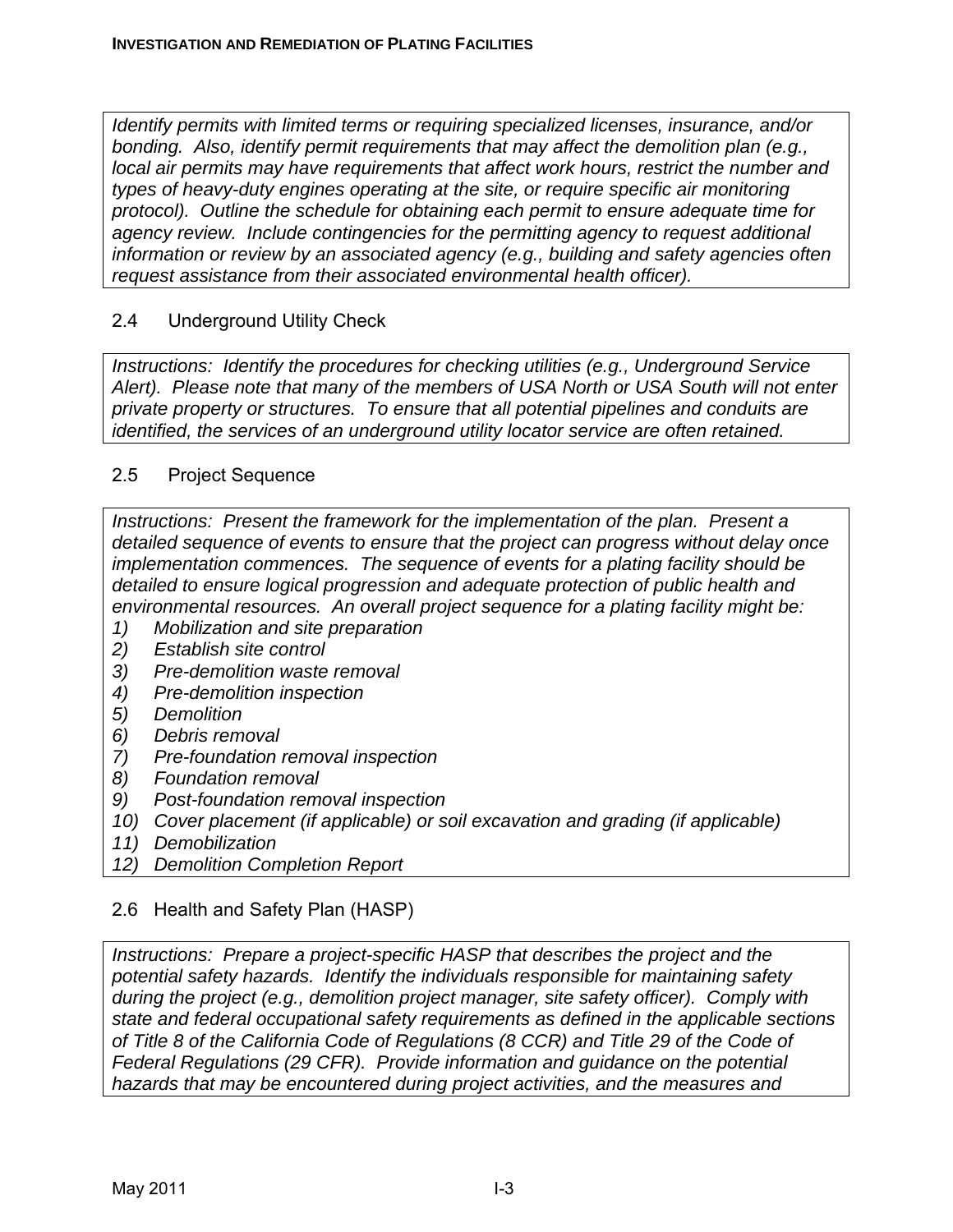*controls to be implemented to eliminate or reduce the impact of potential hazards. Include the following content: levels of personal protective clothing necessary and the associated decontamination and doffing procedures; procedures for monitoring air in the work zone and determining if respiratory protection is required for the workers; forms to document the daily tailgate safety meetings; logs for recording the personnel at the site; logs to record air monitoring data obtained in the workers breathing zone.; emergency procedures; and a list of required safety equipment.* 

# 3.0 DETAILED DEMOLITION SEQUENCE

*Instructions: Outline the sequence of tasks for building demolition. Identify what equipment is needed at the site at a particular time. If large caches of equipment cannot be placed at the site without limiting the available work space, consider a sequence that results in "just in time" delivery of equipment to prevent excessive cost for equipment rental or lengthy storage of waste onsite. Identify specific tasks that ensure adequate work is available so that contractor personnel are properly utilized throughout the project. Provide sufficient details to ensure logical task progression and adequate protection of public health and environmental resources.* 

- 3.1 Establish Site Control
	- a) Establish site perimeter and secure site with temporary fencing (at least one diagram in the plan should illustrate the approximate location of the fencing).
	- b) Place all detour signage and barriers in conformance with the approved sidewalk closure plan to prevent unauthorized access to the work area and to comply with the Americans with Disabilities Act.
	- c) Place air monitors and collect baseline or other preliminary samples as required. No other work should be performed until the baseline is established.
	- d) Place a secured, locked construction container to store supplies, construction and safety equipment.
	- e) Establish an onsite location where safety-related documents, monitoring records and a worker sign-in log will be found.
	- f) Inspect and identify whether all utilities have been disconnected.
	- g) Establish required safety stations and place fire extinguishing equipment.
	- h) Post appropriate safety signage (i.e., hard hat required, no unauthorized access).
	- i) Post safety notices (emergency phone numbers and map to nearest emergency room)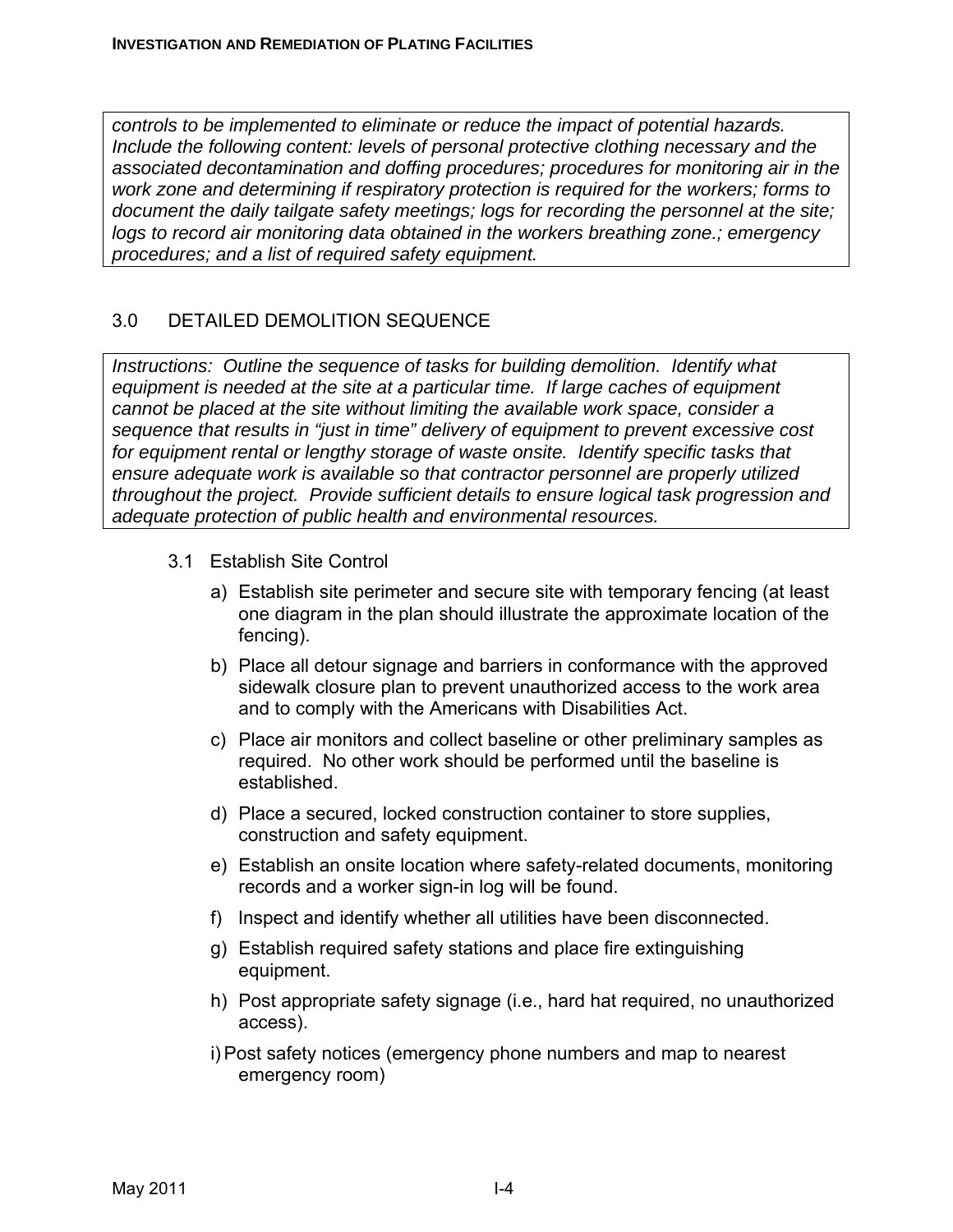- 3.2 Pre-Demolition Waste Removal
	- a) Establish safe entrance and egress to the building, where necessary portable lighting should be available.
	- b) Remove main electrical panel and have utility company disconnect (if needed) and abandon the power line at a nearby junction or utility pole.
	- c) Inspect and ensure all equipment is de-energized. (Note: Some equipment used in electroplating has components such as capacitors that store electrical energy which may cause injury if discharged.)
	- d) Place markings, barriers and signage in areas where ACM is to be removed.
	- e) Remove and package for proper disposal all mercury containing thermostats and sensors.
	- f) Perform decontamination of the building interior by vacuuming dusts and wiping down surfaces.
	- g) Contain and remove ACM (to the extent possible) under the supervision of a person who holds a valid certification for ACM removal as required by Title 8, California Code of Regulations, Article 2.6, Section 351.15.
	- h) Perform underground utility survey.
	- i) Remove, trim or protect landscaping near the building.
	- j) Prevent the deposition of LBP contaminated material deposition by covering exposed soil and plants in areas around the building.
	- k) Remove LBP under the supervision of a person certified for LBP removal pursuant to Health & Safety Code Section 105254 in a manner consistent with lead work practice standards.
	- l) Remove, collect, and package all fluorescent tubes in light fixtures within the building.
	- m) Examine, collect, and remove lighting ballasts. Properly manifest and dispose of ballasts which contain polychlorinated biphenyls (PCB). Recycle the remaining ballasts.
	- n) Remove large HVAC appliances in a manner that ensures that the refrigerants are properly reused or recycled.
	- o) Remove remaining solid waste from the interior of the building.
	- p) Remove the drywall saturated with plating contaminants.
	- q) Remove all glass windows.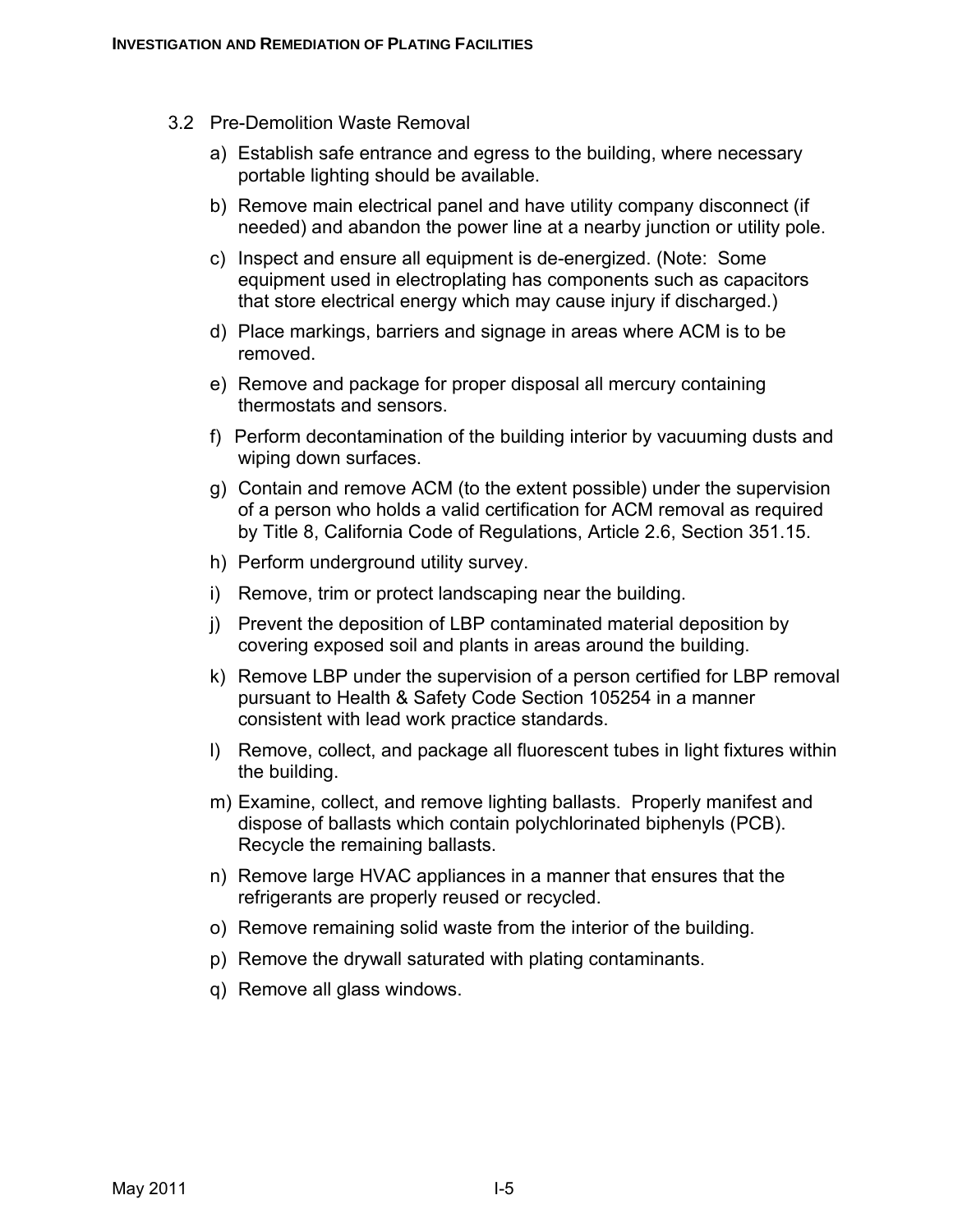- 3.3 Pre-Demolition Inspection
	- a) Inspect and clear the building.
		- i. Include photographic documentation indicating that pre-demolition actions are complete.
		- ii. Focus on whether demolition can safely proceed, if all predemolition actions are complete, if work is proceeding in a satisfactory manner, and if equipment and supplies are available to safely begin the next phase of work.
		- iii. Prepare a "punch-list" that describes any actions that are incomplete or unsatisfactory.
	- b) Perform the tasks required by punch-list.
	- c) Repeat pre-demolition inspection until no items are noted on the inspection punch-list.
- 3.4 Demolition
	- a) Deconstruct the roof. Given the potential for wood to have been saturated by acid or metal containing mists, all wood should be removed and disposed of, and should not be recycled or shredded for ground cover. Containerize, label, manifest and remove the waste as necessary.
	- b) Remove the remaining interior walls. Containerize, label, manifest and remove of waste as necessary.
	- c) Remove the first wall. Direct the wall towards the interior of the building to minimize impact on adjacent properties. Containerize, label, manifest and remove of waste as necessary.
	- d) Score the foundation using a concrete or masonry saw to minimize the use of jack hammers once foundation removal begins.
	- e) Remove the second and third walls. Direct the walls towards the interior of the building to minimize impact on adjacent properties. Containerize, label, manifest and remove of waste as necessary.
	- f) Remove the fourth wall. Direct the wall towards the interior of the building to minimize impact on adjacent properties. This will leave the site with no physical barrier between the plating facility and the adjoining property. Once the wall is removed an additional barrier, in most cases, plastic tarps or sheeting will be attached to the fence line. Containerize, label, manifest and remove of waste as necessary.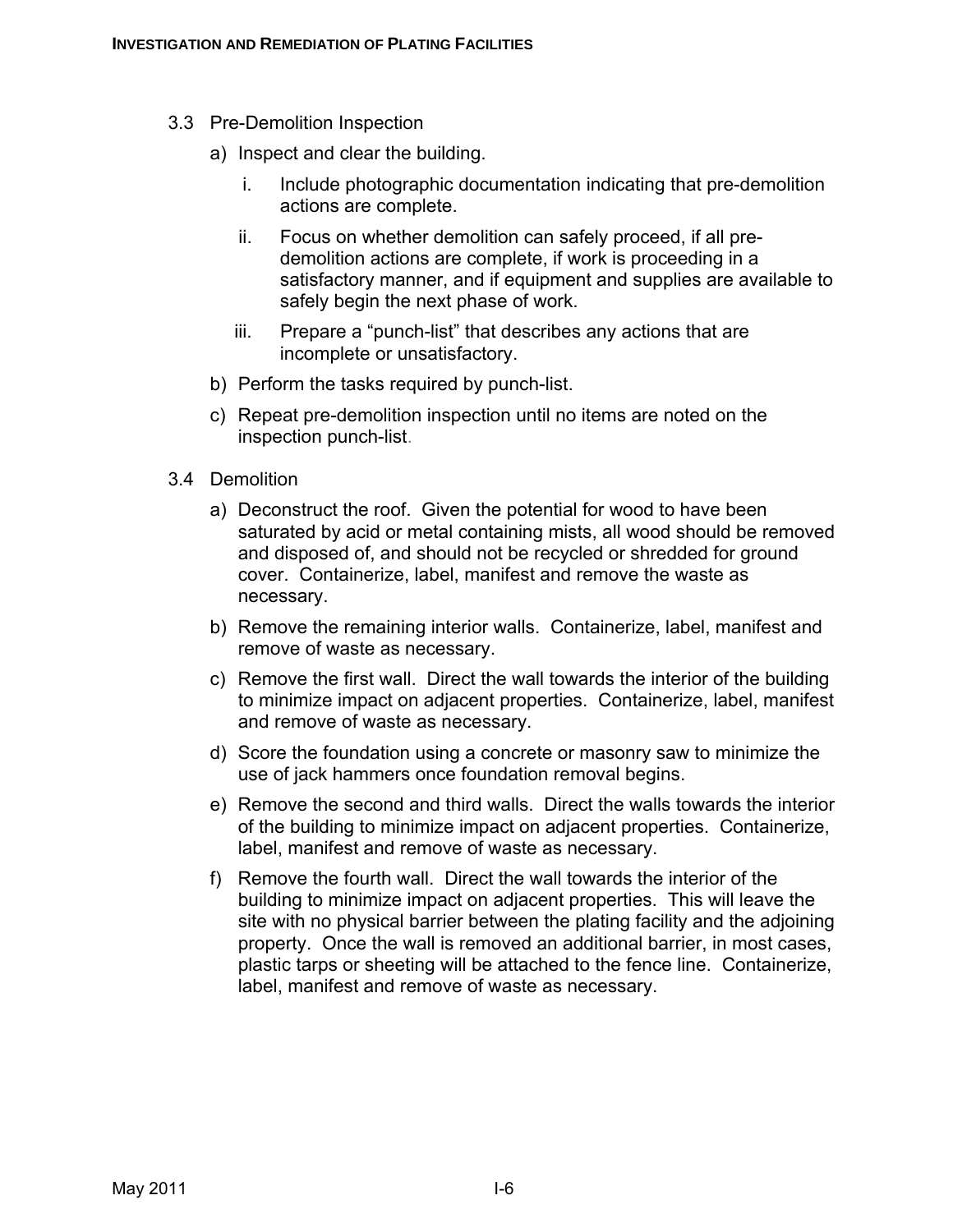- 3.5 Pre-Foundation Removal Inspection
	- a) Inspect the progress of the project and the quality of the result.
		- i. This inspection should be performed by the responsible person for the demolition, regulatory agency project manager, permit inspector(s), and supervisors of any contractor working at the site.
		- ii. Include photographic documentation to demonstrate site conditions after removal of the roof and walls.
		- iii. Focus on whether additional debris removal is necessary, if work is proceeding in a satisfactory manner, and if equipment and supplies are available to safely begin the next phase of work.
		- iv. Prepare a "punch-list" that describes any actions that are incomplete or unsatisfactory.
	- a) Perform the tasks required by punch-list.
	- b) Repeat pre-foundation removal inspection until no items are noted on the punch-list.
- 3.6 Foundation Removal
	- a) Delineate work areas where jackhammers and backhoes will be operating.
	- b) Conduct a safety briefing to emphasize safety procedures around the backhoe and the importance of hearing protection when jackhammers or other impact equipment is in use.
	- c) Break and load foundation concurrently.
	- d) Perform dust suppression as needed taking care not to create "mud bogs" which can lead to contaminant "drag-out" on equipment tires and pose an enhanced slip and fall hazard.
- 3.7 Post-Foundation Removal Inspection
	- a) Inspect the performance thus far, and through previous observation and current site conditions, determine if it is appropriate to progress to the next phase (e.g., place a temporary cover over exposed soil, begin contaminated soil excavation).
		- i. This inspection should be performed by the responsible person for the demolition, regulatory agency project manager, permit inspector(s), and supervisors of any contractor working at the site.
		- ii. Include photographic documentation to demonstrate site conditions after foundation removal.
		- iii. Focus on whether additional debris removal is necessary, if work is proceeding in a satisfactory manner, and if equipment and supplies are available to safely begin the next phase of work.
		- iv. Prepare a "punch-list" that describes any actions that are incomplete or unsatisfactory.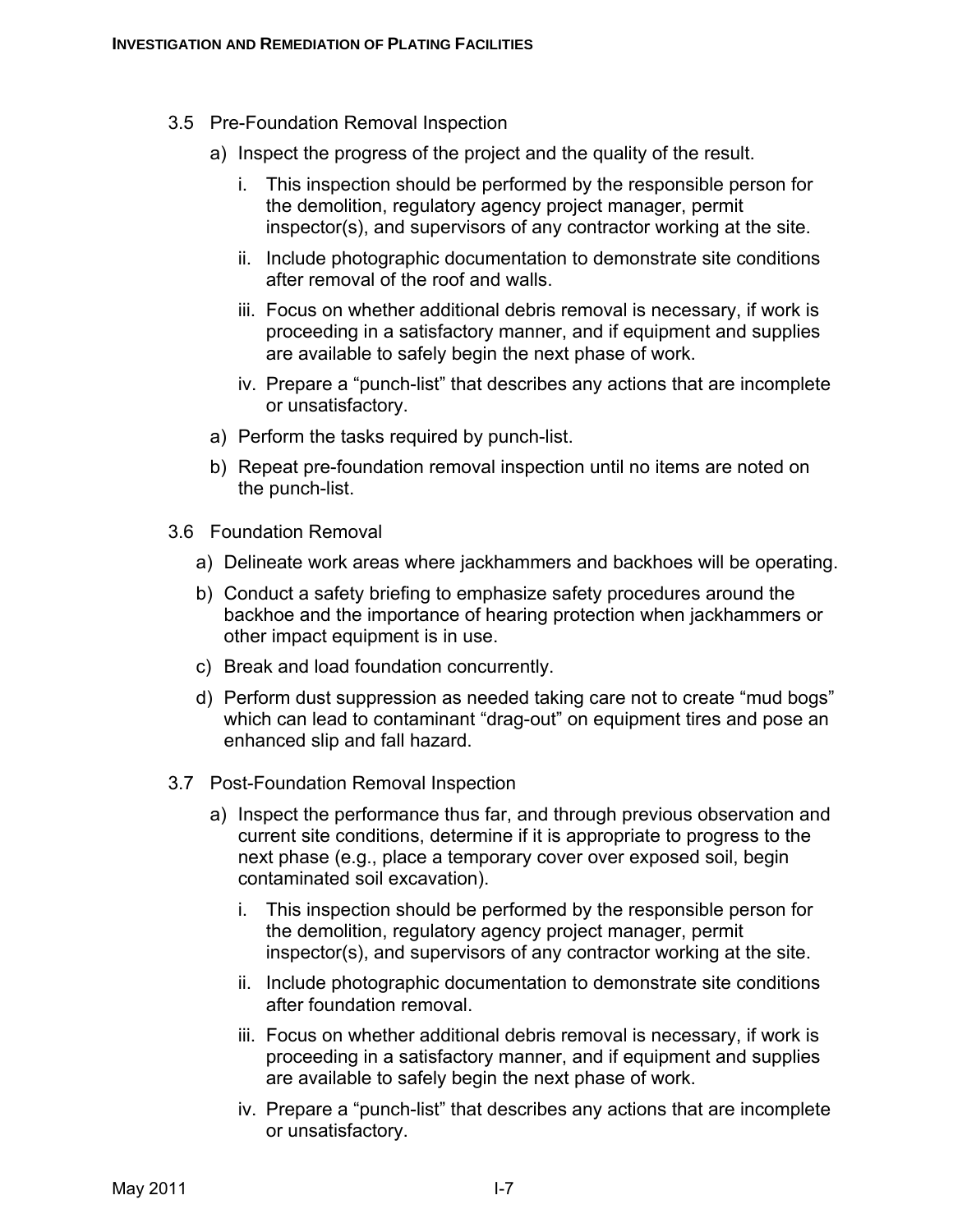- b) Perform the tasks required by punch-list.
- 3.8 Cover Placement and Site Demobilization
	- a) In the event that the demolition is not immediately followed by excavation, place a temporary or semi-permanent cover that is sufficiently durable to remain serviceable until preparations for excavation are complete.
	- b) Develop a schedule for the inspection of the temporary cover.
	- c) Reconfigure the fence to encompass the covered area and protect the cover.
	- d) Post signs on the fencing with contact information so that concerned citizens can contact personnel who can repair the temporary cover, report vandalism, and assist in maintaining site security.
	- e) Restore landscaping near the building.
	- f) Remove all demolition related equipment.
	- g) Check the area, sweep the sidewalks, dispose of rubbish.
	- h) Remove sidewalk detour and reopen the sidewalk.
	- i) Decommission air monitoring stations.

### 4.0 DEMOLITION COMPLETION REPORT

*Instructions: Identify the demolition plan and the date of agency approval. Describe all permits (type of permit, issuing agency, permit number, date of issuance and date of permit closure). Include all data generated from air quality monitoring. Identify variations or addenda to the plan. If possible, summarize the results of the project debrief (what went right? What went wrong? What would you do differently? What would you include in future projects?).* 

**FIGURES** 

**TABLES** APPENDICES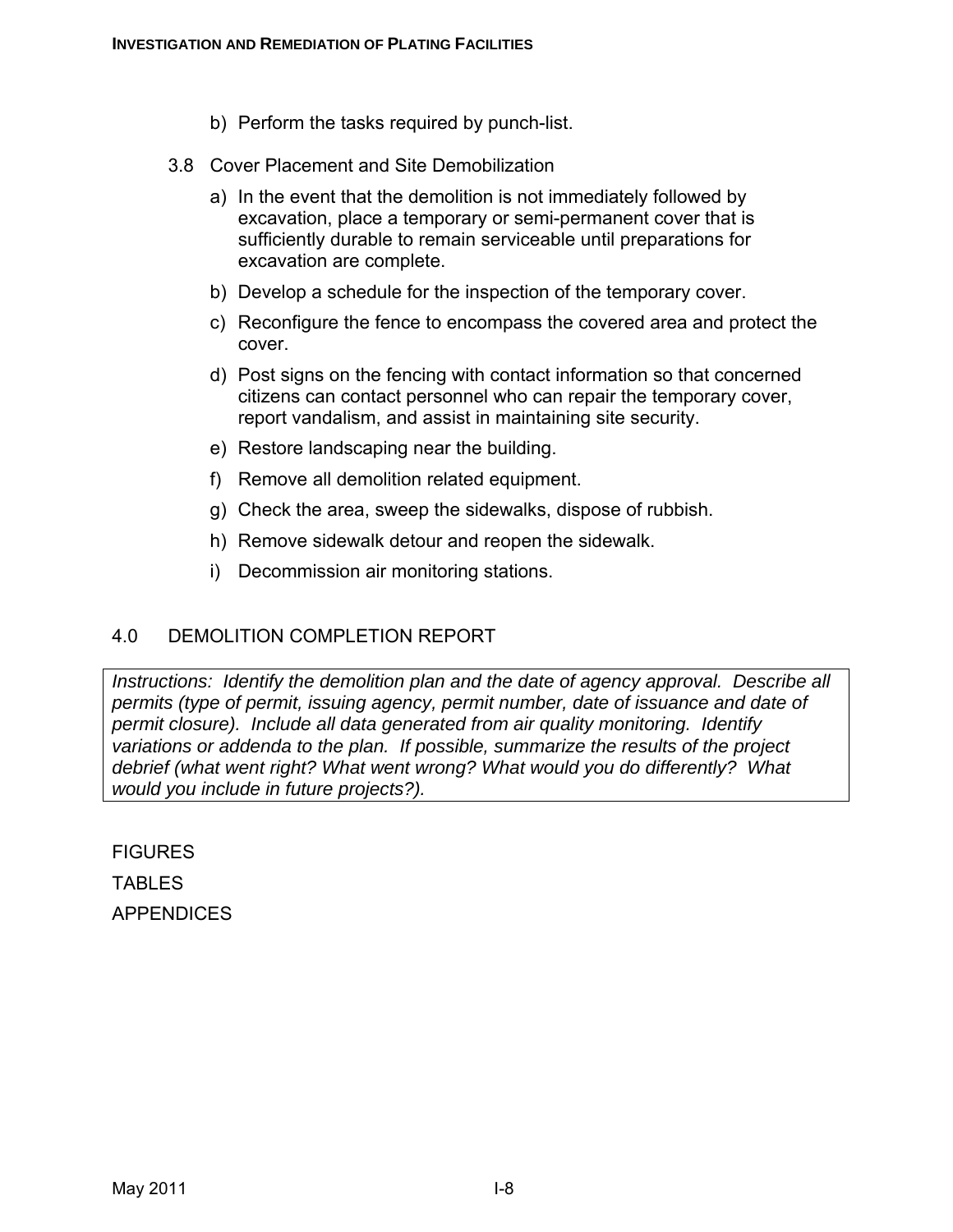# **APPENDIX J ANNOTATED OUTLINES FOR**  *IN SITU* **PILOT STUDY DOCUMENTS**

### **TABLE OF CONTENTS**

#### **Page**

Annotated Outline for Pilot Study Workplan for *In Situ* Groundwater Treatment........J-1

Annotated Outline for Pilot Study Report of Results for *In Situ* Groundwater.............J-6 **Treatment**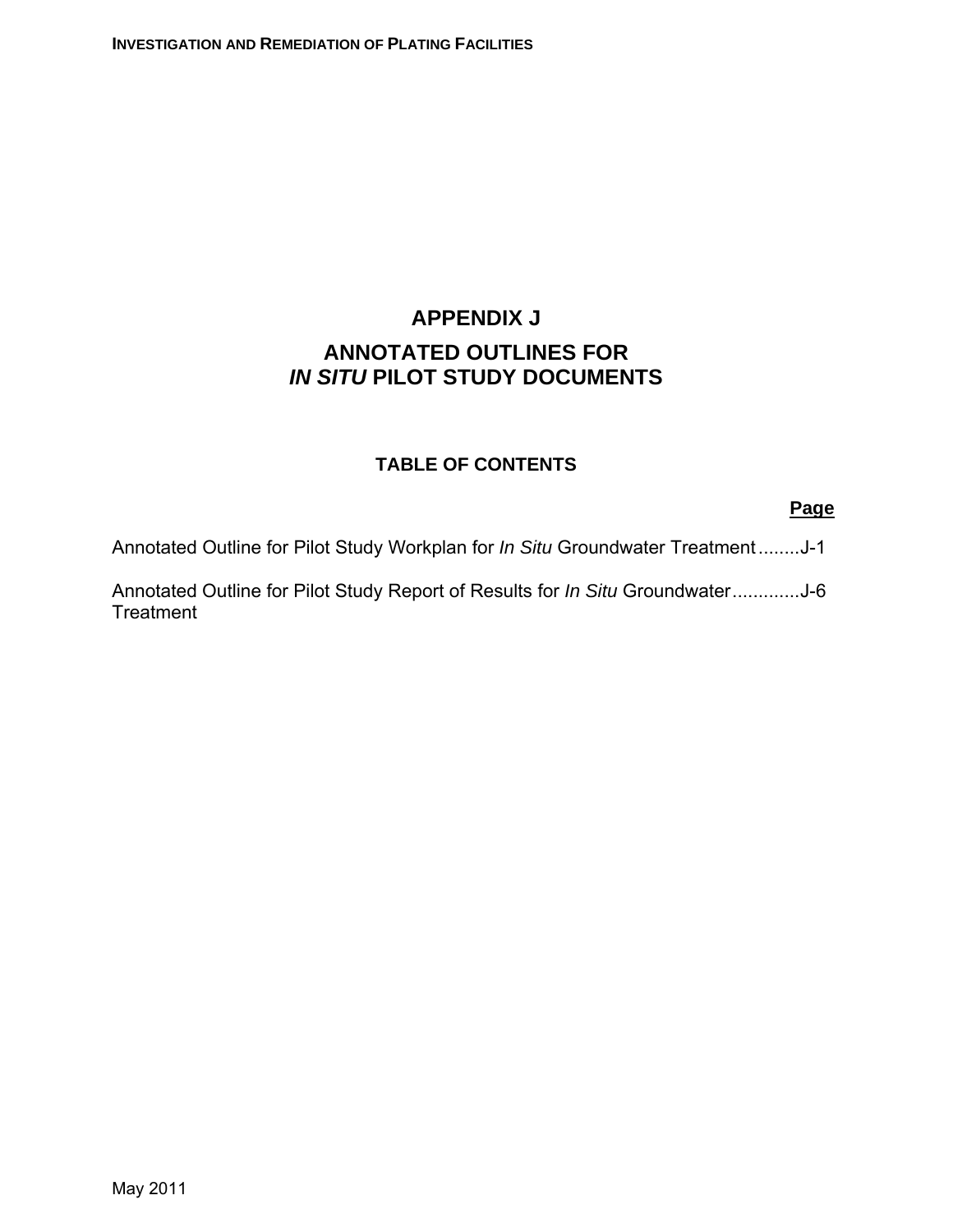#### **ANNOTATED OUTLINE PILOT STUDY WORKPLAN FOR** *IN SITU* **GROUNDWATER TREATMENT**

**Preface:** The following annotated outline identifies potential content for a pilot study workplan for *in situ* treatment of a groundwater VOC or hexavalent chromium plume. This outline is not intended to be prescriptive and should be adjusted as appropriate for site-specific conditions. Some elements identified may apply to your site, while others may not. Additional elements than are addressed by the outline may also be needed. This outline is for guidance only, and is applicable on a case-by-case basis.

# 1.0 INTRODUCTION

*Instructions: Provide a general description of the site and pilot study area. Present the purpose and scope of the pilot study, including the regulatory framework under which it is being conducted. Identify the response agency. Outline the workplan organization.* 

- 1.1 Site Location and History
- 1.2 Scope and Objectives of Pilot Study
- 1.3 Workplan Organization

# 2.0 SUMMARY OF PREVIOUS INVESTIGATIONS

*Instructions: Summarize the hydrogeologic conditions in the pilot study area, including factors that affected the study design and that may affect the effectiveness of the selected in situ technology. Describe the nature and extent of impacted groundwater. If multiple water-bearing zones are present, indicate the contaminant concentrations in the zone to be treated as well as how the pilot study may affect other water-bearing zones. Support the section with appropriate figures, tables, and appendices. If applicable, describe the results of previous bench-scale or treatability testing relevant to the pilot study.* 

- 2.6 Site Hydrogeologic Setting
- 2.7 Nature and Extent of Impacted Groundwater
- 2.8 Summary of Previous Bench-Scale / Treatability Testing (if applicable)

# 3.0 OVERVIEW OF *IN-SITU* TECHNOLOGY

*Instructions: Describe the selected in-situ treatment technology. If applicable, identify the injectant options that were considered and the rationale for choosing the selected injectant. Identify the reaction processes between the injectant and contaminants to be addressed as well as the potential by-products and geochemical effects. Describe how the injectant will be delivered and distributed. Indicate how the injectant dosage was (or will be) determined and/or the basis for the selected injectant dosage. Provide supporting calculations for the injectant dosage.*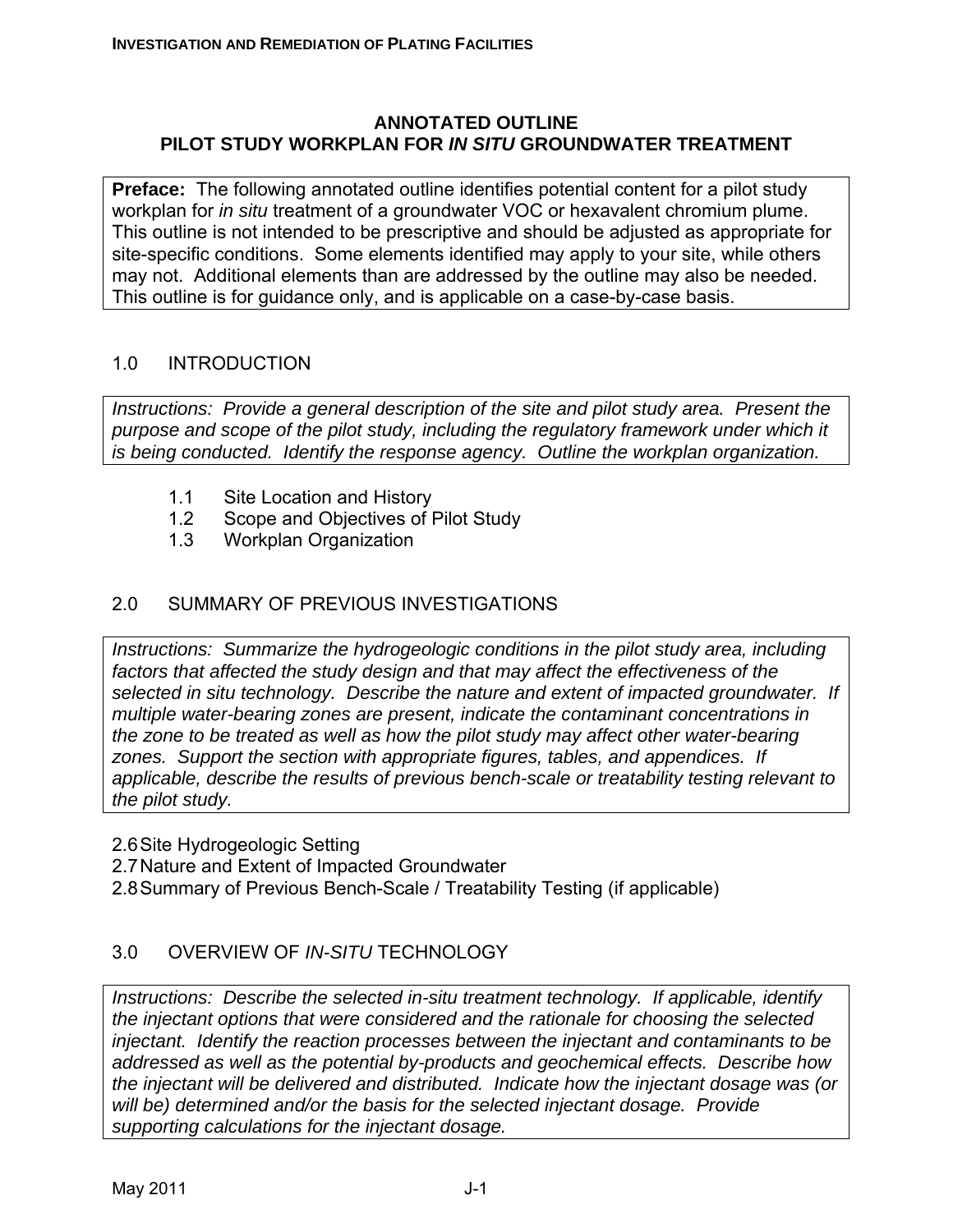- 3.1 Technology Description
- 3.2 Injectant Selection
- 3.3 Reaction Process
- 3.4 Injectant Delivery System

### 4.0 PILOT STUDY OBJECTIVES AND OVERVIEW

*Instructions: Discuss the pilot study objectives, including the performance measures and data to be collected. Provide a general overview of the pilot study approach and planned sequence of events.* 

- 4.1 Objectives
- 4.2 General Overview

### 5.0 PRE-IMPLEMENTATION ACTIVITIES

*Instructions: Describe how the pilot study location was (or will be) selected and identify any access constraints or considerations (e.g., ecological habitat, sensitive receptors, cultural resources). Identify the permitting, regulatory, and notification requirements for the pilot study. If applicable, describe any data collection activities to be conducted prior to study implementation (e.g., characterization of in situ geochemical characteristics needed to support study design). Describe how the site will be controlled during the pilot study and how pilot study materials will be staged and handled.* 

- 5.1 Selection of Pilot Study Location
- 5.2 Special Considerations for Pilot Study Location
- 5.3 Access Agreements
- 5.4 Permitting and Regulatory Requirements
- 5.5 Notifications
- 5.7 Pre-Study Data Collection
- 5.8 Support Facilities and Site Control
- 5.9 Material Staging and Handling

#### 6.0 IMPLEMENTATION PLAN

*Instructions: Describe the specifications for and installation / construction of the pilot study infrastructure, including wells (extraction, injection, monitoring, piezometers), the injection system, and other equipment. Address any hydrogeologic testing and tracer testing to be conducted prior to injection, including the field and data evaluation procedures. Identify the requirements and procedures for system start-up, operation, and operation and maintenance. If not addressed in Section 3.0, indicate how the injectant dosage was / will be determined. Describe how the injectant distribution will be*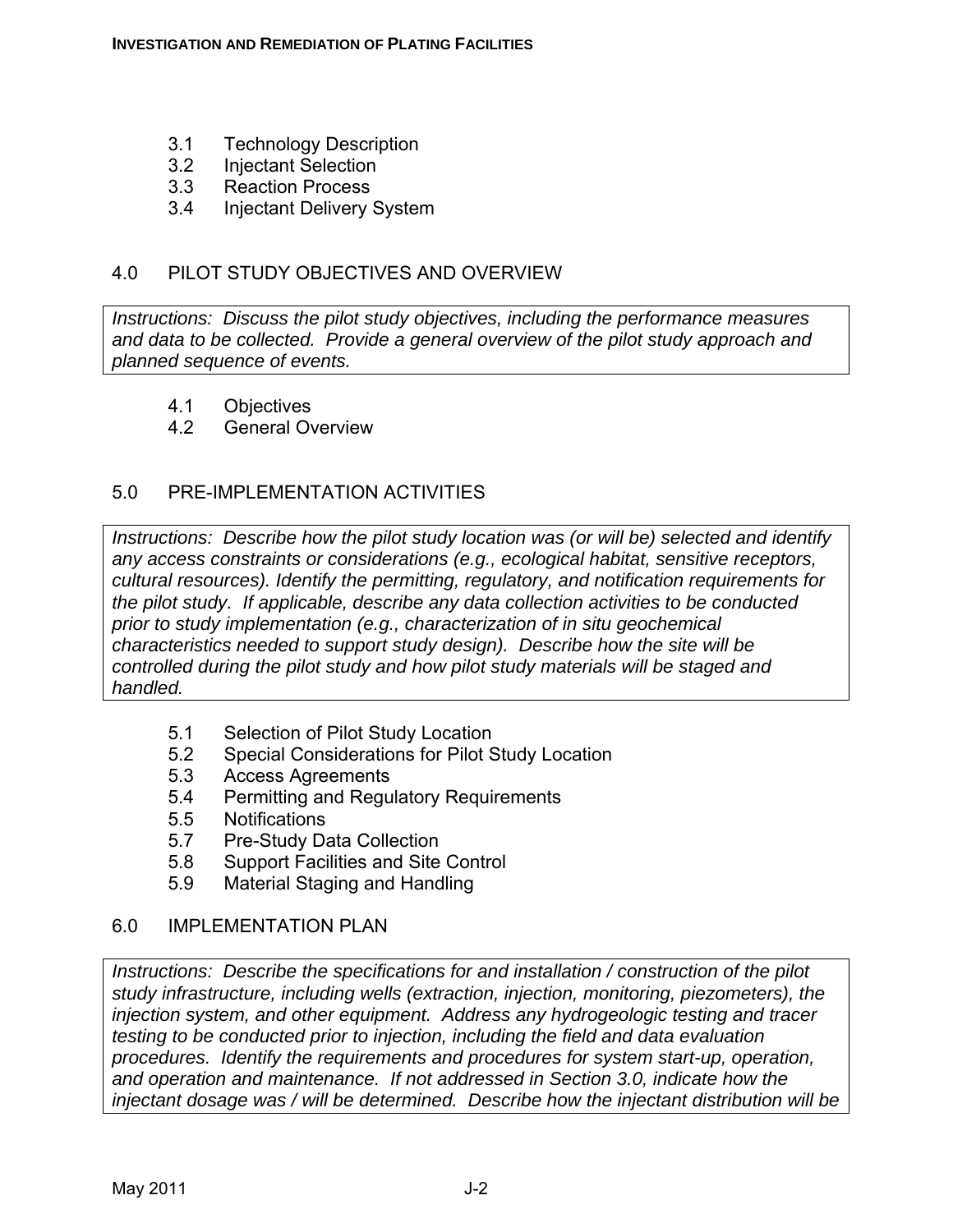*monitored during the pilot study. Describe the monitoring activities to be conducted prior to, during, and after the pilot study.* 

- 6.1 Well Installation
	- 6.1.1 Well Drilling and Construction
	- 6.1.2 Well Development and Sampling
	- 6.1.3 Groundwater Elevation Monitoring
	- 6.1.4 Surveying
- 6.2 Hydrogeologic / Tracer Testing
- 6.3 Injection System Construction
	- 6.3.1 Equipment and Controls
	- 6.3.2 Injectant Mixing and Metering System
	- 6.3.3 Injection Equipment
	- 6.3.4 Electrical Installation
	- 6.3.5 Equipment Shakedown
	- 6.3.6 Demobilization
- 6.4 Pilot Study Operations
	- 6.4.1 System Startup
	- 6.4.2 Injection
	- 6.4.3 Operation and Maintenance
- 6.5 Monitoring
	- 6.5.1 Baseline
	- 6.5.2 Injectant Distribution
	- 6.5.3 Validation of Reaction Processes
	- 6.5.4 Contaminant Concentration Trends

### 7.0 SAMPLING AND ANALYSIS PLAN

*Instructions: Provide a detailed description of the data quality objectives developed for the pilot study. Describe the sampling and analytical methods to be performed during the pilot study. Identify the site document providing detailed sampling and analysis procedures or include the procedures as an appendix to the workplan.* 

- 7.1 Background
- 7.2 Data Quality Objectives
	- 7.2.1 State the Problem
	- 7.2.2 Identify the Decisions
	- 7.2.3 Identify Inputs to Decisions
	- 7.2.4 Define Study Boundaries
	- 7.2.5 Develop Decision Rules
	- 7.2.6 Specify Tolerance Limits on Decision Errors
	- 7.2.7 Optimize Design for Obtaining Data
- 7.3 Groundwater Sampling Requirements
- 7.4 Quality Control Samples
- 7.5 Laboratory Analytical Requirements
- 7.6 Data Validation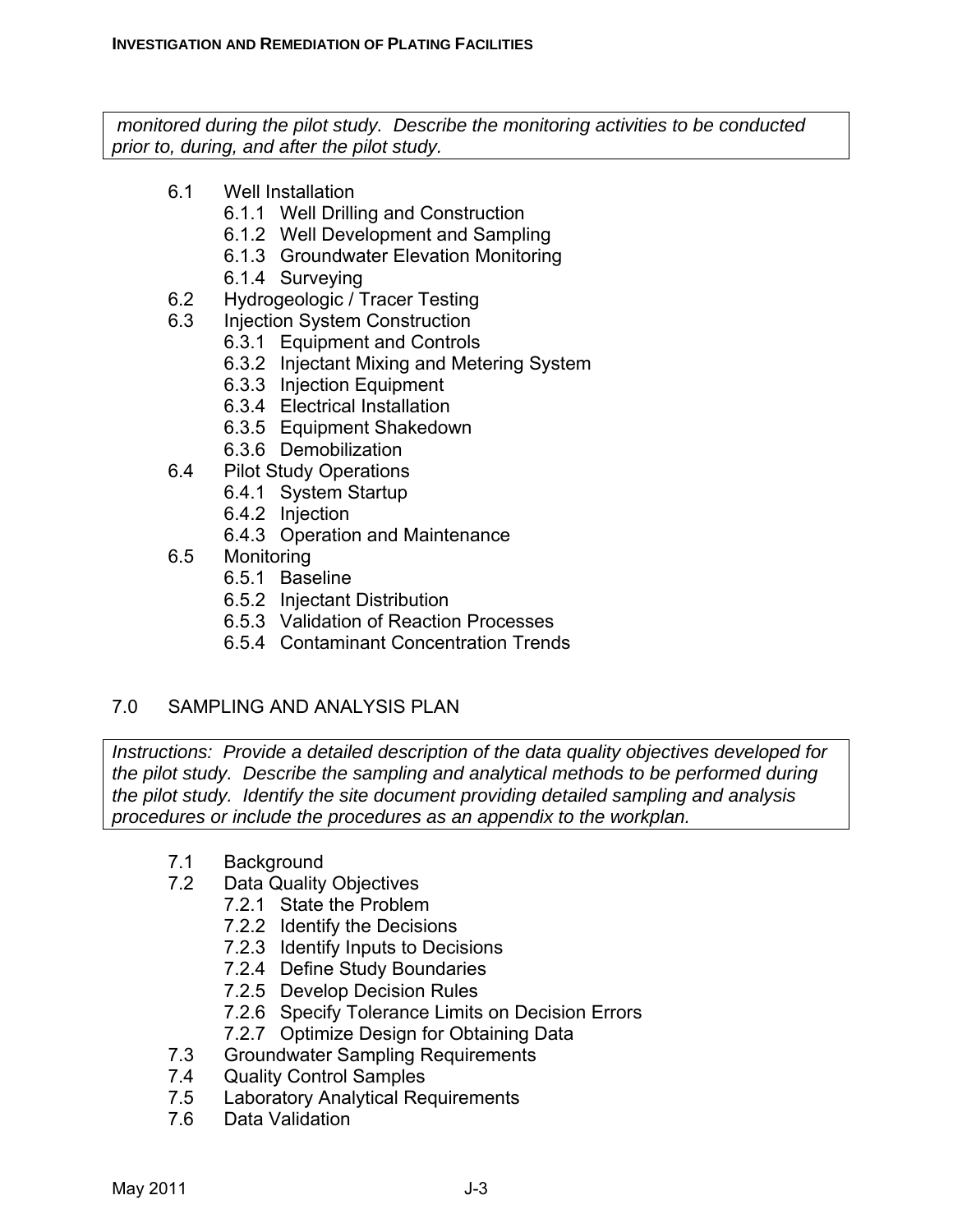#### 8.0 WASTE MANAGEMENT AND EQUIPMENT DECONTAMINATION

*Instructions: Describe the waste materials that will be generated by pilot study activities and how these materials will be managed. Describe the equipment decontamination requirements for the pilot study. Reference the site document providing detailed waste management and decontamination procedures or include detailed procedures as an appendix.* 

- 8.1 Investigation-Derived Waste Management
- 8.2 Equipment Decontamination

### 9.0 SITE HEALTH AND SAFETY PLAN

*Instructions: Identify the health and safety plan under which the pilot study will be conducted. If using an existing site health and safety plan, discuss any hazards specific to pilot study activities (such as reagent transport, handling, mixing, and disposal).* 

### 10.0 CONTRACTOR QUALITY CONTROL PLAN

*Instructions: Describe the roles and responsibilities of personnel who will be involved with installing pilot study infrastructure and conducting the pilot study. Identify the key tasks and deliverables.* 

#### 11.0 REPORTING

*Instructions: Indicate how pilot study progress and results will be shared with the oversight agency during and after pilot study implementation. Identify reporting frequencies and submittal schedules. Outline the content of status / progress reports, interim data reports, and the pilot study report of results.* 

- 11.1 Status / Progress Reports
- 11.2 Interim Reports
- 11.3 Pilot Study Report of Results

#### 12.0 SCHEDULE

*Instructions: Provide and discuss the schedule for implementing the pilot study, including the anticipated sequencing and duration of discrete tasks.*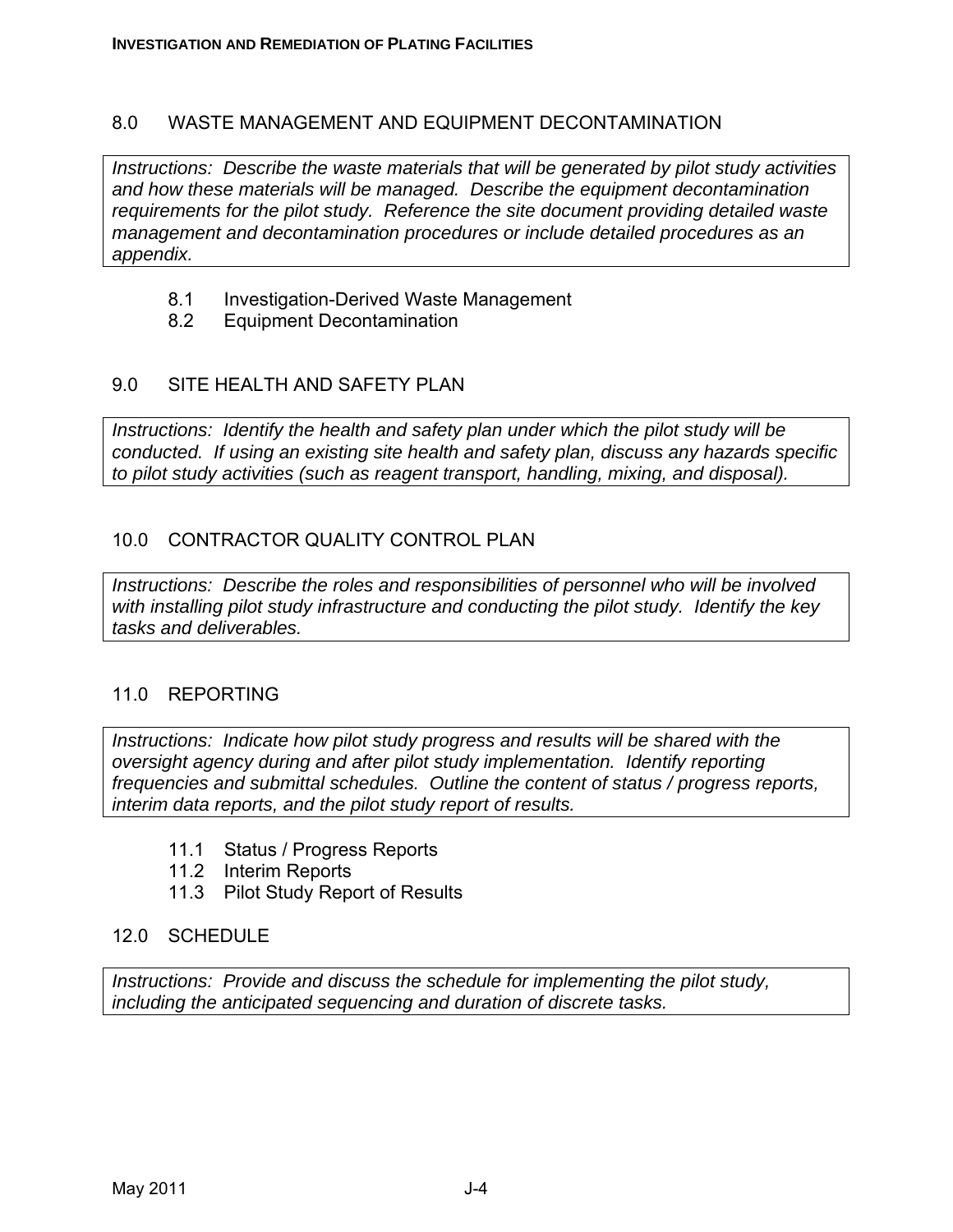#### 13.0 REFERENCES

*Instructions: Provide the references cited in the workplan and used as the basis for any calculations.* 

#### TABLES

Well Information Summary Material Specifications Sampling and Analysis Schedule Sample Container, Preservation, Holding Time, and Storage Requirements Analytical Methods, Parameters for Analysis, and Quantitation Limits Precision and Accuracy Goals Quality Control Samples

#### **FIGURES**

Site Location Map Pilot Study Location Map / Site Plan Plan View of Groundwater Plume Cross-section of Groundwater Plume Pilot Study Layout Proposed Pre-Implementation Data Collection Locations Proposed Pilot Study Well Locations Typical Well Construction Diagrams Conceptual Drawing of Injectant Distribution System Piping and Instrumentation Diagram Electrical Diagram Project Schedule Project Organization Chart

#### **APPENDICES**

Estimates / Calculations of Injectant Requirements Injectant Modeling Results (if applicable) Health and Safety Plan Activity Hazard Analysis **Procedures**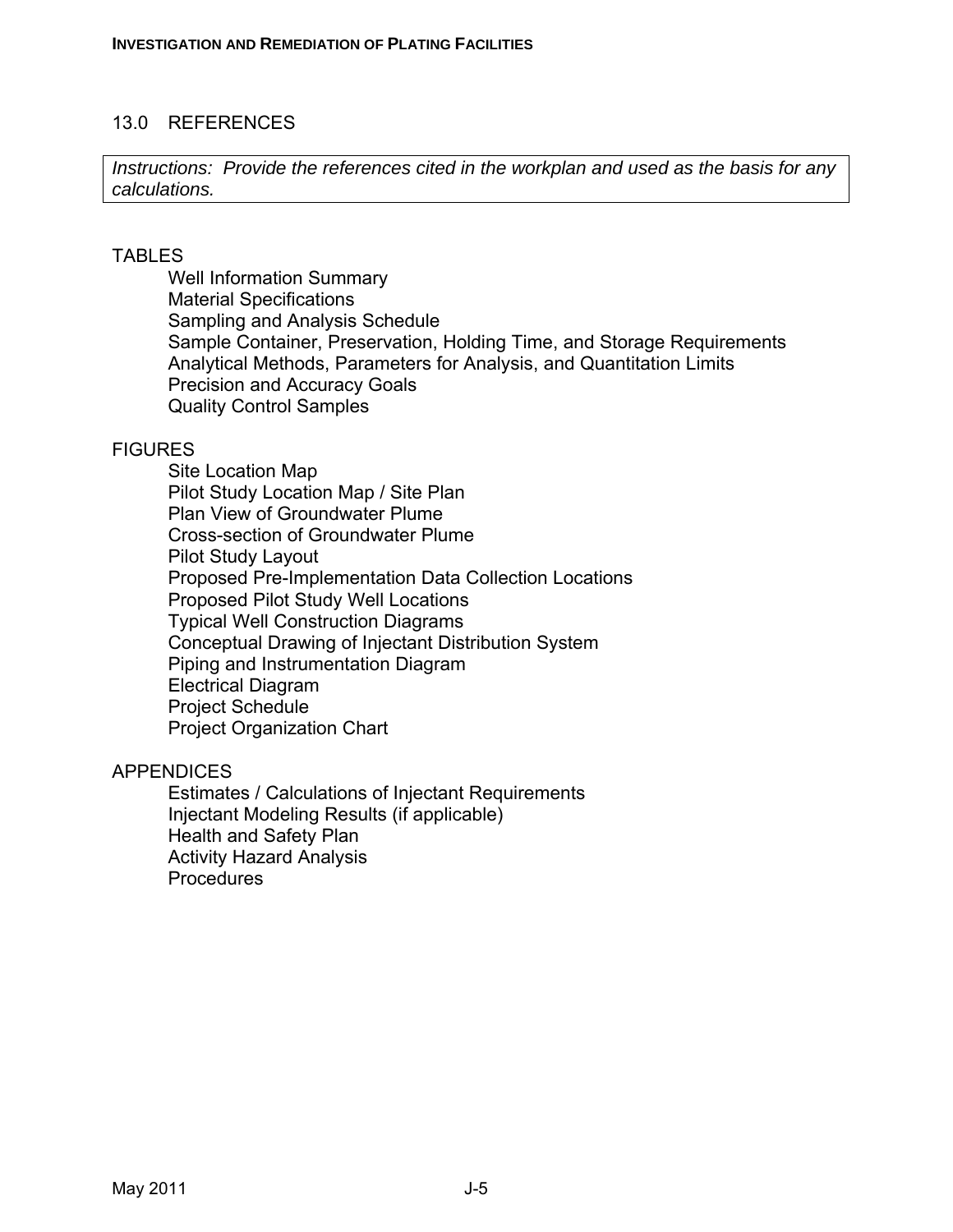#### **ANNOTATED OUTLINE PILOT STUDY REPORT OF RESULTS FOR** *IN SITU* **GROUNDWATER TREATMENT**

**Preface:** The following annotated outline identifies potential content for a report of results from a pilot study for *in situ* treatment of a groundwater VOC or hexavalent chromium plume. This outline is not intended to be prescriptive and should be adjusted as appropriate for site-specific conditions. Some elements identified may apply to your site, while others may not. Additional elements than are addressed by the outline may also be needed. This outline is for guidance only, and is applicable on a case-by-case basis.

### EXECUTIVE SUMMARY

### 1.0 INTRODUCTION

*Instructions: Provide a general description of the site and pilot study area. Identify the purpose, scope, and objectives of the pilot study. Identify the performance measures and applicable data metrics. Indicate the regulatory framework under which the study is being conducted. Identify the responsible agency. Outline the report organization. Reference the pilot study workplan.* 

- 1.1 Site Location and History
- 1.2 Purpose and Scope of Pilot Study
- 1.3 Report Organization

### 2.0 BACKGROUND INFORMATION

*Instructions: Briefly orient the reader to the site and provide sufficient background information so that the reader can evaluate the pilot study results. Refer reader to existing site documents for further details. If applicable, describe the results of any investigation activities conducted to support pilot study design or implementation. Support this section with appropriate figures and tables.* 

- 2.1 Site Hydrogeologic Setting
- 2.2 Nature and Extent of Impacted Groundwater
- 2.3 Results of Investigations Conducted to Support Pilot Study

### 3.0 PILOT STUDY DESCRIPTION, OBJECTIVES, AND PROCEDURES

*Instructions: Provide an overall description of the pilot study, including the objectives, equipment, and procedures. Also describe any departures or exceptions from the pilot study workplan. Describe the results of hydrogeologic testing and/or tracer testing.*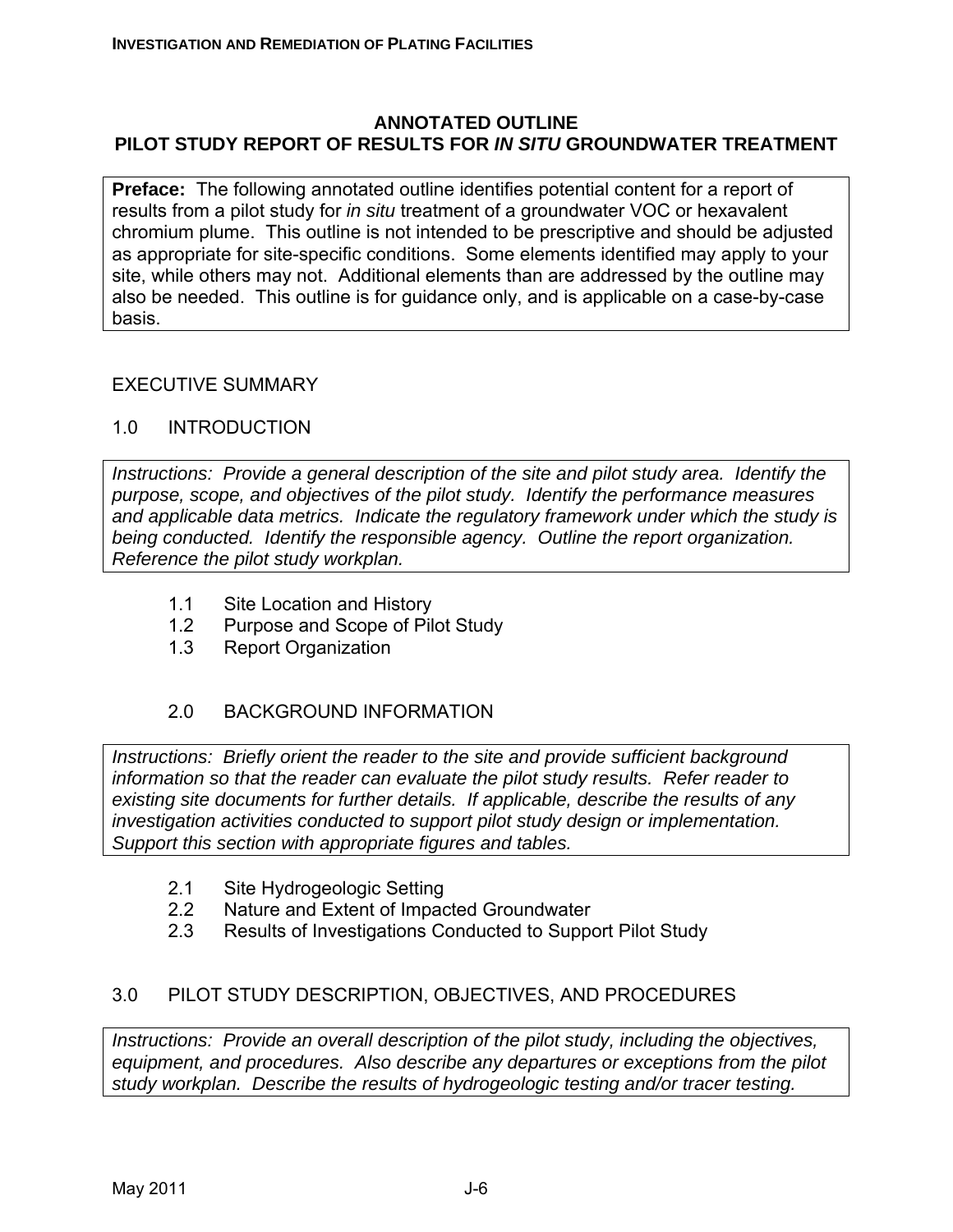- 3.1 *In Situ* Treatment Technology Description
- 3.2 Pilot Study Objectives
- 3.3 Pilot Study Infrastructure
	- 3.3.1 Wells and Piping
	- 3.3.2 Equipment
	- 3.3.3 Injectant Mixing and Metering System
	- 3.3.4 Injection Equipment
	- 3.3.5 Electrical Equipment and Controls
- 3.5 Hydrogeologic / Tracer Testing
- 3.6 Baseline Sampling and Analysis
- 3.6 System Startup
- 3.7 Injection
- 3.8 Monitoring

# 4.0 PILOT STUDY RESULTS

*Instructions: Describe the monitoring results for the pilot study. Provide interpretations of the results. Support discussion with appropriate tables, graphs, figures, and appendices.* 

- 4.1 Baseline Sampling and Analysis Results
- 4.2 Injectant Distribution Monitoring Results
- 4.3 Observed Reaction Processes
- 4.4 Contaminant Concentration Trends
- 4.5 By-Products and Induced Geochemical Effects

### 5.0 CONCLUSIONS AND RECOMMENDATIONS

*Instructions: Discuss the findings and whether there is a need for additional work. Indicate whether the technology is suitable for full-scale implementation. If applicable, describe the design basis for the full-scale system. Provide recommendations for ongoing monitoring to evaluate long-term effects of the pilot study.* 

- 6.1 Overall Effectiveness of Technology
- 6.2 Needs for Further Study
- 6.3 Design Basis for Full-Scale System (if applicable)
- 6.4 Recommendations for On-going Monitoring in Pilot Study Area

#### 6.0 REFERENCES

*Instructions: Provide the references cited in the report and used as the basis for any calculations.*